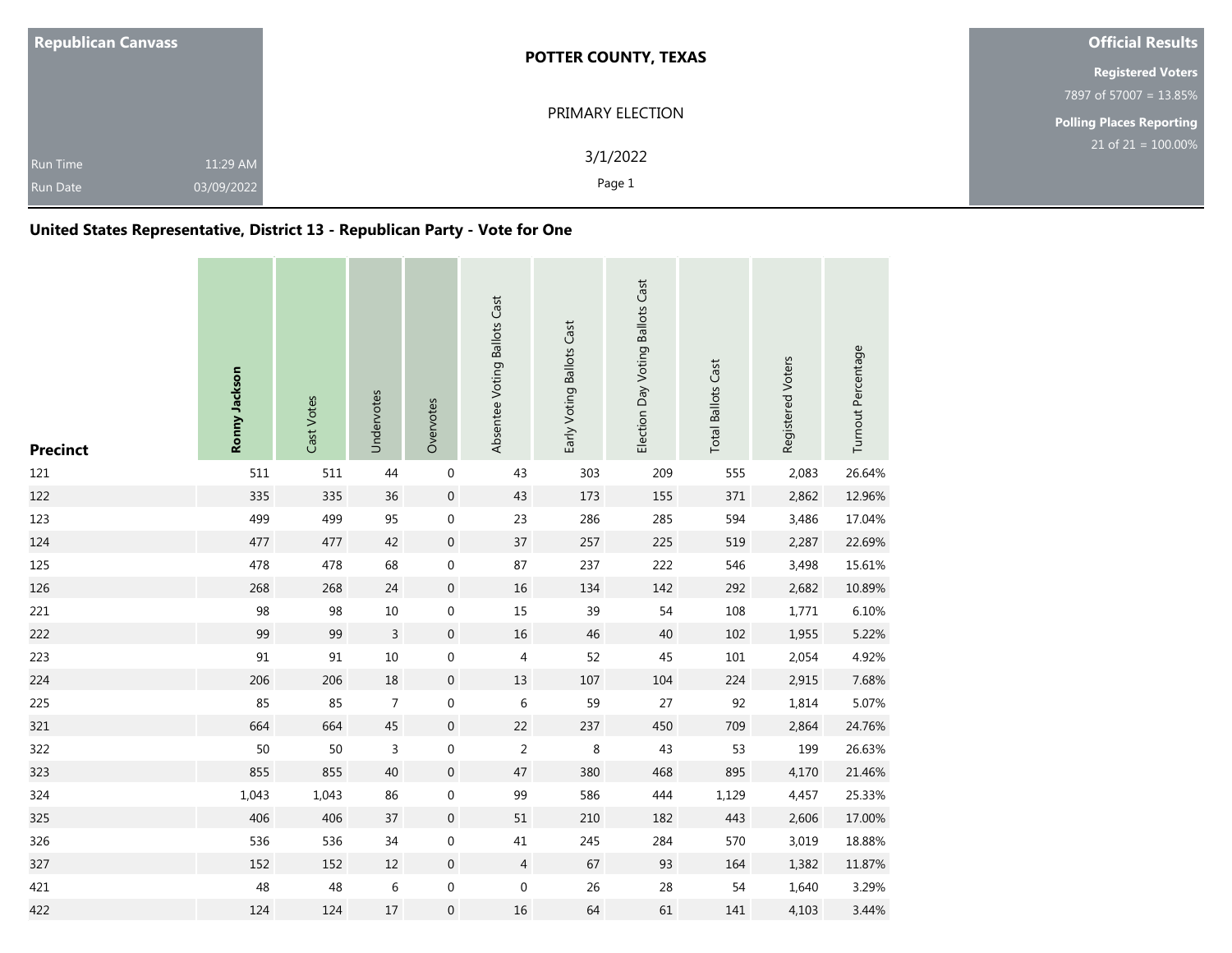| <b>Republican Canvass</b> |            | <b>POTTER COUNTY, TEXAS</b> | <b>Official Results</b>         |
|---------------------------|------------|-----------------------------|---------------------------------|
|                           |            |                             | <b>Registered Voters</b>        |
|                           |            |                             | 7897 of 57007 = 13.85%          |
|                           |            | PRIMARY ELECTION            | <b>Polling Places Reporting</b> |
| <b>Run Time</b>           | 11:29 AM   | 3/1/2022                    | $21$ of 21 = 100.00%            |
| Run Date                  | 03/09/2022 | Page 2                      |                                 |

## **United States Representative, District 13 - Republican Party - Vote for One**

| <b>Precinct</b> | Ronny Jackson | Cast Votes | Undervotes     | Overvotes        | Absentee Voting Ballots Cast | Early Voting Ballots Cast | Election Day Voting Ballots Cast | <b>Total Ballots Cast</b> | Registered Voters | Turnout Percentage |
|-----------------|---------------|------------|----------------|------------------|------------------------------|---------------------------|----------------------------------|---------------------------|-------------------|--------------------|
| 424             | 58            | 58         | 6              | $\boldsymbol{0}$ | 5                            | 26                        | 33                               | 64                        | 1,483             | 4.32%              |
| 425             | 85            | 85         | 8              | $\mathbf 0$      | $\overline{4}$               | 40                        | 49                               | 93                        | 2,014             | 4.62%              |
| 426             | 47            | 47         | $\overline{2}$ | $\mathbf 0$      | 5                            | 24                        | 20                               | 49                        | 755               | 6.49%              |
| 427             | 28            | 28         | $\mathbf{1}$   | $\mathbf{0}$     | $\overline{4}$               | 9                         | 16                               | 29                        | 908               | 3.19%              |
| <b>Totals</b>   | 7,243         | 7,243      | 654            | $\pmb{0}$        | 603                          | 3,615                     | 3,679                            | 7,897                     | 57,007            | 13.85%             |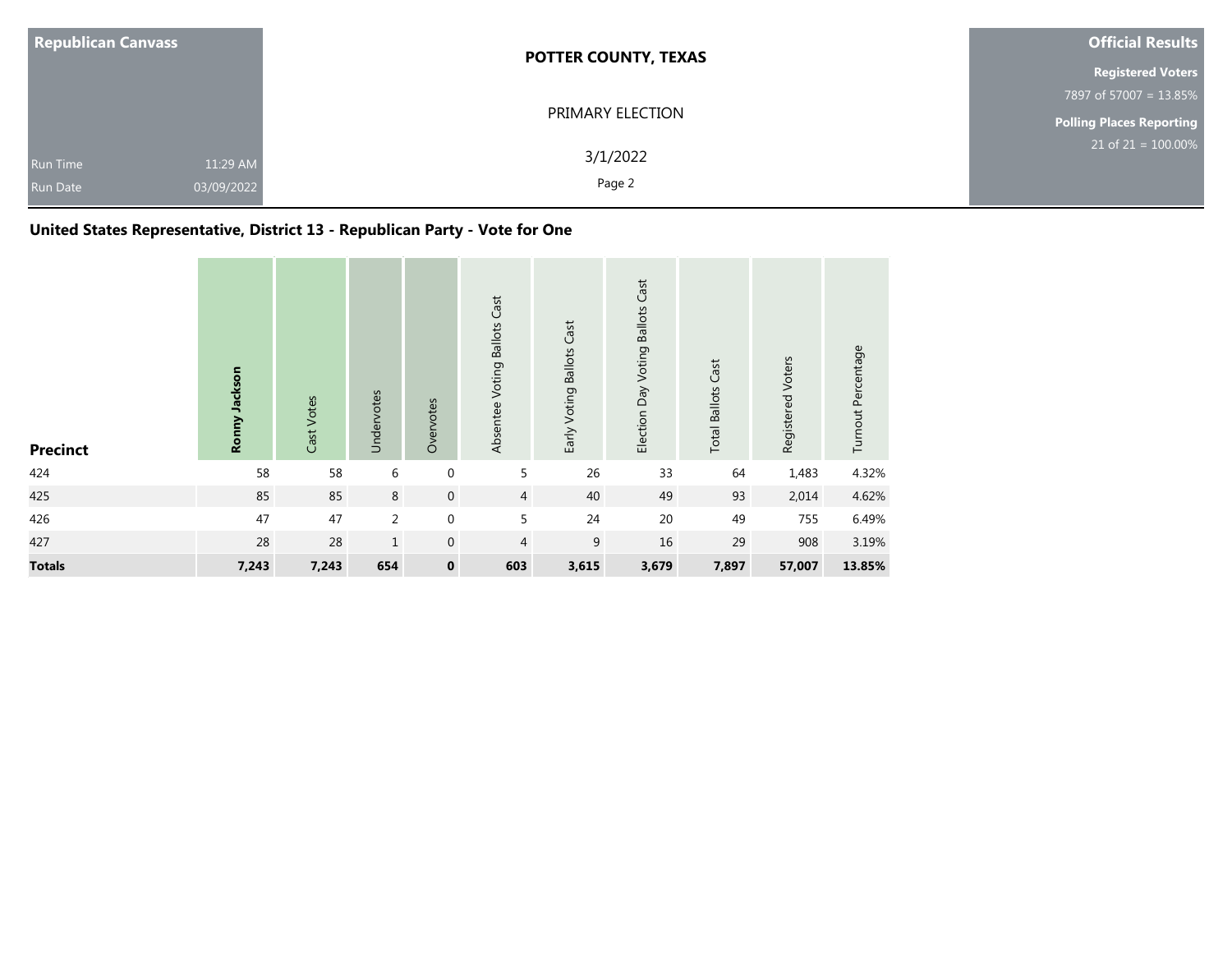| <b>Republican Canvass</b>                                    | <b>POTTER COUNTY, TEXAS</b> | <b>Official Results</b>         |
|--------------------------------------------------------------|-----------------------------|---------------------------------|
|                                                              |                             | <b>Registered Voters</b>        |
|                                                              |                             | 7897 of 57007 = 13.85%          |
|                                                              | PRIMARY ELECTION            | <b>Polling Places Reporting</b> |
| 11:29 AM<br><b>Run Time</b><br>03/09/2022<br><b>Run Date</b> | 3/1/2022<br>Page 3          | $21$ of $21 = 100.00\%$         |

| <b>Precinct</b> | Paul Belew              | Danny Harrison   | Allen B. West    | <b>Greg Abbott</b> | <b>Rick Perry</b> | Kandy Kaye Horn  | Don Huffines   | <b>Chad Prather</b> | Cast Votes | Undervotes       | Overvotes           | Absentee Voting Ballots Cast | Early Voting Ballots Cast |
|-----------------|-------------------------|------------------|------------------|--------------------|-------------------|------------------|----------------|---------------------|------------|------------------|---------------------|------------------------------|---------------------------|
| 121             | $\mathbf{1}$            | $\overline{2}$   | 51               | 415                | $13\,$            | 8                | 48             | 13                  | 551        | 4                | $\boldsymbol{0}$    | 43                           | 303                       |
| 122             | $1\,$                   | $\overline{2}$   | 55               | 255                | $\overline{7}$    | $\overline{3}$   | 25             | 16                  | 364        | $\overline{7}$   | $\mathsf{O}\xspace$ | 43                           | 173                       |
| 123             | 9                       | 5                | 66               | 381                | $14\,$            | $12\,$           | 64             | 22                  | 573        | 21               | $\boldsymbol{0}$    | 23                           | 286                       |
| 124             | $\overline{3}$          | $\overline{3}$   | 49               | 383                | $15\,$            | $\mathsf{3}$     | $44\,$         | 12                  | 512        | $\overline{7}$   | $\boldsymbol{0}$    | 37                           | 257                       |
| 125             | $10\,$                  | 6                | 55               | 331                | 15                | $18\,$           | 69             | 30 <sup>°</sup>     | 534        | $12\,$           | $\boldsymbol{0}$    | 87                           | 237                       |
| 126             | $\overline{2}$          | $1\,$            | $34\,$           | $201\,$            | $\overline{7}$    | $\overline{2}$   | $28\,$         | $16\,$              | 291        | $\mathbf{1}$     | $\boldsymbol{0}$    | $16\,$                       | 134                       |
| 221             | $\boldsymbol{0}$        | $\boldsymbol{0}$ | $\overline{3}$   | 76                 | $\overline{4}$    | $\boldsymbol{0}$ | $18\,$         | $5\phantom{a}$      | 106        | $\overline{2}$   | $\boldsymbol{0}$    | 15                           | 39                        |
| 222             | $\overline{2}$          | $\overline{2}$   | $\bf 8$          | 72                 | $\overline{4}$    | $\mathbf 0$      | 5              | $\,8\,$             | 101        | $\mathbf{1}$     | $\mathsf{O}\xspace$ | $16\,$                       | 46                        |
| 223             | $\boldsymbol{0}$        | $\boldsymbol{0}$ | $\sqrt{6}$       | 82                 | $\sqrt{2}$        | $\mathbf{1}$     | $\,6\,$        | $\overline{2}$      | 99         | $\overline{2}$   | $\boldsymbol{0}$    | $\overline{4}$               | 52                        |
| 224             | $\overline{0}$          | 5                | $18\,$           | 149                | 10                | $\mathbf{1}$     | 25             | 13                  | 221        | $\mathbf{3}$     | $\mathbf 0$         | 13                           | $107\,$                   |
| 225             | $\boldsymbol{0}$        | $1\,$            | $\boldsymbol{9}$ | 63                 | $\overline{7}$    | $\boldsymbol{0}$ | $9\,$          | $\overline{2}$      | 91         | $\mathbf{1}$     | $\boldsymbol{0}$    | $\,6\,$                      | 59                        |
| 321             | $7\overline{ }$         | $1\,$            | 82               | 473                | $12\,$            | $\mathbf{1}$     | 68             | 56                  | 700        | $9\,$            | $\mathbf 0$         | 22                           | 237                       |
| 322             | $\overline{2}$          | $\mathbf{1}$     | $\sqrt{5}$       | 31                 | $\mathsf 3$       | $\mathbf{1}$     | $\overline{7}$ | $\mathsf 3$         | 53         | $\boldsymbol{0}$ | $\boldsymbol{0}$    | $\overline{2}$               | $\,8\,$                   |
| 323             | $\overline{\mathbf{3}}$ | $\overline{3}$   | 108              | 630                | 25                | $6\phantom{.}6$  | 72             | 44                  | 891        | $\overline{4}$   | $\boldsymbol{0}$    | 47                           | 380                       |
| 324             | $7\overline{ }$         | $\overline{2}$   | 108              | 805                | $31\,$            | $11\,$           | 108            | 42                  | 1,114      | 15               | $\boldsymbol{0}$    | 99                           | 586                       |
| 325             | $\overline{2}$          | $\overline{2}$   | 39               | 317                | $\overline{7}$    | $\mathsf{3}$     | 47             | 19                  | 436        | $\overline{7}$   | $\boldsymbol{0}$    | 51                           | 210                       |
| 326             | 4                       | $\overline{4}$   | 56               | 403                | $\,8\,$           | $\,8\,$          | 47             | 37                  | 567        | $\mathsf{3}$     | $\boldsymbol{0}$    | 41                           | 245                       |
| 327             | $\boldsymbol{0}$        | $\overline{2}$   | 19               | 108                | $\overline{7}$    | $\overline{2}$   | 15             | $11\,$              | 164        | $\mathbf 0$      | $\boldsymbol{0}$    | $\overline{4}$               | 67                        |
| 421             | $\boldsymbol{0}$        | $\mathbf{1}$     | $\overline{3}$   | 33                 | $\overline{4}$    | $\overline{2}$   | $\,6\,$        | $\mathsf{3}$        | 52         | $\overline{2}$   | $\overline{0}$      | $\boldsymbol{0}$             | 26                        |
| 422             | $\mathbf{1}$            | $\mathsf{3}$     | $15\,$           | 96                 | $\overline{4}$    | $\mathbf{1}$     | $12\,$         | $\,8\,$             | 140        | $1\,$            | $\boldsymbol{0}$    | $16\,$                       | 64                        |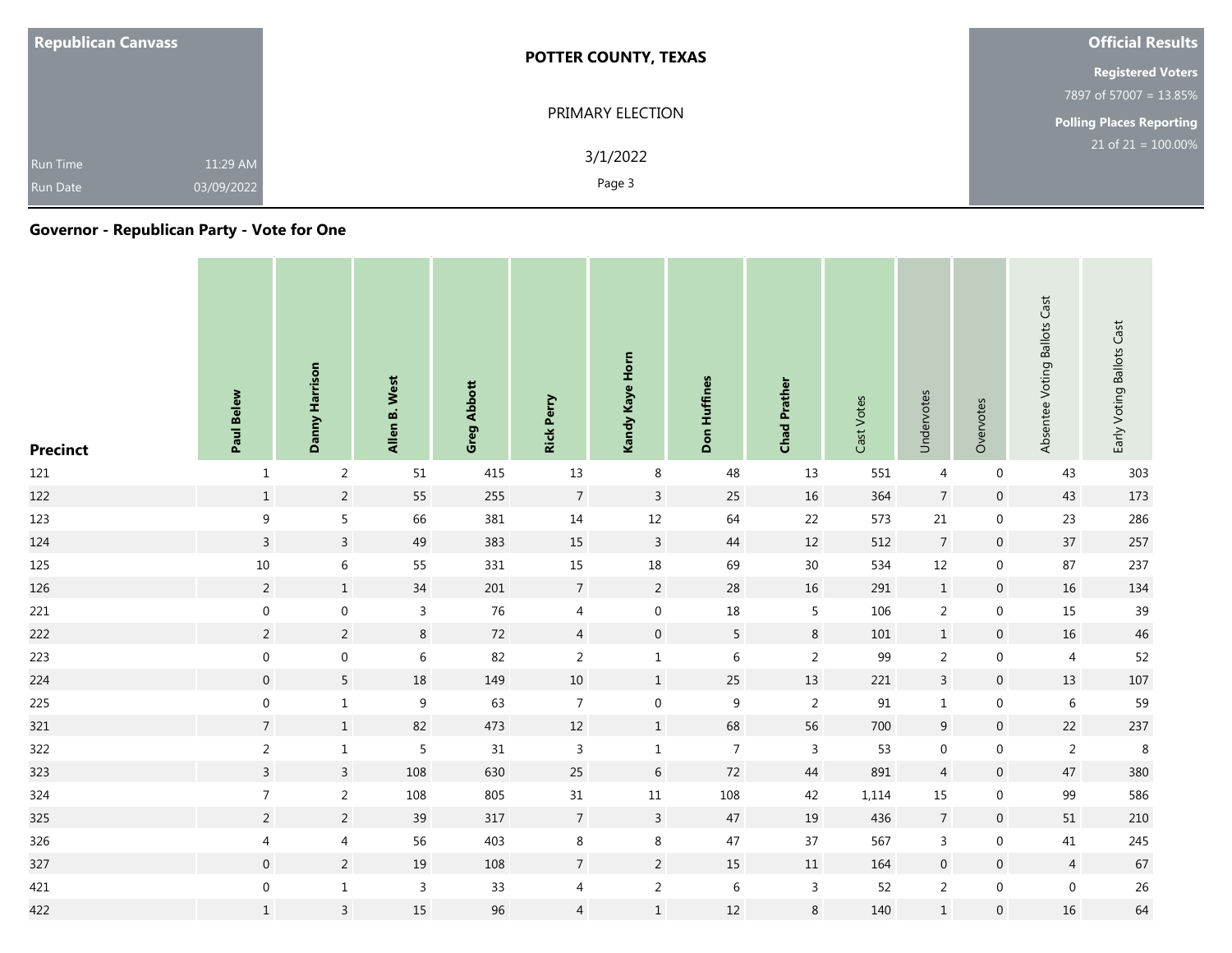| <b>Republican Canvass</b>                                    | <b>POTTER COUNTY, TEXAS</b> | <b>Official Results</b>  |
|--------------------------------------------------------------|-----------------------------|--------------------------|
|                                                              |                             | <b>Registered Voters</b> |
|                                                              |                             | 7897 of 57007 = 13.85%   |
|                                                              | PRIMARY ELECTION            | Polling Places Reporting |
| 11:29 AM<br><b>Run Time</b><br>03/09/2022<br><b>Run Date</b> | 3/1/2022<br>Page 4          | $21$ of 21 = 100.00%     |

| <b>Precinct</b> | Election Day Voting Ballots Cast | <b>Total Ballots Cast</b> | Registered Voters | Turnout Percentage |
|-----------------|----------------------------------|---------------------------|-------------------|--------------------|
| 121             | 209                              | 555                       | 2,083             | 26.64%             |
| 122             | 155                              | 371                       | 2,862             | 12.96%             |
| 123             | 285                              | 594                       | 3,486             | 17.04%             |
| 124             | 225                              | 519                       | 2,287             | 22.69%             |
| 125             | 222                              | 546                       | 3,498             | 15.61%             |
| 126             | 142                              | 292                       | 2,682             | 10.89%             |
| 221             | 54                               | 108                       | 1,771             | 6.10%              |
| 222             | 40                               | 102                       | 1,955             | 5.22%              |
| 223             | 45                               | 101                       | 2,054             | 4.92%              |
| 224             | 104                              | 224                       | 2,915             | 7.68%              |
| 225             | 27                               | 92                        | 1,814             | 5.07%              |
| 321             | 450                              | 709                       | 2,864             | 24.76%             |
| 322             | 43                               | 53                        | 199               | 26.63%             |
| 323             | 468                              | 895                       | 4,170             | 21.46%             |
| 324             | 444                              | 1,129                     | 4,457             | 25.33%             |
| 325             | 182                              | 443                       | 2,606             | 17.00%             |
| 326             | 284                              | 570                       | 3,019             | 18.88%             |
| 327             | 93                               | 164                       | 1,382             | 11.87%             |
| 421             | 28                               | 54                        | 1,640             | 3.29%              |
| 422             | 61                               | 141                       | 4,103             | 3.44%              |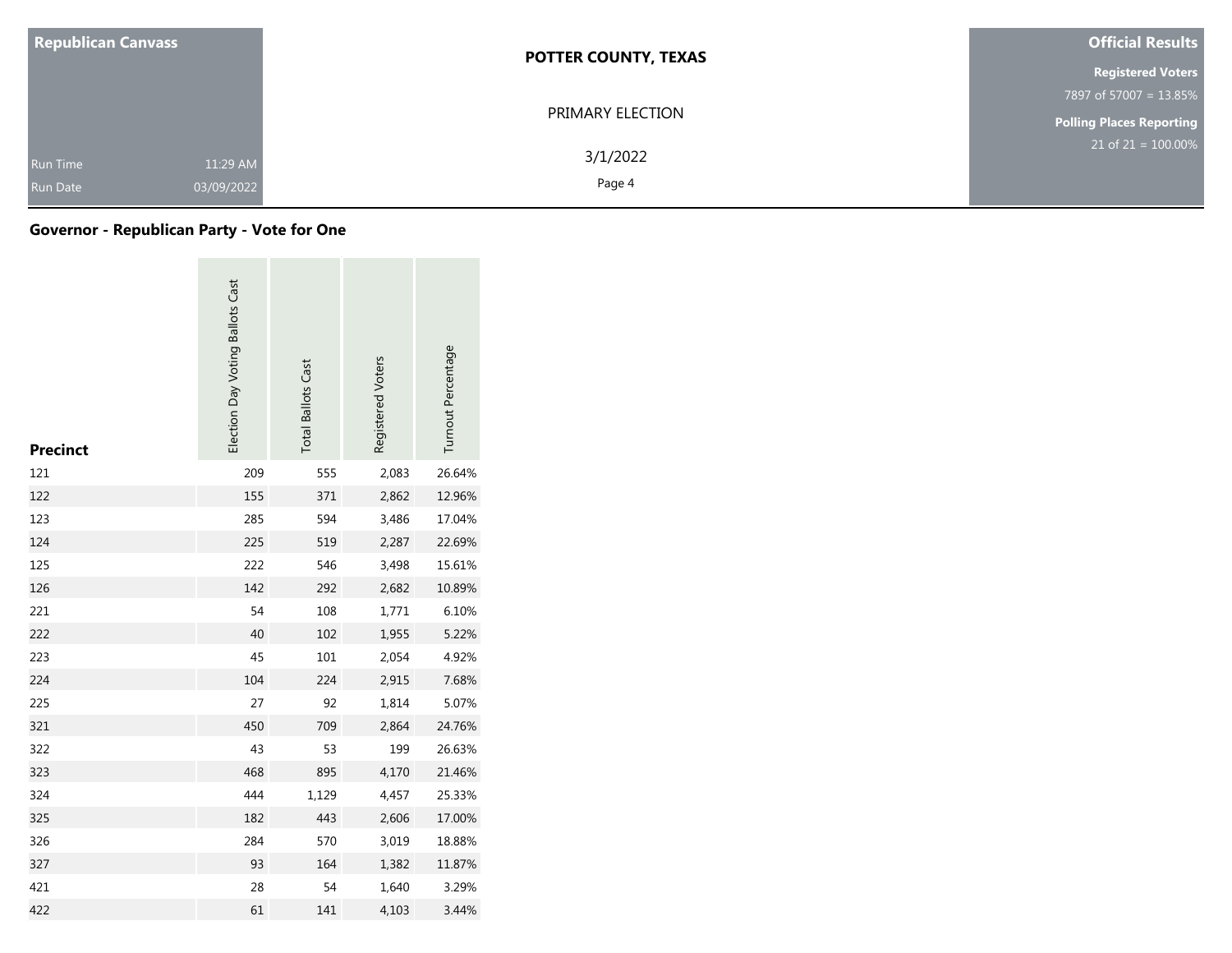| <b>Republican Canvass</b>                                    | <b>POTTER COUNTY, TEXAS</b> | Official Results         |
|--------------------------------------------------------------|-----------------------------|--------------------------|
|                                                              |                             | <b>Registered Voters</b> |
|                                                              |                             | 7897 of 57007 = 13.85%   |
|                                                              | PRIMARY ELECTION            | Polling Places Reporting |
| 11:29 AM<br><b>Run Time</b><br>03/09/2022<br><b>Run Date</b> | 3/1/2022<br>Page 5          | $21$ of 21 = 100.00%     |

| <b>Precinct</b> | Paul Belew   | Danny Harrison | West<br>. .<br>m<br>Allen | z<br>⋖<br>Ō<br>Grei | <b>Rick Perry</b> | Hom<br>Kandy Kaye | <b>Huffines</b><br>Don | <b>Chad Prather</b> | Votes<br>Cast <sup>-</sup> | otes<br>$\omega$<br>Ě<br>ラ | Overvotes      | Cast<br><b>Ballots</b><br>Voting<br>entee<br><b>Absi</b> | Early Voting Ballots Cast |
|-----------------|--------------|----------------|---------------------------|---------------------|-------------------|-------------------|------------------------|---------------------|----------------------------|----------------------------|----------------|----------------------------------------------------------|---------------------------|
| 424             | $\Omega$     | $\mathbf 0$    | 6                         | 46                  | 3                 | $\mathcal{D}$     | 3                      | 3                   | 63                         | $\mathbf{1}$               | $\mathbf 0$    | 5                                                        | 26                        |
| 425             | $\mathbf{1}$ | $\mathbf{0}$   | $7^{\circ}$               | 70                  | $\overline{3}$    | $\mathbf{0}$      | $7^{\circ}$            | $\overline{3}$      | 91                         | $\overline{2}$             | $\mathbf 0$    | $\overline{4}$                                           | 40                        |
| 426             |              | $\mathbf{0}$   | 2                         | 38                  | $\overline{4}$    | $\mathbf{0}$      | $\overline{3}$         | $\mathbf{1}$        | 49                         | $\mathbf 0$                | $\mathbf 0$    | 5                                                        | 24                        |
| 427             |              | $\mathbf{1}$   |                           | 18                  | $\mathbf{1}$      | $\overline{0}$    | $\overline{4}$         | $\mathbf{3}$        | 29                         | $\mathbf 0$                | $\overline{0}$ | $\overline{4}$                                           | 9                         |
| <b>Totals</b>   | 57           | 47             | 805                       | 5,476               | 210               | 85                | 740                    | 372                 | 7,792                      | 105                        | $\mathbf 0$    | 603                                                      | 3,615                     |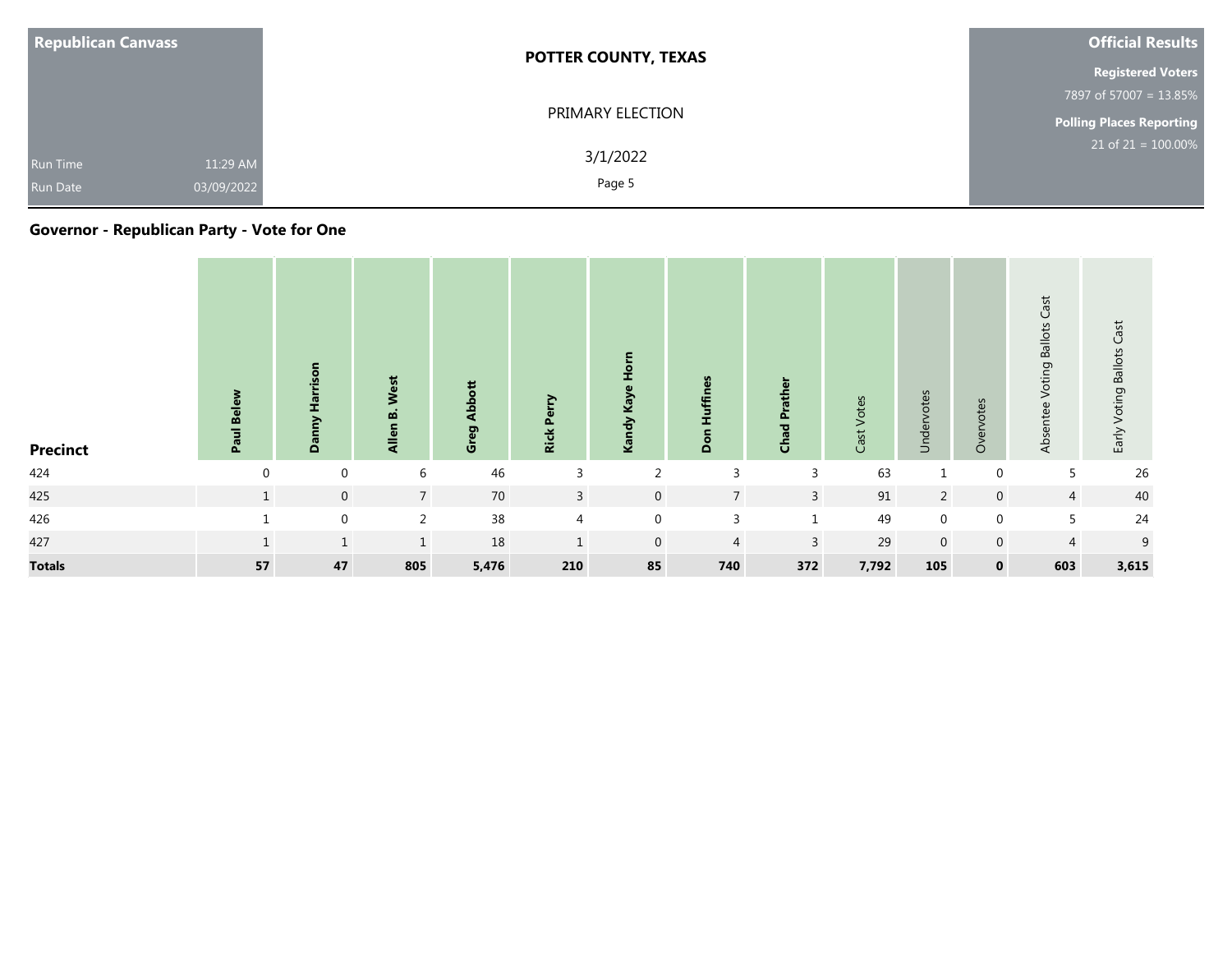| <b>Republican Canvass</b>                                    | <b>POTTER COUNTY, TEXAS</b> | <b>Official Results</b>         |
|--------------------------------------------------------------|-----------------------------|---------------------------------|
|                                                              |                             | <b>Registered Voters</b>        |
|                                                              |                             | 7897 of 57007 = 13.85%          |
|                                                              | PRIMARY ELECTION            | <b>Polling Places Reporting</b> |
| 11:29 AM<br><b>Run Time</b><br>03/09/2022<br><b>Run Date</b> | 3/1/2022<br>Page 6          | $21$ of $21 = 100.00\%$         |

| <b>Precinct</b> | Election Day Voting Ballots Cast | <b>Total Ballots Cast</b> | Registered Voters | Turnout Percentage |
|-----------------|----------------------------------|---------------------------|-------------------|--------------------|
| 424             | 33                               | 64                        | 1,483             | 4.32%              |
| 425             | 49                               | 93                        | 2,014             | 4.62%              |
| 426             | 20                               | 49                        | 755               | 6.49%              |
| 427             | 16                               | 29                        | 908               | 3.19%              |
| <b>Totals</b>   | 3,679                            | 7,897                     | 57,007            | 13.85%             |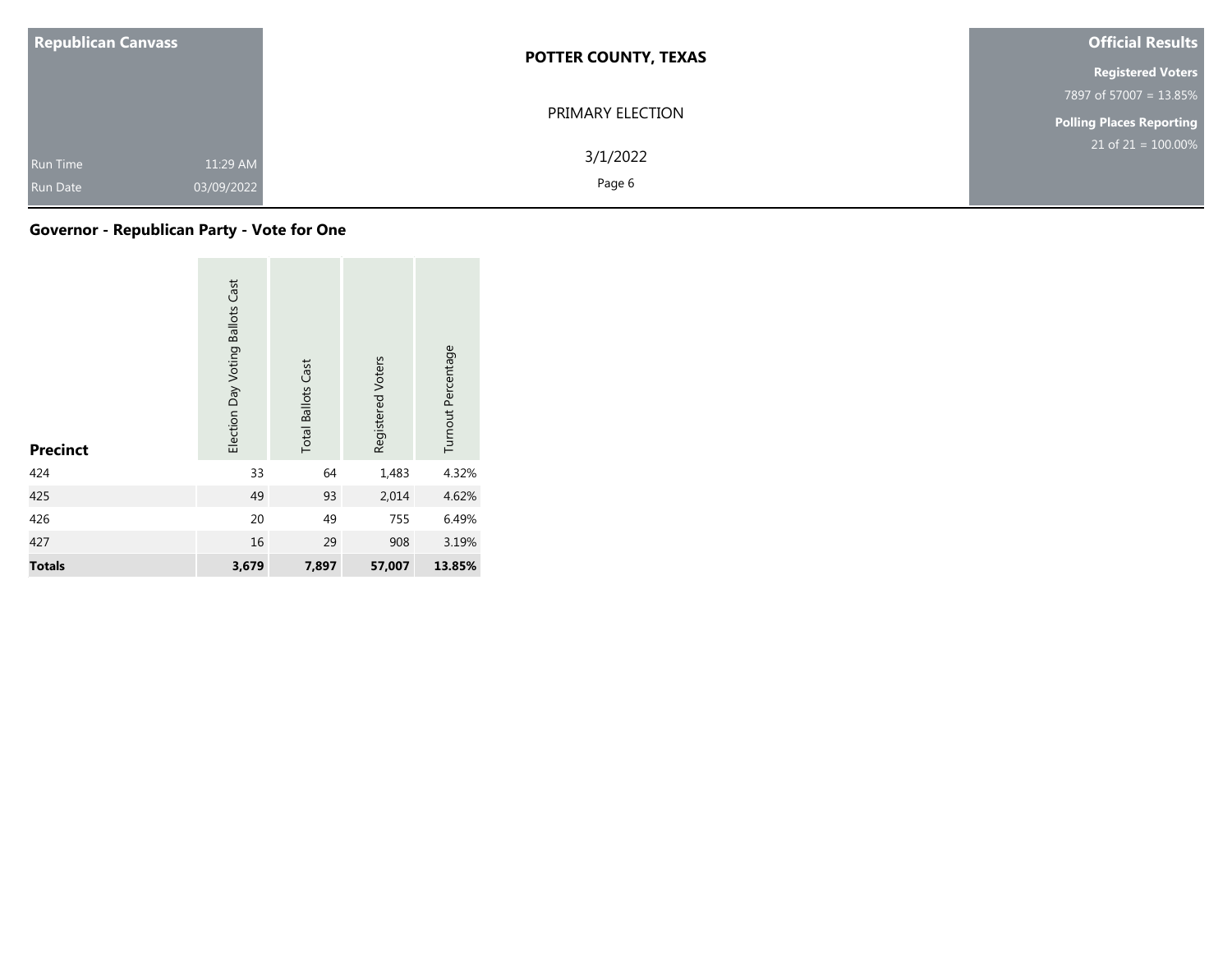| <b>Republican Canvass</b>                                    | <b>POTTER COUNTY, TEXAS</b> | <b>Official Results</b>         |
|--------------------------------------------------------------|-----------------------------|---------------------------------|
|                                                              |                             | <b>Registered Voters</b>        |
|                                                              |                             | 7897 of 57007 = 13.85%          |
|                                                              | PRIMARY ELECTION            | <b>Polling Places Reporting</b> |
| 11:29 AM<br><b>Run Time</b><br>03/09/2022<br><b>Run Date</b> | 3/1/2022<br>Page 7          | $21$ of $21 = 100.00\%$         |

| <b>Precinct</b> | <b>Trayce Bradford</b> | Todd M. Bullis | Daniel Miller    | Zach Vance       | Dan Patrick | <b>Aaron Sorrells</b> | Cast Votes | Undervotes     | Overvotes        | Absentee Voting Ballots Cast | Early Voting Ballots Cast | Election Day Voting Ballots Cast | <b>Total Ballots Cast</b> |
|-----------------|------------------------|----------------|------------------|------------------|-------------|-----------------------|------------|----------------|------------------|------------------------------|---------------------------|----------------------------------|---------------------------|
| 121             | 22                     | 13             | 29               | 30               | 392         | 24                    | 510        | 45             | $\boldsymbol{0}$ | 43                           | 303                       | 209                              | 555                       |
| 122             | $17\,$                 | $\overline{4}$ | 22               | 17               | 267         | 24                    | 351        | 20             | $\mathbf 0$      | 43                           | 173                       | 155                              | $371\,$                   |
| 123             | 36                     | $11\,$         | 38               | 41               | 351         | 43                    | 520        | 74             | $\boldsymbol{0}$ | 23                           | 286                       | 285                              | 594                       |
| 124             | 32                     | $17$           | 35               | $20\,$           | 347         | $30\,$                | 481        | $38\,$         | $\overline{0}$   | 37                           | 257                       | 225                              | 519                       |
| 125             | 37                     | 14             | 33               | $31\,$           | 356         | 39                    | 510        | $36\,$         | $\mathbf 0$      | 87                           | 237                       | 222                              | 546                       |
| 126             | 19                     | $10\,$         | 22               | 6                | 204         | $16\,$                | 277        | 15             | $\overline{0}$   | 16                           | 134                       | 142                              | 292                       |
| 221             | $\bf 8$                | $\,1\,$        | $\overline{7}$   | $\overline{3}$   | 69          | $\boldsymbol{9}$      | 97         | $11\,$         | $\boldsymbol{0}$ | 15                           | 39                        | 54                               | 108                       |
| 222             | $6\phantom{.}6$        | $\overline{2}$ | $11\,$           | $\overline{2}$   | 71          | $\overline{4}$        | 96         | $6\,$          | $\,0\,$          | 16                           | 46                        | 40                               | 102                       |
| 223             | $\overline{7}$         | $\,1\,$        | $\boldsymbol{9}$ | $\mathbf 1$      | 68          | $10\,$                | 96         | 5              | $\boldsymbol{0}$ | $\overline{4}$               | 52                        | 45                               | $101\,$                   |
| 224             | 13                     | $10\,$         | 13               | $\,8\,$          | 148         | 19                    | 211        | 13             | $\mathbf 0$      | 13                           | 107                       | 104                              | 224                       |
| 225             | 12                     | $\mathbf{1}$   | $\overline{7}$   | $\overline{3}$   | 60          | 4                     | 87         | 5              | $\mathbf 0$      | $\,6\,$                      | 59                        | 27                               | 92                        |
| 321             | 38                     | 15             | 52               | $17\,$           | 497         | 44                    | 663        | 46             | $\boldsymbol{0}$ | 22                           | 237                       | 450                              | 709                       |
| 322             | $\overline{c}$         | $\mathsf 3$    | $\overline{4}$   | $\boldsymbol{0}$ | $38\,$      | $\overline{2}$        | 49         | $\overline{4}$ | $\mathbf 0$      | $\overline{2}$               | $\,8\,$                   | 43                               | 53                        |
| 323             | $50\,$                 | 31             | 53               | 30               | 634         | 64                    | 862        | 33             | $\,0\,$          | 47                           | 380                       | 468                              | 895                       |
| 324             | 57                     | 25             | 62               | 29               | 792         | 87                    | 1,052      | $77$           | $\mathbf 0$      | 99                           | 586                       | 444                              | 1,129                     |
| 325             | $28\,$                 | $11\,$         | 21               | $17\,$           | 304         | 25                    | 406        | 37             | $\mathbf 0$      | 51                           | 210                       | 182                              | 443                       |
| 326             | 37                     | $11\,$         | 25               | 18               | 422         | 37                    | 550        | $20\,$         | $\mathbf 0$      | 41                           | 245                       | 284                              | 570                       |
| 327             | $11\,$                 | $\bf 8$        | $11\,$           | $\overline{7}$   | 111         | $\overline{7}$        | 155        | 9              | $\overline{0}$   | $\overline{4}$               | 67                        | 93                               | 164                       |
| 421             | 5                      | $\overline{2}$ | 4                | $\mathsf{3}$     | 35          | $\overline{2}$        | 51         | 3              | $\mathbf 0$      | $\boldsymbol{0}$             | $26\,$                    | 28                               | 54                        |
| 422             | $16\,$                 | $\overline{4}$ | $\sqrt{6}$       | $\overline{2}$   | 89          | $17\,$                | 134        | $\overline{7}$ | $\boldsymbol{0}$ | 16                           | 64                        | 61                               | 141                       |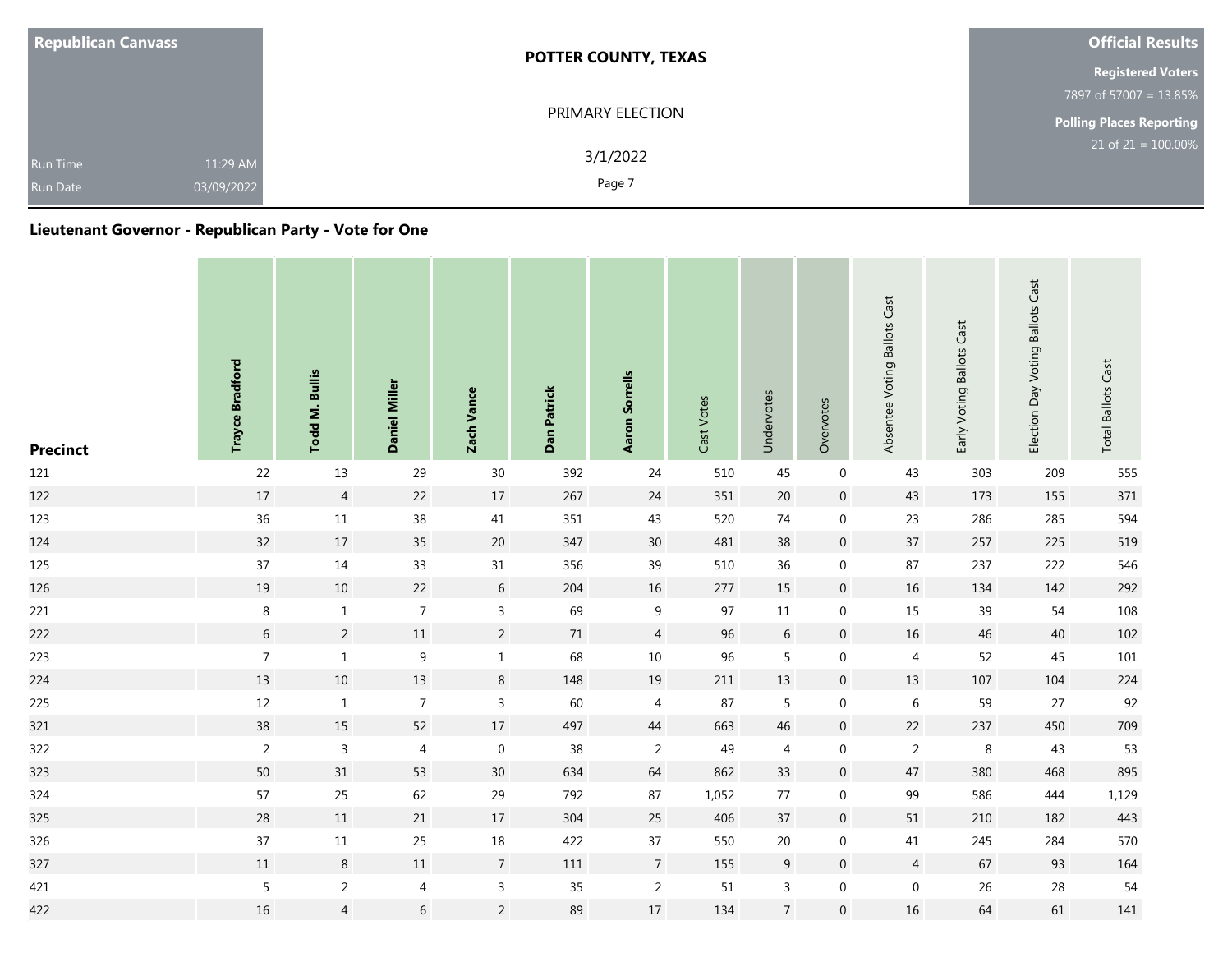| <b>Republican Canvass</b>          |                        | <b>POTTER COUNTY, TEXAS</b> | <b>Official Results</b>         |  |  |
|------------------------------------|------------------------|-----------------------------|---------------------------------|--|--|
|                                    |                        |                             | <b>Registered Voters</b>        |  |  |
|                                    |                        |                             | 7897 of 57007 = 13.85%          |  |  |
|                                    |                        | PRIMARY ELECTION            | <b>Polling Places Reporting</b> |  |  |
| <b>Run Time</b><br><b>Run Date</b> | 11:29 AM<br>03/09/2022 | 3/1/2022<br>Page 8          | $21$ of 21 = 100.00%            |  |  |

| Precinct | Registered Voters | Turnout Percentage |
|----------|-------------------|--------------------|
| 121      | 2,083             | 26.64%             |
| 122      | 2,862             | 12.96%             |
| 123      | 3,486             | 17.04%             |
| 124      | 2,287             | 22.69%             |
| 125      | 3,498             | 15.61%             |
| 126      | 2,682             | 10.89%             |
| 221      | 1,771             | 6.10%              |
| 222      | 1,955             | 5.22%              |
| 223      | 2,054             | 4.92%              |
| 224      | 2,915             | 7.68%              |
| 225      | 1,814             | 5.07%              |
| 321      | 2,864             | 24.76%             |
| 322      | 199               | 26.63%             |
| 323      | 4,170             | 21.46%             |
| 324      | 4,457             | 25.33%             |
| 325      | 2,606             | 17.00%             |
| 326      | 3,019             | 18.88%             |
| 327      | 1,382             | 11.87%             |
| 421      | 1,640             | 3.29%              |
| 422      | 4,103             | 3.44%              |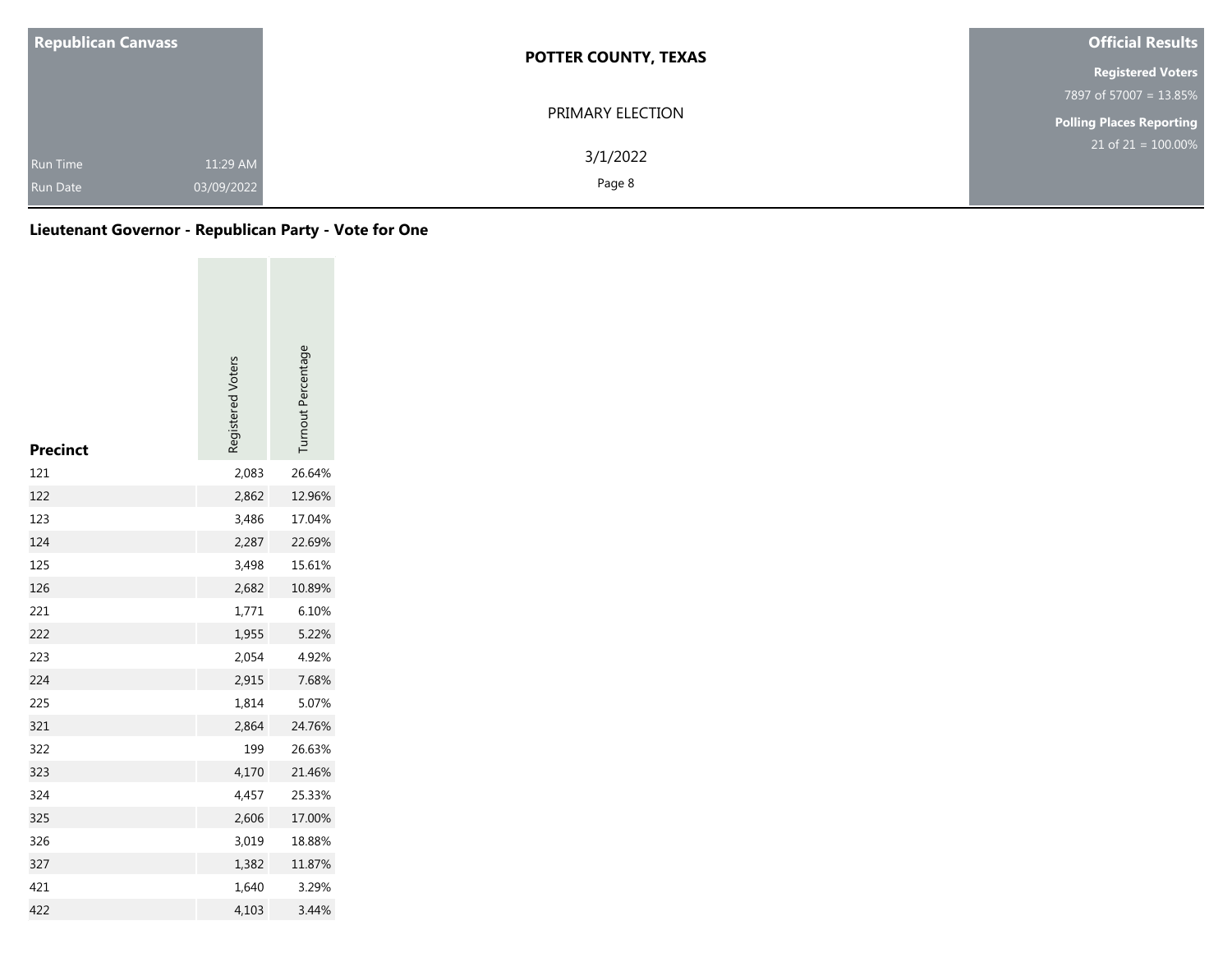| <b>Republican Canvass</b>          |                        | <b>POTTER COUNTY, TEXAS</b> | <b>Official Results</b>         |  |  |
|------------------------------------|------------------------|-----------------------------|---------------------------------|--|--|
|                                    |                        | <b>Registered Voters</b>    |                                 |  |  |
|                                    |                        |                             | 7897 of 57007 = 13.85%          |  |  |
|                                    |                        | PRIMARY ELECTION            | <b>Polling Places Reporting</b> |  |  |
| <b>Run Time</b><br><b>Run Date</b> | 11:29 AM<br>03/09/2022 | 3/1/2022<br>Page 9          | $21$ of $21 = 100.00\%$         |  |  |

| <b>Precinct</b> | <b>Bradford</b><br><b>Trayce</b> | <b>Bullis</b><br>Todd M. | Daniel Miller  | Vance<br><b>Zach</b> | Patrick<br>Dan | rells<br>န္တ<br>$\overline{\mathbf{a}}$<br>⋖ | Votes<br>Cast <sup>-</sup> | Undervotes     | otes<br>$\omega$<br>$\delta$ | Cast<br>Voting Ballots<br>Absentee | <b>Voting Ballots Cast</b><br>Early | Cast<br>Voting Ballots<br>Ved<br>Election | <b>Total Ballots Cast</b> |
|-----------------|----------------------------------|--------------------------|----------------|----------------------|----------------|----------------------------------------------|----------------------------|----------------|------------------------------|------------------------------------|-------------------------------------|-------------------------------------------|---------------------------|
| 424             | 10                               | $\overline{4}$           |                | $\overline{2}$       | 40             | 4                                            | 61                         | 3              | $\mathbf 0$                  | 5                                  | 26                                  | 33                                        | 64                        |
| 425             | 6                                | $\overline{2}$           | $\overline{4}$ | $\overline{0}$       | 74             | $\mathbf{1}$                                 | 87                         | 6              | $\mathbf{0}$                 | $\overline{4}$                     | 40                                  | 49                                        | 93                        |
| 426             |                                  | 2                        | 2              | $\mathbf{0}$         | 42             | 2                                            | 49                         | $\overline{0}$ | $\mathbf{0}$                 | 5                                  | 24                                  | 20                                        | 49                        |
| 427             | 3                                | $1\,$                    | $\overline{4}$ | 2                    | 14             | 2                                            | 26                         | 3              | $\mathbf 0$                  | $\overline{4}$                     | 9                                   | 16                                        | 29                        |
| <b>Totals</b>   | 473                              | 203                      | 475            | 289                  | 5,425          | 516                                          | 7,381                      | 516            | $\mathbf 0$                  | 603                                | 3,615                               | 3,679                                     | 7,897                     |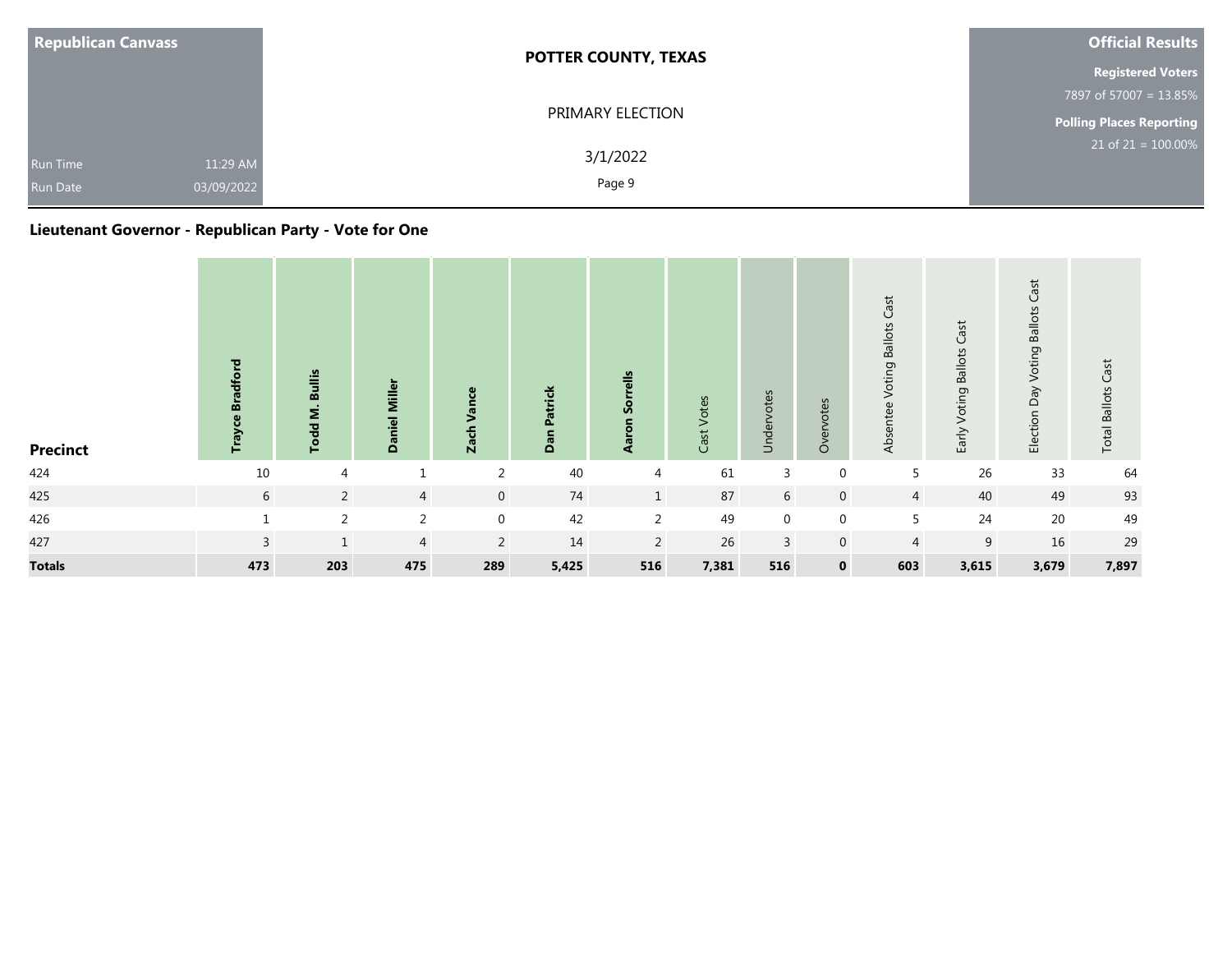| <b>Republican Canvass</b>                 | <b>POTTER COUNTY, TEXAS</b>     | <b>Official Results</b>  |  |  |
|-------------------------------------------|---------------------------------|--------------------------|--|--|
|                                           |                                 | <b>Registered Voters</b> |  |  |
|                                           |                                 | 7897 of 57007 = 13.85%   |  |  |
|                                           | PRIMARY ELECTION                | Polling Places Reporting |  |  |
| Run Time<br>03/09/2022<br><b>Run Date</b> | 3/1/2022<br>11:29 AM<br>Page 10 | $21$ of $21 = 100.00\%$  |  |  |

| <b>Precinct</b> | Registered Voters | Turnout Percentage |  |
|-----------------|-------------------|--------------------|--|
| 424             | 1,483             | 4.32%              |  |
| 425             | 2,014             | 4.62%              |  |
| 426             | 755               | 6.49%              |  |
| 427             | 908               | 3.19%              |  |
| <b>Totals</b>   | 57,007            | 13.85%             |  |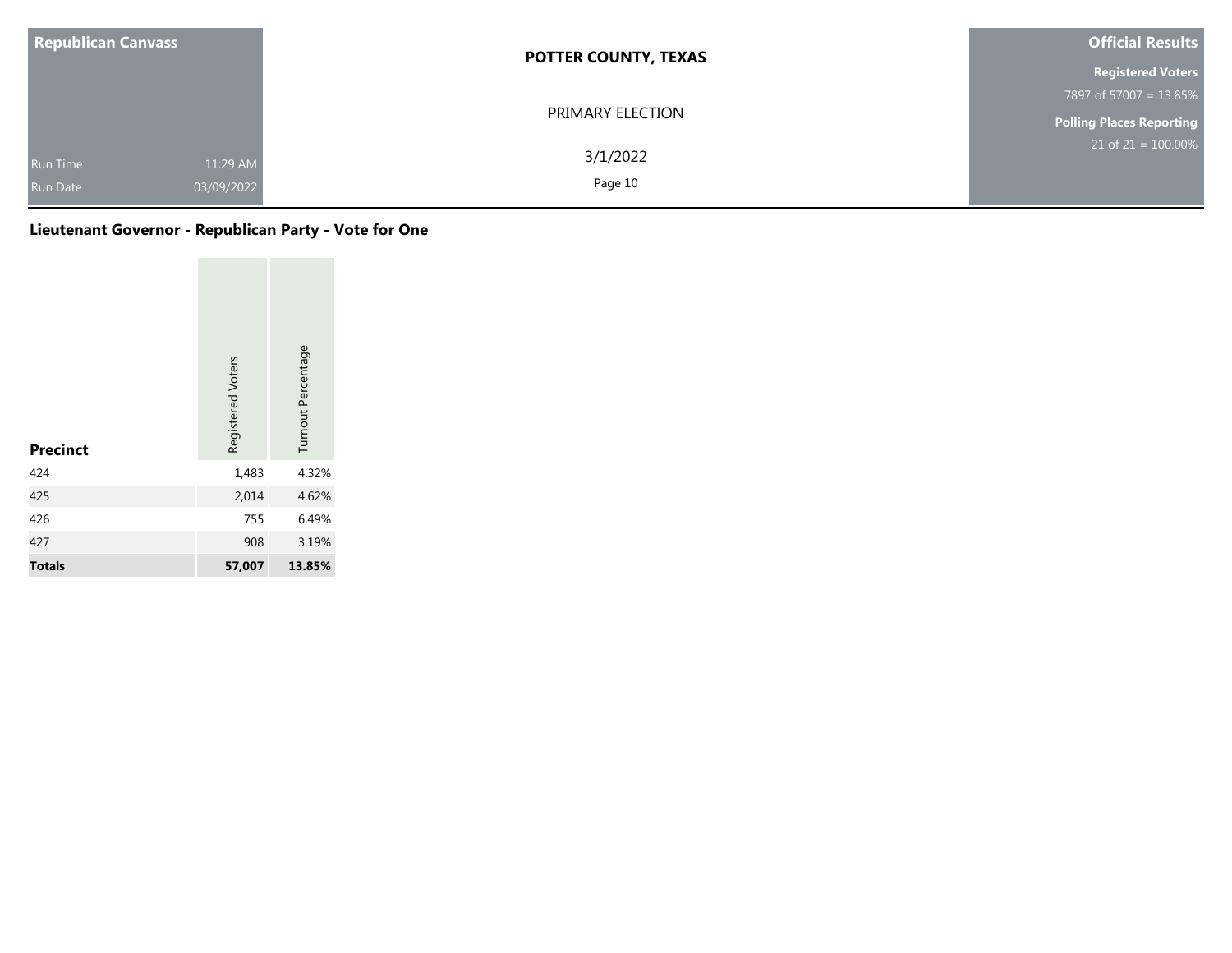| <b>Republican Canvass</b>          |                        | <b>POTTER COUNTY, TEXAS</b> | <b>Official Results</b>            |  |  |
|------------------------------------|------------------------|-----------------------------|------------------------------------|--|--|
|                                    |                        |                             | <b>Registered Voters</b>           |  |  |
|                                    |                        |                             | 7897 of 57007 = 13.85%             |  |  |
|                                    |                        | PRIMARY ELECTION            | Polling Places Reporting           |  |  |
| <b>Run Time</b><br><b>Run Date</b> | 11:29 AM<br>03/09/2022 | 3/1/2022<br>Page 11         | $21$ of 21 = $\overline{100.00\%}$ |  |  |

## **Attorney General - Republican Party - Vote for One**

| <b>Precinct</b> | <b>Ken Paxton</b> | Louie Gohmert    | Eva Guzman   | George P. Bush | Cast Votes | Undervotes     | Overvotes        | Absentee Voting Ballots Cast | Early Voting Ballots Cast | Election Day Voting Ballots Cast | <b>Total Ballots Cast</b> | Registered Voters | Turnout Percentage |
|-----------------|-------------------|------------------|--------------|----------------|------------|----------------|------------------|------------------------------|---------------------------|----------------------------------|---------------------------|-------------------|--------------------|
| 121             | 269               | 69               | 110          | 86             | 534        | 21             | $\boldsymbol{0}$ | 43                           | 303                       | 209                              | 555                       | 2,083             | 26.64%             |
| 122             | 180               | 54               | 64           | 62             | 360        | 11             | $\overline{0}$   | 43                           | 173                       | 155                              | 371                       | 2,862             | 12.96%             |
| 123             | 219               | $74\,$           | 146          | 130            | 569        | 25             | $\boldsymbol{0}$ | 23                           | 286                       | 285                              | 594                       | 3,486             | 17.04%             |
| 124             | 242               | 63               | 127          | $71\,$         | 503        | 16             | $\,0\,$          | 37                           | 257                       | 225                              | 519                       | 2,287             | 22.69%             |
| 125             | 256               | 58               | 107          | 113            | 534        | 12             | $\boldsymbol{0}$ | 87                           | 237                       | 222                              | 546                       | 3,498             | 15.61%             |
| 126             | 149               | $32\,$           | 52           | 56             | 289        | $\mathsf{3}$   | $\overline{0}$   | 16                           | 134                       | 142                              | 292                       | 2,682             | 10.89%             |
| 221             | $50\,$            | $18\,$           | 24           | $10\,$         | 102        | $\,6\,$        | $\mathbf 0$      | 15                           | 39                        | 54                               | 108                       | 1,771             | 6.10%              |
| 222             | 55                | 15               | $18\,$       | 12             | 100        | $\overline{2}$ | $\overline{0}$   | $16\,$                       | 46                        | $40\,$                           | 102                       | 1,955             | 5.22%              |
| 223             | 54                | $\boldsymbol{9}$ | $20\,$       | 15             | 98         | 3              | $\mathbf 0$      | $\overline{4}$               | 52                        | 45                               | 101                       | 2,054             | 4.92%              |
| 224             | 106               | 20               | 54           | 34             | 214        | $10\,$         | $\overline{0}$   | 13                           | 107                       | 104                              | 224                       | 2,915             | 7.68%              |
| 225             | 47                | $\overline{9}$   | 21           | 13             | 90         | $\overline{2}$ | $\mathbf 0$      | $\,6\,$                      | 59                        | 27                               | 92                        | 1,814             | 5.07%              |
| 321             | 368               | 101              | 112          | 113            | 694        | 15             | $\overline{0}$   | $22\,$                       | 237                       | 450                              | 709                       | 2,864             | 24.76%             |
| 322             | 35                | $11\,$           | $\mathbf{1}$ | $\overline{5}$ | 52         | $\mathbf{1}$   | $\mathbf 0$      | $\overline{2}$               | 8                         | 43                               | 53                        | 199               | 26.63%             |
| 323             | 521               | 113              | 134          | $111\,$        | 879        | 16             | $\overline{0}$   | 47                           | 380                       | 468                              | 895                       | 4,170             | 21.46%             |
| 324             | 549               | 144              | 203          | 201            | 1,097      | 32             | $\boldsymbol{0}$ | 99                           | 586                       | 444                              | 1,129                     | 4,457             | 25.33%             |
| 325             | 225               | 61               | 80           | 65             | 431        | 12             | $\overline{0}$   | 51                           | 210                       | 182                              | 443                       | 2,606             | 17.00%             |
| 326             | 320               | 66               | 103          | 73             | 562        | 8              | $\mathbf 0$      | 41                           | 245                       | 284                              | 570                       | 3,019             | 18.88%             |
| 327             | 69                | 28               | 35           | 27             | 159        | 5              | $\overline{0}$   | $\overline{4}$               | 67                        | 93                               | 164                       | 1,382             | 11.87%             |
| 421             | 25                | $\mathsf{3}$     | $20\,$       | $\overline{5}$ | 53         | $\mathbf{1}$   | 0                | $\boldsymbol{0}$             | 26                        | 28                               | 54                        | 1,640             | 3.29%              |
| 422             | 76                | $11\,$           | 31           | $20\,$         | 138        | $\overline{3}$ | $\boldsymbol{0}$ | 16                           | 64                        | 61                               | 141                       | 4,103             | 3.44%              |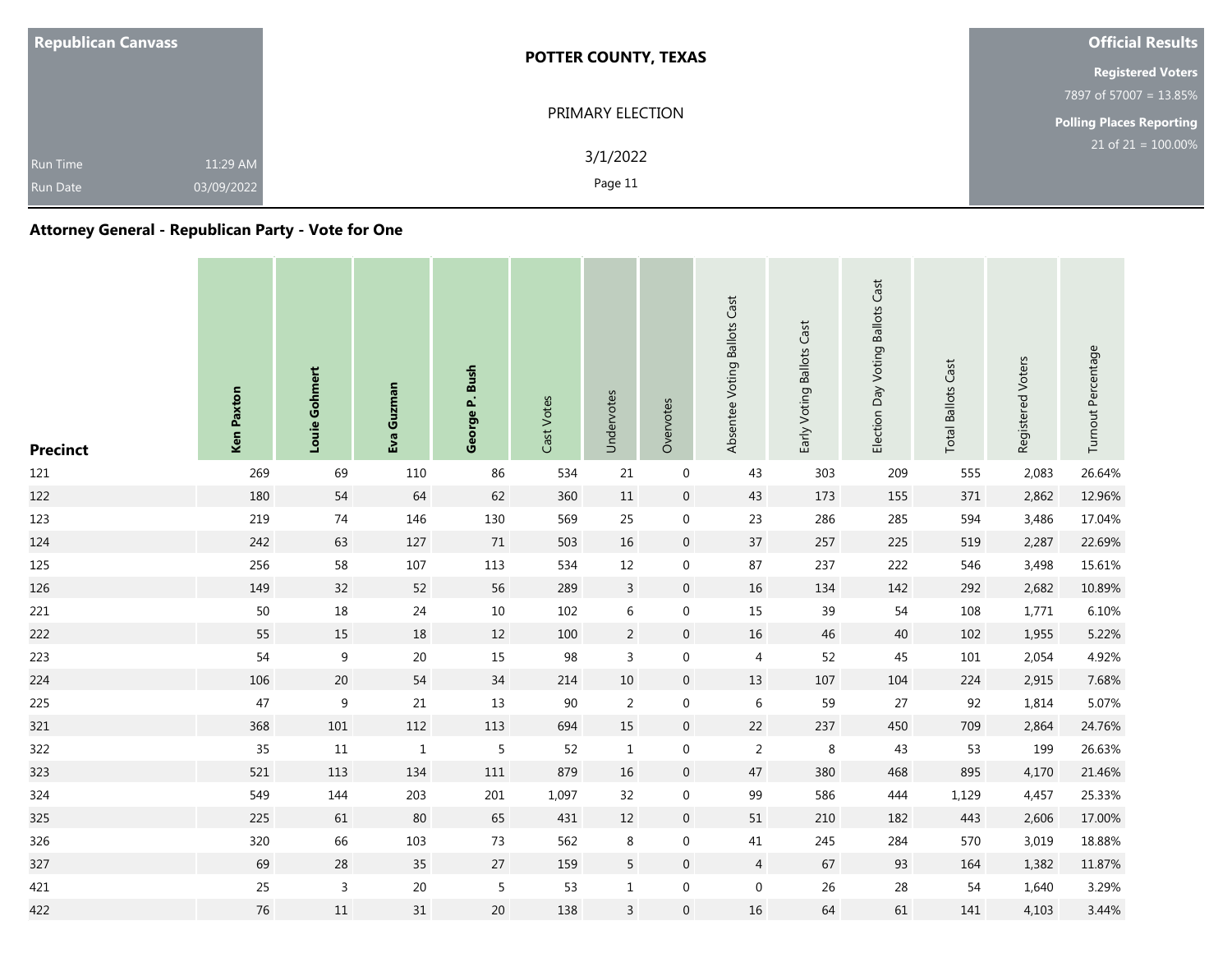| <b>Republican Canvass</b>                                    | <b>POTTER COUNTY, TEXAS</b> | <b>Official Results</b><br><b>Registered Voters</b> |  |  |  |  |
|--------------------------------------------------------------|-----------------------------|-----------------------------------------------------|--|--|--|--|
|                                                              |                             |                                                     |  |  |  |  |
|                                                              |                             | 7897 of 57007 = 13.85%                              |  |  |  |  |
|                                                              | PRIMARY ELECTION            | <b>Polling Places Reporting</b>                     |  |  |  |  |
| 11:29 AM<br><b>Run Time</b><br>03/09/2022<br><b>Run Date</b> | 3/1/2022<br>Page 12         | $21$ of $21 = 100.00\%$                             |  |  |  |  |

## **Attorney General - Republican Party - Vote for One**

| <b>Precinct</b> | Paxton<br>Ken | Gohmert<br>Louie | Guzman<br>Eva | Bush<br>$\cdot$<br>Δ.<br><b>ge</b><br><b>Geo</b> | Votes<br>Cast | Undervotes     | Overvotes    | Cast<br>Voting Ballots<br>Absentee | Voting Ballots Cast<br>Early | <b>Ballots Cast</b><br>Election Day Voting | <b>Total Ballots Cast</b> | Registered Voters | Turnout Percentage |
|-----------------|---------------|------------------|---------------|--------------------------------------------------|---------------|----------------|--------------|------------------------------------|------------------------------|--------------------------------------------|---------------------------|-------------------|--------------------|
| 424             | 31            | 6                | $17\,$        | 9                                                | 63            |                | $\mathbf 0$  | 5                                  | 26                           | 33                                         | 64                        | 1,483             | 4.32%              |
| 425             | 58            | $5\overline{)}$  | 15            | 12                                               | 90            | $\overline{3}$ | $\mathbf 0$  | $\overline{4}$                     | 40                           | 49                                         | 93                        | 2,014             | 4.62%              |
| 426             | 22            | $\overline{4}$   | 17            | 6                                                | 49            | $\mathbf{0}$   | $\mathbf 0$  | 5                                  | 24                           | 20                                         | 49                        | 755               | 6.49%              |
| 427             | 14            | $\overline{7}$   | $\mathbf{3}$  | $\mathbf{3}$                                     | 27            | $\overline{2}$ | $\mathbf 0$  | 4                                  | $\boldsymbol{9}$             | 16                                         | 29                        | 908               | 3.19%              |
| <b>Totals</b>   | 3,940         | 981              | 1,514         | 1,252                                            | 7,687         | 210            | $\mathbf{0}$ | 603                                | 3,615                        | 3,679                                      | 7,897                     | 57,007            | 13.85%             |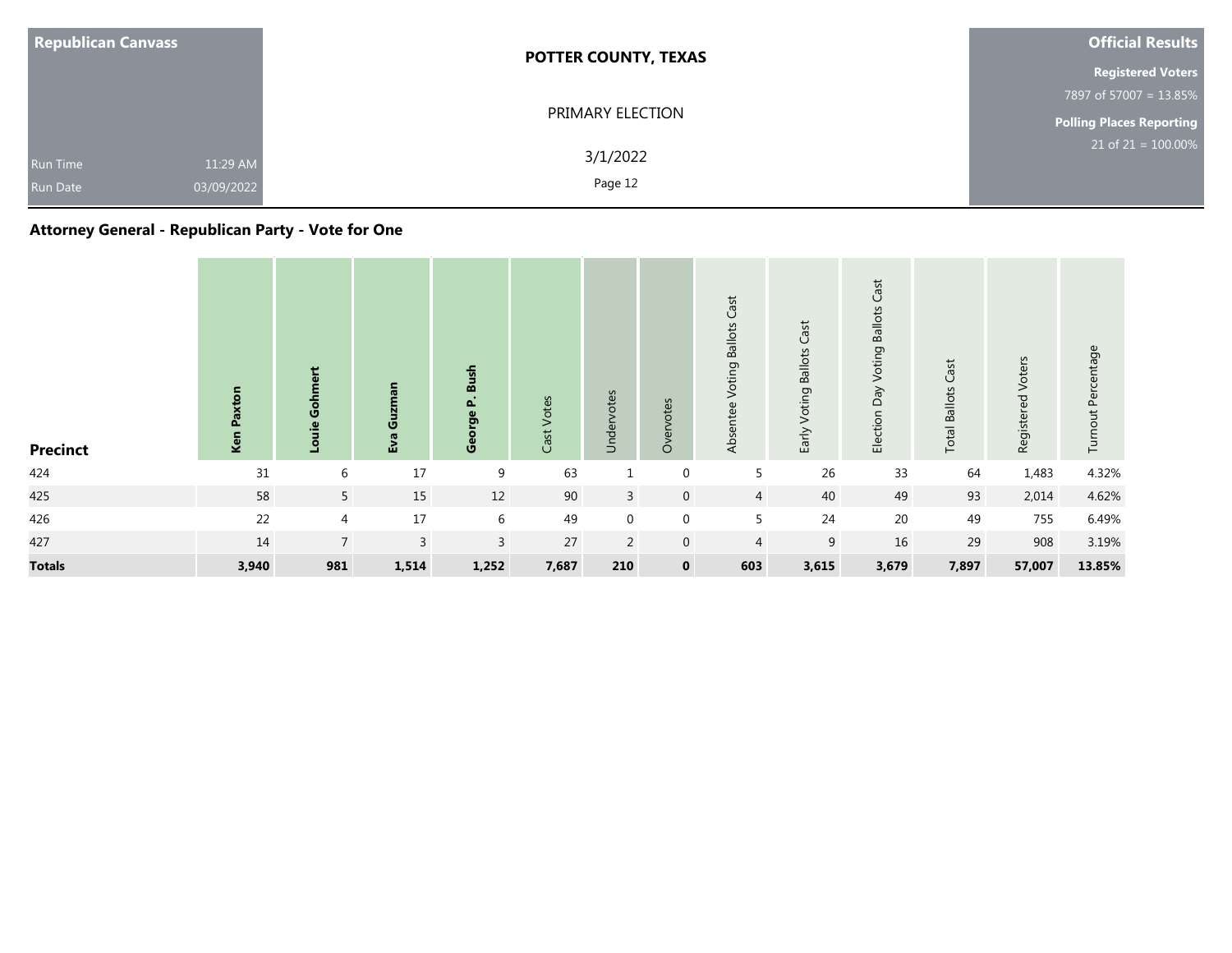| <b>Republican Canvass</b>                             | <b>POTTER COUNTY, TEXAS</b> | <b>Official Results</b>            |
|-------------------------------------------------------|-----------------------------|------------------------------------|
|                                                       |                             | <b>Registered Voters</b>           |
|                                                       |                             | 7897 of 57007 = 13.85%             |
|                                                       | PRIMARY ELECTION            | <b>Polling Places Reporting</b>    |
| 11:29 AM<br><b>Run Time</b><br>03/09/2022<br>Run Date | 3/1/2022<br>Page 13         | $21$ of 21 = $\overline{100.00\%}$ |

## **Comptroller of Public Accounts - Republican Party - Vote for One**

| <b>Precinct</b> | Glenn Hegar | Mark V. Goloby | Cast Votes | Undervotes | Overvotes        | Absentee Voting Ballots Cast | Early Voting Ballots Cast | Election Day Voting Ballots Cast | Cast<br><b>Total Ballots</b> | Registered Voters | Turnout Percentage |
|-----------------|-------------|----------------|------------|------------|------------------|------------------------------|---------------------------|----------------------------------|------------------------------|-------------------|--------------------|
| 121             | 378         | 79             | 457        | 98         | $\boldsymbol{0}$ | 43                           | 303                       | 209                              | 555                          | 2,083             | 26.64%             |
| 122             | 266         | 52             | 318        | 53         | $\boldsymbol{0}$ | 43                           | 173                       | 155                              | 371                          | 2,862             | 12.96%             |
| 123             | 394         | 96             | 490        | 104        | $\boldsymbol{0}$ | 23                           | 286                       | 285                              | 594                          | 3,486             | 17.04%             |
| 124             | 364         | 68             | 432        | 87         | $\boldsymbol{0}$ | 37                           | 257                       | 225                              | 519                          | 2,287             | 22.69%             |
| 125             | 387         | 89             | 476        | 70         | $\mathbf 0$      | 87                           | 237                       | 222                              | 546                          | 3,498             | 15.61%             |
| 126             | 215         | 46             | 261        | 31         | $\boldsymbol{0}$ | 16                           | 134                       | 142                              | 292                          | 2,682             | 10.89%             |
| 221             | 78          | 14             | 92         | 16         | $\boldsymbol{0}$ | $15\,$                       | 39                        | 54                               | 108                          | 1,771             | 6.10%              |
| 222             | 72          | 14             | 86         | 16         | $\mathbf 0$      | 16                           | 46                        | 40                               | 102                          | 1,955             | 5.22%              |
| 223             | 72          | $18\,$         | 90         | $11\,$     | $\boldsymbol{0}$ | $\overline{4}$               | 52                        | 45                               | $101\,$                      | 2,054             | 4.92%              |
| 224             | 151         | 43             | 194        | 30         | $\boldsymbol{0}$ | 13                           | 107                       | 104                              | 224                          | 2,915             | 7.68%              |
| 225             | 73          | 9              | 82         | 10         | $\boldsymbol{0}$ | $\,6\,$                      | 59                        | 27                               | 92                           | 1,814             | 5.07%              |
| 321             | 488         | 92             | 580        | 129        | $\mathbf 0$      | 22                           | 237                       | 450                              | 709                          | 2,864             | 24.76%             |
| 322             | 38          | $10\,$         | 48         | 5          | 0                | $\sqrt{2}$                   | $\,8\,$                   | 43                               | 53                           | 199               | 26.63%             |
| 323             | 661         | 132            | 793        | 102        | $\boldsymbol{0}$ | 47                           | 380                       | 468                              | 895                          | 4,170             | 21.46%             |
| 324             | 789         | 149            | 938        | 191        | $\boldsymbol{0}$ | 99                           | 586                       | 444                              | 1,129                        | 4,457             | 25.33%             |
| 325             | 313         | 61             | 374        | 69         | $\mathbf 0$      | 51                           | 210                       | 182                              | 443                          | 2,606             | 17.00%             |
| 326             | 412         | 94             | 506        | 64         | 0                | $41\,$                       | 245                       | 284                              | 570                          | 3,019             | 18.88%             |
| 327             | 118         | 25             | 143        | 21         | $\mathbf 0$      | $\overline{4}$               | 67                        | 93                               | 164                          | 1,382             | 11.87%             |
| 421             | 34          | $11\,$         | 45         | 9          | 0                | $\boldsymbol{0}$             | 26                        | 28                               | 54                           | 1,640             | 3.29%              |
| 422             | 97          | 33             | 130        | $11\,$     | $\mathbf 0$      | 16                           | 64                        | 61                               | 141                          | 4,103             | 3.44%              |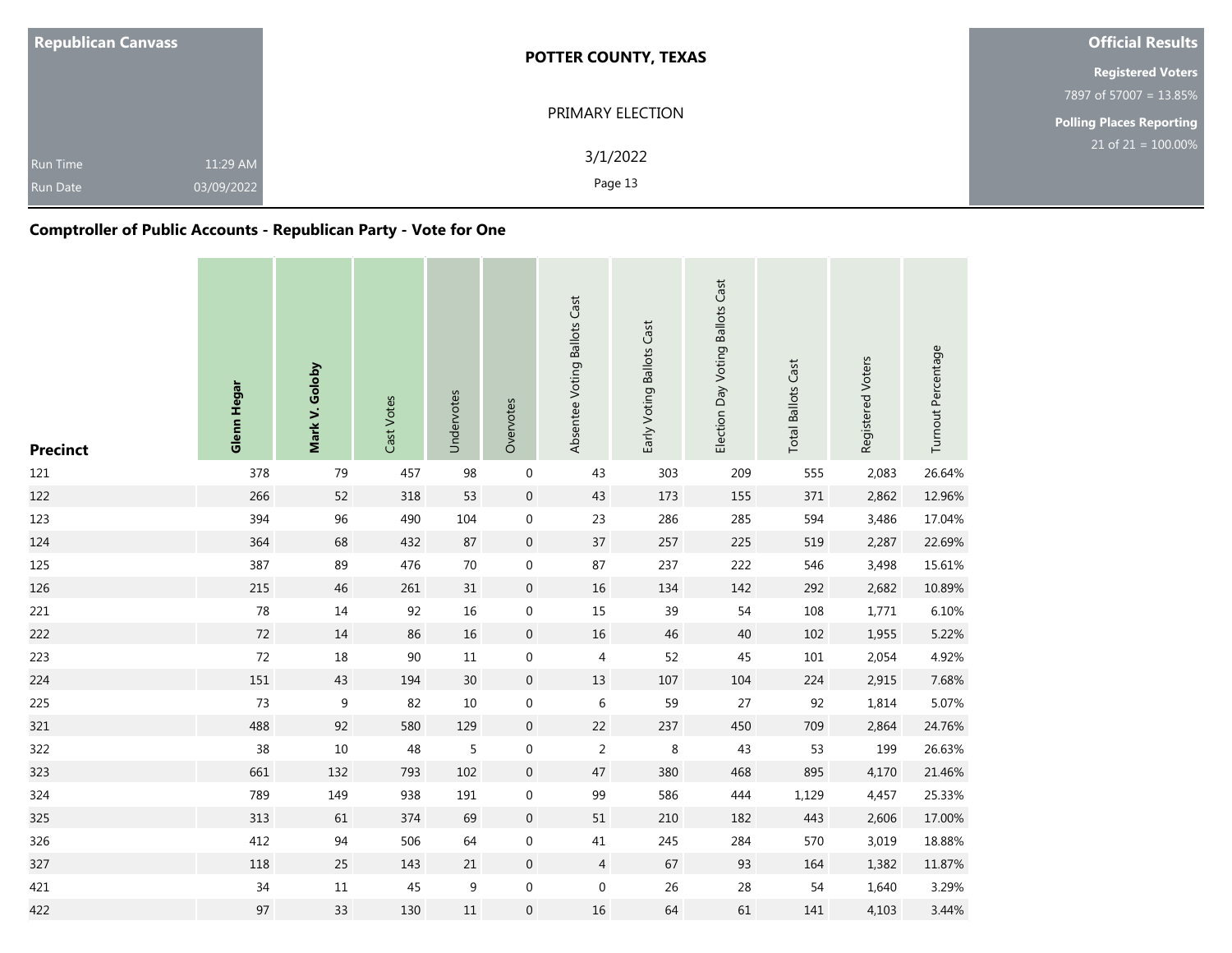| <b>Republican Canvass</b>                                    | <b>POTTER COUNTY, TEXAS</b> | <b>Official Results</b>            |  |  |
|--------------------------------------------------------------|-----------------------------|------------------------------------|--|--|
|                                                              |                             | <b>Registered Voters</b>           |  |  |
|                                                              |                             | 7897 of 57007 = 13.85%             |  |  |
|                                                              | PRIMARY ELECTION            | <b>Polling Places Reporting</b>    |  |  |
| 11:29 AM<br><b>Run Time</b><br>03/09/2022<br><b>Run Date</b> | 3/1/2022<br>Page 14         | $21$ of 21 = $\overline{100.00\%}$ |  |  |

# **Comptroller of Public Accounts - Republican Party - Vote for One**

| <b>Precinct</b> | Glenn Hegar | Mark V. Goloby | Cast Votes | Undervotes     | Overvotes        | Cast<br>Absentee Voting Ballots | Early Voting Ballots Cast | Voting Ballots Cast<br>Election Day | <b>Total Ballots Cast</b> | Registered Voters | Turnout Percentage |
|-----------------|-------------|----------------|------------|----------------|------------------|---------------------------------|---------------------------|-------------------------------------|---------------------------|-------------------|--------------------|
| 424             | 44          | 14             | 58         | 6              | 0                | 5                               | 26                        | 33                                  | 64                        | 1,483             | 4.32%              |
| 425             | 69          | 14             | 83         | 10             | $\mathbf 0$      | $\overline{4}$                  | 40                        | 49                                  | 93                        | 2,014             | 4.62%              |
| 426             | 40          | 6              | 46         | 3              | $\boldsymbol{0}$ | 5                               | 24                        | 20                                  | 49                        | 755               | 6.49%              |
| 427             | 20          | $\overline{7}$ | 27         | $\overline{2}$ | $\mathbf{0}$     | 4                               | 9                         | 16                                  | 29                        | 908               | 3.19%              |
| <b>Totals</b>   | 5,573       | 1,176          | 6,749      | 1,148          | $\mathbf 0$      | 603                             | 3,615                     | 3,679                               | 7,897                     | 57,007            | 13.85%             |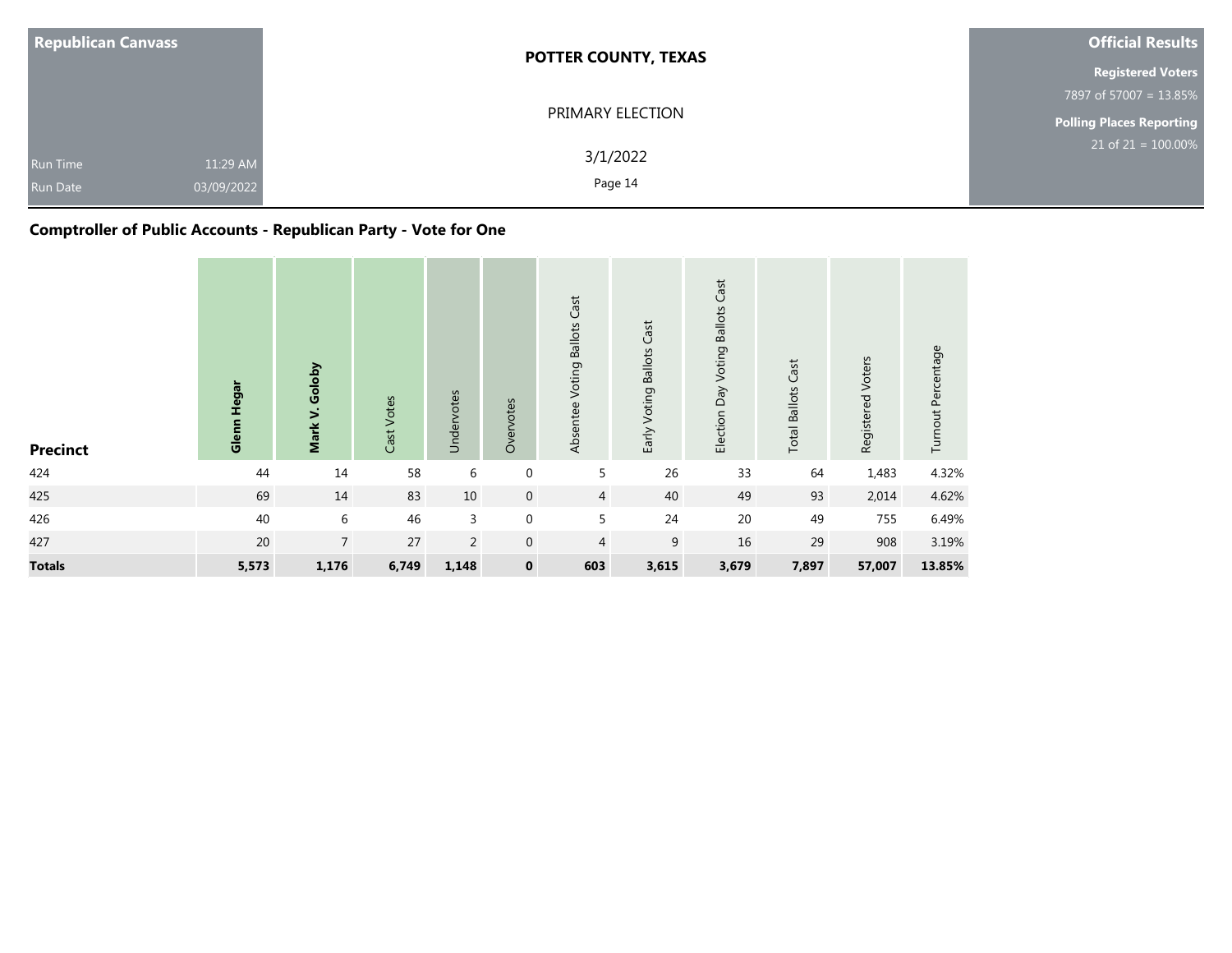| <b>Republican Canvass</b>                                    | <b>POTTER COUNTY, TEXAS</b> | <b>Official Results</b>  |
|--------------------------------------------------------------|-----------------------------|--------------------------|
|                                                              |                             | <b>Registered Voters</b> |
|                                                              |                             | 7897 of 57007 = 13.85%   |
|                                                              | PRIMARY ELECTION            | Polling Places Reporting |
| 11:29 AM<br><b>Run Time</b><br>03/09/2022<br><b>Run Date</b> | 3/1/2022<br>Page 15         | $21$ of $21 = 100.00\%$  |

| <b>Precinct</b> | Jon Spiers  | Victor Avila   | Don W. Minton    | Ben Armenta      | <b>Weston Martinez</b> | Dawn Buckingham | Rufus Lopez      | <b>Tim Westley</b> | Cast Votes | Undervotes     | Overvotes        | Absentee Voting Ballots Cast | Early Voting Ballots Cast |
|-----------------|-------------|----------------|------------------|------------------|------------------------|-----------------|------------------|--------------------|------------|----------------|------------------|------------------------------|---------------------------|
| 121             | 89          | 46             | 35               | 4                | 13                     | 161             | 12               | 67                 | 427        | 128            | $\boldsymbol{0}$ | 43                           | 303                       |
| 122             | 57          | 45             | $34\,$           | $\overline{4}$   | $11\,$                 | 110             | $\overline{3}$   | 42                 | 306        | 65             | $\boldsymbol{0}$ | 43                           | 173                       |
| 123             | 99          | 55             | 43               | $10\,$           | 20                     | 170             | $\boldsymbol{9}$ | 56                 | 462        | 132            | $\boldsymbol{0}$ | 23                           | 286                       |
| 124             | 83          | 51             | $31\,$           | 14               | $22\,$                 | 156             | 13               | 54                 | 424        | 95             | $\boldsymbol{0}$ | 37                           | 257                       |
| 125             | 88          | 46             | $39\,$           | 12               | 15                     | 175             | 14               | 66                 | 455        | $91\,$         | $\boldsymbol{0}$ | 87                           | 237                       |
| 126             | 49          | $28\,$         | $30\,$           | $\overline{5}$   | $\sqrt{6}$             | 83              | 13               | $34\,$             | 248        | 44             | $\boldsymbol{0}$ | 16                           | 134                       |
| 221             | $20\,$      | $13\,$         | $\boldsymbol{9}$ | $1\,$            | $\,8\,$                | 23              | $\overline{2}$   | 13                 | 89         | 19             | $\overline{0}$   | 15                           | 39                        |
| 222             | 16          | 16             | 12               | $\mathbf{3}$     | $\mathbf 0$            | 23              | $1\,$            | 13                 | 84         | 18             | $\overline{0}$   | 16                           | $46\,$                    |
| 223             | $12\,$      | 11             | $\boldsymbol{9}$ | $\overline{4}$   | $\,6\,$                | 25              | $6\,$            | 17                 | 90         | 11             | $\overline{0}$   | $\overline{4}$               | 52                        |
| 224             | 43          | $10\,$         | 16               | $\overline{2}$   | 18                     | 62              | $6\phantom{.}6$  | 34                 | 191        | 33             | $\boldsymbol{0}$ | 13                           | 107                       |
| 225             | 15          | $12\,$         | $\overline{7}$   | $\,1\,$          | $\overline{7}$         | $12\,$          | $\,8\,$          | 17                 | 79         | 13             | $\boldsymbol{0}$ | $\,6\,$                      | 59                        |
| 321             | 147         | $47\,$         | 60               | $11\,$           | 16                     | 182             | 12               | 91                 | 566        | 143            | $\boldsymbol{0}$ | 22                           | 237                       |
| 322             | 15          | $\,8\,$        | 4                | $\boldsymbol{0}$ | $\overline{3}$         | 5               | $\overline{0}$   | $11\,$             | 46         | $\overline{7}$ | $\boldsymbol{0}$ | $\overline{2}$               | $\,8\,$                   |
| 323             | 161         | 77             | 67               | 17               | 27                     | 273             | 17               | 130                | 769        | 126            | $\pmb{0}$        | 47                           | 380                       |
| 324             | 181         | $74$           | $81\,$           | 26               | $27\,$                 | 340             | 20               | 121                | 870        | 259            | $\boldsymbol{0}$ | 99                           | 586                       |
| 325             | $71\,$      | 37             | 36               | $\sqrt{6}$       | $17\,$                 | 138             | $10\,$           | 43                 | 358        | 85             | $\boldsymbol{0}$ | 51                           | $210\,$                   |
| 326             | 97          | 74             | $47\,$           | $\bf 8$          | $21\,$                 | 166             | $\bf 8$          | 76                 | 497        | 73             | $\boldsymbol{0}$ | 41                           | 245                       |
| 327             | $26\,$      | $17\,$         | 15               | $\overline{3}$   | $\overline{7}$         | 48              | $\overline{4}$   | $20\,$             | 140        | 24             | $\overline{0}$   | $\overline{4}$               | 67                        |
| 421             | $\,$ 6 $\,$ | 4              | $\overline{2}$   | $\overline{2}$   | $\mathbf{1}$           | 19              | $\mathbf{1}$     | $\boldsymbol{9}$   | 44         | 10             | $\boldsymbol{0}$ | $\boldsymbol{0}$             | $26\,$                    |
| 422             | 29          | $\overline{9}$ | $16\,$           | 5                | $\overline{7}$         | $28\,$          | 13               | 20                 | 127        | $14\,$         | $\boldsymbol{0}$ | 16                           | 64                        |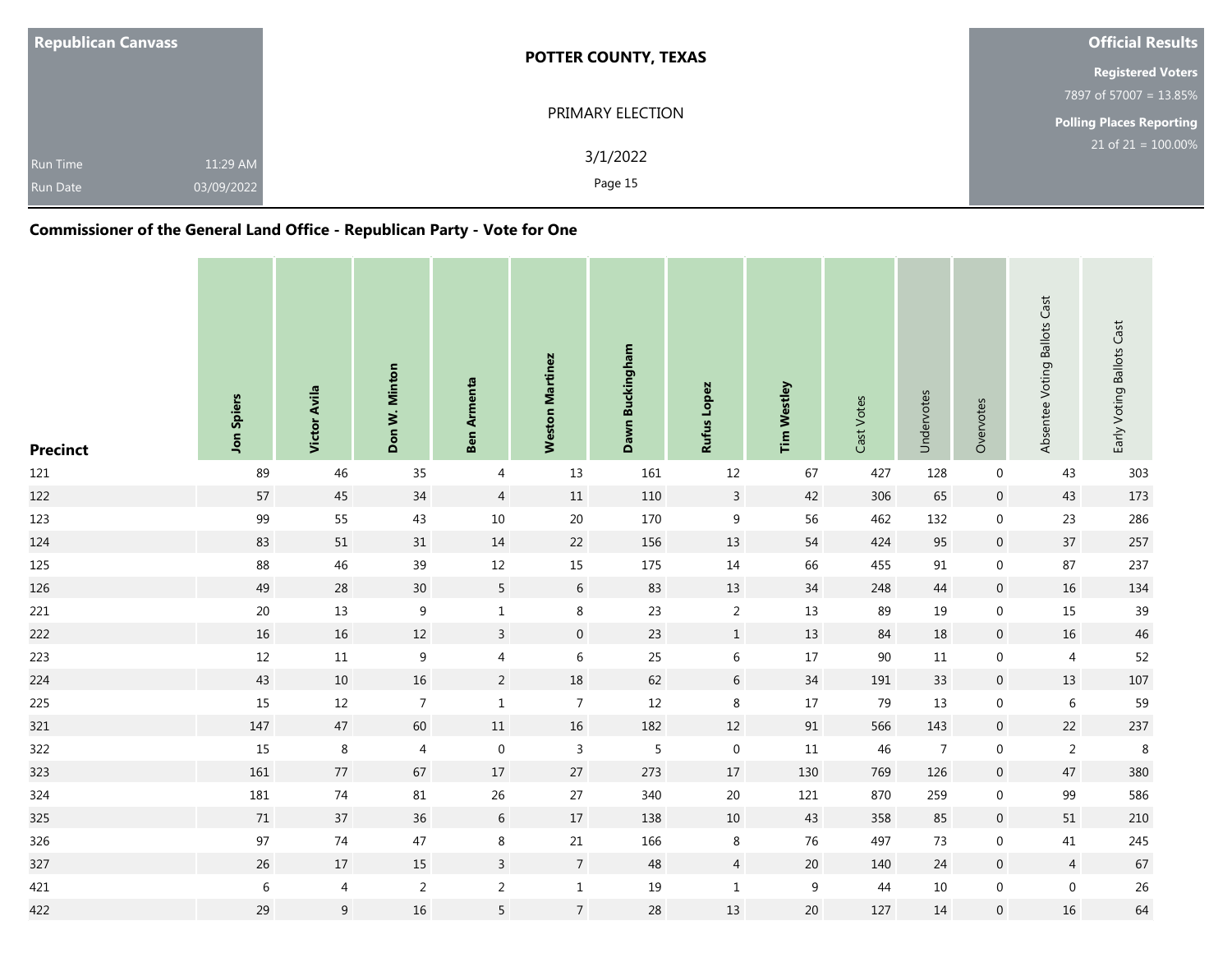| <b>Republican Canvass</b>          |                        | <b>POTTER COUNTY, TEXAS</b> | <b>Official Results</b>  |  |  |
|------------------------------------|------------------------|-----------------------------|--------------------------|--|--|
|                                    |                        |                             | <b>Registered Voters</b> |  |  |
|                                    |                        |                             | 7897 of 57007 = 13.85%   |  |  |
|                                    |                        | PRIMARY ELECTION            | Polling Places Reporting |  |  |
| <b>Run Time</b><br><b>Run Date</b> | 11:29 AM<br>03/09/2022 | 3/1/2022<br>Page 16         | $21$ of 21 = 100.00%     |  |  |

| <b>Precinct</b> | Election Day Voting Ballots Cast | <b>Total Ballots Cast</b> | Registered Voters | Turnout Percentage |
|-----------------|----------------------------------|---------------------------|-------------------|--------------------|
| 121             | 209                              | 555                       | 2,083             | 26.64%             |
| 122             | 155                              | 371                       | 2,862             | 12.96%             |
| 123             | 285                              | 594                       | 3,486             | 17.04%             |
| 124             | 225                              | 519                       | 2,287             | 22.69%             |
| 125             | 222                              | 546                       | 3,498             | 15.61%             |
| 126             | 142                              | 292                       | 2,682             | 10.89%             |
| 221             | 54                               | 108                       | 1,771             | 6.10%              |
| 222             | 40                               | 102                       | 1,955             | 5.22%              |
| 223             | 45                               | 101                       | 2,054             | 4.92%              |
| 224             | 104                              | 224                       | 2,915             | 7.68%              |
| 225             | 27                               | 92                        | 1,814             | 5.07%              |
| 321             | 450                              | 709                       | 2,864             | 24.76%             |
| 322             | 43                               | 53                        | 199               | 26.63%             |
| 323             | 468                              | 895                       | 4,170             | 21.46%             |
| 324             | 444                              | 1,129                     | 4,457             | 25.33%             |
| 325             | 182                              | 443                       | 2,606             | 17.00%             |
| 326             | 284                              | 570                       | 3,019             | 18.88%             |
| 327             | 93                               | 164                       | 1,382             | 11.87%             |
| 421             | 28                               | 54                        | 1,640             | 3.29%              |
| 422             | 61                               | 141                       | 4,103             | 3.44%              |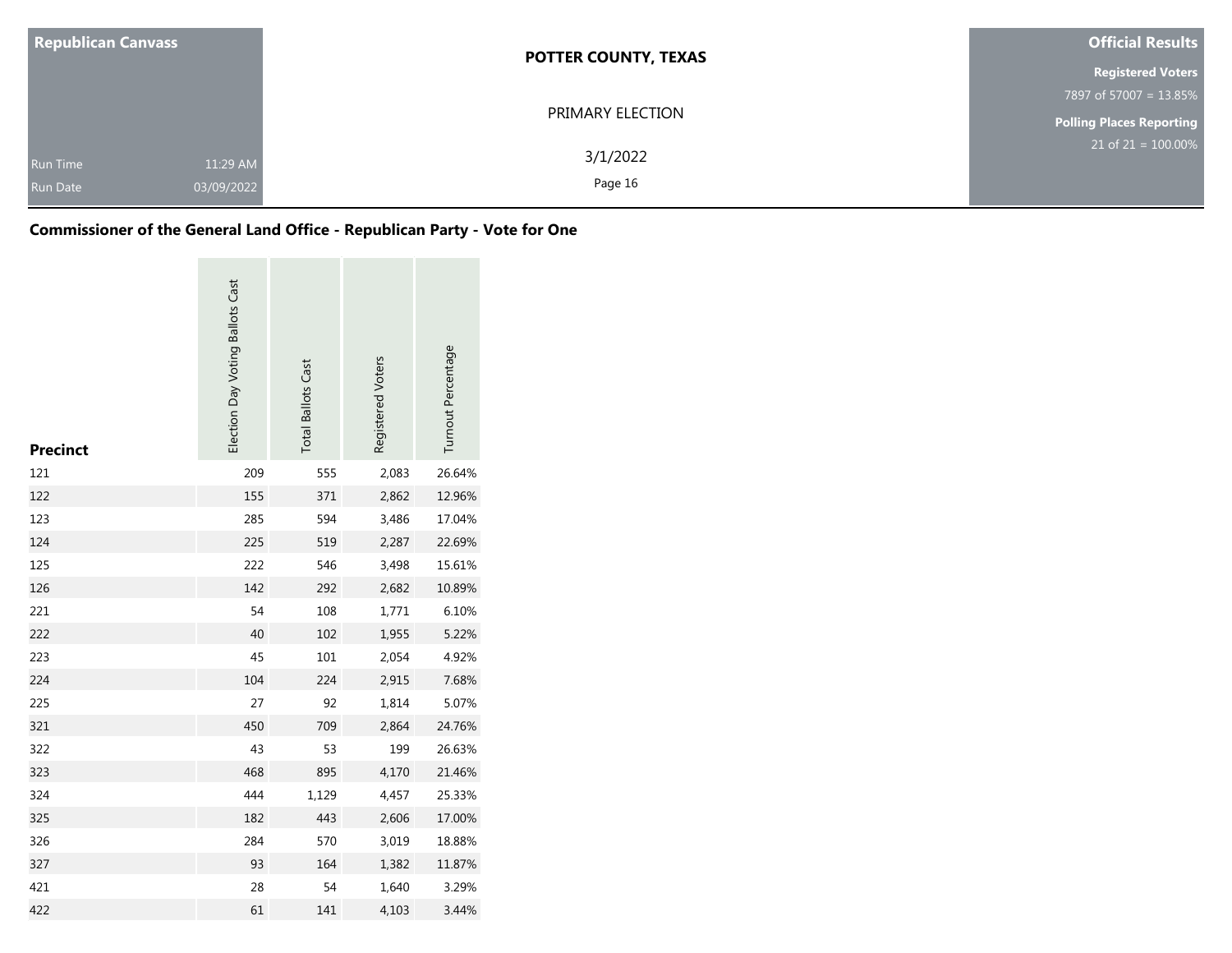| <b>Republican Canvass</b> |            | <b>POTTER COUNTY, TEXAS</b> | Official Results                |  |  |
|---------------------------|------------|-----------------------------|---------------------------------|--|--|
|                           |            |                             | <b>Registered Voters</b>        |  |  |
|                           |            |                             | 7897 of 57007 = 13.85%          |  |  |
|                           |            | PRIMARY ELECTION            | <b>Polling Places Reporting</b> |  |  |
| <b>Run Time</b>           | 11:29 AM   | 3/1/2022                    | $21$ of $21 = 100.00\%$         |  |  |
| <b>Run Date</b>           | 03/09/2022 | Page 17                     |                                 |  |  |

| <b>Precinct</b> | Spiers<br>Jon  | Avila<br>Victor | Minton<br>$\dot{\mathbf{z}}$<br>Don | 으<br>Ben     | <b>Weston Martinez</b> | kingham<br>⋒<br>Dawn | Lopez<br><b>Rufus</b> | Westley<br>$\mathbf{E}$ | Votes<br>Cast <sup>-</sup> | otes<br>Undervo | Overvotes   | Cast<br><b>Ballots</b><br>oting<br>$\geq$<br>ntee<br><b>Abso</b> | Early Voting Ballots Cast |
|-----------------|----------------|-----------------|-------------------------------------|--------------|------------------------|----------------------|-----------------------|-------------------------|----------------------------|-----------------|-------------|------------------------------------------------------------------|---------------------------|
| 424             | 9              | $\overline{ }$  | 8                                   | $\mathbf 0$  | 1                      | 22                   | $\overline{2}$        | 5                       | 54                         | 10              | $\mathbf 0$ | 5                                                                | 26                        |
| 425             | 16             | 10              | 5                                   | $\mathbf 0$  | 9                      | 26                   | $\overline{0}$        | 16                      | 82                         | 11              | $\mathbf 0$ | $\overline{4}$                                                   | 40                        |
| 426             | $\overline{4}$ | 5               | 5                                   | $\mathbf{1}$ | 2                      | 11                   | $\mathbf{1}$          | 15                      | 44                         | 5               | $\mathbf 0$ | 5                                                                | 24                        |
| 427             | 6              | $\mathbf{3}$    | $\mathbf{1}$                        | $\mathbf{0}$ | $\overline{2}$         | $\overline{7}$       | $\mathbf 0$           | 6                       | 25                         | $\overline{4}$  | $\mathbf 0$ | $\overline{4}$                                                   | 9                         |
| <b>Totals</b>   | 1,339          | 705             | 612                                 | 139          | 266                    | 2,265                | 175                   | 976                     | 6,477                      | 1,420           | $\mathbf 0$ | 603                                                              | 3,615                     |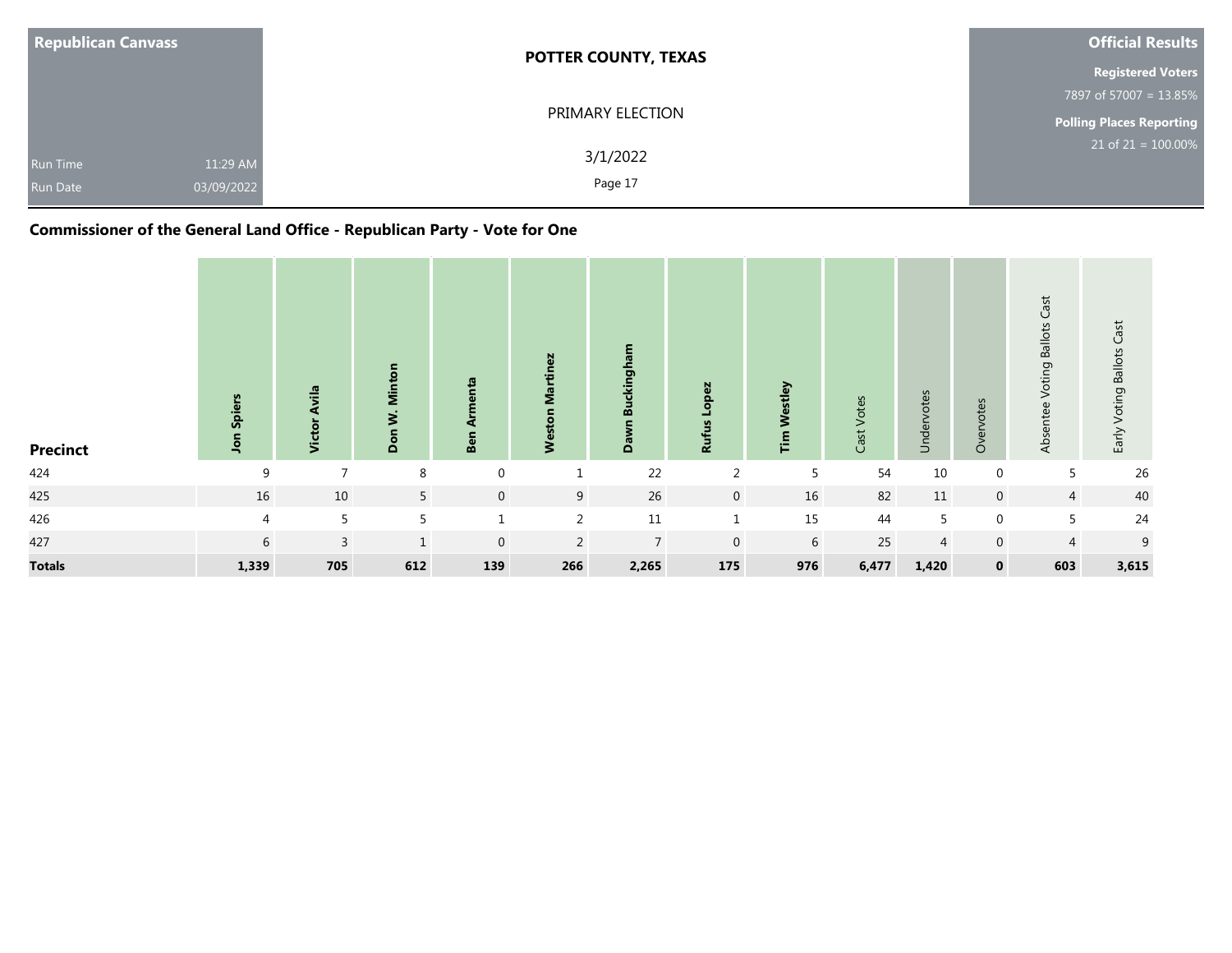| <b>Republican Canvass</b>   |                        | <b>POTTER COUNTY, TEXAS</b> | <b>Official Results</b>  |  |  |
|-----------------------------|------------------------|-----------------------------|--------------------------|--|--|
|                             |                        |                             | <b>Registered Voters</b> |  |  |
|                             |                        |                             | 7897 of 57007 = 13.85%   |  |  |
|                             |                        | PRIMARY ELECTION            | Polling Places Reporting |  |  |
| Run Time<br><b>Run Date</b> | 11:29 AM<br>03/09/2022 | 3/1/2022<br>Page 18         | $21$ of 21 = 100.00%     |  |  |

| <b>Precinct</b> | <b>Ballots Cast</b><br>Election Day Voting | <b>Total Ballots Cast</b> | Registered Voters | Turnout Percentage |
|-----------------|--------------------------------------------|---------------------------|-------------------|--------------------|
| 424             | 33                                         | 64                        | 1,483             | 4.32%              |
| 425             | 49                                         | 93                        | 2,014             | 4.62%              |
| 426             | 20                                         | 49                        | 755               | 6.49%              |
| 427             | 16                                         | 29                        | 908               | 3.19%              |
| <b>Totals</b>   | 3,679                                      | 7,897                     | 57,007            | 13.85%             |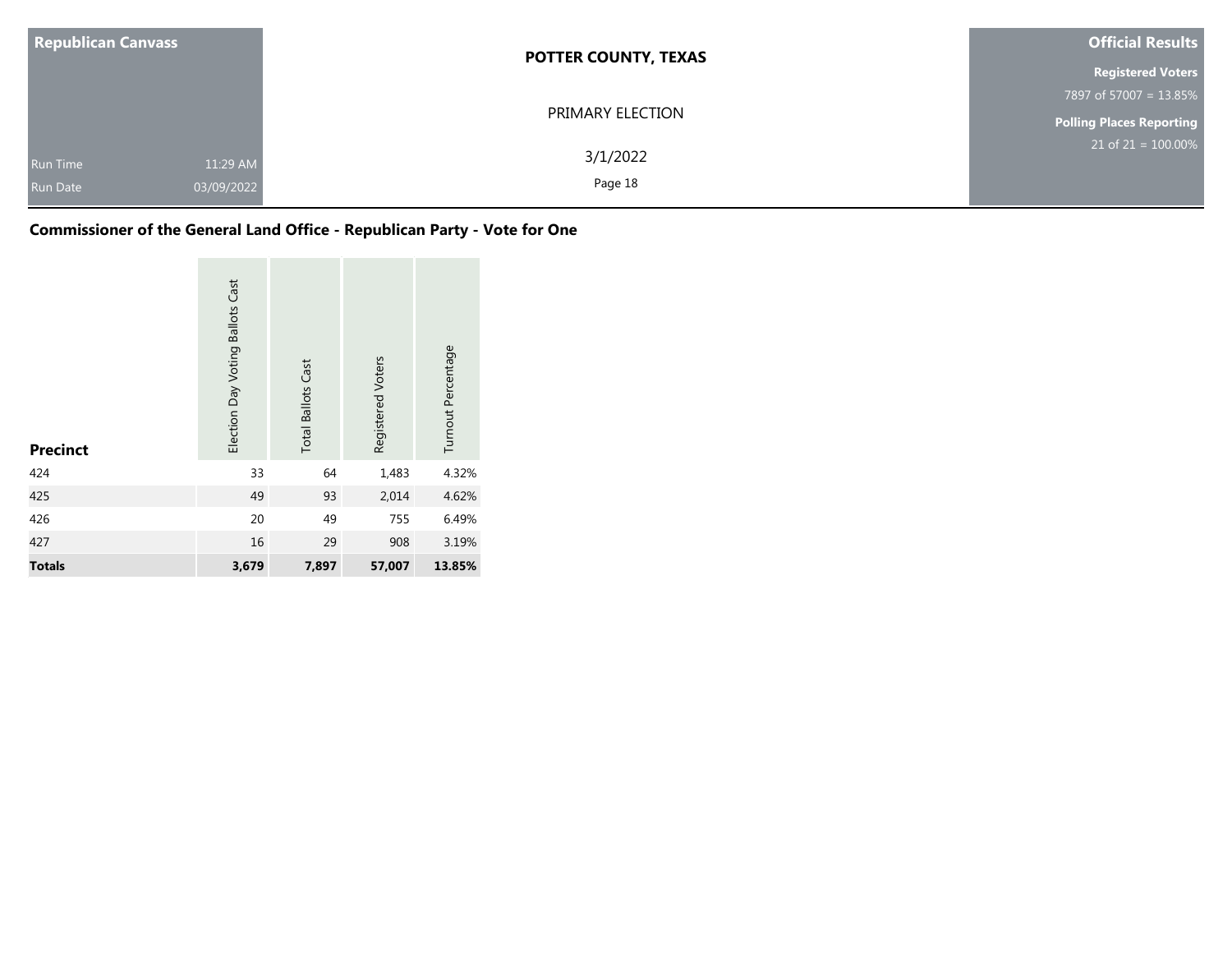| <b>Republican Canvass</b>          |                        | <b>POTTER COUNTY, TEXAS</b> | <b>Official Results</b>            |
|------------------------------------|------------------------|-----------------------------|------------------------------------|
|                                    |                        |                             | <b>Registered Voters</b>           |
|                                    |                        |                             | 7897 of 57007 = 13.85%             |
|                                    |                        | PRIMARY ELECTION            | Polling Places Reporting           |
| <b>Run Time</b><br><b>Run Date</b> | 11:29 AM<br>03/09/2022 | 3/1/2022<br>Page 19         | $21$ of 21 = $\overline{100.00\%}$ |

# **Commissioner of Agriculture - Republican Party - Vote for One**

| <b>Precinct</b> | Sid Miller | <b>James White</b> | Counsil<br>Carey A. | Cast Votes | Undervotes     | Overvotes        | Absentee Voting Ballots Cast | Early Voting Ballots Cast | Election Day Voting Ballots Cast | <b>Total Ballots Cast</b> | Registered Voters | Turnout Percentage |
|-----------------|------------|--------------------|---------------------|------------|----------------|------------------|------------------------------|---------------------------|----------------------------------|---------------------------|-------------------|--------------------|
| 121             | 285        | 132                | 57                  | 474        | 81             | $\boldsymbol{0}$ | 43                           | 303                       | 209                              | 555                       | 2,083             | 26.64%             |
| 122             | 208        | $71\,$             | 37                  | 316        | 55             | $\boldsymbol{0}$ | 43                           | 173                       | 155                              | 371                       | 2,862             | 12.96%             |
| 123             | 267        | 149                | 70                  | 486        | 108            | $\boldsymbol{0}$ | 23                           | 286                       | 285                              | 594                       | 3,486             | 17.04%             |
| 124             | 278        | 123                | 42                  | 443        | $76\,$         | $\boldsymbol{0}$ | $37\,$                       | 257                       | 225                              | 519                       | 2,287             | 22.69%             |
| 125             | 267        | 135                | 68                  | 470        | 76             | $\boldsymbol{0}$ | 87                           | 237                       | 222                              | 546                       | 3,498             | 15.61%             |
| 126             | 160        | $77$               | 18                  | 255        | 37             | $\boldsymbol{0}$ | 16                           | 134                       | 142                              | 292                       | 2,682             | 10.89%             |
| 221             | 63         | $20\,$             | $10\,$              | 93         | $15\,$         | $\boldsymbol{0}$ | 15                           | 39                        | 54                               | 108                       | 1,771             | 6.10%              |
| 222             | 44         | 32                 | 9                   | 85         | 17             | $\boldsymbol{0}$ | 16                           | 46                        | 40                               | 102                       | 1,955             | 5.22%              |
| 223             | 48         | 37                 | $9\,$               | 94         | $\overline{7}$ | $\boldsymbol{0}$ | 4                            | 52                        | 45                               | 101                       | 2,054             | 4.92%              |
| 224             | 121        | 55                 | $20\,$              | 196        | 28             | $\boldsymbol{0}$ | 13                           | $107\,$                   | 104                              | 224                       | 2,915             | 7.68%              |
| 225             | 52         | 26                 | 5                   | 83         | 9              | $\boldsymbol{0}$ | $\,6\,$                      | 59                        | 27                               | 92                        | 1,814             | 5.07%              |
| 321             | 404        | 174                | 38                  | 616        | 93             | $\boldsymbol{0}$ | $22\,$                       | 237                       | 450                              | 709                       | 2,864             | 24.76%             |
| 322             | 33         | $10\,$             | 4                   | 47         | 6              | $\boldsymbol{0}$ | $\overline{2}$               | 8                         | 43                               | 53                        | 199               | 26.63%             |
| 323             | 516        | 212                | 68                  | 796        | 99             | $\boldsymbol{0}$ | 47                           | 380                       | 468                              | 895                       | 4,170             | 21.46%             |
| 324             | 584        | 290                | 82                  | 956        | 173            | $\boldsymbol{0}$ | 99                           | 586                       | 444                              | 1,129                     | 4,457             | 25.33%             |
| 325             | 247        | 104                | 35                  | 386        | 57             | $\boldsymbol{0}$ | $51\,$                       | 210                       | 182                              | 443                       | 2,606             | 17.00%             |
| 326             | 300        | 161                | 54                  | 515        | 55             | $\boldsymbol{0}$ | $41\,$                       | 245                       | 284                              | 570                       | 3,019             | 18.88%             |
| 327             | 87         | 52                 | $9\,$               | 148        | 16             | $\boldsymbol{0}$ | $\overline{4}$               | 67                        | 93                               | 164                       | 1,382             | 11.87%             |
| 421             | 28         | 15                 | 3                   | 46         | 8              | $\boldsymbol{0}$ | $\boldsymbol{0}$             | 26                        | 28                               | 54                        | 1,640             | 3.29%              |
| 422             | 64         | 43                 | 20                  | 127        | $14\,$         | $\boldsymbol{0}$ | 16                           | 64                        | 61                               | 141                       | 4,103             | 3.44%              |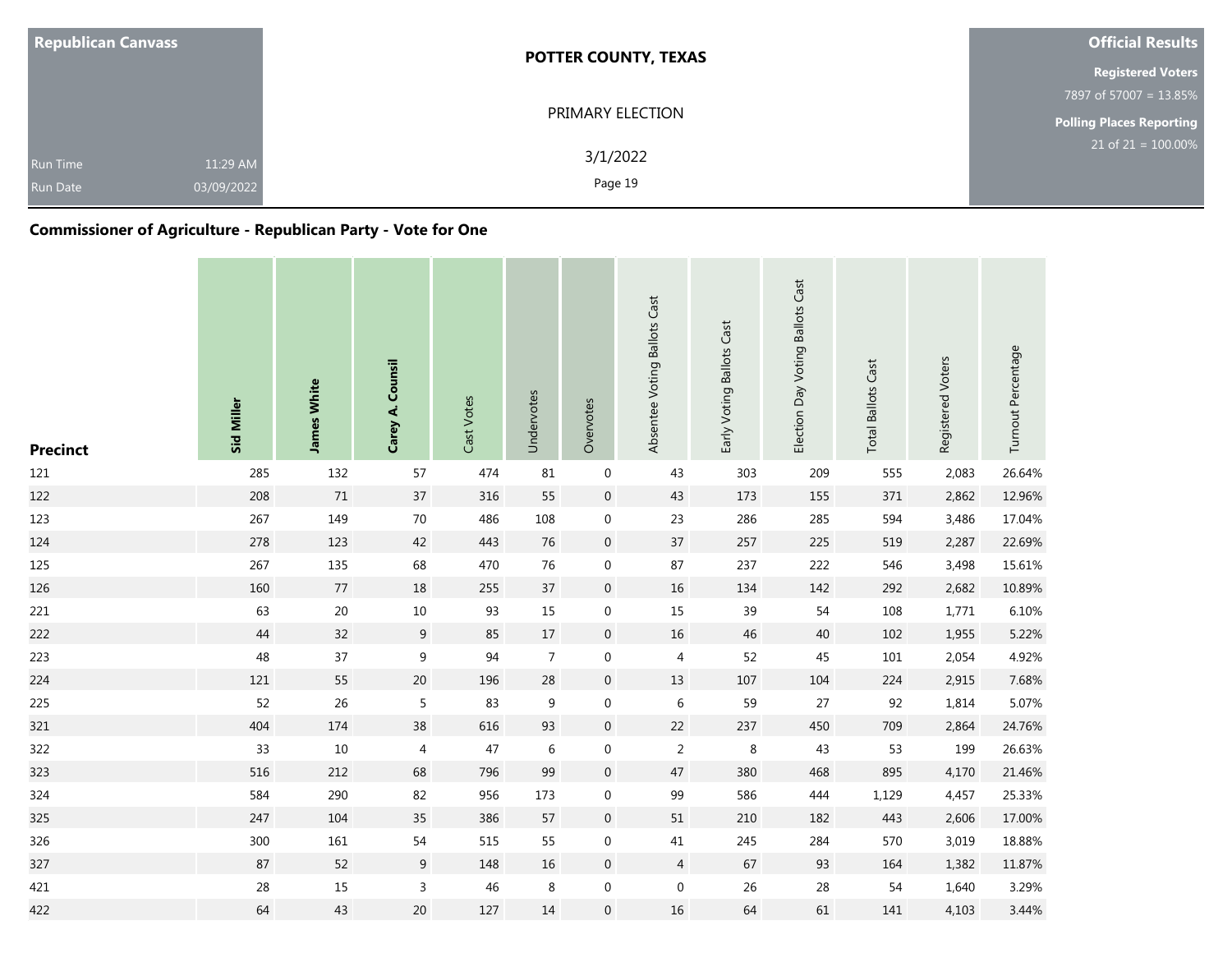| <b>Republican Canvass</b>          |                        | <b>POTTER COUNTY, TEXAS</b> | <b>Official Results</b>         |
|------------------------------------|------------------------|-----------------------------|---------------------------------|
|                                    |                        |                             | <b>Registered Voters</b>        |
|                                    |                        |                             | 7897 of 57007 = 13.85%          |
|                                    |                        | PRIMARY ELECTION            | <b>Polling Places Reporting</b> |
| <b>Run Time</b><br><b>Run Date</b> | 11:29 AM<br>03/09/2022 | 3/1/2022<br>Page 20         | $21$ of 21 = 100.00%            |

## **Commissioner of Agriculture - Republican Party - Vote for One**

| <b>Precinct</b> | Miller<br>Sid | <b>James White</b> | Counsil<br>दं<br>Carey | Cast Votes | Undervotes     | Overvotes        | Absentee Voting Ballots Cast | Early Voting Ballots Cast | <b>Voting Ballots Cast</b><br>Election Day | <b>Total Ballots Cast</b> | Registered Voters | Turnout Percentage |
|-----------------|---------------|--------------------|------------------------|------------|----------------|------------------|------------------------------|---------------------------|--------------------------------------------|---------------------------|-------------------|--------------------|
| 424             | 33            | 17                 | 5                      | 55         | 9              | $\mathbf 0$      | 5                            | 26                        | 33                                         | 64                        | 1,483             | 4.32%              |
| 425             | 46            | 31                 | 8                      | 85         | 8              | $\mathbf{0}$     | $\overline{4}$               | 40                        | 49                                         | 93                        | 2,014             | 4.62%              |
| 426             | 29            | 17                 | $\mathbf{1}$           | 47         | $\overline{2}$ | $\boldsymbol{0}$ | 5                            | 24                        | $20\,$                                     | 49                        | 755               | 6.49%              |
| 427             | 15            | 5                  | $\overline{3}$         | 23         | 6              | $\mathbf 0$      | $\overline{4}$               | 9                         | 16                                         | 29                        | 908               | 3.19%              |
| <b>Totals</b>   | 4,179         | 1,988              | 675                    | 6,842      | 1,055          | $\mathbf 0$      | 603                          | 3,615                     | 3,679                                      | 7,897                     | 57,007            | 13.85%             |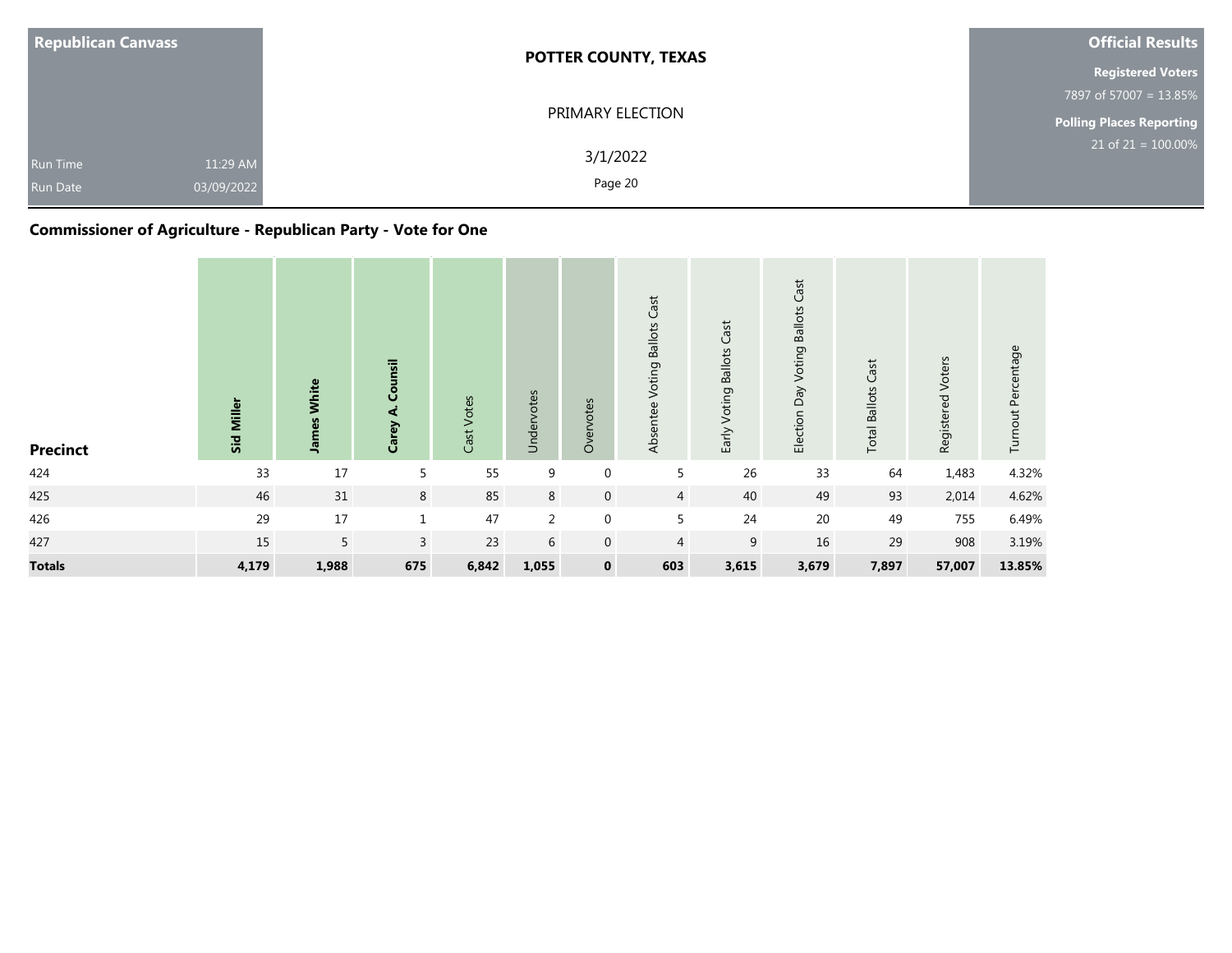| <b>Republican Canvass</b>          |                        | <b>POTTER COUNTY, TEXAS</b> | <b>Official Results</b>            |
|------------------------------------|------------------------|-----------------------------|------------------------------------|
|                                    |                        |                             | <b>Registered Voters</b>           |
|                                    |                        |                             | 7897 of 57007 = 13.85%             |
|                                    |                        | PRIMARY ELECTION            | <b>Polling Places Reporting</b>    |
| <b>Run Time</b><br><b>Run Date</b> | 11:29 AM<br>03/09/2022 | 3/1/2022<br>Page 21         | $21$ of 21 = $\overline{100.00\%}$ |

## **Railroad Commissioner - Republican Party - Vote for One**

| <b>Precinct</b> | Wayne Christian | Stogner<br>Sarah | ≒<br>Slocum,<br>Tom | <b>Summers</b><br>"Sarge"<br>Marvin | Dawayne Tipton | Cast Votes | Undervotes | Overvotes      | Absentee Voting Ballots Cast | Early Voting Ballots Cast | <b>Ballots Cast</b><br>Election Day Voting | Cast<br><b>Total Ballots</b> | Registered Voters | Turnout Percentage |
|-----------------|-----------------|------------------|---------------------|-------------------------------------|----------------|------------|------------|----------------|------------------------------|---------------------------|--------------------------------------------|------------------------------|-------------------|--------------------|
| 121             | 203             | 73               | 76                  | 37                                  | 61             | 450        | 105        | $\mathbf 0$    | 43                           | 303                       | 209                                        | 555                          | 2,083             | 26.64%             |
| 122             | 127             | 47               | 48                  | 37                                  | 46             | 305        | 66         | $\mathbf 0$    | 43                           | 173                       | 155                                        | 371                          | 2,862             | 12.96%             |
| 123             | 212             | 82               | 76                  | $44\,$                              | 55             | 469        | 125        | $\mathbf 0$    | 23                           | 286                       | 285                                        | 594                          | 3,486             | 17.04%             |
| 124             | 198             | 54               | 77                  | 41                                  | 43             | 413        | 106        | $\overline{0}$ | 37                           | 257                       | 225                                        | 519                          | 2,287             | 22.69%             |
| 125             | 213             | 69               | 86                  | 43                                  | 54             | 465        | 81         | $\mathbf 0$    | 87                           | 237                       | 222                                        | 546                          | 3,498             | 15.61%             |
| 126             | 100             | 35               | 42                  | 38                                  | 41             | 256        | 36         | $\overline{0}$ | 16                           | 134                       | 142                                        | 292                          | 2,682             | 10.89%             |
| 221             | $31\,$          | 10               | 24                  | 11                                  | 13             | 89         | 19         | $\mathbf 0$    | 15                           | 39                        | 54                                         | 108                          | 1,771             | 6.10%              |
| 222             | 38              | 12               | 12                  | $\overline{7}$                      | 17             | 86         | 16         | $\mathbf 0$    | 16                           | 46                        | 40                                         | 102                          | 1,955             | 5.22%              |
| 223             | 38              | $11\,$           | $12\,$              | 15                                  | 14             | 90         | 11         | $\mathbf 0$    | $\overline{4}$               | 52                        | 45                                         | 101                          | 2,054             | 4.92%              |
| 224             | 68              | 26               | 32                  | 32                                  | 35             | 193        | 31         | $\mathbf 0$    | 13                           | 107                       | 104                                        | 224                          | 2,915             | 7.68%              |
| 225             | 35              | $\overline{7}$   | 15                  | 11                                  | 11             | 79         | 13         | $\mathbf 0$    | 6                            | 59                        | 27                                         | 92                           | 1,814             | 5.07%              |
| 321             | 259             | $72\,$           | 99                  | 84                                  | 74             | 588        | 121        | $\overline{0}$ | 22                           | 237                       | 450                                        | 709                          | 2,864             | 24.76%             |
| 322             | 19              | $\mathsf 3$      | 8                   | $\overline{7}$                      | 12             | 49         | 4          | $\mathbf 0$    | $\overline{2}$               | $\,8\,$                   | 43                                         | 53                           | 199               | 26.63%             |
| 323             | 342             | 98               | 132                 | 74                                  | 129            | 775        | 120        | $\overline{0}$ | 47                           | 380                       | 468                                        | 895                          | 4,170             | 21.46%             |
| 324             | 440             | 133              | 141                 | 79                                  | 104            | 897        | 232        | $\mathbf 0$    | 99                           | 586                       | 444                                        | 1,129                        | 4,457             | 25.33%             |
| 325             | 164             | 49               | 80                  | 38                                  | 41             | 372        | 71         | $\overline{0}$ | 51                           | 210                       | 182                                        | 443                          | 2,606             | 17.00%             |
| 326             | 212             | 78               | 93                  | 45                                  | 75             | 503        | 67         | $\mathbf 0$    | 41                           | 245                       | 284                                        | 570                          | 3,019             | 18.88%             |
| 327             | 61              | $18\,$           | 14                  | 32                                  | 16             | 141        | 23         | $\mathbf 0$    | $\overline{4}$               | 67                        | 93                                         | 164                          | 1,382             | 11.87%             |
| 421             | 17              | $10\,$           | 5                   | $\overline{7}$                      | 5              | 44         | 10         | $\mathbf 0$    | $\boldsymbol{0}$             | 26                        | 28                                         | 54                           | 1,640             | 3.29%              |
| 422             | 53              | 19               | 22                  | $17\,$                              | 15             | 126        | 15         | $\overline{0}$ | 16                           | 64                        | 61                                         | 141                          | 4,103             | 3.44%              |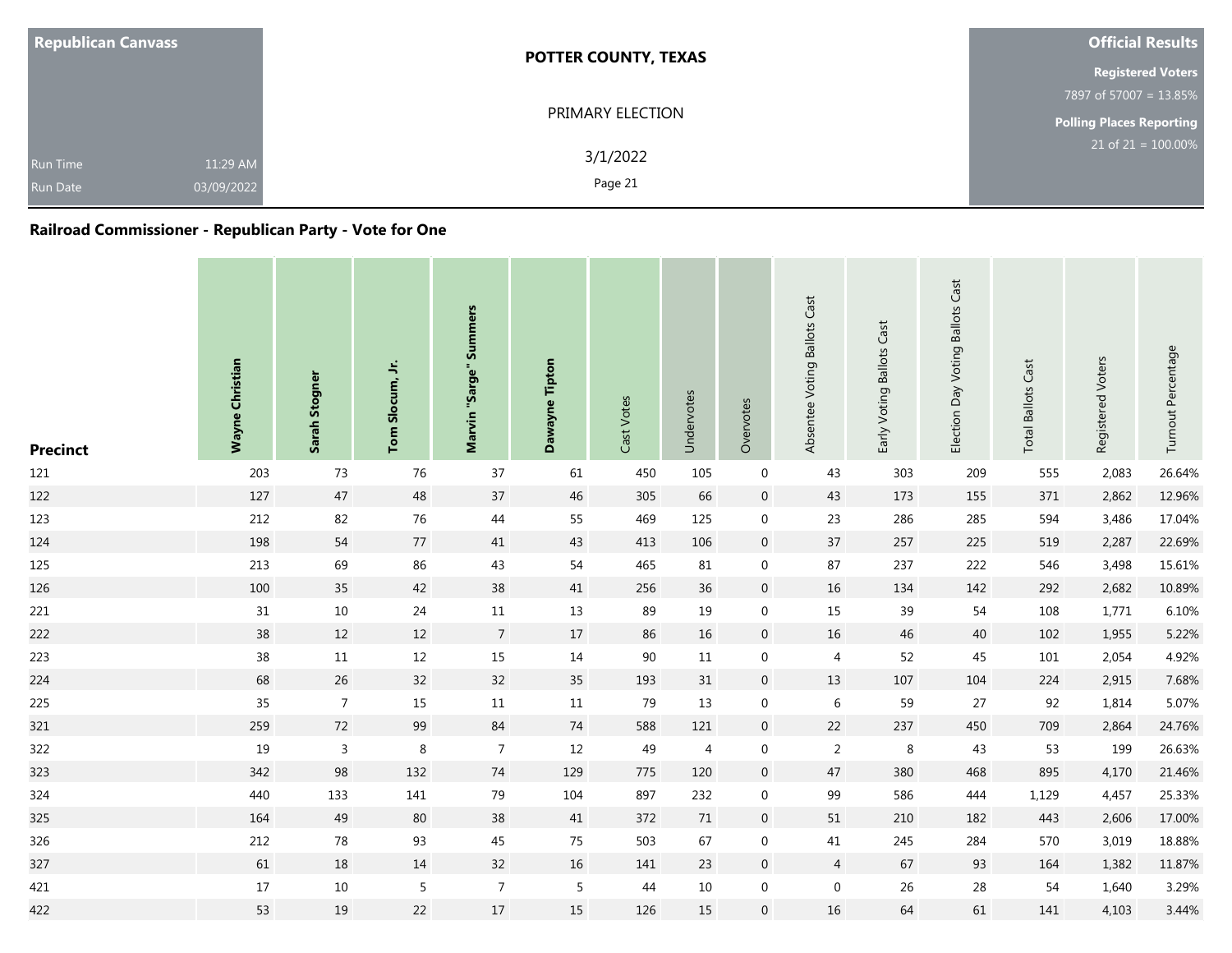| <b>Republican Canvass</b>                                    | <b>POTTER COUNTY, TEXAS</b> | <b>Official Results</b>         |
|--------------------------------------------------------------|-----------------------------|---------------------------------|
|                                                              |                             | <b>Registered Voters</b>        |
|                                                              |                             | 7897 of 57007 = 13.85%          |
|                                                              | PRIMARY ELECTION            | <b>Polling Places Reporting</b> |
| 11:29 AM<br><b>Run Time</b><br>03/09/2022<br><b>Run Date</b> | 3/1/2022<br>Page 22         | $21$ of $21 = 100.00\%$         |

## **Railroad Commissioner - Republican Party - Vote for One**

| <b>Precinct</b> | tian<br>ξ | ω<br>Stog<br>Sar | ÷.<br>あ<br>흔   | Ū,<br>Sarge<br>g | പ്പ            | Votes<br>Cast <sup>-</sup> | Undervotes     | Overvotes      | Cast<br>Voting Ballots<br>Absentee | Cast<br><b>Voting Ballots</b><br>Early | Cast<br><b>Ballots</b><br>oting<br>><br>$\gamma$<br>$\Omega$<br>Election | Cast<br><b>Total Ballots</b> | Registered Voters | Percentage<br>out<br>Turn |
|-----------------|-----------|------------------|----------------|------------------|----------------|----------------------------|----------------|----------------|------------------------------------|----------------------------------------|--------------------------------------------------------------------------|------------------------------|-------------------|---------------------------|
| 424             | 28        | 6                | 6              | 9                | 6              | 55                         | 9              | 0              | 5                                  | 26                                     | 33                                                                       | 64                           | 1,483             | 4.32%                     |
| 425             | 39        | 10               | 11             | $7\overline{ }$  | 15             | 82                         | 11             | $\overline{0}$ | $\overline{4}$                     | 40                                     | 49                                                                       | 93                           | 2,014             | 4.62%                     |
| 426             | 13        | 8                | $\overline{7}$ | 8                | 9              | 45                         | $\overline{4}$ | $\mathbf{0}$   | 5                                  | 24                                     | 20                                                                       | 49                           | 755               | 6.49%                     |
| 427             | 12        | $\overline{2}$   | $\mathbf{1}$   | 6                | $\overline{4}$ | 25                         | 4              | $\overline{0}$ | $\overline{4}$                     | 9                                      | 16                                                                       | 29                           | 908               | 3.19%                     |
| <b>Totals</b>   | 2,922     | 932              | 1,119          | 729              | 895            | 6,597                      | 1,300          | $\mathbf 0$    | 603                                | 3,615                                  | 3,679                                                                    | 7,897                        | 57,007            | 13.85%                    |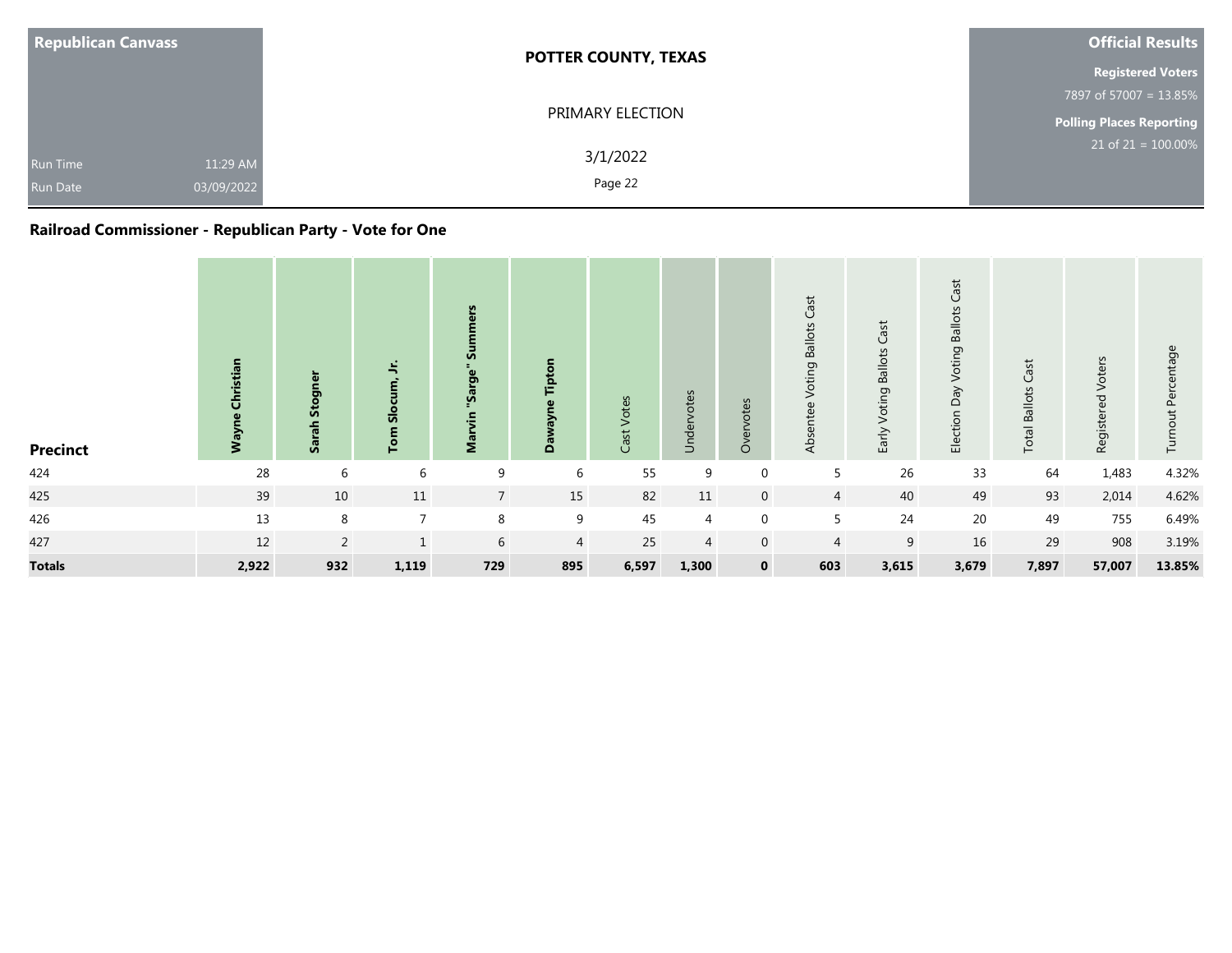| <b>Republican Canvass</b>                                    | <b>POTTER COUNTY, TEXAS</b> | <b>Official Results</b>         |
|--------------------------------------------------------------|-----------------------------|---------------------------------|
|                                                              |                             | <b>Registered Voters</b>        |
|                                                              |                             | 7897 of 57007 = 13.85%          |
|                                                              | PRIMARY ELECTION            | <b>Polling Places Reporting</b> |
| 11:29 AM<br><b>Run Time</b><br>03/09/2022<br><b>Run Date</b> | 3/1/2022<br>Page 23         | $21$ of 21 = 100.00%            |

## **Justice, Supreme Court, Place 3 - Republican Party - Vote for One**

| <b>Precinct</b> | Debra Lehrmann | Cast Votes | Undervotes | Overvotes        | Absentee Voting Ballots Cast | Early Voting Ballots Cast | Election Day Voting Ballots Cast | <b>Total Ballots Cast</b> | Registered Voters | Turnout Percentage |
|-----------------|----------------|------------|------------|------------------|------------------------------|---------------------------|----------------------------------|---------------------------|-------------------|--------------------|
| 121             | 468            | 468        | 87         | $\boldsymbol{0}$ | 43                           | 303                       | 209                              | 555                       | 2,083             | 26.64%             |
| 122             | 320            | 320        | 51         | $\,0\,$          | 43                           | 173                       | 155                              | 371                       | 2,862             | 12.96%             |
| 123             | 469            | 469        | 125        | $\boldsymbol{0}$ | 23                           | 286                       | 285                              | 594                       | 3,486             | 17.04%             |
| 124             | 420            | 420        | 99         | $\,0\,$          | 37                           | 257                       | 225                              | 519                       | 2,287             | 22.69%             |
| 125             | 436            | 436        | 110        | $\boldsymbol{0}$ | 87                           | 237                       | 222                              | 546                       | 3,498             | 15.61%             |
| 126             | 253            | 253        | 39         | $\,0\,$          | 16                           | 134                       | 142                              | 292                       | 2,682             | 10.89%             |
| 221             | 88             | 88         | 20         | $\boldsymbol{0}$ | 15                           | 39                        | 54                               | 108                       | 1,771             | 6.10%              |
| 222             | 82             | 82         | 20         | $\boldsymbol{0}$ | $16\,$                       | 46                        | 40                               | 102                       | 1,955             | 5.22%              |
| 223             | 86             | 86         | 15         | $\boldsymbol{0}$ | 4                            | 52                        | 45                               | 101                       | 2,054             | 4.92%              |
| 224             | 191            | 191        | 33         | $\,0\,$          | $13\,$                       | 107                       | 104                              | 224                       | 2,915             | 7.68%              |
| 225             | 78             | 78         | 14         | $\boldsymbol{0}$ | $\,6\,$                      | 59                        | 27                               | 92                        | 1,814             | 5.07%              |
| 321             | 604            | 604        | 105        | $\boldsymbol{0}$ | 22                           | 237                       | 450                              | 709                       | 2,864             | 24.76%             |
| 322             | 47             | 47         | 6          | $\boldsymbol{0}$ | $\overline{2}$               | 8                         | 43                               | 53                        | 199               | 26.63%             |
| 323             | 791            | 791        | 104        | $\,0\,$          | 47                           | 380                       | 468                              | 895                       | 4,170             | 21.46%             |
| 324             | 941            | 941        | 188        | $\boldsymbol{0}$ | 99                           | 586                       | 444                              | 1,129                     | 4,457             | 25.33%             |
| 325             | 373            | 373        | 70         | $\mathbf 0$      | 51                           | 210                       | 182                              | 443                       | 2,606             | 17.00%             |
| 326             | 488            | 488        | 82         | $\boldsymbol{0}$ | $41\,$                       | 245                       | 284                              | 570                       | 3,019             | 18.88%             |
| 327             | 136            | 136        | 28         | $\,0\,$          | $\overline{4}$               | 67                        | 93                               | 164                       | 1,382             | 11.87%             |
| 421             | 42             | 42         | $12\,$     | $\boldsymbol{0}$ | 0                            | 26                        | 28                               | 54                        | 1,640             | 3.29%              |
| 422             | 120            | 120        | 21         | $\boldsymbol{0}$ | $16\,$                       | 64                        | 61                               | 141                       | 4,103             | 3.44%              |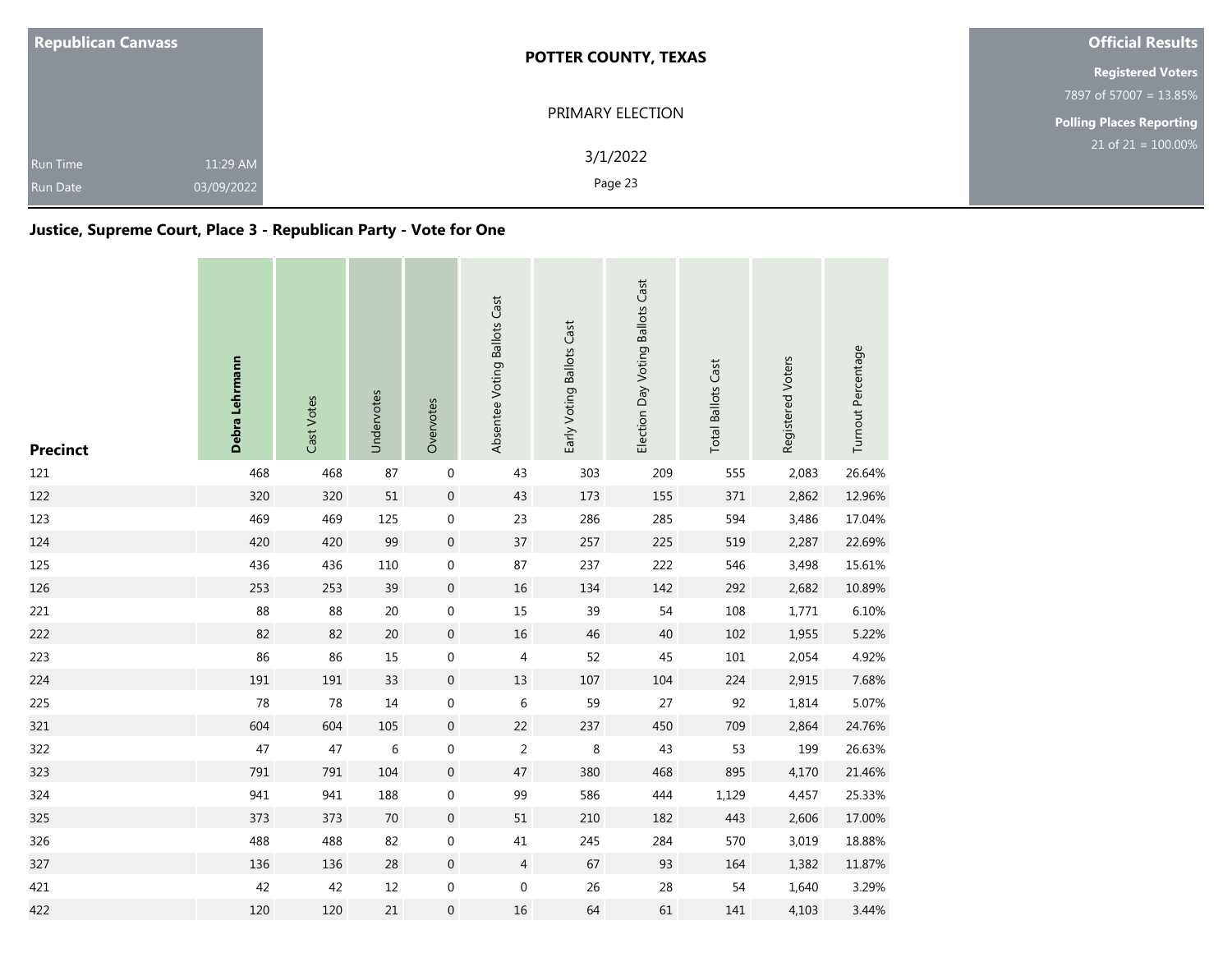| <b>Republican Canvass</b>                                    | <b>POTTER COUNTY, TEXAS</b> | <b>Official Results</b>         |
|--------------------------------------------------------------|-----------------------------|---------------------------------|
|                                                              |                             | <b>Registered Voters</b>        |
|                                                              |                             | 7897 of 57007 = 13.85%          |
|                                                              | PRIMARY ELECTION            | <b>Polling Places Reporting</b> |
| 11:29 AM<br><b>Run Time</b><br>03/09/2022<br><b>Run Date</b> | 3/1/2022<br>Page 24         | $21$ of $21 = 100.00\%$         |

## **Justice, Supreme Court, Place 3 - Republican Party - Vote for One**

| <b>Precinct</b> | Debra Lehrmann | Cast Votes | Undervotes | Overvotes        | Absentee Voting Ballots Cast | Early Voting Ballots Cast | Election Day Voting Ballots Cast | <b>Total Ballots Cast</b> | Registered Voters | Turnout Percentage |
|-----------------|----------------|------------|------------|------------------|------------------------------|---------------------------|----------------------------------|---------------------------|-------------------|--------------------|
| 424             | 55             | 55         | 9          | $\boldsymbol{0}$ | 5                            | 26                        | 33                               | 64                        | 1,483             | 4.32%              |
| 425             | 83             | 83         | 10         | $\boldsymbol{0}$ | $\overline{4}$               | 40                        | 49                               | 93                        | 2,014             | 4.62%              |
| 426             | 44             | 44         | 5          | $\boldsymbol{0}$ | 5                            | 24                        | 20                               | 49                        | 755               | 6.49%              |
| 427             | 25             | 25         | 4          | $\mathbf{0}$     | $\overline{4}$               | 9                         | 16                               | 29                        | 908               | 3.19%              |
| <b>Totals</b>   | 6,640          | 6,640      | 1,257      | $\pmb{0}$        | 603                          | 3,615                     | 3,679                            | 7,897                     | 57,007            | 13.85%             |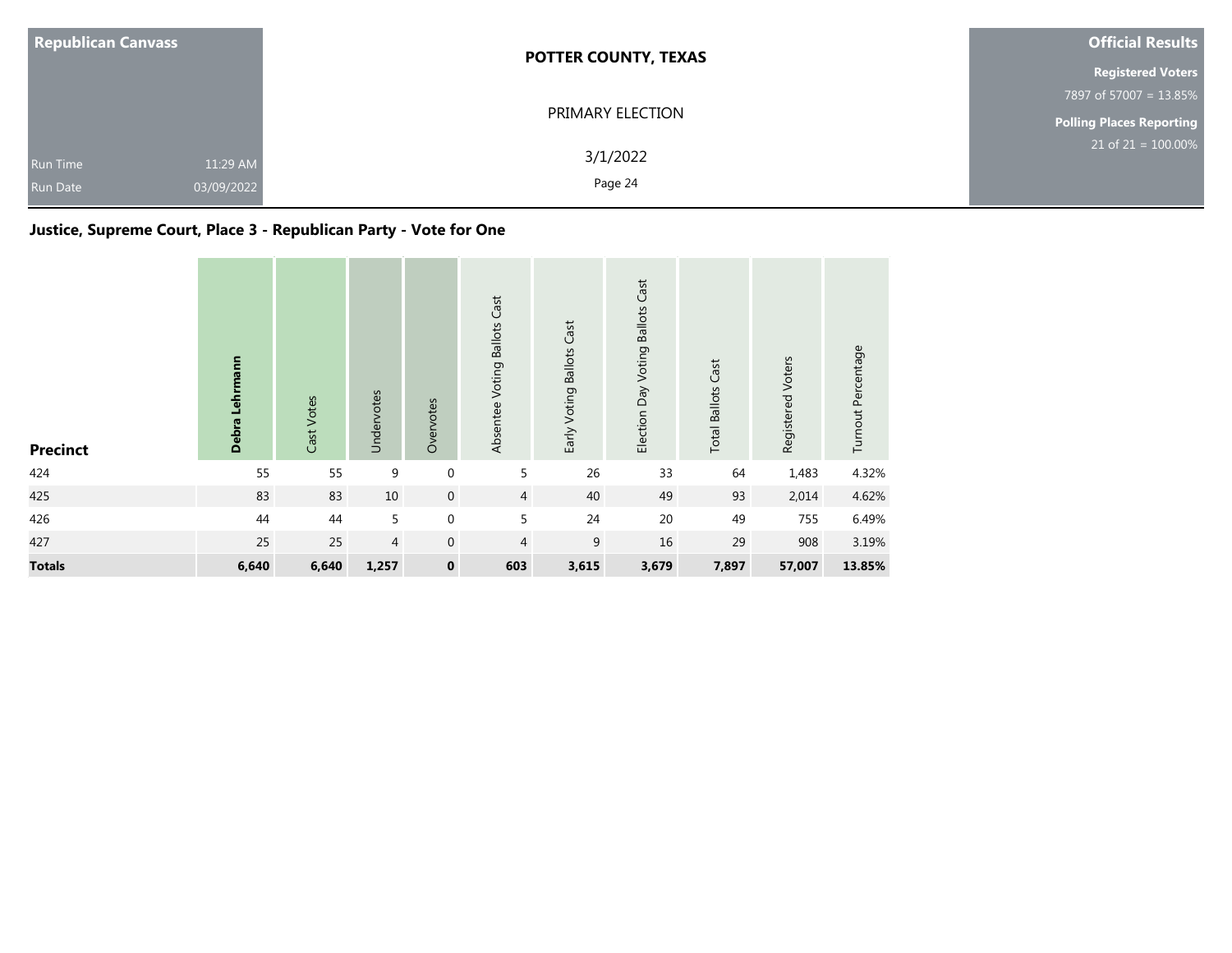| <b>Republican Canvass</b>                                    | <b>POTTER COUNTY, TEXAS</b> | <b>Official Results</b>         |  |  |
|--------------------------------------------------------------|-----------------------------|---------------------------------|--|--|
|                                                              |                             | <b>Registered Voters</b>        |  |  |
|                                                              |                             | 7897 of 57007 = 13.85%          |  |  |
|                                                              | PRIMARY ELECTION            | <b>Polling Places Reporting</b> |  |  |
| 11:29 AM<br><b>Run Time</b><br>03/09/2022<br><b>Run Date</b> | 3/1/2022<br>Page 25         | $21$ of 21 = 100.00%            |  |  |

## **Justice, Supreme Court, Place 5 - Republican Party - Vote for One**

| <b>Precinct</b> | Rebeca Huddle | Cast Votes | Undervotes | Overvotes        | Absentee Voting Ballots Cast | Early Voting Ballots Cast | Election Day Voting Ballots Cast | <b>Total Ballots Cast</b> | Registered Voters | Turnout Percentage |
|-----------------|---------------|------------|------------|------------------|------------------------------|---------------------------|----------------------------------|---------------------------|-------------------|--------------------|
| 121             | 468           | 468        | 87         | $\boldsymbol{0}$ | 43                           | 303                       | 209                              | 555                       | 2,083             | 26.64%             |
| 122             | 316           | 316        | 55         | $\,0\,$          | 43                           | 173                       | 155                              | 371                       | 2,862             | 12.96%             |
| 123             | 462           | 462        | 132        | 0                | 23                           | 286                       | 285                              | 594                       | 3,486             | 17.04%             |
| 124             | 426           | 426        | 93         | $\mathbf 0$      | 37                           | 257                       | 225                              | 519                       | 2,287             | 22.69%             |
| 125             | 425           | 425        | 121        | $\mathbf 0$      | 87                           | 237                       | 222                              | 546                       | 3,498             | 15.61%             |
| 126             | 251           | 251        | $41\,$     | $\boldsymbol{0}$ | $16\,$                       | 134                       | 142                              | 292                       | 2,682             | 10.89%             |
| 221             | 86            | 86         | 22         | $\boldsymbol{0}$ | 15                           | 39                        | 54                               | 108                       | 1,771             | 6.10%              |
| 222             | 83            | 83         | 19         | $\boldsymbol{0}$ | $16\,$                       | 46                        | 40                               | 102                       | 1,955             | 5.22%              |
| 223             | 81            | 81         | 20         | $\boldsymbol{0}$ | 4                            | 52                        | 45                               | $101\,$                   | 2,054             | 4.92%              |
| 224             | 184           | 184        | $40\,$     | $\boldsymbol{0}$ | 13                           | 107                       | 104                              | 224                       | 2,915             | 7.68%              |
| 225             | $77$          | 77         | 15         | $\boldsymbol{0}$ | $\,6\,$                      | 59                        | 27                               | 92                        | 1,814             | 5.07%              |
| 321             | 602           | 602        | 107        | $\mathbf{0}$     | 22                           | 237                       | 450                              | 709                       | 2,864             | 24.76%             |
| 322             | 48            | 48         | 5          | 0                | $\overline{2}$               | 8                         | 43                               | 53                        | 199               | 26.63%             |
| 323             | 790           | 790        | 105        | $\boldsymbol{0}$ | 47                           | 380                       | 468                              | 895                       | 4,170             | 21.46%             |
| 324             | 924           | 924        | 205        | $\boldsymbol{0}$ | 99                           | 586                       | 444                              | 1,129                     | 4,457             | 25.33%             |
| 325             | 367           | 367        | 76         | $\boldsymbol{0}$ | 51                           | 210                       | 182                              | 443                       | 2,606             | 17.00%             |
| 326             | 477           | 477        | 93         | $\boldsymbol{0}$ | $41\,$                       | 245                       | 284                              | 570                       | 3,019             | 18.88%             |
| 327             | 138           | 138        | 26         | $\boldsymbol{0}$ | $\overline{4}$               | 67                        | 93                               | 164                       | 1,382             | 11.87%             |
| 421             | 43            | 43         | $11\,$     | $\boldsymbol{0}$ | $\boldsymbol{0}$             | 26                        | 28                               | 54                        | 1,640             | 3.29%              |
| 422             | 119           | 119        | 22         | $\boldsymbol{0}$ | 16                           | 64                        | 61                               | 141                       | 4,103             | 3.44%              |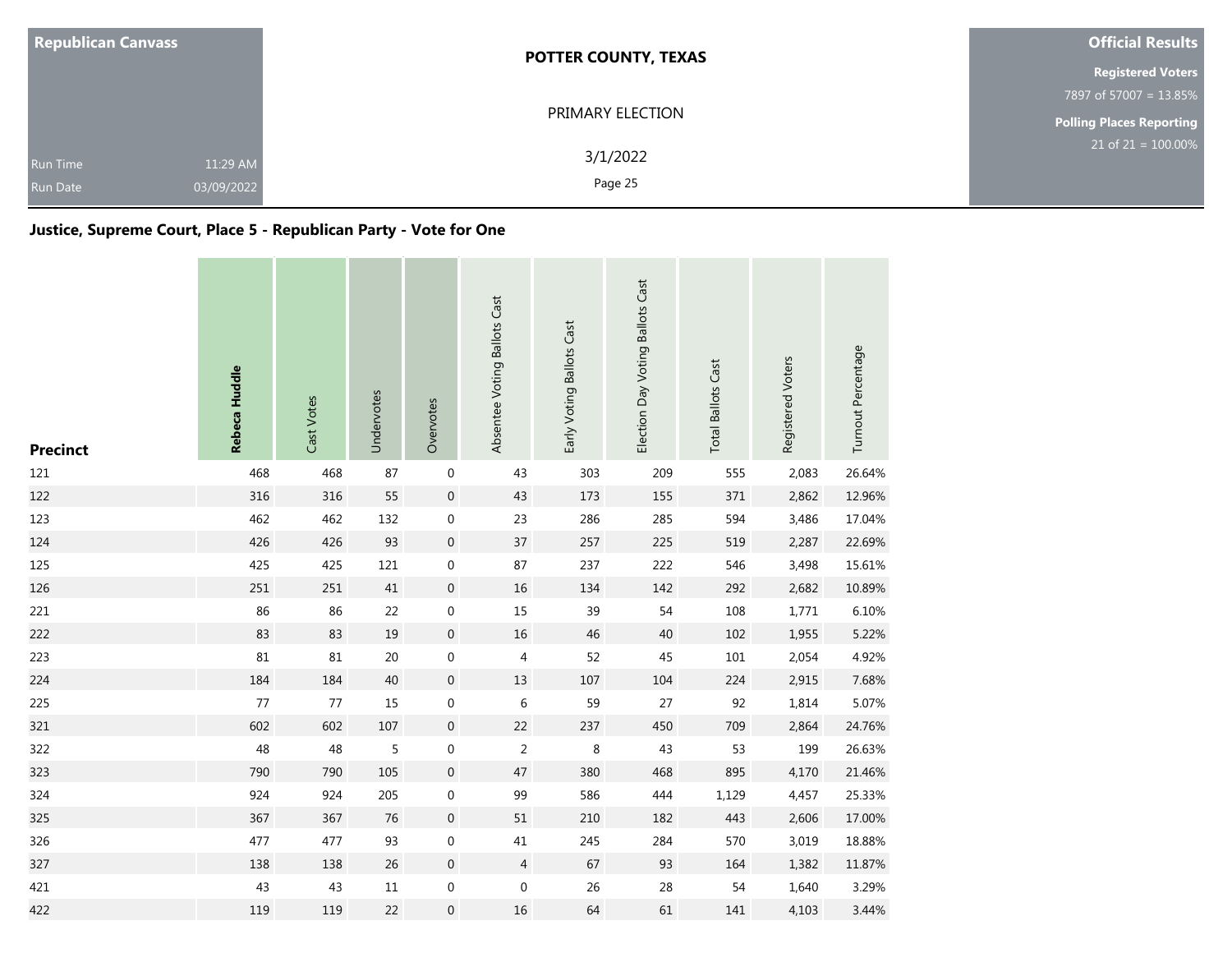| <b>Republican Canvass</b>          |                        | <b>POTTER COUNTY, TEXAS</b> | <b>Official Results</b>  |
|------------------------------------|------------------------|-----------------------------|--------------------------|
|                                    |                        |                             | <b>Registered Voters</b> |
|                                    |                        |                             | 7897 of 57007 = 13.85%   |
|                                    |                        | PRIMARY ELECTION            | Polling Places Reporting |
| <b>Run Time</b><br><b>Run Date</b> | 11:29 AM<br>03/09/2022 | 3/1/2022<br>Page 26         | $21$ of 21 = 100.00%     |

## **Justice, Supreme Court, Place 5 - Republican Party - Vote for One**

| <b>Precinct</b> | Rebeca Huddle | Cast Votes | Undervotes | Overvotes        | Absentee Voting Ballots Cast | Early Voting Ballots Cast | Election Day Voting Ballots Cast | <b>Total Ballots Cast</b> | Registered Voters | Turnout Percentage |
|-----------------|---------------|------------|------------|------------------|------------------------------|---------------------------|----------------------------------|---------------------------|-------------------|--------------------|
| 424             | 55            | 55         | 9          | $\boldsymbol{0}$ | 5                            | 26                        | 33                               | 64                        | 1,483             | 4.32%              |
| 425             | 82            | 82         | 11         | $\boldsymbol{0}$ | $\overline{4}$               | 40                        | 49                               | 93                        | 2,014             | 4.62%              |
| 426             | 44            | 44         | 5          | $\boldsymbol{0}$ | 5                            | 24                        | 20                               | 49                        | 755               | 6.49%              |
| 427             | 25            | 25         | 4          | $\mathbf 0$      | $\overline{4}$               | 9                         | 16                               | 29                        | 908               | 3.19%              |
| <b>Totals</b>   | 6,573         | 6,573      | 1,324      | $\pmb{0}$        | 603                          | 3,615                     | 3,679                            | 7,897                     | 57,007            | 13.85%             |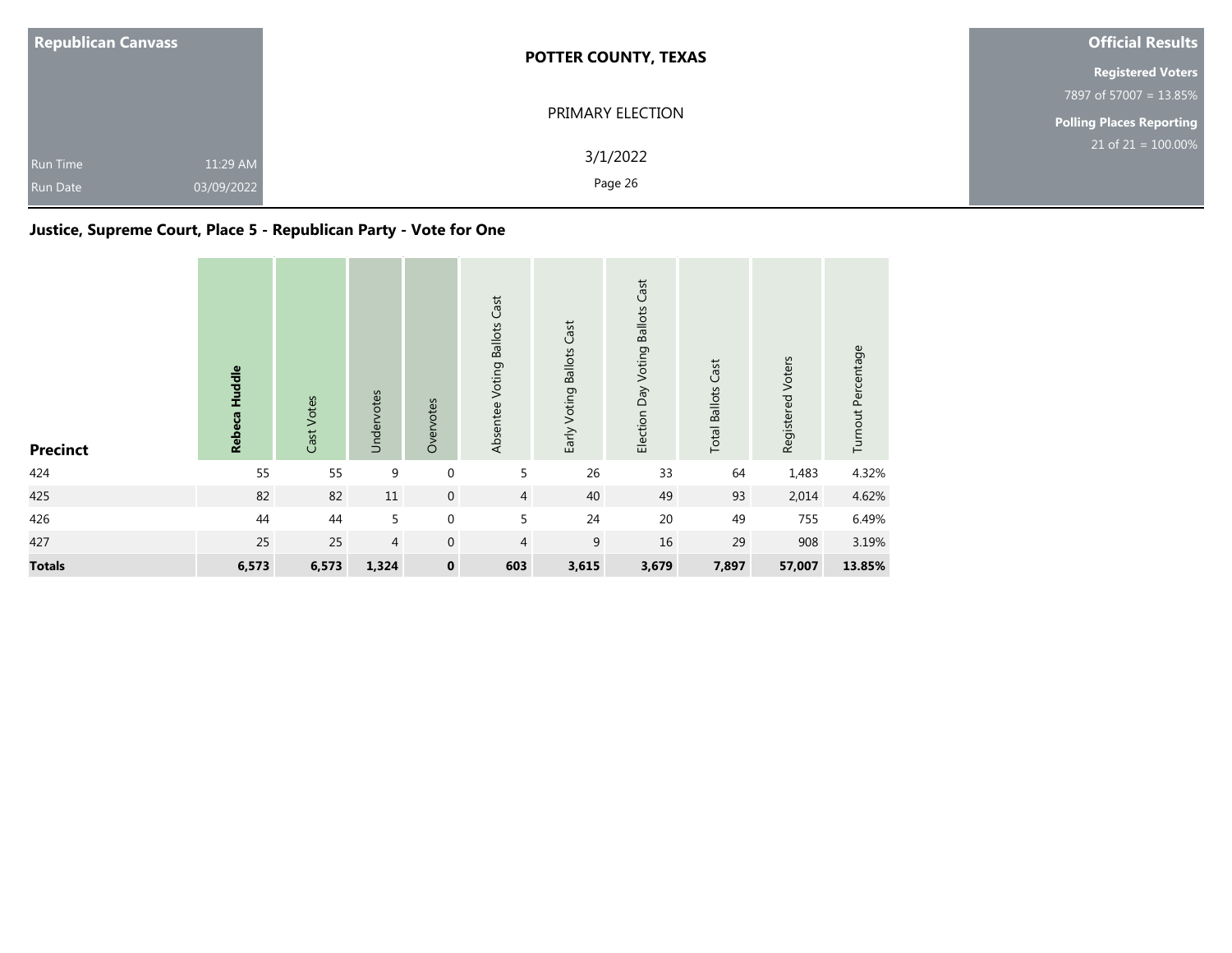| <b>Republican Canvass</b>                                    | <b>POTTER COUNTY, TEXAS</b> | <b>Official Results</b>         |  |  |
|--------------------------------------------------------------|-----------------------------|---------------------------------|--|--|
|                                                              |                             | <b>Registered Voters</b>        |  |  |
|                                                              |                             | 7897 of 57007 = 13.85%          |  |  |
|                                                              | PRIMARY ELECTION            | <b>Polling Places Reporting</b> |  |  |
| 11:29 AM<br><b>Run Time</b><br>03/09/2022<br><b>Run Date</b> | 3/1/2022<br>Page 27         | $21$ of $21 = 100.00\%$         |  |  |

## **Justice, Supreme Court, Place 9 - Republican Party - Vote for One**

| <b>Precinct</b> | David J. Schenck | Evan Young | Cast Votes | Undervotes | Overvotes        | Absentee Voting Ballots Cast | Early Voting Ballots Cast | Election Day Voting Ballots Cast | <b>Total Ballots Cast</b> | Registered Voters | Turnout Percentage |
|-----------------|------------------|------------|------------|------------|------------------|------------------------------|---------------------------|----------------------------------|---------------------------|-------------------|--------------------|
| 121             | 240              | 194        | 434        | 121        | $\boldsymbol{0}$ | 43                           | 303                       | 209                              | 555                       | 2,083             | 26.64%             |
| 122             | 177              | 127        | 304        | 67         | $\mathbf 0$      | 43                           | 173                       | 155                              | 371                       | 2,862             | 12.96%             |
| 123             | 265              | 198        | 463        | 131        | $\boldsymbol{0}$ | 23                           | 286                       | 285                              | 594                       | 3,486             | 17.04%             |
| 124             | 236              | 175        | 411        | 108        | $\boldsymbol{0}$ | $37\,$                       | 257                       | 225                              | 519                       | 2,287             | 22.69%             |
| 125             | 231              | 218        | 449        | 97         | $\mathbf 0$      | 87                           | 237                       | 222                              | 546                       | 3,498             | 15.61%             |
| 126             | 141              | 109        | 250        | 42         | $\boldsymbol{0}$ | 16                           | 134                       | 142                              | 292                       | 2,682             | 10.89%             |
| 221             | 48               | 41         | 89         | 19         | $\boldsymbol{0}$ | 15                           | 39                        | 54                               | 108                       | 1,771             | 6.10%              |
| 222             | 44               | 40         | 84         | 18         | $\mathbf 0$      | 16                           | 46                        | 40                               | 102                       | 1,955             | 5.22%              |
| 223             | 45               | 43         | 88         | $13$       | $\boldsymbol{0}$ | 4                            | 52                        | 45                               | 101                       | 2,054             | 4.92%              |
| 224             | 118              | 76         | 194        | 30         | $\mathbf 0$      | 13                           | 107                       | 104                              | 224                       | 2,915             | 7.68%              |
| 225             | 43               | 37         | 80         | 12         | $\boldsymbol{0}$ | $\,$ 6 $\,$                  | 59                        | 27                               | 92                        | 1,814             | 5.07%              |
| 321             | 317              | 244        | 561        | 148        | $\boldsymbol{0}$ | 22                           | 237                       | 450                              | 709                       | 2,864             | 24.76%             |
| 322             | 28               | 21         | 49         | 4          | $\boldsymbol{0}$ | $\overline{2}$               | 8                         | 43                               | 53                        | 199               | 26.63%             |
| 323             | 397              | 378        | 775        | 120        | $\boldsymbol{0}$ | $47\,$                       | 380                       | 468                              | 895                       | 4,170             | 21.46%             |
| 324             | 505              | 374        | 879        | 250        | $\boldsymbol{0}$ | 99                           | 586                       | 444                              | 1,129                     | 4,457             | 25.33%             |
| 325             | 194              | 163        | 357        | 86         | $\boldsymbol{0}$ | 51                           | 210                       | 182                              | 443                       | 2,606             | 17.00%             |
| 326             | 266              | 226        | 492        | 78         | $\boldsymbol{0}$ | $41\,$                       | 245                       | 284                              | 570                       | 3,019             | 18.88%             |
| 327             | 82               | 58         | 140        | 24         | $\mathbf 0$      | $\overline{4}$               | 67                        | 93                               | 164                       | 1,382             | 11.87%             |
| 421             | 18               | 28         | 46         | $\,8\,$    | $\boldsymbol{0}$ | $\boldsymbol{0}$             | 26                        | 28                               | 54                        | 1,640             | 3.29%              |
| 422             | 66               | 59         | 125        | 16         | $\mathbf 0$      | 16                           | 64                        | 61                               | 141                       | 4,103             | 3.44%              |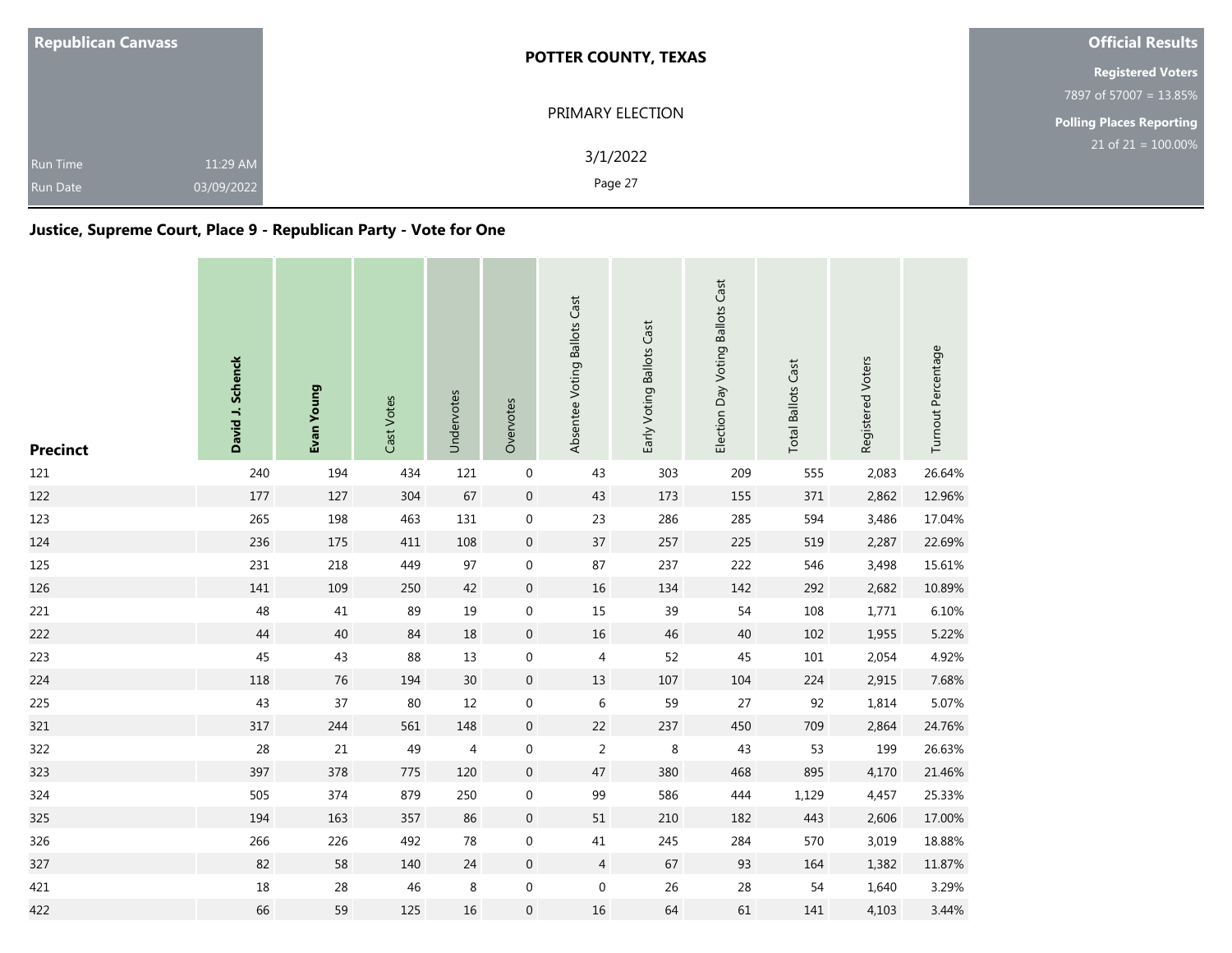| <b>Republican Canvass</b>                                    | <b>POTTER COUNTY, TEXAS</b> | <b>Official Results</b>            |  |  |
|--------------------------------------------------------------|-----------------------------|------------------------------------|--|--|
|                                                              |                             | <b>Registered Voters</b>           |  |  |
|                                                              |                             | 7897 of 57007 = 13.85%             |  |  |
|                                                              | PRIMARY ELECTION            | <b>Polling Places Reporting</b>    |  |  |
| 11:29 AM<br><b>Run Time</b><br>03/09/2022<br><b>Run Date</b> | 3/1/2022<br>Page 28         | $21$ of 21 = $\overline{100.00\%}$ |  |  |

# **Justice, Supreme Court, Place 9 - Republican Party - Vote for One**

| <b>Precinct</b> | David J. Schenck | Voung<br>Evan | Cast Votes | Undervotes     | Overvotes        | Absentee Voting Ballots Cast | Early Voting Ballots Cast | Election Day Voting Ballots Cast | <b>Total Ballots Cast</b> | Registered Voters | Turnout Percentage |
|-----------------|------------------|---------------|------------|----------------|------------------|------------------------------|---------------------------|----------------------------------|---------------------------|-------------------|--------------------|
| 424             | 30               | 26            | 56         | 8              | $\boldsymbol{0}$ | 5                            | 26                        | 33                               | 64                        | 1,483             | 4.32%              |
| 425             | 44               | 36            | 80         | 13             | $\mathbf 0$      | $\overline{4}$               | 40                        | 49                               | 93                        | 2,014             | 4.62%              |
| 426             | 25               | 19            | 44         | 5              | $\boldsymbol{0}$ | 5                            | 24                        | 20                               | 49                        | 755               | 6.49%              |
| 427             | 13               | 12            | 25         | $\overline{4}$ | $\mathbf 0$      | 4                            | 9                         | 16                               | 29                        | 908               | 3.19%              |
| <b>Totals</b>   | 3,573            | 2,902         | 6,475      | 1,422          | $\mathbf 0$      | 603                          | 3,615                     | 3,679                            | 7,897                     | 57,007            | 13.85%             |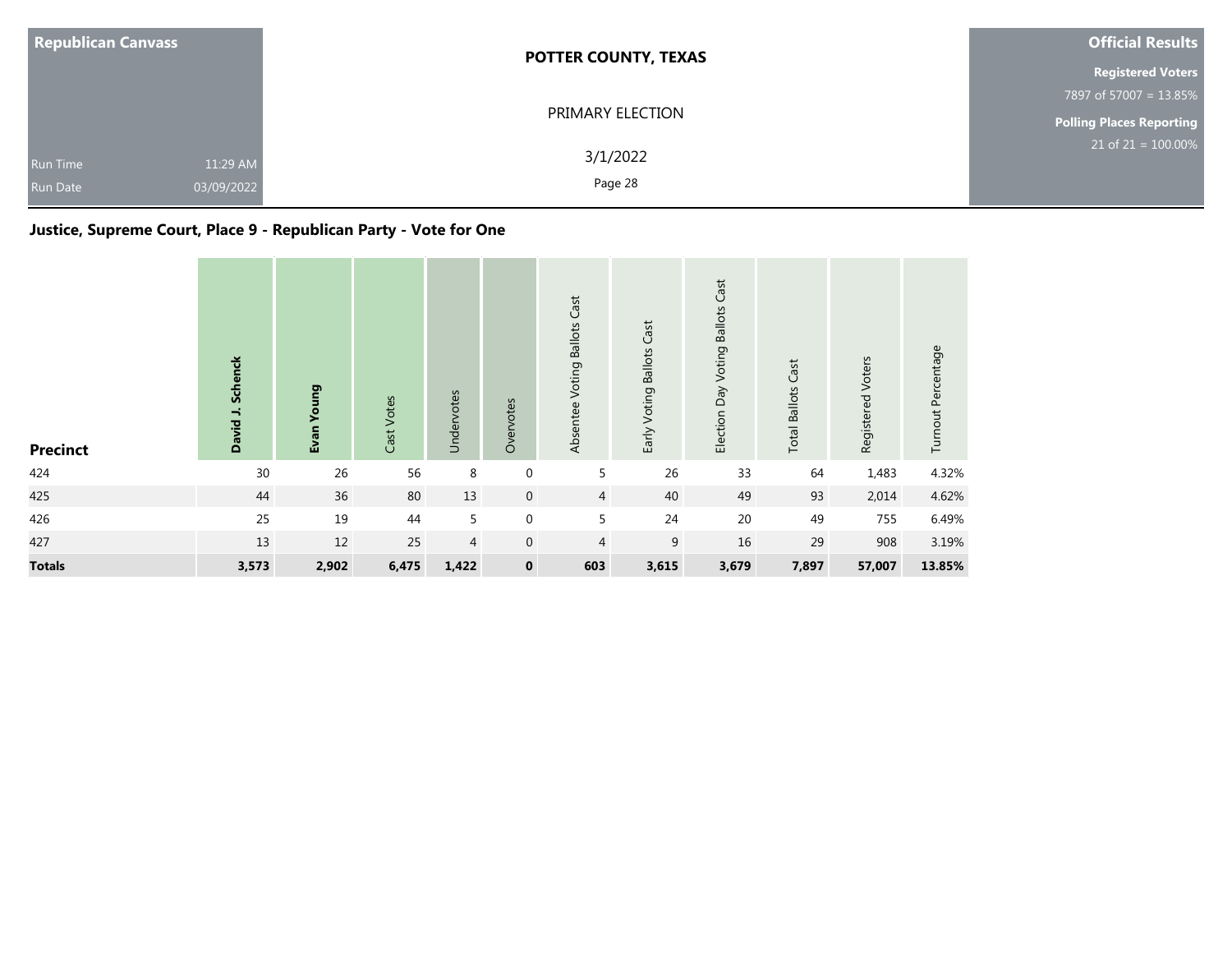| <b>Republican Canvass</b>          |                        | <b>POTTER COUNTY, TEXAS</b> | <b>Official Results</b>         |
|------------------------------------|------------------------|-----------------------------|---------------------------------|
|                                    |                        |                             | <b>Registered Voters</b>        |
|                                    |                        |                             | 7897 of 57007 = 13.85%          |
|                                    | PRIMARY ELECTION       |                             | <b>Polling Places Reporting</b> |
| <b>Run Time</b><br><b>Run Date</b> | 11:29 AM<br>03/09/2022 | 3/1/2022<br>Page 29         | $21$ of $21 = 100.00\%$         |

## **Judge, Court of Criminal Appeals, Place 2 - Republican Party - Vote for One**

| <b>Precinct</b> | Mary Lou Keel | Cast Votes | Undervotes | Overvotes        | Absentee Voting Ballots Cast | Early Voting Ballots Cast | Election Day Voting Ballots Cast | <b>Total Ballots Cast</b> | Registered Voters | Turnout Percentage |
|-----------------|---------------|------------|------------|------------------|------------------------------|---------------------------|----------------------------------|---------------------------|-------------------|--------------------|
| 121             | 457           | 457        | 98         | $\boldsymbol{0}$ | 43                           | 303                       | 209                              | 555                       | 2,083             | 26.64%             |
| 122             | 310           | 310        | 61         | $\boldsymbol{0}$ | 43                           | 173                       | 155                              | 371                       | 2,862             | 12.96%             |
| 123             | 457           | 457        | 137        | $\boldsymbol{0}$ | 23                           | 286                       | 285                              | 594                       | 3,486             | 17.04%             |
| 124             | 421           | 421        | 98         | $\mathbf 0$      | 37                           | 257                       | 225                              | 519                       | 2,287             | 22.69%             |
| 125             | 419           | 419        | 127        | $\mathbf 0$      | 87                           | 237                       | 222                              | 546                       | 3,498             | 15.61%             |
| 126             | 252           | 252        | 40         | $\boldsymbol{0}$ | $16\,$                       | 134                       | 142                              | 292                       | 2,682             | 10.89%             |
| 221             | 88            | 88         | 20         | $\boldsymbol{0}$ | 15                           | 39                        | 54                               | 108                       | 1,771             | 6.10%              |
| 222             | 80            | 80         | 22         | $\boldsymbol{0}$ | 16                           | 46                        | 40                               | 102                       | 1,955             | 5.22%              |
| 223             | 82            | 82         | 19         | $\boldsymbol{0}$ | 4                            | 52                        | 45                               | 101                       | 2,054             | 4.92%              |
| 224             | 188           | 188        | 36         | $\boldsymbol{0}$ | 13                           | 107                       | 104                              | 224                       | 2,915             | 7.68%              |
| 225             | 73            | 73         | 19         | $\boldsymbol{0}$ | 6                            | 59                        | 27                               | 92                        | 1,814             | 5.07%              |
| 321             | 602           | 602        | 107        | $\boldsymbol{0}$ | 22                           | 237                       | 450                              | 709                       | 2,864             | 24.76%             |
| 322             | 47            | 47         | $\,6$      | $\boldsymbol{0}$ | $\overline{2}$               | 8                         | 43                               | 53                        | 199               | 26.63%             |
| 323             | 782           | 782        | 113        | $\boldsymbol{0}$ | 47                           | 380                       | 468                              | 895                       | 4,170             | 21.46%             |
| 324             | 913           | 913        | 216        | $\boldsymbol{0}$ | 99                           | 586                       | 444                              | 1,129                     | 4,457             | 25.33%             |
| 325             | 369           | 369        | 74         | $\mathbf 0$      | 51                           | 210                       | 182                              | 443                       | 2,606             | 17.00%             |
| 326             | 480           | 480        | $90\,$     | $\boldsymbol{0}$ | 41                           | 245                       | 284                              | 570                       | 3,019             | 18.88%             |
| 327             | 141           | 141        | 23         | $\mathbf 0$      | $\overline{4}$               | 67                        | 93                               | 164                       | 1,382             | 11.87%             |
| 421             | 40            | 40         | $14\,$     | $\boldsymbol{0}$ | $\boldsymbol{0}$             | 26                        | 28                               | 54                        | 1,640             | 3.29%              |
| 422             | 122           | 122        | 19         | $\boldsymbol{0}$ | 16                           | 64                        | 61                               | 141                       | 4,103             | 3.44%              |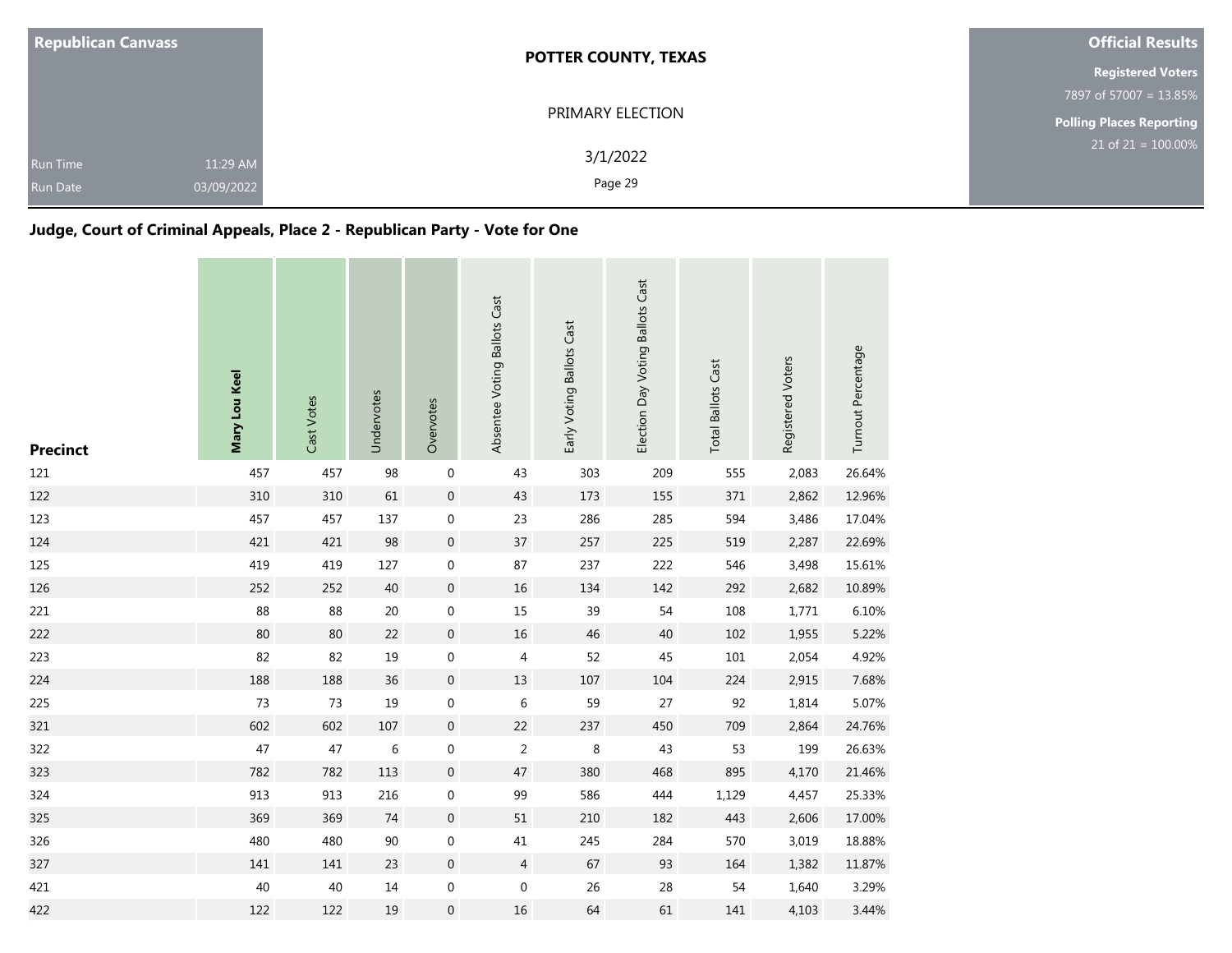| <b>Republican Canvass</b>   |                        | <b>POTTER COUNTY, TEXAS</b> | <b>Official Results</b>         |
|-----------------------------|------------------------|-----------------------------|---------------------------------|
|                             |                        |                             | <b>Registered Voters</b>        |
|                             |                        |                             | 7897 of 57007 = 13.85%          |
|                             |                        | PRIMARY ELECTION            | <b>Polling Places Reporting</b> |
| Run Time<br><b>Run Date</b> | 11:29 AM<br>03/09/2022 | 3/1/2022<br>Page 30         | $21$ of 21 = 100.00%            |

# **Judge, Court of Criminal Appeals, Place 2 - Republican Party - Vote for One**

| <b>Precinct</b> | Mary Lou Keel | Cast Votes | Undervotes | Overvotes           | Absentee Voting Ballots Cast | Early Voting Ballots Cast | Election Day Voting Ballots Cast | <b>Total Ballots Cast</b> | Registered Voters | Turnout Percentage |
|-----------------|---------------|------------|------------|---------------------|------------------------------|---------------------------|----------------------------------|---------------------------|-------------------|--------------------|
| 424             | 56            | 56         | 8          | $\boldsymbol{0}$    | 5                            | 26                        | 33                               | 64                        | 1,483             | 4.32%              |
| 425             | 81            | 81         | $12\,$     | $\mathsf{O}\xspace$ | $\overline{4}$               | 40                        | 49                               | 93                        | 2,014             | 4.62%              |
| 426             | 44            | 44         | 5          | $\mathbf 0$         | 5                            | 24                        | 20                               | 49                        | 755               | 6.49%              |
| 427             | 24            | 24         | 5          | $\mathbf 0$         | $\overline{4}$               | 9                         | 16                               | 29                        | 908               | 3.19%              |
| <b>Totals</b>   | 6,528         | 6,528      | 1,369      | $\pmb{0}$           | 603                          | 3,615                     | 3,679                            | 7,897                     | 57,007            | 13.85%             |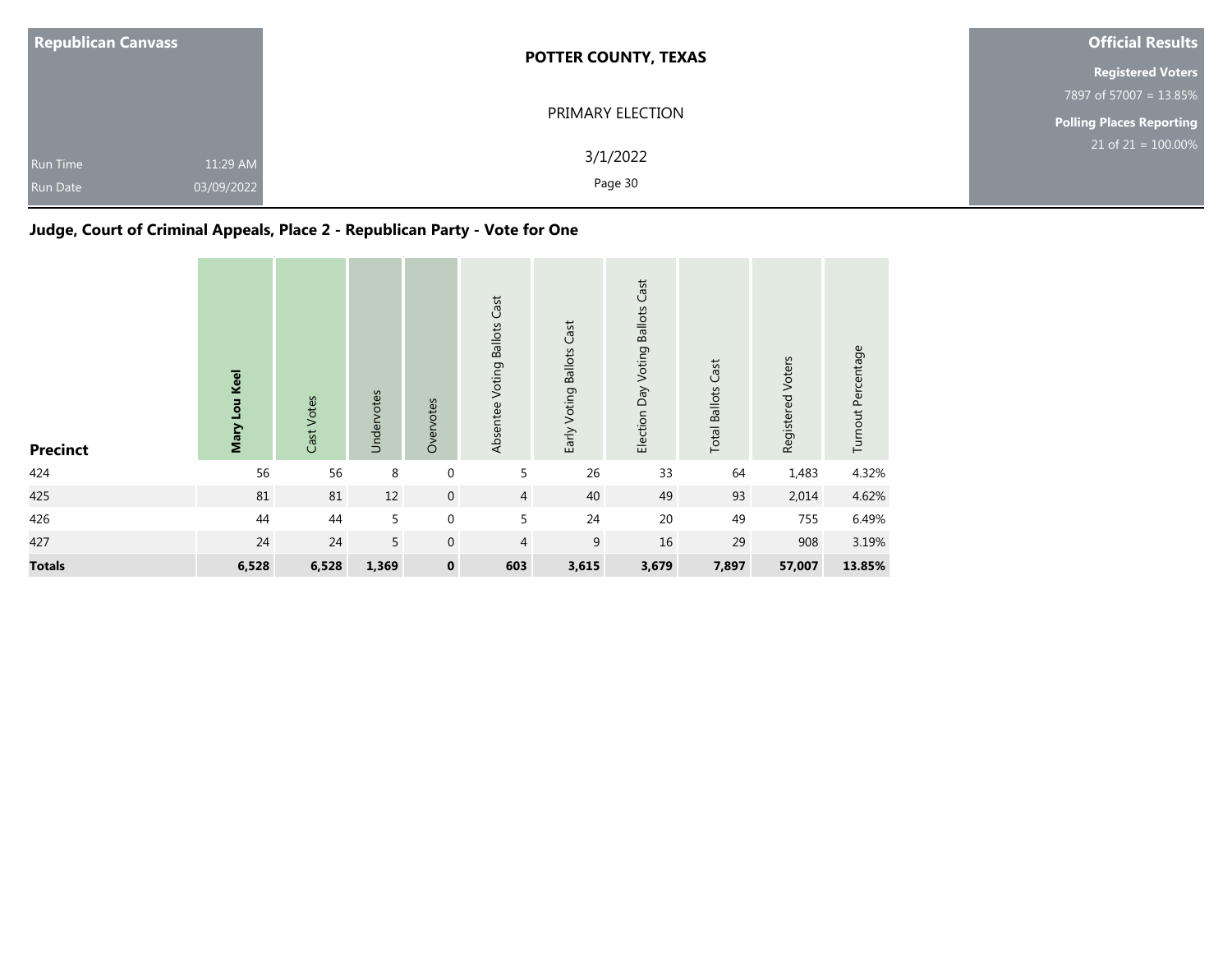| <b>Republican Canvass</b>          |                        | <b>POTTER COUNTY, TEXAS</b> | <b>Official Results</b>         |
|------------------------------------|------------------------|-----------------------------|---------------------------------|
|                                    |                        |                             | <b>Registered Voters</b>        |
|                                    |                        |                             | 7897 of 57007 = 13.85%          |
|                                    |                        | PRIMARY ELECTION            | <b>Polling Places Reporting</b> |
| <b>Run Time</b><br><b>Run Date</b> | 11:29 AM<br>03/09/2022 | 3/1/2022<br>Page 31         | $21$ of 21 = $100.00\%$         |

## **Judge, Court of Criminal Appeals, Place 5 - Republican Party - Vote for One**

| <b>Precinct</b> | <b>Clint Morgan</b> | Scott Walker | Cast Votes | Undervotes   | Overvotes           | Absentee Voting Ballots Cast | Early Voting Ballots Cast | Election Day Voting Ballots Cast | <b>Total Ballots Cast</b> | Registered Voters | Turnout Percentage |
|-----------------|---------------------|--------------|------------|--------------|---------------------|------------------------------|---------------------------|----------------------------------|---------------------------|-------------------|--------------------|
| 121             | 191                 | 246          | 437        | 118          | $\boldsymbol{0}$    | 43                           | 303                       | 209                              | 555                       | 2,083             | 26.64%             |
| 122             | 124                 | 181          | 305        | 66           | $\boldsymbol{0}$    | 43                           | 173                       | 155                              | 371                       | 2,862             | 12.96%             |
| 123             | 200                 | 249          | 449        | 145          | $\mathbf 0$         | 23                           | 286                       | 285                              | 594                       | 3,486             | 17.04%             |
| 124             | 198                 | 213          | 411        | 108          | $\mathsf{O}\xspace$ | $37\,$                       | 257                       | 225                              | 519                       | 2,287             | 22.69%             |
| 125             | 213                 | 241          | 454        | 92           | $\mathbf 0$         | 87                           | 237                       | 222                              | 546                       | 3,498             | 15.61%             |
| 126             | 106                 | 141          | 247        | 45           | $\mathsf{O}\xspace$ | 16                           | 134                       | 142                              | 292                       | 2,682             | 10.89%             |
| 221             | 46                  | 46           | 92         | 16           | $\boldsymbol{0}$    | 15                           | 39                        | 54                               | 108                       | 1,771             | 6.10%              |
| 222             | 36                  | 49           | 85         | 17           | $\mathsf{O}\xspace$ | 16                           | 46                        | 40                               | 102                       | 1,955             | 5.22%              |
| 223             | 45                  | 44           | 89         | 12           | $\mathbf 0$         | 4                            | 52                        | 45                               | 101                       | 2,054             | 4.92%              |
| 224             | 87                  | 106          | 193        | 31           | $\boldsymbol{0}$    | $13\,$                       | 107                       | 104                              | 224                       | 2,915             | 7.68%              |
| 225             | 36                  | 43           | 79         | 13           | $\mathbf 0$         | $\,$ 6 $\,$                  | 59                        | 27                               | 92                        | 1,814             | 5.07%              |
| 321             | 253                 | 315          | 568        | 141          | $\overline{0}$      | 22                           | 237                       | 450                              | 709                       | 2,864             | 24.76%             |
| 322             | $17$                | 33           | 50         | $\mathsf{3}$ | $\boldsymbol{0}$    | 2                            | 8                         | 43                               | 53                        | 199               | 26.63%             |
| 323             | 362                 | 414          | 776        | 119          | $\boldsymbol{0}$    | $47\,$                       | 380                       | 468                              | 895                       | 4,170             | 21.46%             |
| 324             | 406                 | 492          | 898        | 231          | $\mathbf 0$         | 99                           | 586                       | 444                              | 1,129                     | 4,457             | 25.33%             |
| 325             | 153                 | 212          | 365        | 78           | $\boldsymbol{0}$    | 51                           | 210                       | 182                              | 443                       | 2,606             | 17.00%             |
| 326             | 213                 | 274          | 487        | 83           | $\boldsymbol{0}$    | 41                           | 245                       | 284                              | 570                       | 3,019             | 18.88%             |
| 327             | 68                  | 73           | 141        | 23           | $\overline{0}$      | $\overline{4}$               | 67                        | 93                               | 164                       | 1,382             | 11.87%             |
| 421             | 25                  | 21           | 46         | 8            | $\boldsymbol{0}$    | $\mathbf 0$                  | 26                        | 28                               | 54                        | 1,640             | 3.29%              |
| 422             | 52                  | 68           | 120        | 21           | $\overline{0}$      | 16                           | 64                        | 61                               | 141                       | 4,103             | 3.44%              |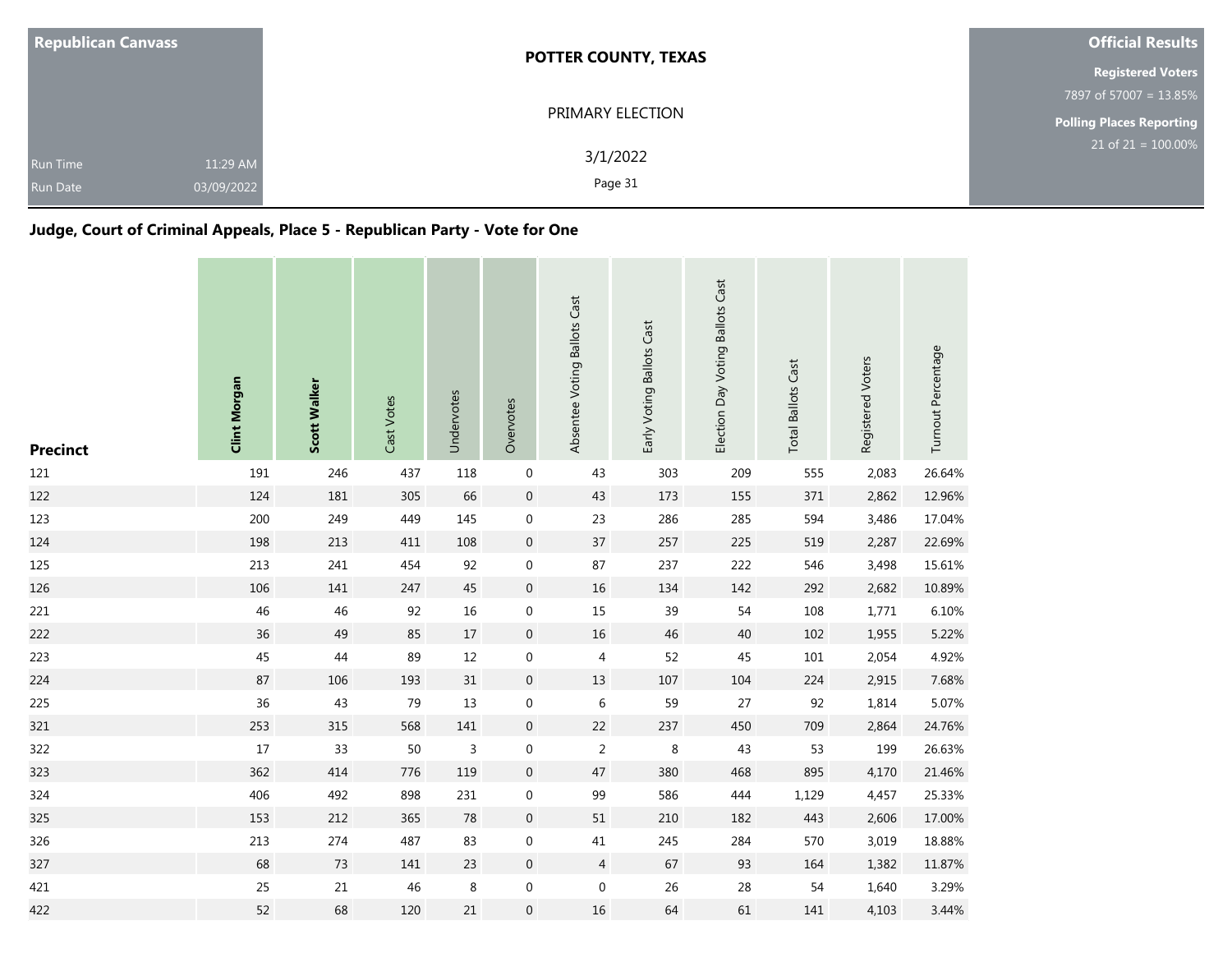| <b>Republican Canvass</b>          | <b>POTTER COUNTY, TEXAS</b>                   | <b>Official Results</b>            |
|------------------------------------|-----------------------------------------------|------------------------------------|
|                                    |                                               | <b>Registered Voters</b>           |
|                                    |                                               | 7897 of 57007 = 13.85%             |
|                                    | PRIMARY ELECTION                              | Polling Places Reporting           |
| <b>Run Time</b><br><b>Run Date</b> | 3/1/2022<br>11:29 AM<br>Page 32<br>03/09/2022 | $21$ of 21 = $\overline{100.00\%}$ |

# **Judge, Court of Criminal Appeals, Place 5 - Republican Party - Vote for One**

| <b>Precinct</b> | <b>Clint Morgan</b> | Scott Walker | Cast Votes | Undervotes     | Overvotes    | Absentee Voting Ballots Cast | Early Voting Ballots Cast | Election Day Voting Ballots Cast | <b>Total Ballots Cast</b> | Registered Voters | Turnout Percentage |
|-----------------|---------------------|--------------|------------|----------------|--------------|------------------------------|---------------------------|----------------------------------|---------------------------|-------------------|--------------------|
| 424             | 28                  | 27           | 55         | 9              | $\mathbf 0$  | 5                            | 26                        | 33                               | 64                        | 1,483             | 4.32%              |
| 425             | 36                  | 44           | 80         | 13             | $\mathbf 0$  | $\overline{4}$               | 40                        | 49                               | 93                        | 2,014             | 4.62%              |
| 426             | 11                  | 34           | 45         | $\overline{4}$ | $\mathbf 0$  | 5                            | 24                        | 20                               | 49                        | 755               | 6.49%              |
| 427             | 12                  | 14           | 26         | $\overline{3}$ | $\mathbf{0}$ | 4                            | 9                         | 16                               | 29                        | 908               | 3.19%              |
| <b>Totals</b>   | 2,918               | 3,580        | 6,498      | 1,399          | $\mathbf 0$  | 603                          | 3,615                     | 3,679                            | 7,897                     | 57,007            | 13.85%             |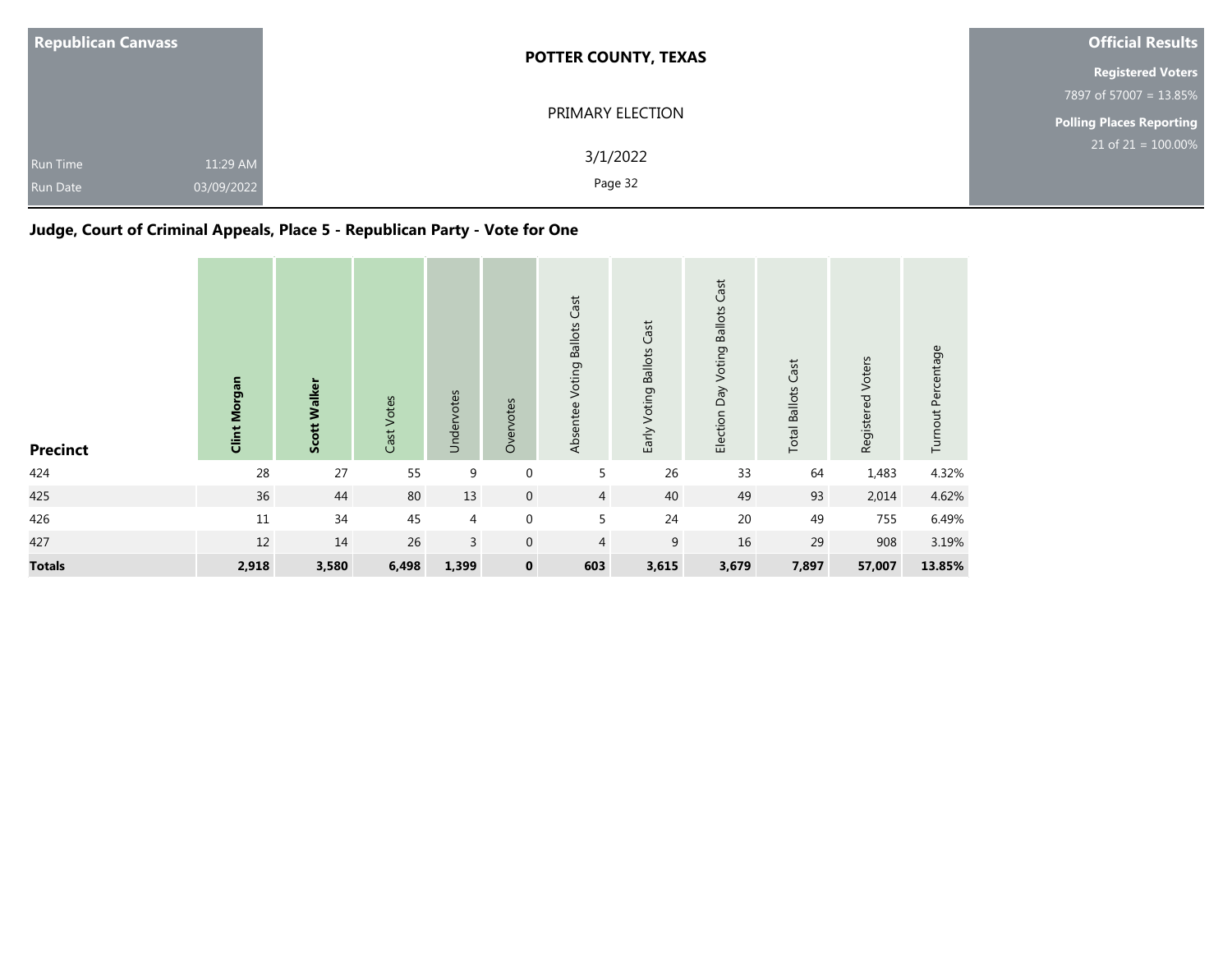| <b>Republican Canvass</b>          |                        | <b>POTTER COUNTY, TEXAS</b> | <b>Official Results</b>         |
|------------------------------------|------------------------|-----------------------------|---------------------------------|
|                                    |                        |                             | <b>Registered Voters</b>        |
|                                    |                        |                             | 7897 of 57007 = 13.85%          |
|                                    |                        | PRIMARY ELECTION            | <b>Polling Places Reporting</b> |
| <b>Run Time</b><br><b>Run Date</b> | 11:29 AM<br>03/09/2022 | 3/1/2022<br>Page 33         | $21$ of $21 = 100.00\%$         |

## **Judge, Court of Criminal Appeals, Place 6 - Republican Party - Vote for One**

| <b>Precinct</b> | Jesse F. McClure, III | Cast Votes | Undervotes      | Overvotes        | Absentee Voting Ballots Cast | Early Voting Ballots Cast | Election Day Voting Ballots Cast | <b>Total Ballots Cast</b> | Registered Voters | Turnout Percentage |
|-----------------|-----------------------|------------|-----------------|------------------|------------------------------|---------------------------|----------------------------------|---------------------------|-------------------|--------------------|
| 121             | 440                   | 440        | 115             | $\boldsymbol{0}$ | 43                           | 303                       | 209                              | 555                       | 2,083             | 26.64%             |
| 122             | 306                   | 306        | 65              | $\boldsymbol{0}$ | 43                           | 173                       | 155                              | 371                       | 2,862             | 12.96%             |
| 123             | 444                   | 444        | 150             | $\boldsymbol{0}$ | 23                           | 286                       | 285                              | 594                       | 3,486             | 17.04%             |
| 124             | 407                   | 407        | 112             | $\mathbf 0$      | 37                           | 257                       | 225                              | 519                       | 2,287             | 22.69%             |
| 125             | 411                   | 411        | 135             | $\boldsymbol{0}$ | 87                           | 237                       | 222                              | 546                       | 3,498             | 15.61%             |
| 126             | 248                   | 248        | $44\,$          | $\boldsymbol{0}$ | 16                           | 134                       | 142                              | 292                       | 2,682             | 10.89%             |
| 221             | 87                    | 87         | 21              | $\boldsymbol{0}$ | 15                           | 39                        | 54                               | 108                       | 1,771             | 6.10%              |
| 222             | 77                    | 77         | 25              | $\boldsymbol{0}$ | 16                           | 46                        | 40                               | 102                       | 1,955             | 5.22%              |
| 223             | 80                    | 80         | 21              | $\boldsymbol{0}$ | 4                            | 52                        | 45                               | 101                       | 2,054             | 4.92%              |
| 224             | 187                   | 187        | 37              | $\boldsymbol{0}$ | 13                           | 107                       | 104                              | 224                       | 2,915             | 7.68%              |
| 225             | 75                    | 75         | 17              | $\pmb{0}$        | 6                            | 59                        | 27                               | 92                        | 1,814             | 5.07%              |
| 321             | 587                   | 587        | 122             | $\mathbf 0$      | 22                           | 237                       | 450                              | 709                       | 2,864             | 24.76%             |
| 322             | 47                    | 47         | 6               | $\mathbf 0$      | $\overline{2}$               | 8                         | 43                               | 53                        | 199               | 26.63%             |
| 323             | 769                   | 769        | 126             | $\boldsymbol{0}$ | 47                           | 380                       | 468                              | 895                       | 4,170             | 21.46%             |
| 324             | 889                   | 889        | 240             | $\boldsymbol{0}$ | 99                           | 586                       | 444                              | 1,129                     | 4,457             | 25.33%             |
| 325             | 368                   | 368        | 75              | $\boldsymbol{0}$ | 51                           | 210                       | 182                              | 443                       | 2,606             | 17.00%             |
| 326             | 472                   | 472        | 98              | $\boldsymbol{0}$ | 41                           | 245                       | 284                              | 570                       | 3,019             | 18.88%             |
| 327             | 134                   | 134        | 30 <sup>°</sup> | $\mathbf 0$      | $\overline{4}$               | 67                        | 93                               | 164                       | 1,382             | 11.87%             |
| 421             | 40                    | $40\,$     | $14\,$          | $\boldsymbol{0}$ | $\boldsymbol{0}$             | 26                        | 28                               | 54                        | 1,640             | 3.29%              |
| 422             | 119                   | 119        | 22              | $\boldsymbol{0}$ | 16                           | 64                        | 61                               | 141                       | 4,103             | 3.44%              |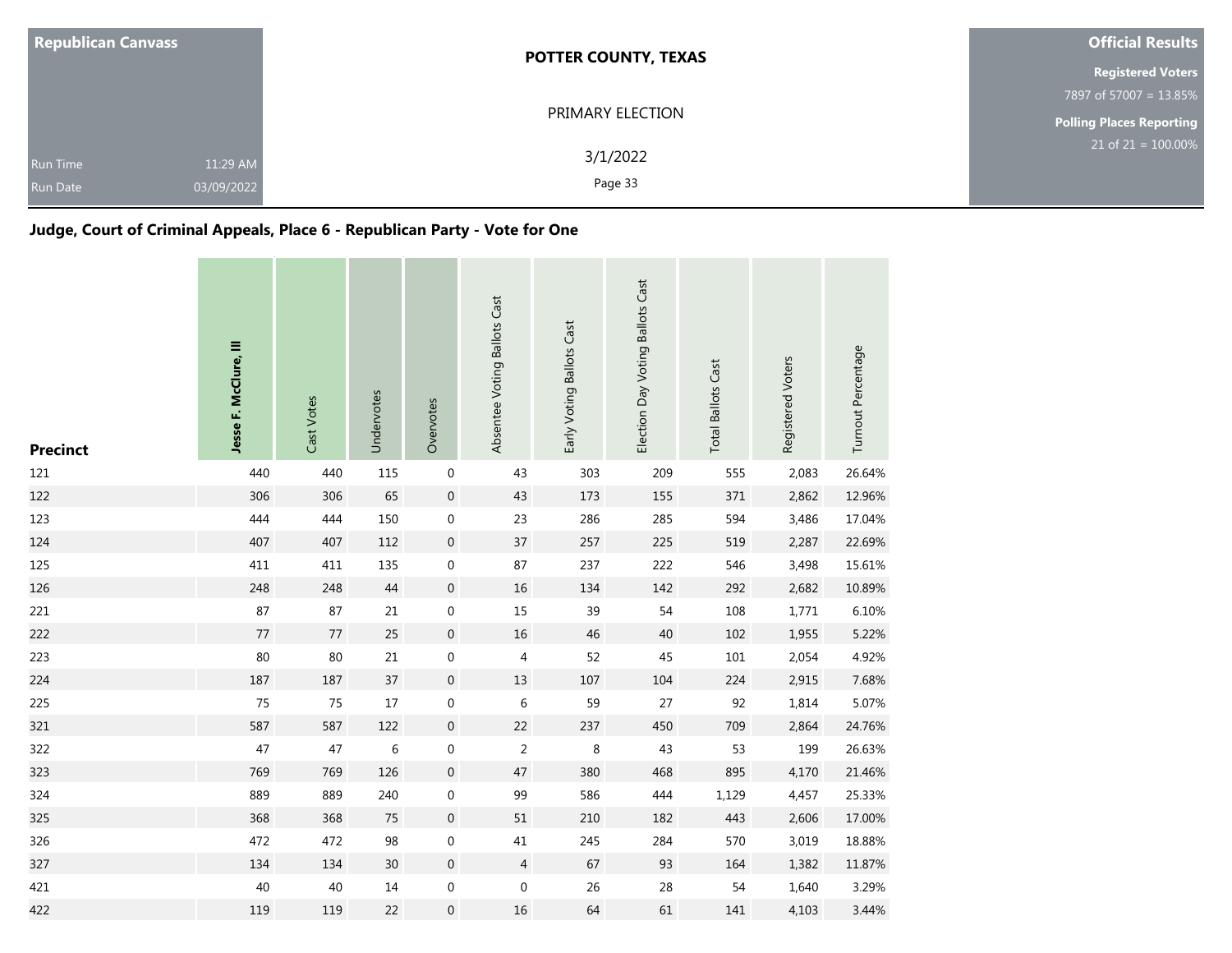| <b>Republican Canvass</b>   |                        | <b>POTTER COUNTY, TEXAS</b> | <b>Official Results</b>  |
|-----------------------------|------------------------|-----------------------------|--------------------------|
|                             |                        |                             | <b>Registered Voters</b> |
|                             |                        |                             | 7897 of 57007 = 13.85%   |
|                             |                        | PRIMARY ELECTION            | Polling Places Reporting |
| Run Time<br><b>Run Date</b> | 11:29 AM<br>03/09/2022 | 3/1/2022<br>Page 34         | $21$ of 21 = 100.00%     |

# **Judge, Court of Criminal Appeals, Place 6 - Republican Party - Vote for One**

| <b>Precinct</b> | Ξ<br>Jesse F. McClure, | Cast Votes | Undervotes     | Overvotes        | Absentee Voting Ballots Cast | Early Voting Ballots Cast | Election Day Voting Ballots Cast | <b>Total Ballots Cast</b> | Registered Voters | Turnout Percentage |
|-----------------|------------------------|------------|----------------|------------------|------------------------------|---------------------------|----------------------------------|---------------------------|-------------------|--------------------|
| 424             | 54                     | 54         | $10\,$         | $\boldsymbol{0}$ | 5                            | 26                        | 33                               | 64                        | 1,483             | 4.32%              |
| 425             | 75                     | 75         | 18             | $\boldsymbol{0}$ | $\overline{4}$               | 40                        | 49                               | 93                        | 2,014             | 4.62%              |
| 426             | 43                     | 43         | 6              | $\mathbf 0$      | 5                            | 24                        | 20                               | 49                        | 755               | 6.49%              |
| 427             | 25                     | 25         | $\overline{4}$ | $\mathbf 0$      | $\overline{4}$               | 9                         | 16                               | 29                        | 908               | 3.19%              |
| <b>Totals</b>   | 6,384                  | 6,384      | 1,513          | $\pmb{0}$        | 603                          | 3,615                     | 3,679                            | 7,897                     | 57,007            | 13.85%             |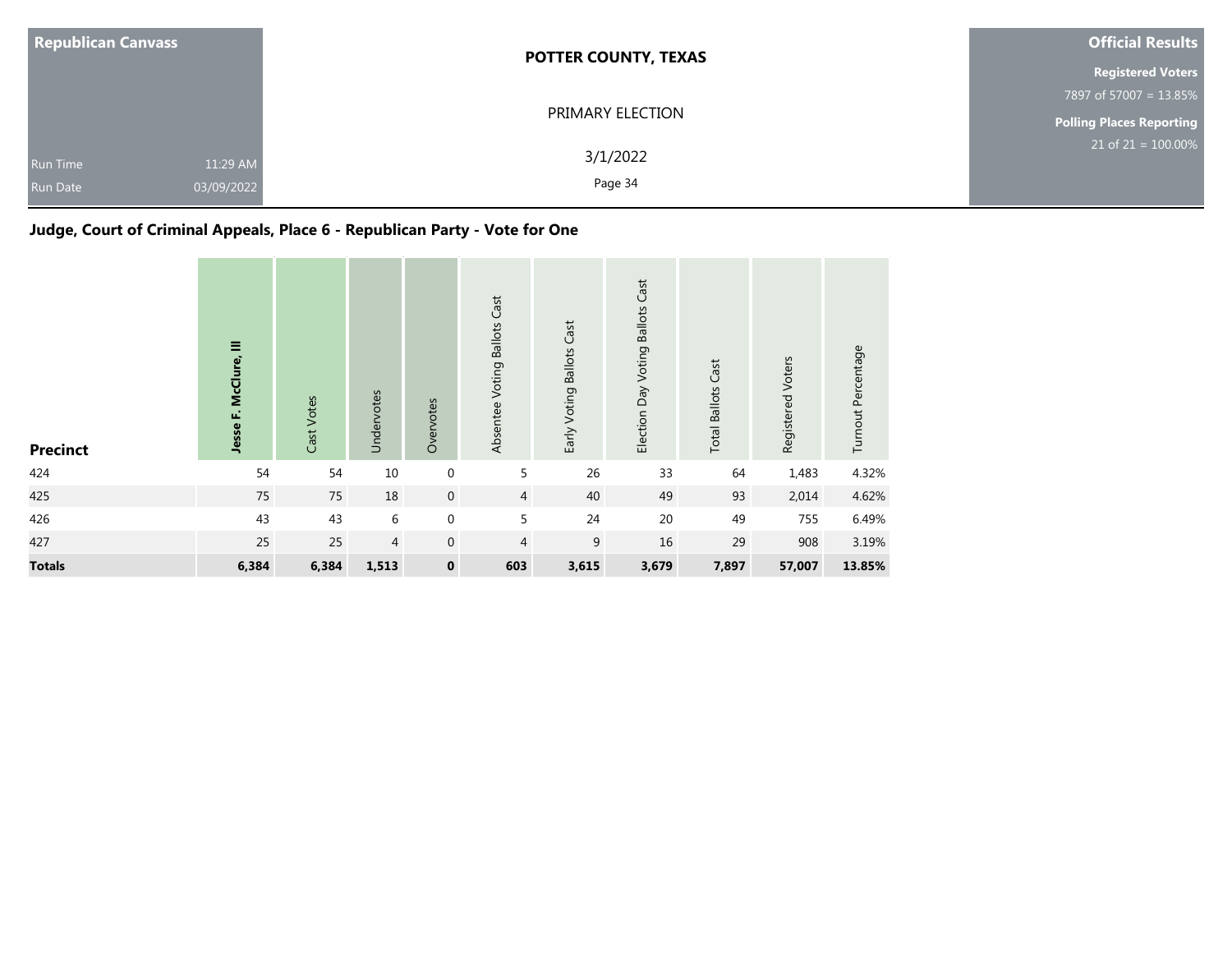| <b>Republican Canvass</b>                                    | <b>POTTER COUNTY, TEXAS</b> | <b>Official Results</b>         |  |  |
|--------------------------------------------------------------|-----------------------------|---------------------------------|--|--|
|                                                              |                             | <b>Registered Voters</b>        |  |  |
|                                                              |                             | 7897 of 57007 = 13.85%          |  |  |
|                                                              | PRIMARY ELECTION            | <b>Polling Places Reporting</b> |  |  |
| 11:29 AM<br><b>Run Time</b><br>03/09/2022<br><b>Run Date</b> | 3/1/2022<br>Page 35         | $21$ of $21 = 100.00\%$         |  |  |

## **Member, State Board of Education, District 15 - Republican Party - Vote for One**

| <b>Precinct</b> | Jay Johnson | Aaron Kinsey | Cast Votes | Undervotes       | Overvotes           | Absentee Voting Ballots Cast | Early Voting Ballots Cast | Election Day Voting Ballots Cast | <b>Total Ballots Cast</b> | Registered Voters | Turnout Percentage |
|-----------------|-------------|--------------|------------|------------------|---------------------|------------------------------|---------------------------|----------------------------------|---------------------------|-------------------|--------------------|
| 121             | 240         | 202          | 442        | 113              | $\boldsymbol{0}$    | 43                           | 303                       | 209                              | 555                       | 2,083             | 26.64%             |
| 122             | 171         | 147          | 318        | 53               | $\pmb{0}$           | 43                           | 173                       | 155                              | 371                       | 2,862             | 12.96%             |
| 123             | 270         | 192          | 462        | 132              | $\boldsymbol{0}$    | 23                           | 286                       | 285                              | 594                       | 3,486             | 17.04%             |
| 124             | 233         | 191          | 424        | 95               | $\mathsf{O}\xspace$ | $37\,$                       | 257                       | 225                              | 519                       | 2,287             | 22.69%             |
| 125             | 254         | 198          | 452        | 94               | $\mathbf 0$         | 87                           | 237                       | 222                              | 546                       | 3,498             | 15.61%             |
| 126             | 126         | 123          | 249        | 43               | $\mathsf{O}\xspace$ | $16\,$                       | 134                       | 142                              | 292                       | 2,682             | 10.89%             |
| 221             | 45          | 44           | 89         | 19               | $\boldsymbol{0}$    | 15                           | 39                        | 54                               | 108                       | 1,771             | 6.10%              |
| 222             | $41\,$      | 40           | $81\,$     | 21               | $\pmb{0}$           | $16\,$                       | 46                        | 40                               | 102                       | 1,955             | 5.22%              |
| 223             | 40          | 50           | 90         | 11               | $\boldsymbol{0}$    | 4                            | 52                        | 45                               | 101                       | 2,054             | 4.92%              |
| 224             | 97          | 92           | 189        | 35               | $\mathsf{O}\xspace$ | 13                           | 107                       | 104                              | 224                       | 2,915             | 7.68%              |
| 225             | 46          | 37           | 83         | $\boldsymbol{9}$ | $\boldsymbol{0}$    | $\,$ 6 $\,$                  | 59                        | 27                               | 92                        | 1,814             | 5.07%              |
| 321             | 305         | 270          | 575        | 134              | $\boldsymbol{0}$    | 22                           | 237                       | 450                              | 709                       | 2,864             | 24.76%             |
| 322             | 21          | 29           | 50         | $\mathsf{3}$     | $\boldsymbol{0}$    | $\overline{2}$               | 8                         | 43                               | 53                        | 199               | 26.63%             |
| 323             | 415         | 359          | 774        | 121              | $\mathbf 0$         | 47                           | 380                       | 468                              | 895                       | 4,170             | 21.46%             |
| 324             | 462         | 445          | 907        | 222              | $\boldsymbol{0}$    | 99                           | 586                       | 444                              | 1,129                     | 4,457             | 25.33%             |
| 325             | 195         | 167          | 362        | 81               | $\pmb{0}$           | 51                           | 210                       | 182                              | 443                       | 2,606             | 17.00%             |
| 326             | 255         | 244          | 499        | 71               | 0                   | $41\,$                       | 245                       | 284                              | 570                       | 3,019             | 18.88%             |
| 327             | 79          | 66           | 145        | 19               | $\mathbf 0$         | $\overline{4}$               | 67                        | 93                               | 164                       | 1,382             | 11.87%             |
| 421             | 19          | 26           | 45         | 9                | $\boldsymbol{0}$    | $\boldsymbol{0}$             | 26                        | 28                               | 54                        | 1,640             | 3.29%              |
| 422             | 67          | 54           | 121        | 20               | $\mathbf 0$         | 16                           | 64                        | 61                               | 141                       | 4,103             | 3.44%              |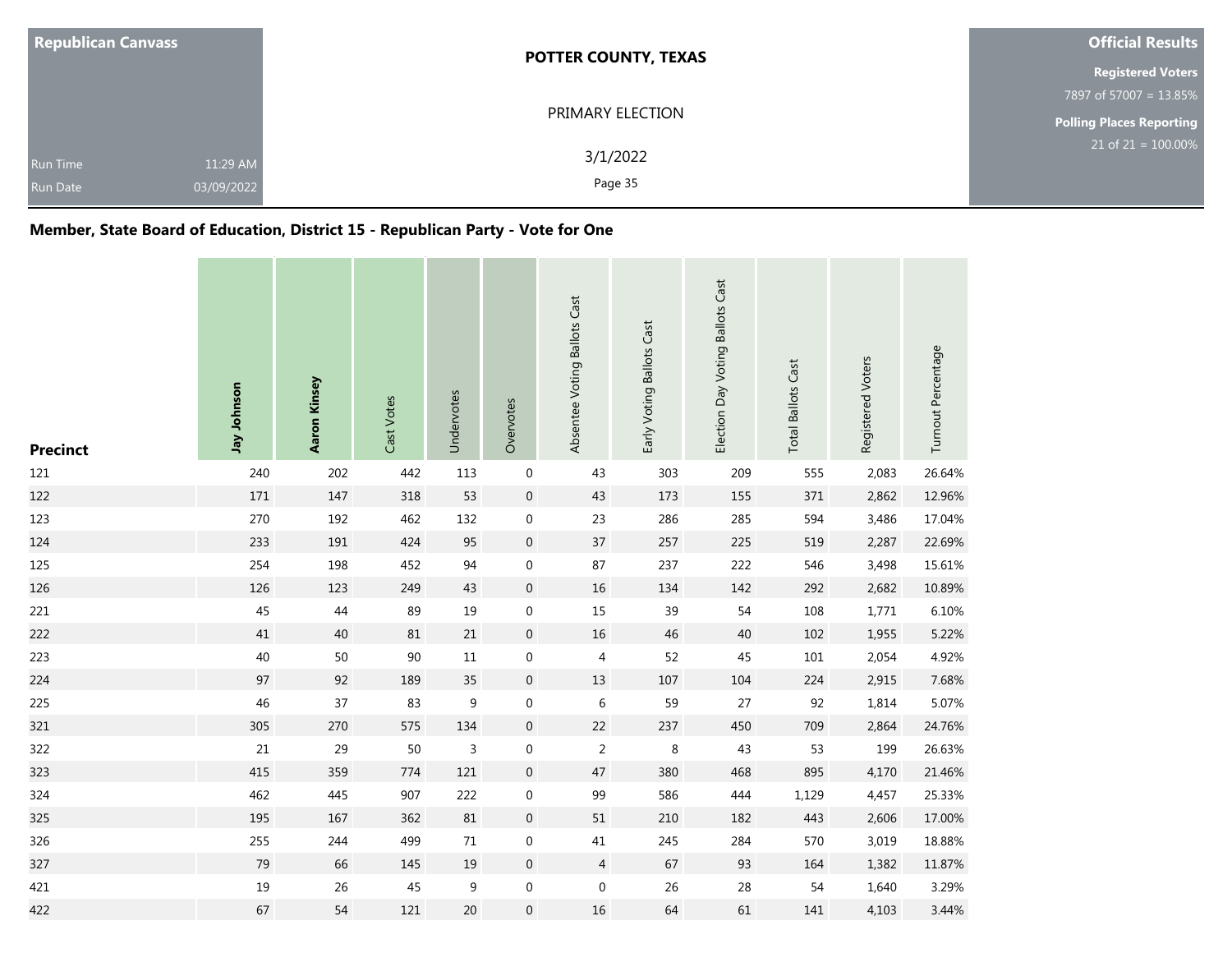| <b>Republican Canvass</b>          |                        | <b>POTTER COUNTY, TEXAS</b> | <b>Official Results</b>  |
|------------------------------------|------------------------|-----------------------------|--------------------------|
|                                    |                        |                             | <b>Registered Voters</b> |
|                                    |                        |                             | 7897 of 57007 = 13.85%   |
|                                    |                        | PRIMARY ELECTION            | Polling Places Reporting |
| <b>Run Time</b><br><b>Run Date</b> | 11:29 AM<br>03/09/2022 | 3/1/2022<br>Page 36         | $21$ of 21 = 100.00%     |

## **Member, State Board of Education, District 15 - Republican Party - Vote for One**

| <b>Precinct</b> | Jay Johnson | Aaron Kinsey | Cast Votes | Undervotes | Overvotes   | Absentee Voting Ballots Cast | Early Voting Ballots Cast | Election Day Voting Ballots Cast | <b>Total Ballots Cast</b> | Registered Voters | Turnout Percentage |
|-----------------|-------------|--------------|------------|------------|-------------|------------------------------|---------------------------|----------------------------------|---------------------------|-------------------|--------------------|
| 424             | 24          | 31           | 55         | 9          | $\mathbf 0$ | 5                            | 26                        | 33                               | 64                        | 1,483             | 4.32%              |
| 425             | 43          | 37           | 80         | 13         | $\mathbf 0$ | $\overline{4}$               | 40                        | 49                               | 93                        | 2,014             | 4.62%              |
| 426             | 20          | 24           | 44         | 5          | 0           | 5                            | 24                        | 20                               | 49                        | 755               | 6.49%              |
| 427             | 13          | 12           | 25         | 4          | $\mathbf 0$ | $\overline{4}$               | 9                         | 16                               | 29                        | 908               | 3.19%              |
| <b>Totals</b>   | 3,481       | 3,080        | 6,561      | 1,336      | $\mathbf 0$ | 603                          | 3,615                     | 3,679                            | 7,897                     | 57,007            | 13.85%             |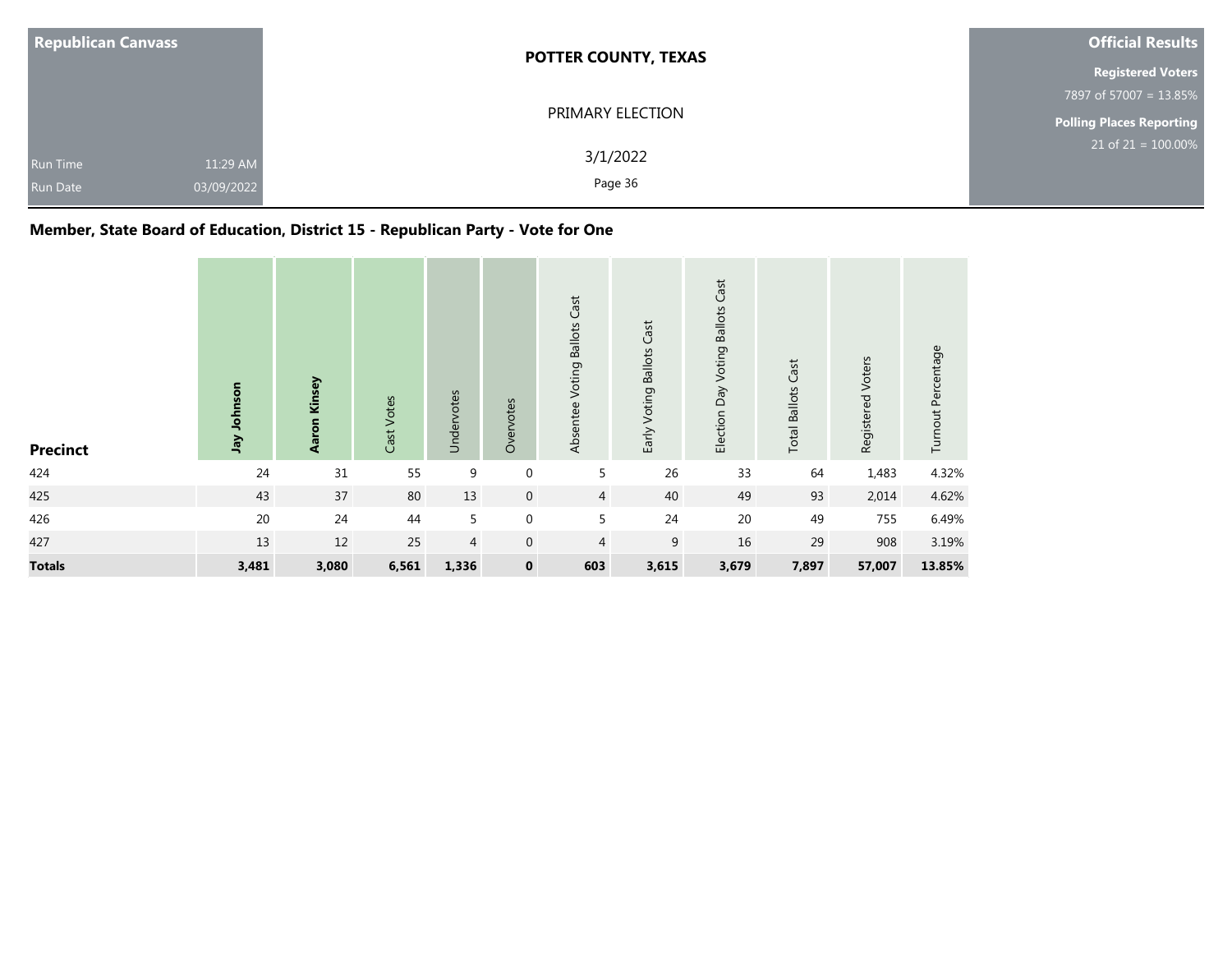| <b>Republican Canvass</b>          |                        | <b>POTTER COUNTY, TEXAS</b> | <b>Official Results</b>         |
|------------------------------------|------------------------|-----------------------------|---------------------------------|
|                                    |                        |                             | <b>Registered Voters</b>        |
|                                    |                        |                             | 7897 of 57007 = 13.85%          |
|                                    |                        | PRIMARY ELECTION            | <b>Polling Places Reporting</b> |
| <b>Run Time</b><br><b>Run Date</b> | 11:29 AM<br>03/09/2022 | 3/1/2022<br>Page 37         | $21$ of $21 = 100.00\%$         |

### **State Senator, District 31 - Republican Party - Vote for One**

| <b>Precinct</b> | Jesse Quackenbush | Kevin Sparks | <b>Stormy Bradley</b> | <b>Tim Reid</b> | Cast Votes | Undervotes     | Overvotes        | Absentee Voting Ballots Cast | Early Voting Ballots Cast | Election Day Voting Ballots Cast | <b>Total Ballots Cast</b> | Registered Voters | Turnout Percentage |
|-----------------|-------------------|--------------|-----------------------|-----------------|------------|----------------|------------------|------------------------------|---------------------------|----------------------------------|---------------------------|-------------------|--------------------|
| 121             | 37                | 220          | 41                    | 233             | 531        | 24             | $\boldsymbol{0}$ | 43                           | 303                       | 209                              | 555                       | 2,083             | 26.64%             |
| 122             | $26\,$            | 165          | 49                    | 120             | 360        | $11\,$         | $\,0\,$          | 43                           | 173                       | 155                              | 371                       | 2,862             | 12.96%             |
| 123             | 55                | 197          | 55                    | 263             | 570        | 24             | $\mathbf 0$      | 23                           | 286                       | 285                              | 594                       | 3,486             | 17.04%             |
| 124             | 35                | 197          | 47                    | 216             | 495        | 24             | $\mathbf 0$      | 37                           | 257                       | 225                              | 519                       | 2,287             | 22.69%             |
| 125             | 55                | 228          | 60                    | 188             | 531        | 15             | $\mathbf 0$      | 87                           | 237                       | 222                              | 546                       | 3,498             | 15.61%             |
| 126             | 33                | 136          | $38\,$                | 71              | 278        | 14             | $\overline{0}$   | $16\,$                       | 134                       | 142                              | 292                       | 2,682             | 10.89%             |
| 221             | $21\,$            | 54           | $\,8\,$               | 19              | 102        | 6              | $\mathbf 0$      | 15                           | 39                        | 54                               | 108                       | 1,771             | 6.10%              |
| 222             | $16\,$            | 57           | 9                     | 15              | 97         | $5\phantom{.}$ | $\mathbf 0$      | $16\,$                       | 46                        | 40                               | 102                       | 1,955             | 5.22%              |
| 223             | $21\,$            | 43           | 14                    | $16\,$          | 94         | $\overline{7}$ | $\mathbf 0$      | $\overline{4}$               | 52                        | 45                               | 101                       | 2,054             | 4.92%              |
| 224             | 30                | 91           | 44                    | $50\,$          | 215        | 9              | $\mathbf 0$      | $13\,$                       | 107                       | 104                              | 224                       | 2,915             | 7.68%              |
| 225             | 22                | 39           | 11                    | $17\,$          | 89         | 3              | $\boldsymbol{0}$ | $\,$ 6 $\,$                  | 59                        | 27                               | 92                        | 1,814             | 5.07%              |
| 321             | 56                | 298          | 101                   | $219\,$         | 674        | 35             | $\overline{0}$   | $22\,$                       | 237                       | 450                              | 709                       | 2,864             | 24.76%             |
| 322             | $\overline{7}$    | 24           | $\overline{7}$        | 13              | 51         | 2              | $\mathbf 0$      | $\overline{2}$               | 8                         | 43                               | 53                        | 199               | 26.63%             |
| 323             | 84                | 404          | 127                   | 246             | 861        | 34             | $\overline{0}$   | 47                           | 380                       | 468                              | 895                       | 4,170             | 21.46%             |
| 324             | 83                | 486          | 125                   | 376             | 1,070      | 59             | $\boldsymbol{0}$ | 99                           | 586                       | 444                              | 1,129                     | 4,457             | 25.33%             |
| 325             | 38                | 194          | 50                    | 142             | 424        | 19             | $\overline{0}$   | $51\,$                       | 210                       | 182                              | 443                       | 2,606             | 17.00%             |
| 326             | $74$              | 235          | 93                    | 146             | 548        | 22             | $\mathbf 0$      | 41                           | 245                       | 284                              | 570                       | 3,019             | 18.88%             |
| 327             | $28\,$            | $74$         | 21                    | 35              | 158        | 6              | $\mathbf 0$      | $\overline{4}$               | 67                        | 93                               | 164                       | 1,382             | 11.87%             |
| 421             | $13\,$            | 25           | $\,8\,$               | $\sqrt{5}$      | 51         | 3              | $\mathbf 0$      | $\boldsymbol{0}$             | 26                        | 28                               | 54                        | 1,640             | 3.29%              |
| 422             | 31                | 60           | 13                    | 29              | 133        | 8              | $\mathbf 0$      | 16                           | 64                        | 61                               | 141                       | 4,103             | 3.44%              |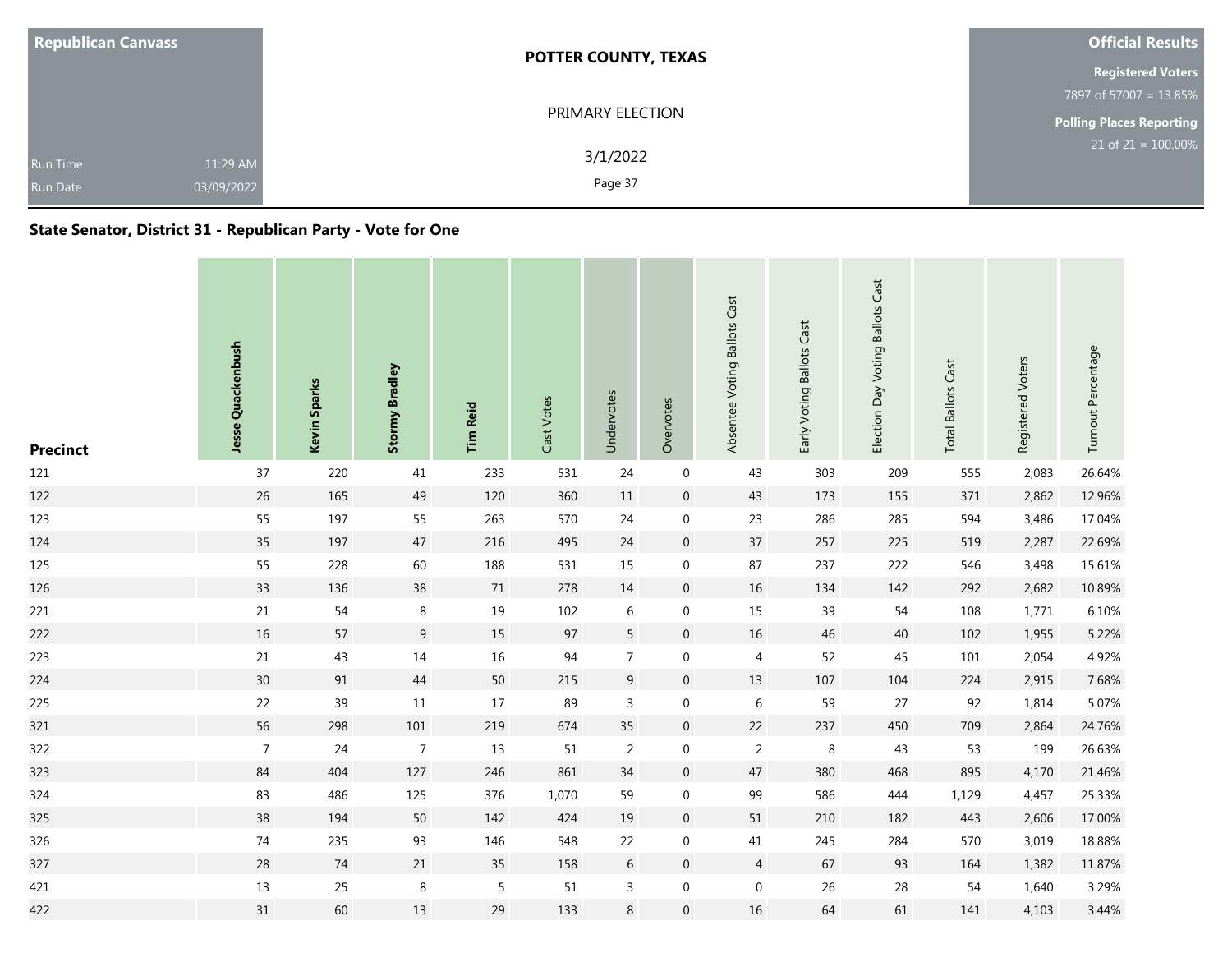| <b>Republican Canvass</b>          |                        | <b>POTTER COUNTY, TEXAS</b> | <b>Official Results</b>         |
|------------------------------------|------------------------|-----------------------------|---------------------------------|
|                                    |                        |                             | <b>Registered Voters</b>        |
|                                    |                        |                             | 7897 of 57007 = 13.85%          |
|                                    |                        | PRIMARY ELECTION            | <b>Polling Places Reporting</b> |
| <b>Run Time</b><br><b>Run Date</b> | 11:29 AM<br>03/09/2022 | 3/1/2022<br>Page 38         | $21$ of 21 = 100.00%            |

### **State Senator, District 31 - Republican Party - Vote for One**

| <b>Precinct</b> | ush<br>흗<br><b>Bug</b><br>Jesse | <b>Sparks</b><br>Kevin | <b>Stormy Bradley</b> | <b>Reid</b><br>$\overline{\mathbf{r}}$ | Votes<br>Cast <sup>-</sup> | Undervotes   | Overvotes        | Cast<br>Absentee Voting Ballots | Voting Ballots Cast<br>Early | Cast<br>Election Day Voting Ballots | <b>Total Ballots Cast</b> | Registered Voters | Turnout Percentage |
|-----------------|---------------------------------|------------------------|-----------------------|----------------------------------------|----------------------------|--------------|------------------|---------------------------------|------------------------------|-------------------------------------|---------------------------|-------------------|--------------------|
| 424             | 13                              | 30                     | 12                    | 8                                      | 63                         |              | $\boldsymbol{0}$ | 5                               | 26                           | 33                                  | 64                        | 1,483             | 4.32%              |
| 425             | 14                              | 49                     | 10                    | 17                                     | 90                         | $\mathbf{3}$ | $\mathbf 0$      | $\overline{4}$                  | 40                           | 49                                  | 93                        | 2,014             | 4.62%              |
| 426             | 5                               | 25                     | 5                     | 13                                     | 48                         | 1            | $\mathbf 0$      | 5                               | 24                           | $20\,$                              | 49                        | 755               | 6.49%              |
| 427             | 6                               | 14                     | $\overline{4}$        | $\overline{2}$                         | 26                         | 3            | $\mathbf 0$      | 4                               | 9                            | 16                                  | 29                        | 908               | 3.19%              |
| <b>Totals</b>   | 803                             | 3,345                  | 952                   | 2,459                                  | 7,559                      | 338          | $\mathbf 0$      | 603                             | 3,615                        | 3,679                               | 7,897                     | 57,007            | 13.85%             |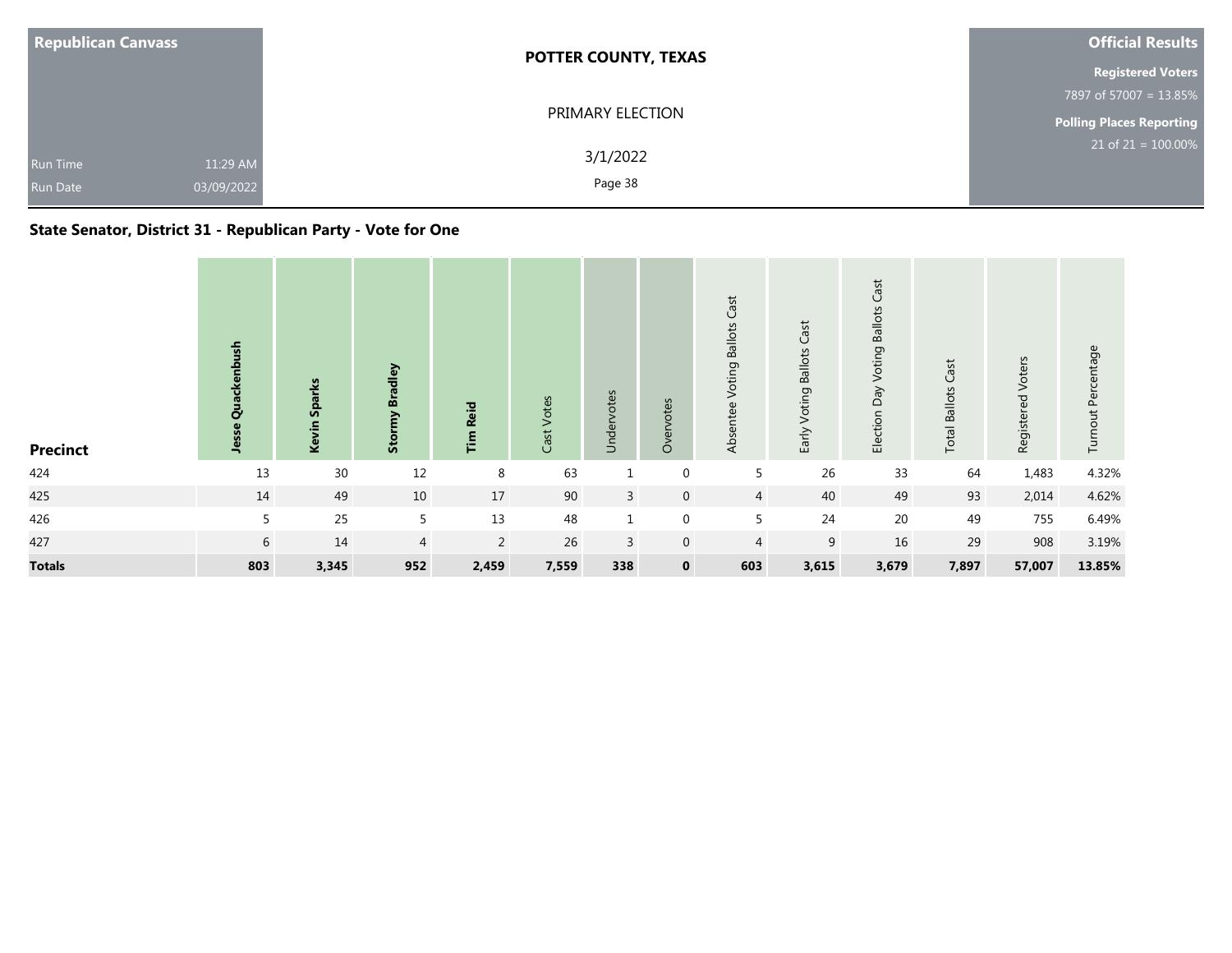| <b>Republican Canvass</b>                                    | <b>POTTER COUNTY, TEXAS</b> | <b>Official Results</b>         |
|--------------------------------------------------------------|-----------------------------|---------------------------------|
|                                                              |                             | <b>Registered Voters</b>        |
|                                                              |                             | 7897 of 57007 = 13.85%          |
|                                                              | PRIMARY ELECTION            | <b>Polling Places Reporting</b> |
| 11:29 AM<br><b>Run Time</b><br>03/09/2022<br><b>Run Date</b> | 3/1/2022<br>Page 39         | $21$ of 21 = 100.00%            |

### **State Representative, District 87 - Republican Party - Vote for One**

| <b>Precinct</b> | Four Price | Cast Votes | Undervotes     | Overvotes        | Absentee Voting Ballots Cast | Early Voting Ballots Cast | Election Day Voting Ballots Cast | <b>Total Ballots Cast</b> | Registered Voters | Turnout Percentage |
|-----------------|------------|------------|----------------|------------------|------------------------------|---------------------------|----------------------------------|---------------------------|-------------------|--------------------|
| 121             | 504        | 504        | 51             | $\boldsymbol{0}$ | 43                           | 303                       | 209                              | 555                       | 2,083             | 26.64%             |
| 122             | 336        | 336        | 35             | $\boldsymbol{0}$ | 43                           | 173                       | 155                              | 371                       | 2,862             | 12.96%             |
| 123             | 539        | 539        | 55             | $\boldsymbol{0}$ | 23                           | 286                       | 285                              | 594                       | 3,486             | 17.04%             |
| 124             | 475        | 475        | 44             | $\boldsymbol{0}$ | 37                           | 257                       | 225                              | 519                       | 2,287             | 22.69%             |
| 125             | 473        | 473        | 73             | $\mathbf 0$      | 87                           | 237                       | 222                              | 546                       | 3,498             | 15.61%             |
| 126             | 263        | 263        | 29             | $\boldsymbol{0}$ | 16                           | 134                       | 142                              | 292                       | 2,682             | 10.89%             |
| 221             | 95         | 95         | 13             | $\boldsymbol{0}$ | 15                           | 39                        | 54                               | 108                       | 1,771             | 6.10%              |
| 222             | 87         | 87         | 15             | $\boldsymbol{0}$ | 16                           | 46                        | 40                               | 102                       | 1,955             | 5.22%              |
| 223             | 90         | 90         | $11\,$         | $\boldsymbol{0}$ | 4                            | 52                        | 45                               | $101\,$                   | 2,054             | 4.92%              |
| 224             | 198        | 198        | 26             | $\mathbf 0$      | 13                           | 107                       | 104                              | 224                       | 2,915             | 7.68%              |
| 225             | 82         | 82         | $10\,$         | $\pmb{0}$        | $\,$ 6 $\,$                  | 59                        | 27                               | 92                        | 1,814             | 5.07%              |
| 321             | 648        | 648        | 61             | $\boldsymbol{0}$ | 22                           | 237                       | 450                              | 709                       | 2,864             | 24.76%             |
| 322             | 49         | 49         | 4              | $\mathbf 0$      | $\overline{2}$               | 8                         | 43                               | 53                        | 199               | 26.63%             |
| 323             | 825        | 825        | 70             | $\boldsymbol{0}$ | 47                           | 380                       | 468                              | 895                       | 4,170             | 21.46%             |
| 324             | 1,023      | 1,023      | 106            | $\boldsymbol{0}$ | 99                           | 586                       | 444                              | 1,129                     | 4,457             | 25.33%             |
| 325             | 406        | 406        | 37             | $\mathbf 0$      | 51                           | 210                       | 182                              | 443                       | 2,606             | 17.00%             |
| 326             | 510        | 510        | 60             | $\boldsymbol{0}$ | 41                           | 245                       | 284                              | 570                       | 3,019             | 18.88%             |
| 327             | 147        | 147        | 17             | $\mathbf 0$      | $\overline{4}$               | 67                        | 93                               | 164                       | 1,382             | 11.87%             |
| 421             | 47         | 47         | $\overline{7}$ | $\mathbf 0$      | 0                            | 26                        | 28                               | 54                        | 1,640             | 3.29%              |
| 422             | 125        | 125        | 16             | 0                | 16                           | 64                        | 61                               | 141                       | 4,103             | 3.44%              |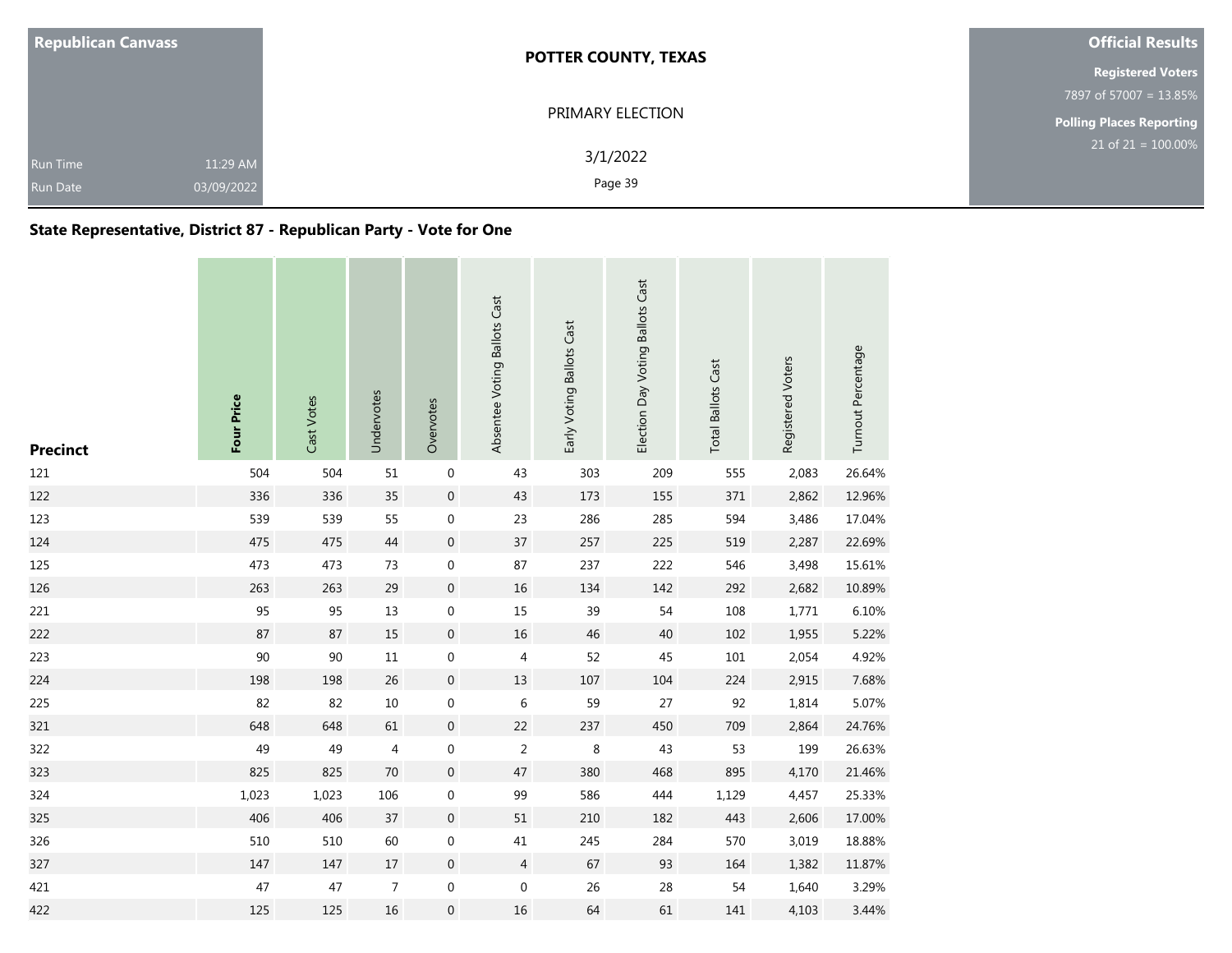| <b>Republican Canvass</b>   |                        | <b>POTTER COUNTY, TEXAS</b> | <b>Official Results</b>         |
|-----------------------------|------------------------|-----------------------------|---------------------------------|
|                             |                        |                             | <b>Registered Voters</b>        |
|                             |                        |                             | 7897 of 57007 = 13.85%          |
|                             |                        | PRIMARY ELECTION            | <b>Polling Places Reporting</b> |
| Run Time<br><b>Run Date</b> | 11:29 AM<br>03/09/2022 | 3/1/2022<br>Page 40         | $21$ of 21 = 100.00%            |

### **State Representative, District 87 - Republican Party - Vote for One**

| <b>Precinct</b> | Four Price | Cast Votes | Undervotes     | Overvotes        | Absentee Voting Ballots Cast | Early Voting Ballots Cast | Election Day Voting Ballots Cast | <b>Total Ballots Cast</b> | Registered Voters | Turnout Percentage |
|-----------------|------------|------------|----------------|------------------|------------------------------|---------------------------|----------------------------------|---------------------------|-------------------|--------------------|
| 424             | 57         | 57         | 7              | $\boldsymbol{0}$ | 5                            | 26                        | 33                               | 64                        | 1,483             | 4.32%              |
| 425             | 82         | 82         | 11             | $\boldsymbol{0}$ | $\overline{4}$               | 40                        | 49                               | 93                        | 2,014             | 4.62%              |
| 426             | 47         | 47         | $\overline{2}$ | $\mathbf 0$      | 5                            | 24                        | 20                               | 49                        | 755               | 6.49%              |
| 427             | 24         | 24         | 5              | $\boldsymbol{0}$ | $\overline{4}$               | 9                         | 16                               | 29                        | 908               | 3.19%              |
| <b>Totals</b>   | 7,132      | 7,132      | 765            | $\pmb{0}$        | 603                          | 3,615                     | 3,679                            | 7,897                     | 57,007            | 13.85%             |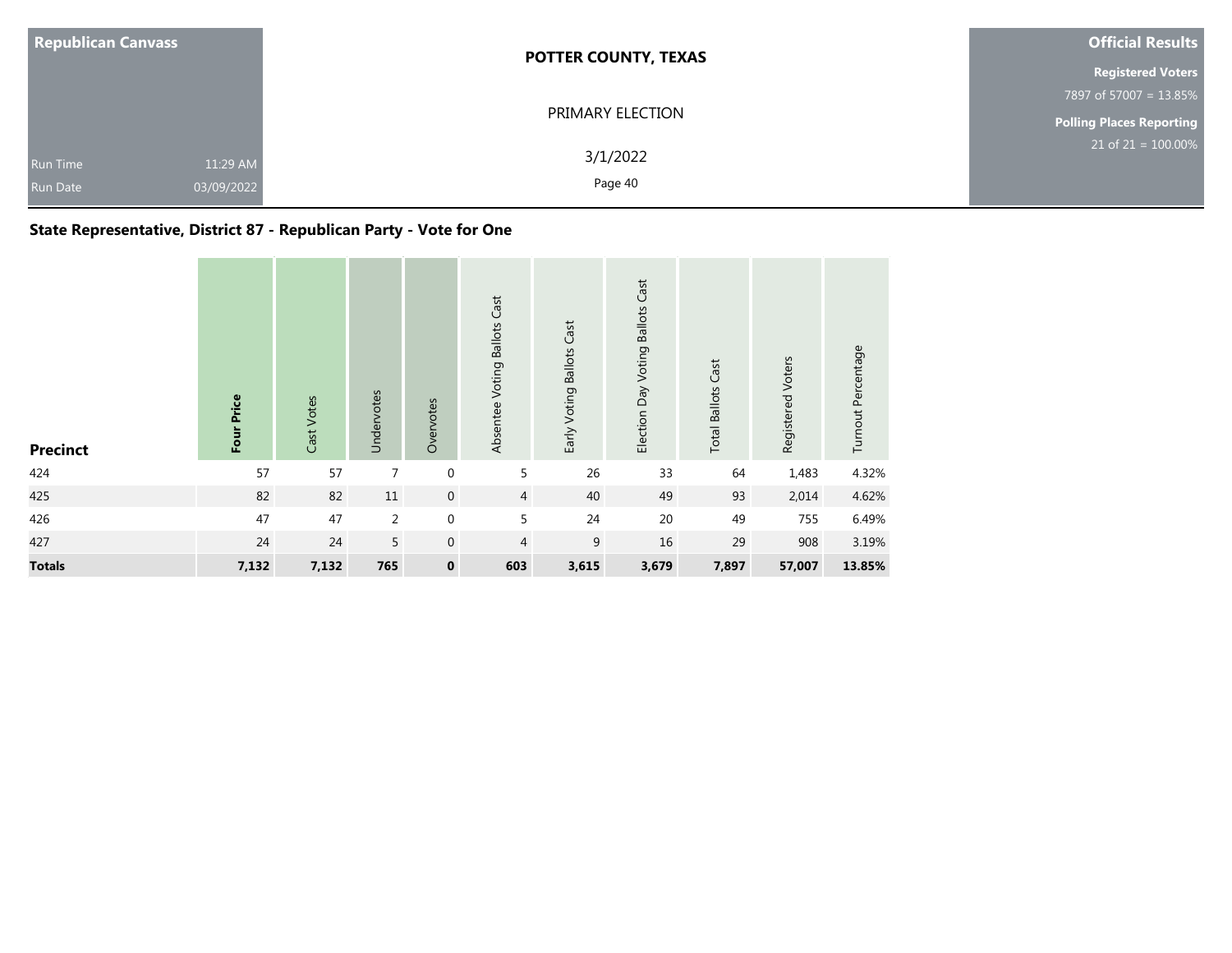| <b>Republican Canvass</b>          |                        | <b>POTTER COUNTY, TEXAS</b> | <b>Official Results</b>         |
|------------------------------------|------------------------|-----------------------------|---------------------------------|
|                                    |                        |                             | <b>Registered Voters</b>        |
|                                    |                        |                             | 7897 of 57007 = 13.85%          |
|                                    |                        | PRIMARY ELECTION            | <b>Polling Places Reporting</b> |
| <b>Run Time</b><br><b>Run Date</b> | 11:29 AM<br>03/09/2022 | 3/1/2022<br>Page 41         | $21$ of $21 = 100.00\%$         |

### **Justice, 7th Court of Appeals District, Place 4 - Republican Party - Vote for One**

| <b>Precinct</b> | Larry Doss | Cast Votes | Undervotes | Overvotes           | Absentee Voting Ballots Cast | Early Voting Ballots Cast | Election Day Voting Ballots Cast | <b>Total Ballots Cast</b> | Registered Voters | Turnout Percentage |
|-----------------|------------|------------|------------|---------------------|------------------------------|---------------------------|----------------------------------|---------------------------|-------------------|--------------------|
| 121             | 458        | 458        | 97         | $\boldsymbol{0}$    | 43                           | 303                       | 209                              | 555                       | 2,083             | 26.64%             |
| 122             | 311        | 311        | 60         | $\mathbf 0$         | 43                           | 173                       | 155                              | 371                       | 2,862             | 12.96%             |
| 123             | 471        | 471        | 123        | $\boldsymbol{0}$    | 23                           | 286                       | 285                              | 594                       | 3,486             | 17.04%             |
| 124             | 426        | 426        | 93         | $\mathbf 0$         | 37                           | 257                       | 225                              | 519                       | 2,287             | 22.69%             |
| 125             | 424        | 424        | 122        | 0                   | 87                           | 237                       | 222                              | 546                       | 3,498             | 15.61%             |
| 126             | 252        | 252        | 40         | $\mathbf 0$         | 16                           | 134                       | 142                              | 292                       | 2,682             | 10.89%             |
| 221             | 89         | 89         | 19         | $\boldsymbol{0}$    | 15                           | 39                        | 54                               | 108                       | 1,771             | 6.10%              |
| 222             | 80         | 80         | 22         | $\mathbf{0}$        | 16                           | 46                        | 40                               | 102                       | 1,955             | 5.22%              |
| 223             | 86         | 86         | $15\,$     | $\boldsymbol{0}$    | 4                            | 52                        | 45                               | $101\,$                   | 2,054             | 4.92%              |
| 224             | 186        | 186        | 38         | $\mathbf 0$         | 13                           | 107                       | 104                              | 224                       | 2,915             | 7.68%              |
| 225             | 76         | 76         | $16\,$     | $\boldsymbol{0}$    | 6                            | 59                        | 27                               | 92                        | 1,814             | 5.07%              |
| 321             | 595        | 595        | 114        | $\mathsf{O}\xspace$ | 22                           | 237                       | 450                              | 709                       | 2,864             | 24.76%             |
| 322             | 48         | 48         | 5          | 0                   | 2                            | 8                         | 43                               | 53                        | 199               | 26.63%             |
| 323             | 778        | 778        | 117        | $\mathsf{O}\xspace$ | 47                           | 380                       | 468                              | 895                       | 4,170             | 21.46%             |
| 324             | 907        | 907        | 222        | $\boldsymbol{0}$    | 99                           | 586                       | 444                              | 1,129                     | 4,457             | 25.33%             |
| 325             | 373        | 373        | 70         | $\mathbf{0}$        | 51                           | 210                       | 182                              | 443                       | 2,606             | 17.00%             |
| 326             | 478        | 478        | 92         | $\boldsymbol{0}$    | 41                           | 245                       | 284                              | 570                       | 3,019             | 18.88%             |
| 327             | 136        | 136        | 28         | $\mathbf 0$         | $\overline{4}$               | 67                        | 93                               | 164                       | 1,382             | 11.87%             |
| 421             | 39         | 39         | 15         | $\mathbf 0$         | 0                            | 26                        | 28                               | 54                        | 1,640             | 3.29%              |
| 422             | 121        | 121        | 20         | $\overline{0}$      | 16                           | 64                        | 61                               | 141                       | 4,103             | 3.44%              |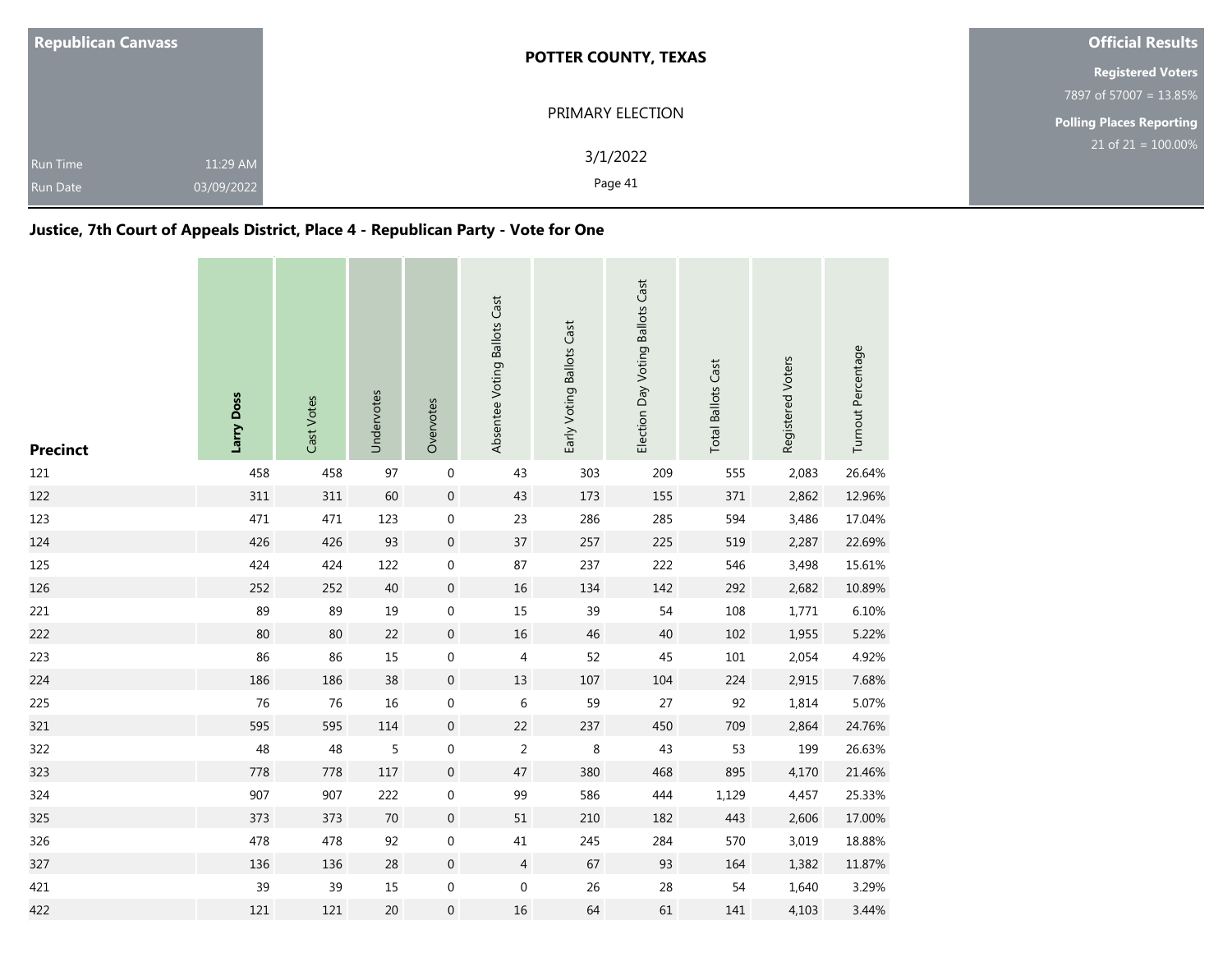| <b>Republican Canvass</b>                                    | <b>POTTER COUNTY, TEXAS</b> | <b>Official Results</b>         |
|--------------------------------------------------------------|-----------------------------|---------------------------------|
|                                                              |                             | <b>Registered Voters</b>        |
|                                                              |                             | 7897 of 57007 = 13.85%          |
|                                                              | PRIMARY ELECTION            | <b>Polling Places Reporting</b> |
| 11:29 AM<br><b>Run Time</b><br>03/09/2022<br><b>Run Date</b> | 3/1/2022<br>Page 42         | $21$ of $21 = 100.00\%$         |

# **Justice, 7th Court of Appeals District, Place 4 - Republican Party - Vote for One**

| <b>Precinct</b> | Larry Doss | Cast Votes | Undervotes | Overvotes   | Absentee Voting Ballots Cast | Early Voting Ballots Cast | Election Day Voting Ballots Cast | <b>Total Ballots Cast</b> | Registered Voters | Turnout Percentage |
|-----------------|------------|------------|------------|-------------|------------------------------|---------------------------|----------------------------------|---------------------------|-------------------|--------------------|
| 424             | 55         | 55         | 9          | $\mathbf 0$ | 5                            | 26                        | 33                               | 64                        | 1,483             | 4.32%              |
| 425             | 82         | 82         | $11\,$     | $\mathbf 0$ | $\overline{4}$               | 40                        | 49                               | 93                        | 2,014             | 4.62%              |
| 426             | 43         | 43         | 6          | $\mathbf 0$ | 5                            | 24                        | $20\,$                           | 49                        | 755               | 6.49%              |
| 427             | 23         | 23         | 6          | $\mathbf 0$ | $\overline{4}$               | 9                         | 16                               | 29                        | 908               | 3.19%              |
| <b>Totals</b>   | 6,537      | 6,537      | 1,360      | $\pmb{0}$   | 603                          | 3,615                     | 3,679                            | 7,897                     | 57,007            | 13.85%             |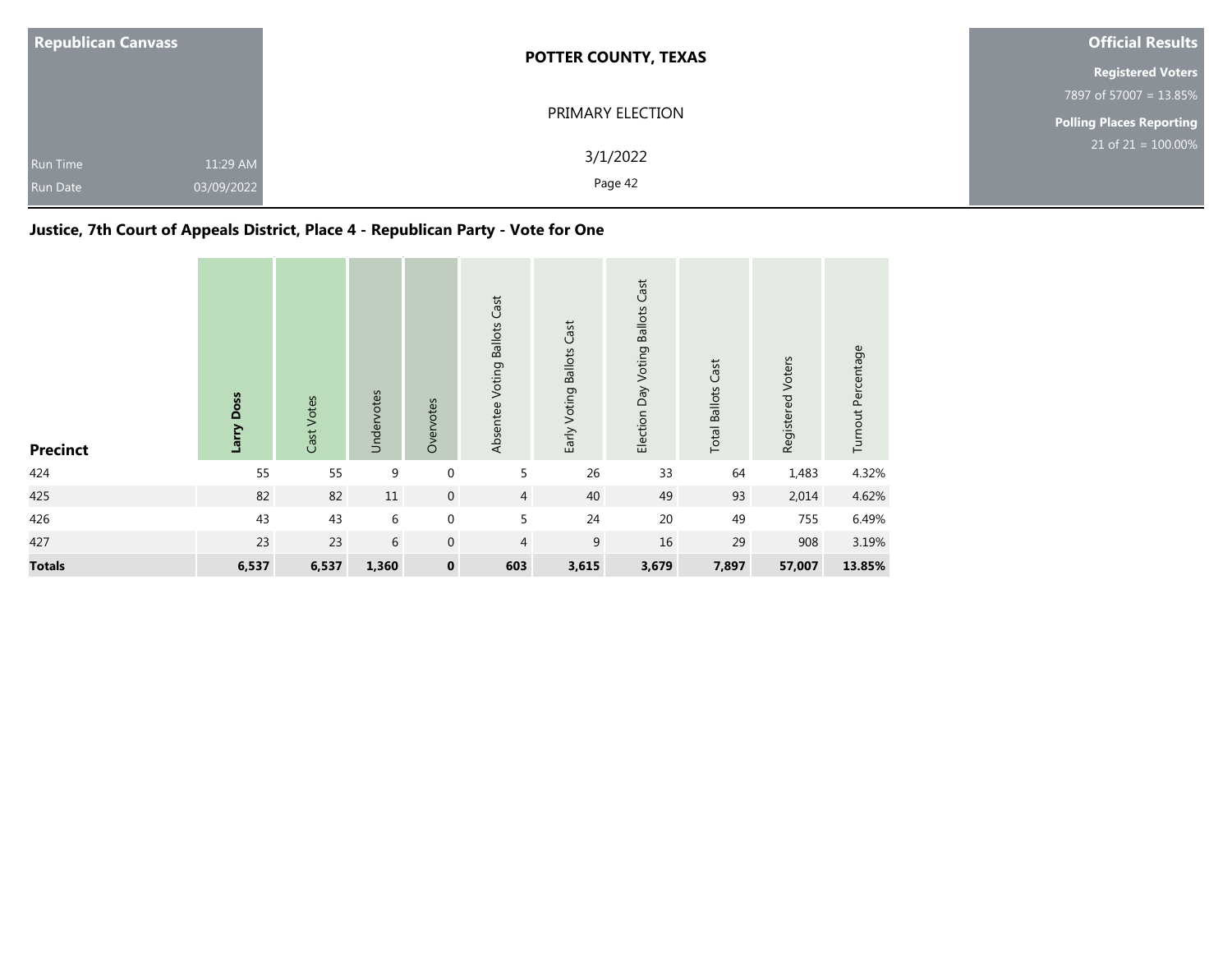| <b>Republican Canvass</b>   |                        | <b>POTTER COUNTY, TEXAS</b> | <b>Official Results</b>            |
|-----------------------------|------------------------|-----------------------------|------------------------------------|
|                             |                        |                             | <b>Registered Voters</b>           |
|                             |                        |                             | 7897 of 57007 = 13.85%             |
|                             |                        | PRIMARY ELECTION            | Polling Places Reporting           |
| Run Time<br><b>Run Date</b> | 11:29 AM<br>03/09/2022 | 3/1/2022<br>Page 43         | $21$ of 21 = $\overline{100.00\%}$ |

### **District Judge, 47th Judicial District - Republican Party - Vote for One**

| <b>Precinct</b> | Alex Yarbrough | Dee Johnson | <b>Joe Marr Wilson</b> | Cast Votes | Undervotes     | Overvotes        | Absentee Voting Ballots Cast | Early Voting Ballots Cast | Election Day Voting Ballots Cast | <b>Total Ballots Cast</b> | Registered Voters | Turnout Percentage |
|-----------------|----------------|-------------|------------------------|------------|----------------|------------------|------------------------------|---------------------------|----------------------------------|---------------------------|-------------------|--------------------|
| 121             | 81             | 281         | 149                    | 511        | 44             | $\boldsymbol{0}$ | 43                           | 303                       | 209                              | 555                       | 2,083             | 26.64%             |
| 122             | 69             | 141         | 127                    | 337        | 34             | $\mathbf 0$      | 43                           | 173                       | 155                              | 371                       | 2,862             | 12.96%             |
| 123             | 99             | 258         | 191                    | 548        | 46             | $\boldsymbol{0}$ | 23                           | 286                       | 285                              | 594                       | 3,486             | 17.04%             |
| 124             | 73             | 251         | 171                    | 495        | 24             | $\mathbf 0$      | 37                           | 257                       | 225                              | 519                       | 2,287             | 22.69%             |
| 125             | 83             | 232         | 197                    | 512        | 34             | $\boldsymbol{0}$ | 87                           | 237                       | 222                              | 546                       | 3,498             | 15.61%             |
| 126             | 61             | 105         | 100                    | 266        | $26\,$         | $\mathbf 0$      | 16                           | 134                       | 142                              | 292                       | 2,682             | 10.89%             |
| 221             | 25             | 32          | 39                     | 96         | 12             | $\boldsymbol{0}$ | 15                           | 39                        | 54                               | 108                       | 1,771             | 6.10%              |
| 222             | 21             | 36          | 32                     | 89         | $13\,$         | $\boldsymbol{0}$ | $16\,$                       | 46                        | 40                               | 102                       | 1,955             | 5.22%              |
| 223             | 23             | 41          | 26                     | $90\,$     | $11\,$         | $\boldsymbol{0}$ | 4                            | 52                        | 45                               | 101                       | 2,054             | 4.92%              |
| 224             | 49             | 93          | 63                     | 205        | $19\,$         | $\boldsymbol{0}$ | 13                           | $107\,$                   | 104                              | 224                       | 2,915             | 7.68%              |
| 225             | 29             | 29          | 21                     | 79         | 13             | $\mathbf 0$      | 6                            | 59                        | 27                               | 92                        | 1,814             | 5.07%              |
| 321             | 173            | 208         | $271\,$                | 652        | 57             | $\boldsymbol{0}$ | 22                           | 237                       | 450                              | 709                       | 2,864             | 24.76%             |
| 322             | 16             | $18\,$      | $17$                   | 51         | $\overline{2}$ | $\boldsymbol{0}$ | $\overline{2}$               | $\,8\,$                   | 43                               | 53                        | 199               | 26.63%             |
| 323             | 159            | 333         | 338                    | 830        | 65             | $\mathbf 0$      | 47                           | 380                       | 468                              | 895                       | 4,170             | 21.46%             |
| 324             | 180            | 489         | 366                    | 1,035      | 94             | $\boldsymbol{0}$ | 99                           | 586                       | 444                              | 1,129                     | 4,457             | 25.33%             |
| 325             | 68             | 192         | 144                    | 404        | 39             | $\mathbf 0$      | 51                           | 210                       | 182                              | 443                       | 2,606             | 17.00%             |
| 326             | 98             | 236         | 189                    | 523        | 47             | $\boldsymbol{0}$ | 41                           | 245                       | 284                              | 570                       | 3,019             | 18.88%             |
| 327             | 34             | 56          | 58                     | 148        | $16\,$         | $\boldsymbol{0}$ | $\overline{4}$               | 67                        | 93                               | 164                       | 1,382             | 11.87%             |
| 421             | $14\,$         | 15          | 18                     | 47         | $\overline{7}$ | $\boldsymbol{0}$ | $\mathbf 0$                  | 26                        | 28                               | 54                        | 1,640             | 3.29%              |
| 422             | 25             | 50          | $51\,$                 | 126        | 15             | $\boldsymbol{0}$ | 16                           | 64                        | 61                               | 141                       | 4,103             | 3.44%              |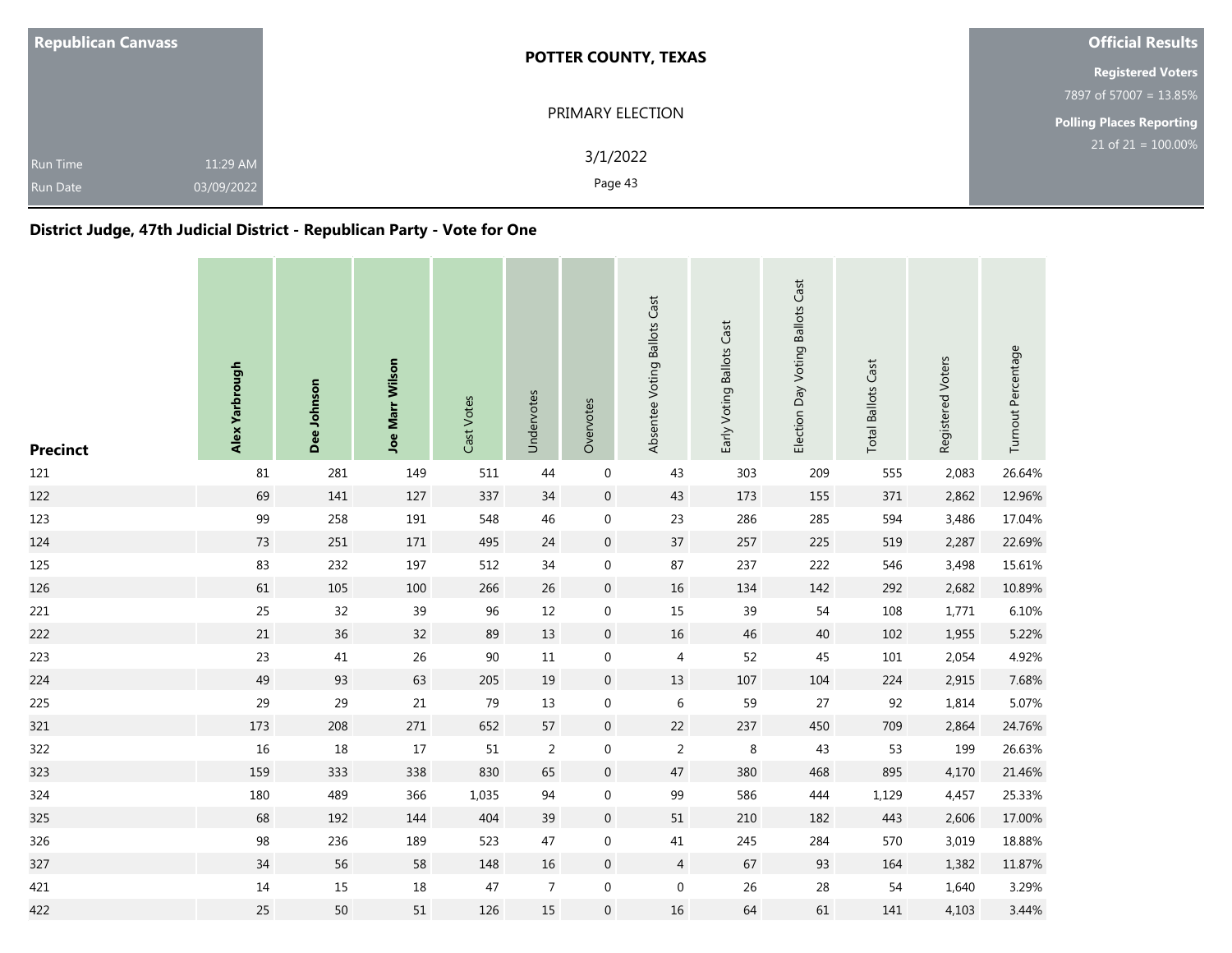| <b>Republican Canvass</b>                             | <b>POTTER COUNTY, TEXAS</b> | <b>Official Results</b>  |
|-------------------------------------------------------|-----------------------------|--------------------------|
|                                                       |                             | <b>Registered Voters</b> |
|                                                       |                             | 7897 of 57007 = 13.85%   |
|                                                       | PRIMARY ELECTION            | Polling Places Reporting |
| 11:29 AM<br>Run Time<br>03/09/2022<br><b>Run Date</b> | 3/1/2022<br>Page 44         | $21$ of 21 = 100.00%     |

### **District Judge, 47th Judicial District - Republican Party - Vote for One**

| <b>Precinct</b> | don<br>۸ā<br>Alex | Dee Johnson | Marr Wilson<br>Joe | Cast Votes | Undervotes     | Overvotes        | Voting Ballots Cast<br>Absentee | Early Voting Ballots Cast | Voting Ballots Cast<br>Election Day | <b>Total Ballots Cast</b> | Registered Voters | Turnout Percentage |
|-----------------|-------------------|-------------|--------------------|------------|----------------|------------------|---------------------------------|---------------------------|-------------------------------------|---------------------------|-------------------|--------------------|
| 424             | 14                | $26\,$      | 21                 | 61         | 3              | $\mathbf 0$      | 5                               | 26                        | 33                                  | 64                        | 1,483             | 4.32%              |
| 425             | 23                | 36          | 29                 | 88         | 5              | $\mathbf 0$      | $\overline{4}$                  | 40                        | 49                                  | 93                        | 2,014             | 4.62%              |
| 426             | 8                 | 22          | 16                 | 46         | $\mathbf{3}$   | $\mathbf 0$      | 5                               | 24                        | 20                                  | 49                        | 755               | 6.49%              |
| 427             | 11                | 6           | 8                  | 25         | $\overline{4}$ | $\boldsymbol{0}$ | $\overline{4}$                  | 9                         | 16                                  | 29                        | 908               | 3.19%              |
| <b>Totals</b>   | 1,436             | 3,186       | 2,642              | 7,264      | 633            | $\mathbf 0$      | 603                             | 3,615                     | 3,679                               | 7,897                     | 57,007            | 13.85%             |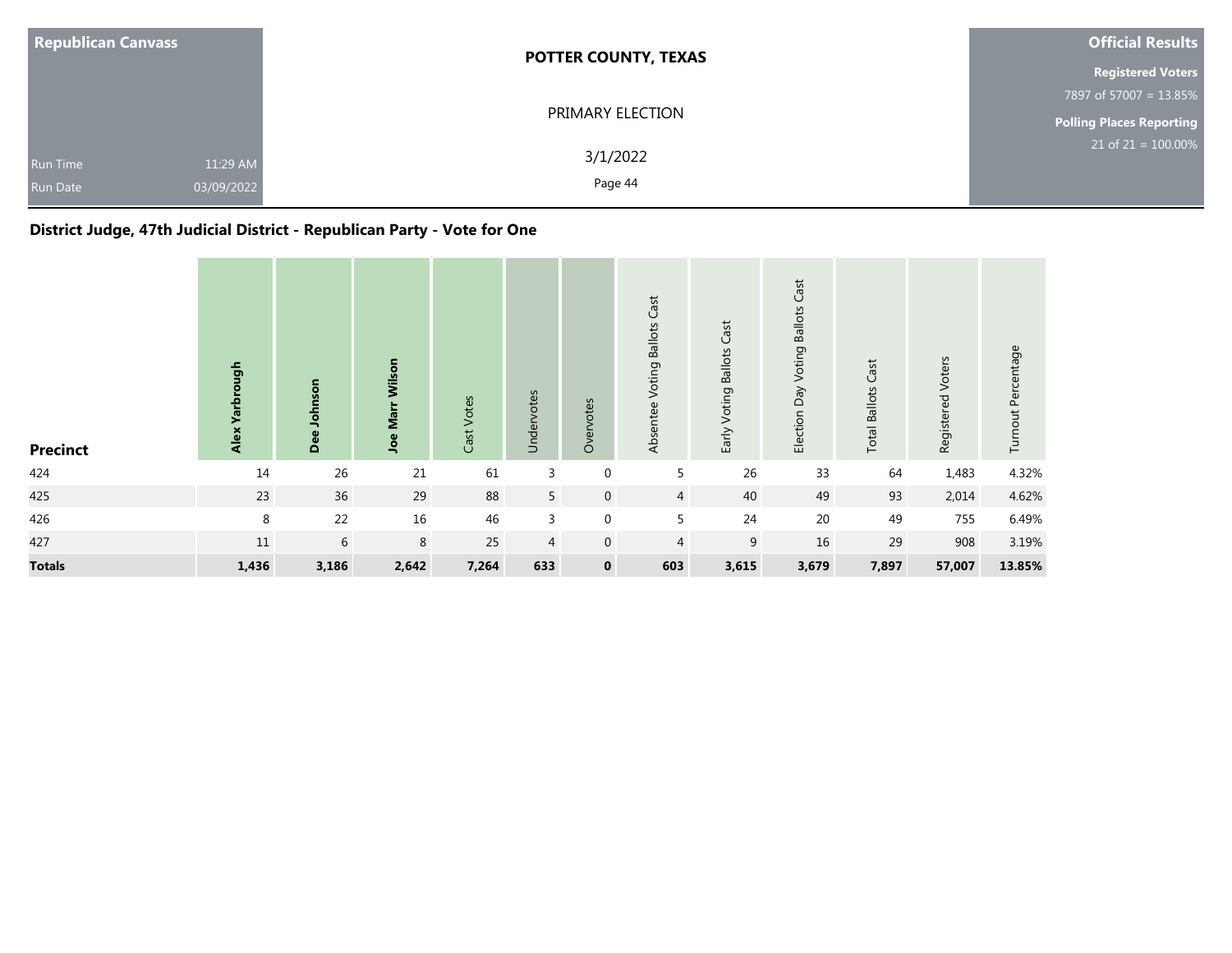| <b>Republican Canvass</b>   |                        | <b>POTTER COUNTY, TEXAS</b> | <b>Official Results</b>         |
|-----------------------------|------------------------|-----------------------------|---------------------------------|
|                             |                        |                             | <b>Registered Voters</b>        |
|                             |                        |                             | 7897 of 57007 = 13.85%          |
|                             |                        | PRIMARY ELECTION            | <b>Polling Places Reporting</b> |
| Run Time<br><b>Run Date</b> | 11:29 AM<br>03/09/2022 | 3/1/2022<br>Page 45         | $21$ of 21 = 100.00%            |

### **District Judge, 181st Judicial District - Republican Party - Vote for One**

| <b>Precinct</b> | Titiana D. Frausto | Quenton Todd Hatter | Cast Votes | Undervotes | Overvotes        | Absentee Voting Ballots Cast | Early Voting Ballots Cast | Election Day Voting Ballots Cast | <b>Total Ballots Cast</b> | Registered Voters | Turnout Percentage |
|-----------------|--------------------|---------------------|------------|------------|------------------|------------------------------|---------------------------|----------------------------------|---------------------------|-------------------|--------------------|
| 121             | 380                | 128                 | 508        | 47         | $\boldsymbol{0}$ | 43                           | 303                       | 209                              | 555                       | 2,083             | 26.64%             |
| 122             | 235                | 95                  | 330        | 41         | $\mathbf 0$      | 43                           | 173                       | 155                              | 371                       | 2,862             | 12.96%             |
| 123             | 393                | 135                 | 528        | 66         | $\boldsymbol{0}$ | 23                           | 286                       | 285                              | 594                       | 3,486             | 17.04%             |
| 124             | 331                | 134                 | 465        | 54         | $\boldsymbol{0}$ | 37                           | 257                       | 225                              | 519                       | 2,287             | 22.69%             |
| 125             | 345                | 152                 | 497        | 49         | 0                | 87                           | 237                       | 222                              | 546                       | 3,498             | 15.61%             |
| 126             | 164                | 93                  | 257        | 35         | $\boldsymbol{0}$ | 16                           | 134                       | 142                              | 292                       | 2,682             | 10.89%             |
| 221             | 56                 | 38                  | 94         | 14         | $\boldsymbol{0}$ | 15                           | 39                        | 54                               | 108                       | 1,771             | 6.10%              |
| 222             | 46                 | 38                  | 84         | 18         | $\boldsymbol{0}$ | 16                           | 46                        | 40                               | 102                       | 1,955             | 5.22%              |
| 223             | 58                 | 32                  | $90\,$     | $11\,$     | $\boldsymbol{0}$ | $\overline{4}$               | 52                        | 45                               | 101                       | 2,054             | 4.92%              |
| 224             | 135                | 66                  | 201        | 23         | $\mathbf 0$      | 13                           | 107                       | 104                              | 224                       | 2,915             | 7.68%              |
| 225             | 53                 | 31                  | 84         | 8          | 0                | $\,6\,$                      | 59                        | 27                               | 92                        | 1,814             | 5.07%              |
| 321             | 375                | 248                 | 623        | 86         | $\boldsymbol{0}$ | 22                           | 237                       | 450                              | 709                       | 2,864             | 24.76%             |
| 322             | 23                 | 25                  | 48         | 5          | 0                | $\sqrt{2}$                   | $\,8\,$                   | 43                               | 53                        | 199               | 26.63%             |
| 323             | 506                | 299                 | 805        | 90         | $\boldsymbol{0}$ | 47                           | 380                       | 468                              | 895                       | 4,170             | 21.46%             |
| 324             | 797                | 239                 | 1,036      | 93         | $\boldsymbol{0}$ | 99                           | 586                       | 444                              | 1,129                     | 4,457             | 25.33%             |
| 325             | 278                | 123                 | 401        | 42         | $\boldsymbol{0}$ | 51                           | 210                       | 182                              | 443                       | 2,606             | 17.00%             |
| 326             | 308                | 203                 | 511        | 59         | $\boldsymbol{0}$ | $41\,$                       | 245                       | 284                              | 570                       | 3,019             | 18.88%             |
| 327             | 85                 | 64                  | 149        | 15         | $\mathbf 0$      | 4                            | 67                        | 93                               | 164                       | 1,382             | 11.87%             |
| 421             | 26                 | 19                  | 45         | 9          | 0                | $\boldsymbol{0}$             | 26                        | 28                               | 54                        | 1,640             | 3.29%              |
| 422             | 77                 | 54                  | 131        | 10         | $\mathbf 0$      | 16                           | 64                        | 61                               | 141                       | 4,103             | 3.44%              |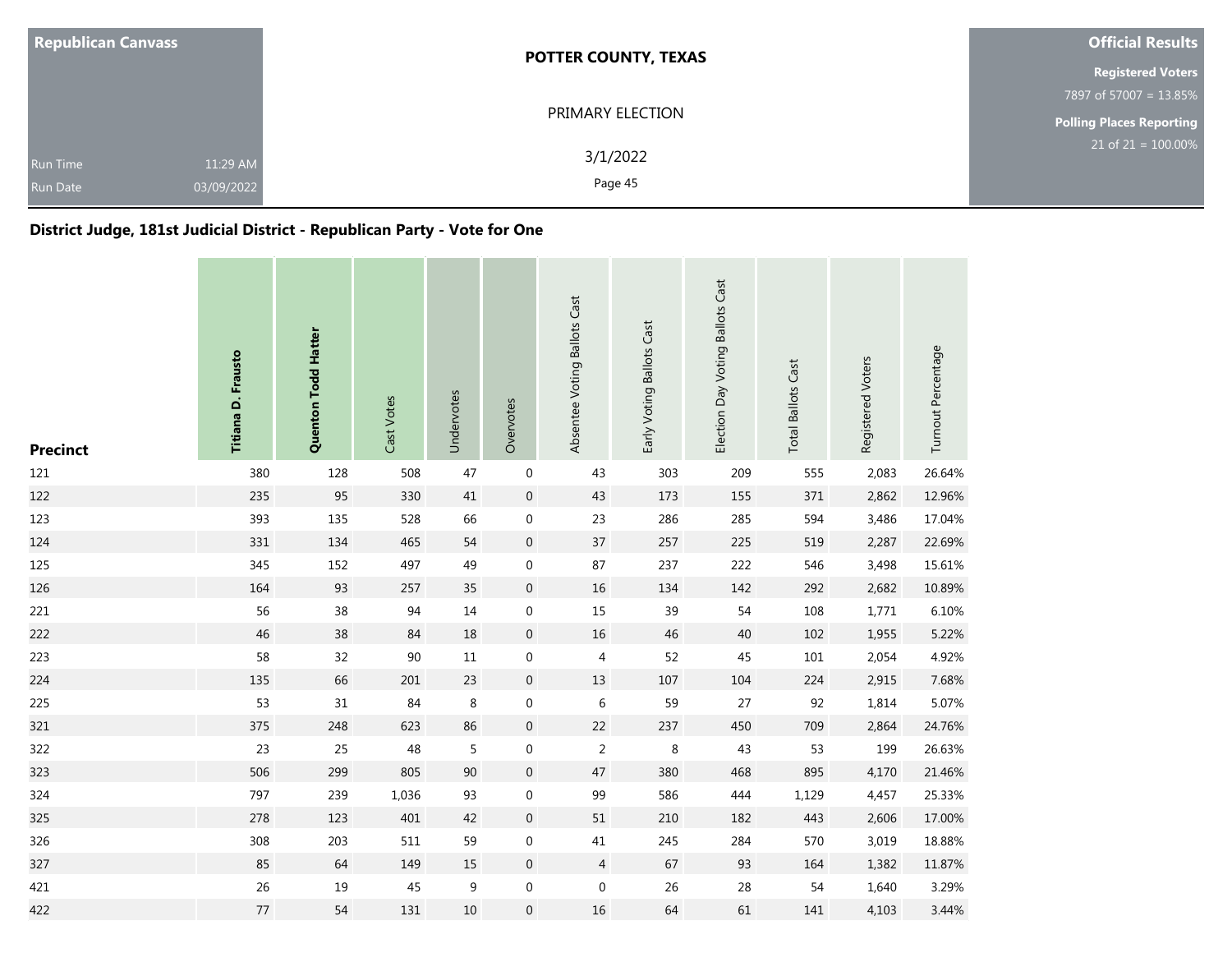| <b>Republican Canvass</b>                                    | <b>POTTER COUNTY, TEXAS</b> | <b>Official Results</b>            |
|--------------------------------------------------------------|-----------------------------|------------------------------------|
|                                                              |                             | <b>Registered Voters</b>           |
|                                                              |                             | 7897 of 57007 = 13.85%             |
|                                                              | PRIMARY ELECTION            | <b>Polling Places Reporting</b>    |
| 11:29 AM<br><b>Run Time</b><br>03/09/2022<br><b>Run Date</b> | 3/1/2022<br>Page 46         | $21$ of 21 = $\overline{100.00\%}$ |

## **District Judge, 181st Judicial District - Republican Party - Vote for One**

| <b>Precinct</b> | Frausto<br>Titiana D. | <b>Todd Hatter</b><br>Quenton | Cast Votes | Undervotes     | Overvotes        | Absentee Voting Ballots Cast | Early Voting Ballots Cast | Cast<br>Election Day Voting Ballots | <b>Total Ballots Cast</b> | Registered Voters | Turnout Percentage |
|-----------------|-----------------------|-------------------------------|------------|----------------|------------------|------------------------------|---------------------------|-------------------------------------|---------------------------|-------------------|--------------------|
| 424             | 34                    | 26                            | 60         | 4              | $\boldsymbol{0}$ | 5                            | 26                        | 33                                  | 64                        | 1,483             | 4.32%              |
| 425             | 48                    | 34                            | 82         | $11\,$         | $\mathbf 0$      | $\overline{4}$               | 40                        | 49                                  | 93                        | 2,014             | 4.62%              |
| 426             | 27                    | 19                            | 46         | 3              | $\boldsymbol{0}$ | 5                            | 24                        | 20                                  | 49                        | 755               | 6.49%              |
| 427             | 16                    | 9                             | 25         | $\overline{4}$ | $\mathbf 0$      | 4                            | 9                         | 16                                  | 29                        | 908               | 3.19%              |
| <b>Totals</b>   | 4,796                 | 2,304                         | 7,100      | 797            | $\mathbf 0$      | 603                          | 3,615                     | 3,679                               | 7,897                     | 57,007            | 13.85%             |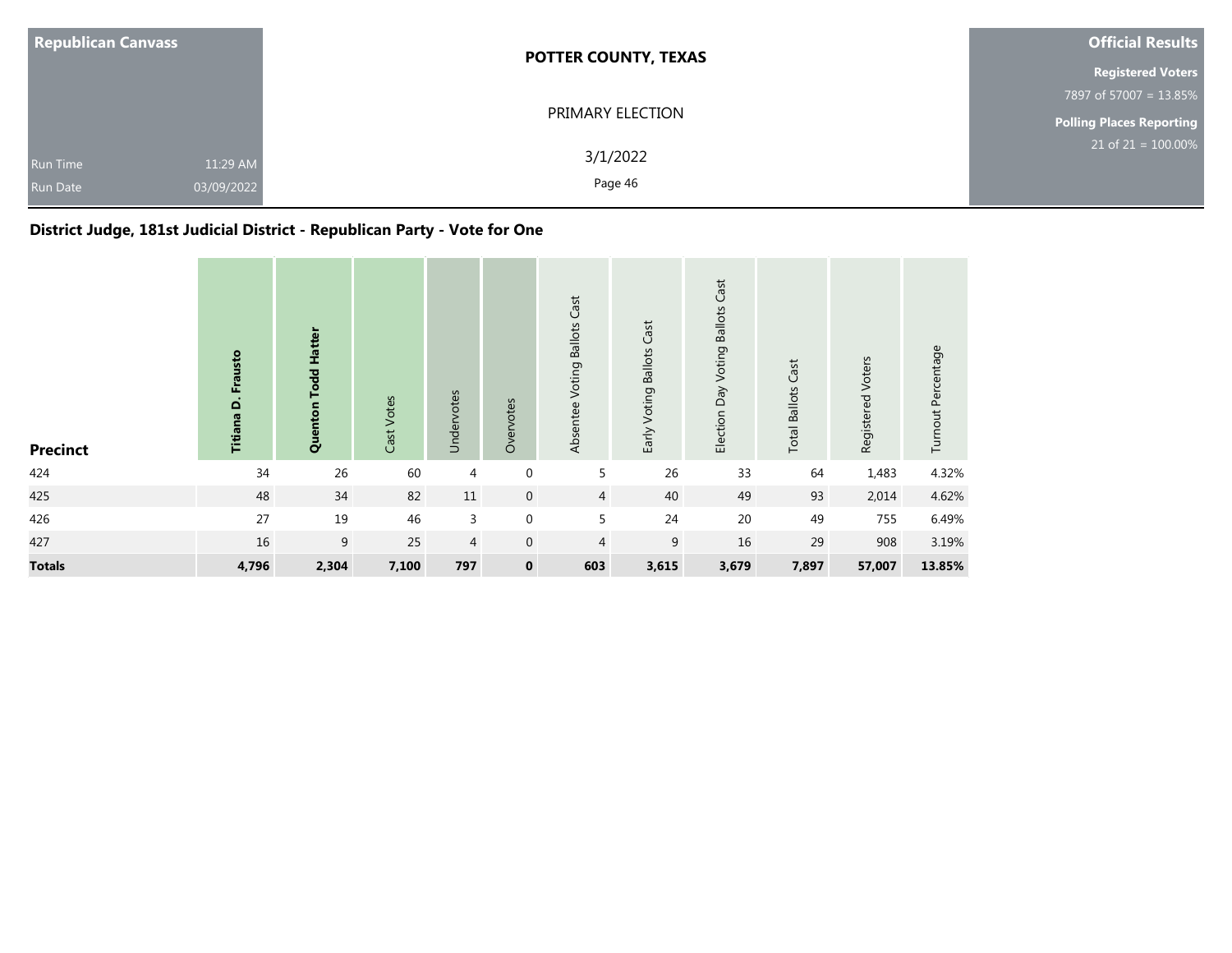| <b>Republican Canvass</b>                                    | <b>POTTER COUNTY, TEXAS</b> | <b>Official Results</b>         |
|--------------------------------------------------------------|-----------------------------|---------------------------------|
|                                                              |                             | <b>Registered Voters</b>        |
|                                                              |                             | 7897 of 57007 = 13.85%          |
|                                                              | PRIMARY ELECTION            | <b>Polling Places Reporting</b> |
| 11:29 AM<br><b>Run Time</b><br>03/09/2022<br><b>Run Date</b> | 3/1/2022<br>Page 47         | $21$ of 21 = 100.00%            |

### **District Judge, 251st Judicial District - Republican Party - Vote for One**

| <b>Precinct</b> | Ana E. Estevez | Cast Votes | Undervotes | Overvotes        | Absentee Voting Ballots Cast | Early Voting Ballots Cast | Election Day Voting Ballots Cast | <b>Total Ballots Cast</b> | Registered Voters | Turnout Percentage |
|-----------------|----------------|------------|------------|------------------|------------------------------|---------------------------|----------------------------------|---------------------------|-------------------|--------------------|
| 121             | 478            | 478        | $77$       | $\boldsymbol{0}$ | 43                           | 303                       | 209                              | 555                       | 2,083             | 26.64%             |
| 122             | 315            | 315        | 56         | $\,0\,$          | 43                           | 173                       | 155                              | 371                       | 2,862             | 12.96%             |
| 123             | 488            | 488        | 106        | $\boldsymbol{0}$ | 23                           | 286                       | 285                              | 594                       | 3,486             | 17.04%             |
| 124             | 430            | 430        | 89         | $\mathbf 0$      | 37                           | 257                       | 225                              | 519                       | 2,287             | 22.69%             |
| 125             | 432            | 432        | 114        | 0                | 87                           | 237                       | 222                              | 546                       | 3,498             | 15.61%             |
| 126             | 250            | 250        | 42         | $\boldsymbol{0}$ | 16                           | 134                       | 142                              | 292                       | 2,682             | 10.89%             |
| 221             | 90             | $90\,$     | 18         | $\boldsymbol{0}$ | 15                           | 39                        | 54                               | 108                       | 1,771             | 6.10%              |
| 222             | 79             | 79         | 23         | $\boldsymbol{0}$ | 16                           | 46                        | 40                               | 102                       | 1,955             | 5.22%              |
| 223             | 81             | 81         | 20         | $\boldsymbol{0}$ | 4                            | 52                        | 45                               | $101\,$                   | 2,054             | 4.92%              |
| 224             | 187            | 187        | 37         | $\boldsymbol{0}$ | 13                           | 107                       | 104                              | 224                       | 2,915             | 7.68%              |
| 225             | 75             | 75         | $17$       | $\boldsymbol{0}$ | 6                            | 59                        | 27                               | 92                        | 1,814             | 5.07%              |
| 321             | 601            | 601        | 108        | $\mathbf 0$      | 22                           | 237                       | 450                              | 709                       | 2,864             | 24.76%             |
| 322             | 47             | 47         | 6          | $\boldsymbol{0}$ | $\overline{2}$               | 8                         | 43                               | 53                        | 199               | 26.63%             |
| 323             | 768            | 768        | 127        | $\mathbf 0$      | 47                           | 380                       | 468                              | 895                       | 4,170             | 21.46%             |
| 324             | 941            | 941        | 188        | $\boldsymbol{0}$ | 99                           | 586                       | 444                              | 1,129                     | 4,457             | 25.33%             |
| 325             | 377            | 377        | 66         | $\boldsymbol{0}$ | 51                           | 210                       | 182                              | 443                       | 2,606             | 17.00%             |
| 326             | 475            | 475        | 95         | $\boldsymbol{0}$ | 41                           | 245                       | 284                              | 570                       | 3,019             | 18.88%             |
| 327             | 137            | 137        | $27\,$     | $\mathbf 0$      | $\overline{4}$               | 67                        | 93                               | 164                       | 1,382             | 11.87%             |
| 421             | 43             | 43         | $11\,$     | $\boldsymbol{0}$ | $\boldsymbol{0}$             | 26                        | 28                               | 54                        | 1,640             | 3.29%              |
| 422             | 118            | 118        | 23         | $\boldsymbol{0}$ | 16                           | 64                        | 61                               | 141                       | 4,103             | 3.44%              |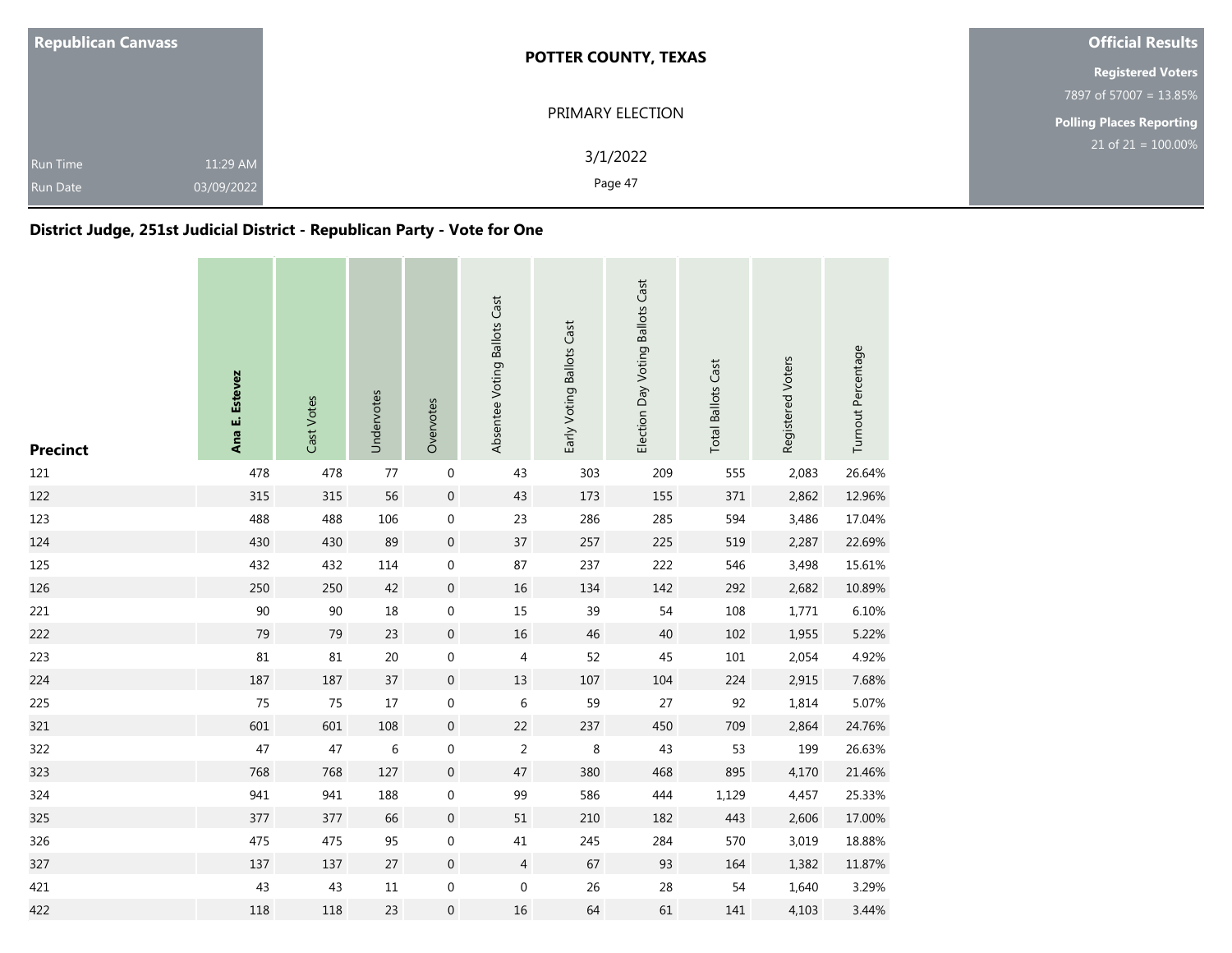| <b>Republican Canvass</b>   |                        | <b>POTTER COUNTY, TEXAS</b> | <b>Official Results</b>         |
|-----------------------------|------------------------|-----------------------------|---------------------------------|
|                             |                        |                             | <b>Registered Voters</b>        |
|                             |                        |                             | 7897 of 57007 = 13.85%          |
|                             |                        | PRIMARY ELECTION            | <b>Polling Places Reporting</b> |
| Run Time<br><b>Run Date</b> | 11:29 AM<br>03/09/2022 | 3/1/2022<br>Page 48         | $21$ of 21 = 100.00%            |

## **District Judge, 251st Judicial District - Republican Party - Vote for One**

| <b>Precinct</b> | Estevez<br>Ana E. | Cast Votes | Undervotes | Overvotes        | Absentee Voting Ballots Cast | Early Voting Ballots Cast | Election Day Voting Ballots Cast | <b>Total Ballots Cast</b> | Registered Voters | Turnout Percentage |
|-----------------|-------------------|------------|------------|------------------|------------------------------|---------------------------|----------------------------------|---------------------------|-------------------|--------------------|
| 424             | 58                | 58         | 6          | $\boldsymbol{0}$ | 5                            | 26                        | 33                               | 64                        | 1,483             | 4.32%              |
| 425             | $80\,$            | $80\,$     | 13         | $\boldsymbol{0}$ | $\overline{4}$               | 40                        | 49                               | 93                        | 2,014             | 4.62%              |
| 426             | 46                | 46         | 3          | $\boldsymbol{0}$ | 5                            | 24                        | $20\,$                           | 49                        | 755               | 6.49%              |
| 427             | 24                | 24         | 5          | $\mathbf 0$      | 4                            | 9                         | 16                               | 29                        | 908               | 3.19%              |
| <b>Totals</b>   | 6,620             | 6,620      | 1,277      | $\pmb{0}$        | 603                          | 3,615                     | 3,679                            | 7,897                     | 57,007            | 13.85%             |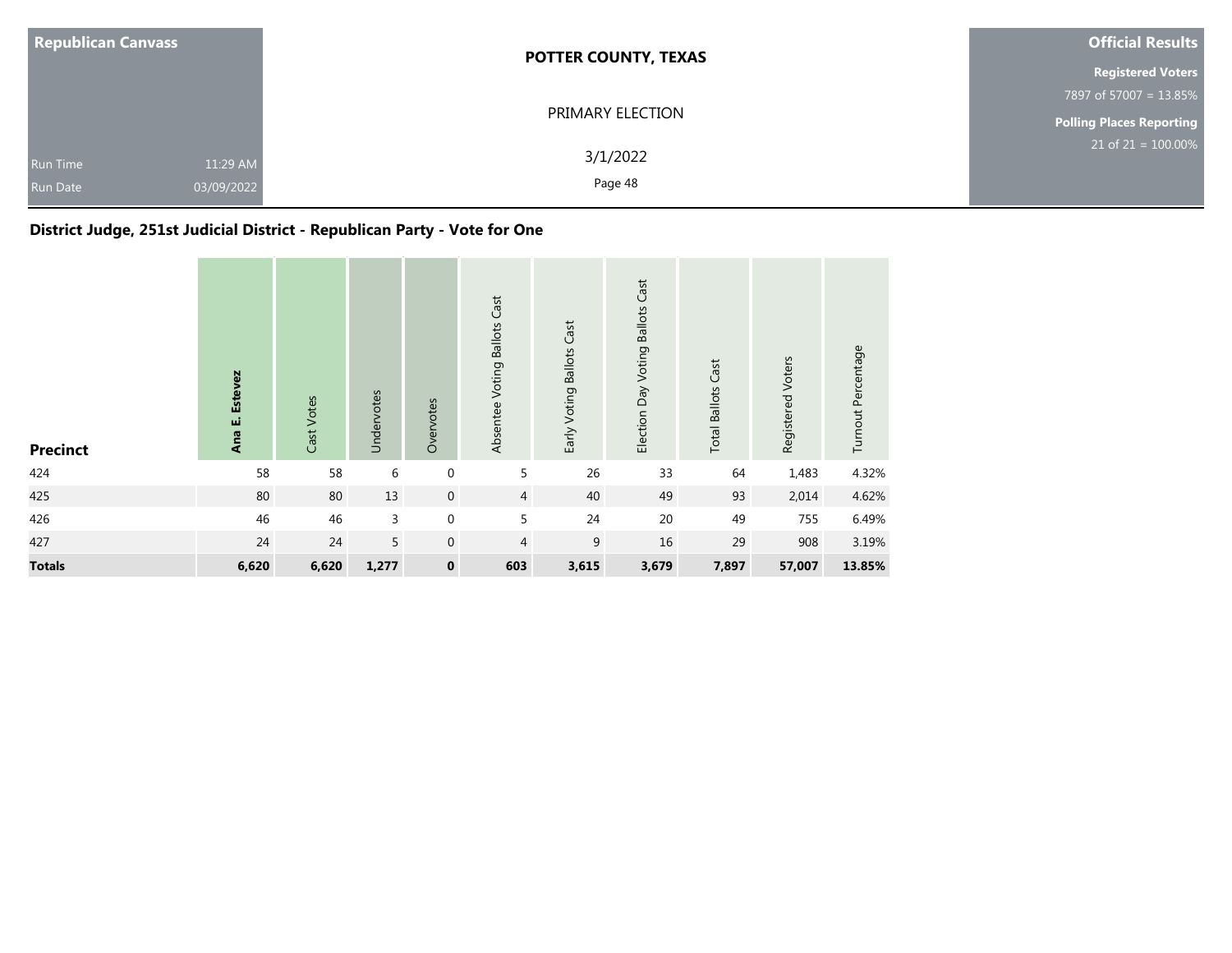| <b>Republican Canvass</b>          |                        | <b>POTTER COUNTY, TEXAS</b> | <b>Official Results</b>         |
|------------------------------------|------------------------|-----------------------------|---------------------------------|
|                                    |                        |                             | <b>Registered Voters</b>        |
|                                    |                        |                             | 7897 of 57007 = 13.85%          |
|                                    | PRIMARY ELECTION       |                             | <b>Polling Places Reporting</b> |
| <b>Run Time</b><br><b>Run Date</b> | 11:29 AM<br>03/09/2022 | 3/1/2022<br>Page 49         | $21$ of $21 = 100.00\%$         |

### **District Judge, 320th Judicial District - Republican Party - Vote for One**

| <b>Precinct</b> | <b>Steven Denny</b> | Pamela Sirmon | Cast Votes | Undervotes     | Overvotes        | Absentee Voting Ballots Cast | Early Voting Ballots Cast | Election Day Voting Ballots Cast | <b>Total Ballots Cast</b> | Registered Voters | Turnout Percentage |
|-----------------|---------------------|---------------|------------|----------------|------------------|------------------------------|---------------------------|----------------------------------|---------------------------|-------------------|--------------------|
| 121             | 246                 | 259           | 505        | 50             | $\boldsymbol{0}$ | 43                           | 303                       | 209                              | 555                       | 2,083             | 26.64%             |
| 122             | 175                 | 148           | 323        | 48             | $\mathbf 0$      | 43                           | 173                       | 155                              | 371                       | 2,862             | 12.96%             |
| 123             | 245                 | 286           | 531        | 63             | $\boldsymbol{0}$ | 23                           | 286                       | 285                              | 594                       | 3,486             | 17.04%             |
| 124             | 212                 | 257           | 469        | 50             | $\boldsymbol{0}$ | $37\,$                       | 257                       | 225                              | 519                       | 2,287             | 22.69%             |
| 125             | 223                 | 268           | 491        | 55             | $\mathbf 0$      | 87                           | 237                       | 222                              | 546                       | 3,498             | 15.61%             |
| 126             | 146                 | 115           | 261        | 31             | $\mathbf 0$      | 16                           | 134                       | 142                              | 292                       | 2,682             | 10.89%             |
| 221             | 48                  | 46            | 94         | 14             | $\boldsymbol{0}$ | 15                           | 39                        | 54                               | 108                       | 1,771             | 6.10%              |
| 222             | 54                  | 30            | 84         | 18             | $\mathbf 0$      | $16\,$                       | 46                        | 40                               | 102                       | 1,955             | 5.22%              |
| 223             | 52                  | 38            | 90         | $11\,$         | $\boldsymbol{0}$ | $\overline{4}$               | 52                        | 45                               | 101                       | 2,054             | 4.92%              |
| 224             | 100                 | 96            | 196        | 28             | $\mathbf 0$      | 13                           | 107                       | 104                              | 224                       | 2,915             | 7.68%              |
| 225             | 45                  | 39            | 84         | 8              | $\boldsymbol{0}$ | 6                            | 59                        | 27                               | 92                        | 1,814             | 5.07%              |
| 321             | 410                 | 226           | 636        | 73             | $\mathbf 0$      | 22                           | 237                       | 450                              | 709                       | 2,864             | 24.76%             |
| 322             | 42                  | $\,8\,$       | 50         | $\overline{3}$ | $\boldsymbol{0}$ | $\sqrt{2}$                   | $\,8\,$                   | 43                               | 53                        | 199               | 26.63%             |
| 323             | 406                 | 400           | 806        | 89             | $\mathbf 0$      | 47                           | 380                       | 468                              | 895                       | 4,170             | 21.46%             |
| 324             | 520                 | 478           | 998        | 131            | $\boldsymbol{0}$ | 99                           | 586                       | 444                              | 1,129                     | 4,457             | 25.33%             |
| 325             | 200                 | 194           | 394        | 49             | $\mathbf 0$      | $51\,$                       | 210                       | 182                              | 443                       | 2,606             | 17.00%             |
| 326             | 259                 | 266           | 525        | 45             | $\boldsymbol{0}$ | $41\,$                       | 245                       | 284                              | 570                       | 3,019             | 18.88%             |
| 327             | 86                  | 66            | 152        | 12             | $\mathbf 0$      | $\overline{4}$               | 67                        | 93                               | 164                       | 1,382             | 11.87%             |
| 421             | 26                  | 19            | 45         | 9              | $\boldsymbol{0}$ | $\boldsymbol{0}$             | 26                        | 28                               | 54                        | 1,640             | 3.29%              |
| 422             | 76                  | 54            | 130        | $11\,$         | $\mathbf 0$      | 16                           | 64                        | 61                               | 141                       | 4,103             | 3.44%              |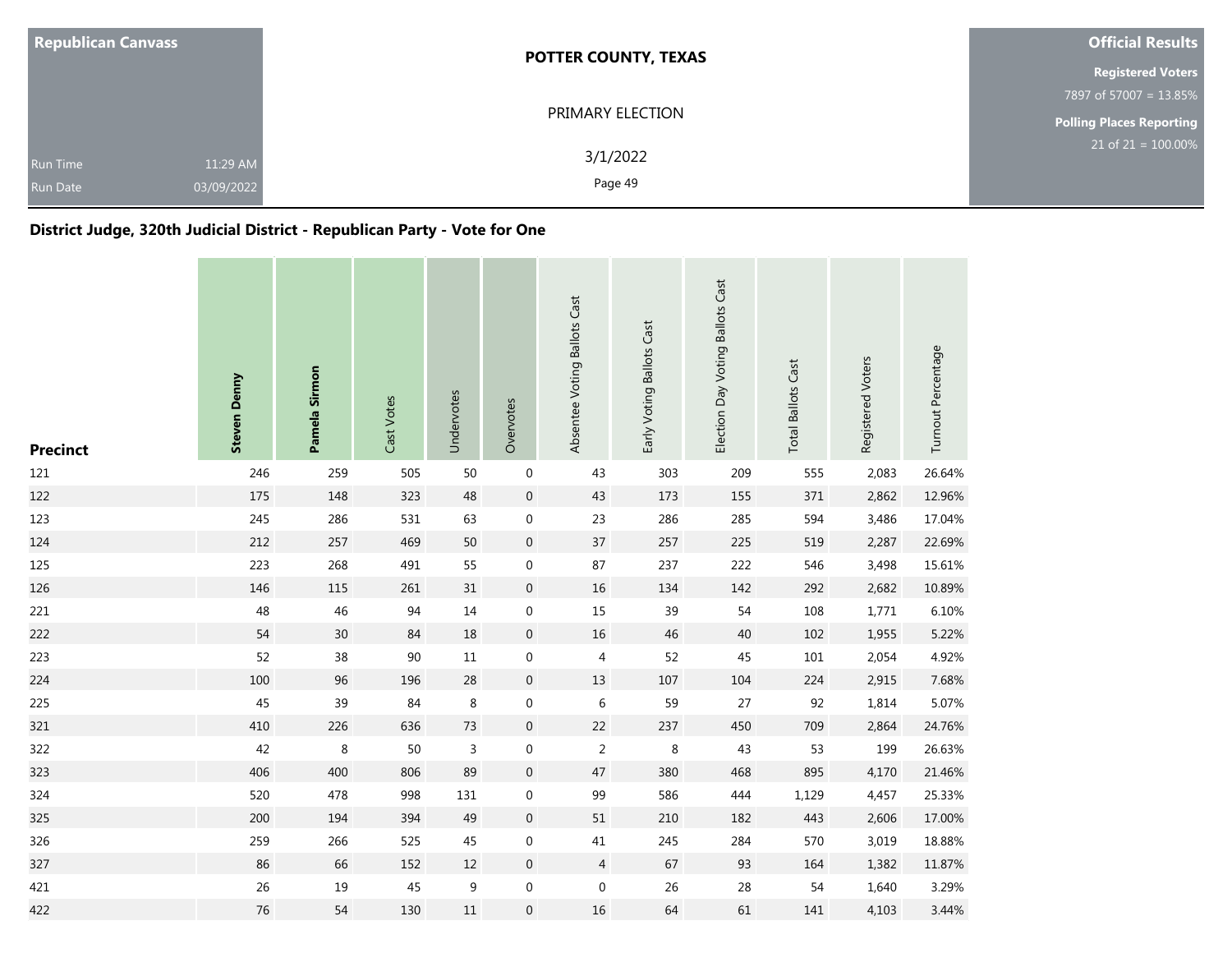| <b>Republican Canvass</b>          |                        | <b>POTTER COUNTY, TEXAS</b> | <b>Official Results</b>            |  |  |
|------------------------------------|------------------------|-----------------------------|------------------------------------|--|--|
|                                    |                        |                             | <b>Registered Voters</b>           |  |  |
|                                    |                        |                             | 7897 of 57007 = 13.85%             |  |  |
|                                    |                        | PRIMARY ELECTION            | <b>Polling Places Reporting</b>    |  |  |
| <b>Run Time</b><br><b>Run Date</b> | 11:29 AM<br>03/09/2022 | 3/1/2022<br>Page 50         | $21$ of 21 = $\overline{100.00\%}$ |  |  |

### **District Judge, 320th Judicial District - Republican Party - Vote for One**

| <b>Precinct</b> | Denny<br><b>Steven</b> | Sirmon<br>Pamela | Cast Votes | Undervotes     | Overvotes      | Absentee Voting Ballots Cast | Early Voting Ballots Cast | Cast<br>Election Day Voting Ballots | <b>Total Ballots Cast</b> | Registered Voters | Turnout Percentage |
|-----------------|------------------------|------------------|------------|----------------|----------------|------------------------------|---------------------------|-------------------------------------|---------------------------|-------------------|--------------------|
| 424             | 35                     | 26               | 61         | 3              | 0              | 5                            | 26                        | 33                                  | 64                        | 1,483             | 4.32%              |
| 425             | 56                     | 29               | 85         | 8              | $\overline{0}$ | $\overline{4}$               | 40                        | 49                                  | 93                        | 2,014             | 4.62%              |
| 426             | 27                     | 19               | 46         | 3              | 0              | 5                            | 24                        | 20                                  | 49                        | 755               | 6.49%              |
| 427             | 22                     | 5                | 27         | $\overline{2}$ | $\mathbf{0}$   | $\overline{4}$               | 9                         | 16                                  | 29                        | 908               | 3.19%              |
| <b>Totals</b>   | 3,711                  | 3,372            | 7,083      | 814            | $\mathbf 0$    | 603                          | 3,615                     | 3,679                               | 7,897                     | 57,007            | 13.85%             |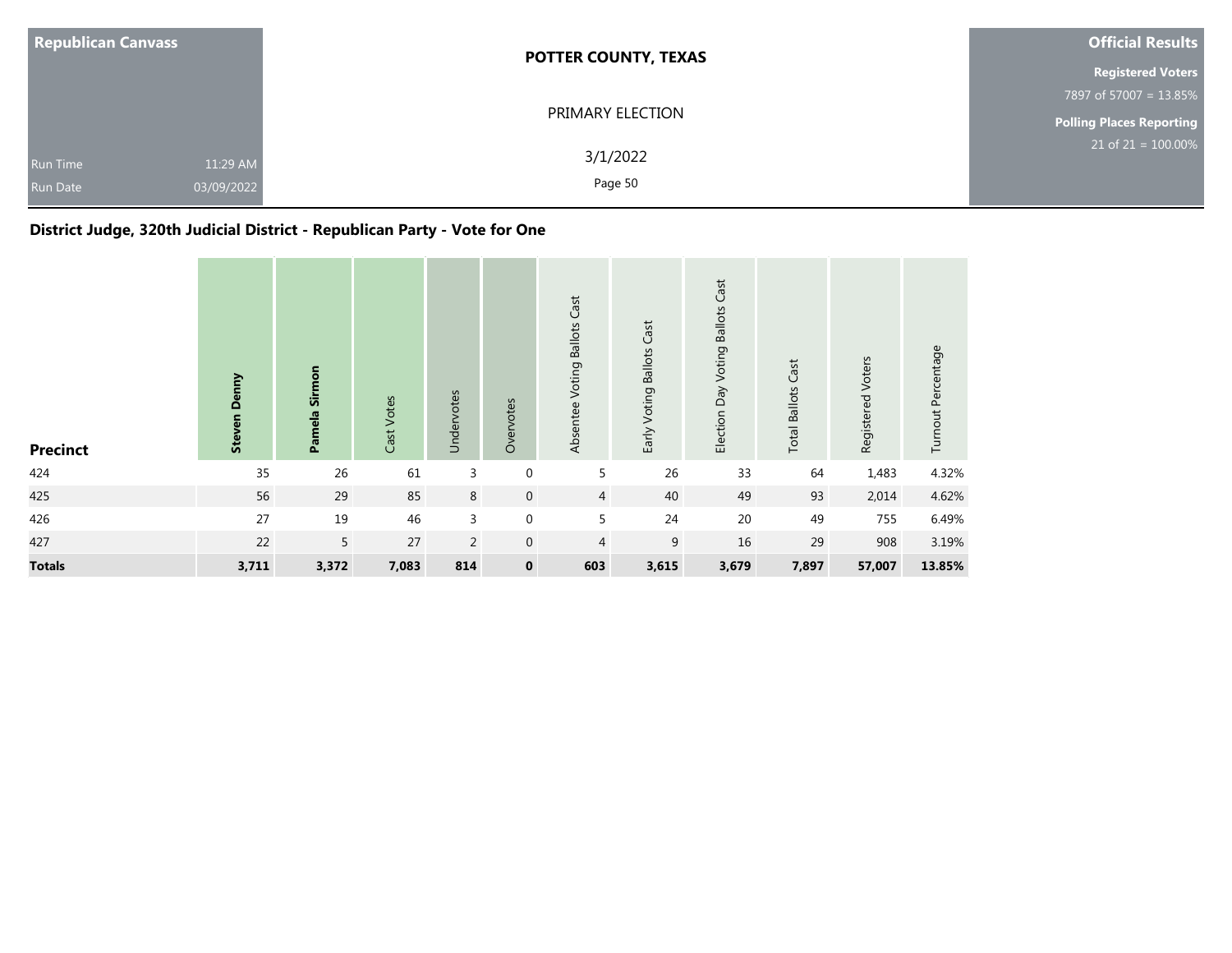| <b>Republican Canvass</b>                             | <b>POTTER COUNTY, TEXAS</b> | <b>Official Results</b>         |
|-------------------------------------------------------|-----------------------------|---------------------------------|
|                                                       |                             | <b>Registered Voters</b>        |
|                                                       |                             | 7897 of 57007 = 13.85%          |
|                                                       | PRIMARY ELECTION            | <b>Polling Places Reporting</b> |
| 11:29 AM<br>Run Time<br>03/09/2022<br><b>Run Date</b> | 3/1/2022<br>Page 51         | $21$ of $21 = 100.00\%$         |

### **County Judge - Republican Party - Vote for One**

| <b>Precinct</b> | Nancy Tanner | <b>Edward Heath</b> | Cast Votes | Undervotes     | Overvotes           | Absentee Voting Ballots Cast | Early Voting Ballots Cast | Election Day Voting Ballots Cast | <b>Total Ballots Cast</b> | Registered Voters | Turnout Percentage |
|-----------------|--------------|---------------------|------------|----------------|---------------------|------------------------------|---------------------------|----------------------------------|---------------------------|-------------------|--------------------|
| 121             | 348          | 157                 | 505        | 50             | $\boldsymbol{0}$    | 43                           | 303                       | 209                              | 555                       | 2,083             | 26.64%             |
| 122             | 210          | 125                 | 335        | 36             | $\mathsf{O}\xspace$ | 43                           | 173                       | 155                              | 371                       | 2,862             | 12.96%             |
| 123             | 434          | 112                 | 546        | 48             | 0                   | 23                           | 286                       | 285                              | 594                       | 3,486             | 17.04%             |
| 124             | 335          | 140                 | 475        | 44             | $\boldsymbol{0}$    | $37\,$                       | 257                       | 225                              | 519                       | 2,287             | 22.69%             |
| 125             | 369          | 134                 | 503        | 43             | 0                   | 87                           | 237                       | 222                              | 546                       | 3,498             | 15.61%             |
| 126             | 167          | 98                  | 265        | 27             | $\boldsymbol{0}$    | $16\,$                       | 134                       | 142                              | 292                       | 2,682             | 10.89%             |
| 221             | 73           | 25                  | 98         | 10             | $\boldsymbol{0}$    | 15                           | 39                        | 54                               | 108                       | 1,771             | 6.10%              |
| 222             | 59           | 30 <sup>°</sup>     | 89         | 13             | $\boldsymbol{0}$    | 16                           | 46                        | 40                               | 102                       | 1,955             | 5.22%              |
| 223             | 64           | 28                  | 92         | 9              | $\boldsymbol{0}$    | 4                            | 52                        | 45                               | 101                       | 2,054             | 4.92%              |
| 224             | 138          | 67                  | 205        | 19             | $\mathsf{O}\xspace$ | 13                           | 107                       | 104                              | 224                       | 2,915             | 7.68%              |
| 225             | 54           | 33                  | 87         | 5              | 0                   | $\,$ 6 $\,$                  | 59                        | 27                               | 92                        | 1,814             | 5.07%              |
| 321             | 357          | 278                 | 635        | 74             | $\mathsf{O}\xspace$ | 22                           | 237                       | 450                              | 709                       | 2,864             | 24.76%             |
| 322             | 24           | 27                  | 51         | $\overline{2}$ | 0                   | $\overline{2}$               | 8                         | 43                               | 53                        | 199               | 26.63%             |
| 323             | 481          | 354                 | 835        | 60             | $\mathsf{O}\xspace$ | 47                           | 380                       | 468                              | 895                       | 4,170             | 21.46%             |
| 324             | 692          | 330                 | 1,022      | 107            | 0                   | 99                           | 586                       | 444                              | 1,129                     | 4,457             | 25.33%             |
| 325             | 283          | 117                 | 400        | 43             | $\overline{0}$      | 51                           | 210                       | 182                              | 443                       | 2,606             | 17.00%             |
| 326             | 312          | 220                 | 532        | 38             | $\boldsymbol{0}$    | $41\,$                       | 245                       | 284                              | 570                       | 3,019             | 18.88%             |
| 327             | 101          | 52                  | 153        | $11\,$         | $\mathsf{O}\xspace$ | $\overline{4}$               | 67                        | 93                               | 164                       | 1,382             | 11.87%             |
| 421             | 28           | $20\,$              | 48         | $\,$ 6 $\,$    | $\boldsymbol{0}$    | $\mathbf 0$                  | 26                        | 28                               | 54                        | 1,640             | 3.29%              |
| 422             | 83           | 50                  | 133        | $\,8\,$        | $\overline{0}$      | 16                           | 64                        | 61                               | 141                       | 4,103             | 3.44%              |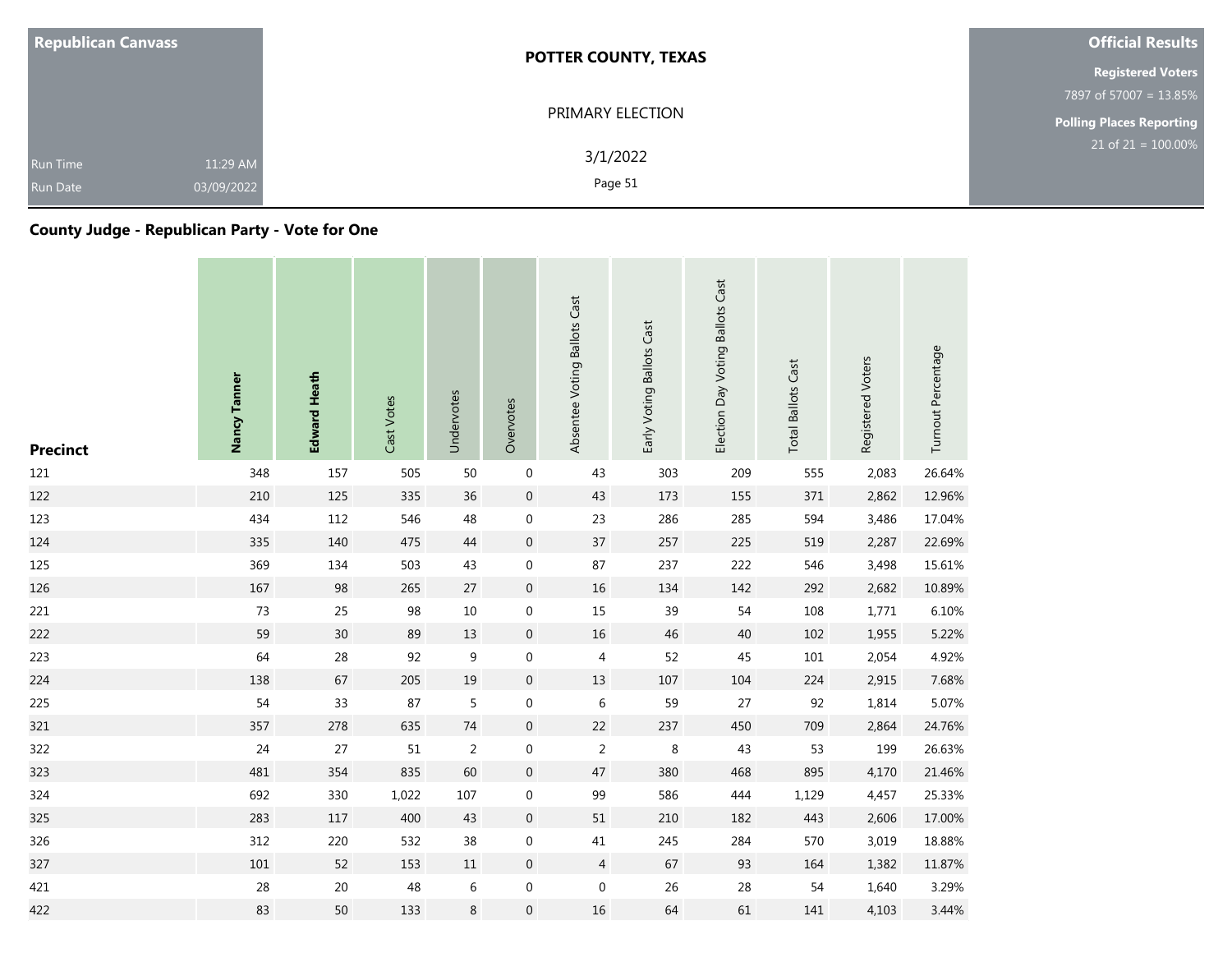| <b>Republican Canvass</b>          |                        | <b>POTTER COUNTY, TEXAS</b> | <b>Official Results</b>         |
|------------------------------------|------------------------|-----------------------------|---------------------------------|
|                                    |                        |                             | <b>Registered Voters</b>        |
|                                    |                        |                             | 7897 of 57007 = 13.85%          |
|                                    |                        | PRIMARY ELECTION            | <b>Polling Places Reporting</b> |
| <b>Run Time</b><br><b>Run Date</b> | 11:29 AM<br>03/09/2022 | 3/1/2022<br>Page 52         | $21$ of $21 = 100.00\%$         |

# **County Judge - Republican Party - Vote for One**

| <b>Precinct</b> | Nancy Tanner | Edward Heath | Cast Votes | Undervotes      | Overvotes    | Absentee Voting Ballots Cast | Early Voting Ballots Cast | Election Day Voting Ballots Cast | Cast<br><b>Total Ballots</b> | Registered Voters | Turnout Percentage |
|-----------------|--------------|--------------|------------|-----------------|--------------|------------------------------|---------------------------|----------------------------------|------------------------------|-------------------|--------------------|
| 424             | 43           | 17           | 60         | $\overline{4}$  | $\mathbf 0$  | 5                            | 26                        | 33                               | 64                           | 1,483             | 4.32%              |
| 425             | 58           | 28           | 86         | $7\overline{ }$ | $\mathbf 0$  | $\overline{4}$               | 40                        | 49                               | 93                           | 2,014             | 4.62%              |
| 426             | 29           | 16           | 45         | $\overline{a}$  | $\mathbf 0$  | 5                            | 24                        | $20\,$                           | 49                           | 755               | 6.49%              |
| 427             | 15           | 10           | 25         | $\overline{4}$  | $\mathbf{0}$ | $\overline{4}$               | 9                         | 16                               | 29                           | 908               | 3.19%              |
| <b>Totals</b>   | 4,757        | 2,468        | 7,225      | 672             | $\mathbf 0$  | 603                          | 3,615                     | 3,679                            | 7,897                        | 57,007            | 13.85%             |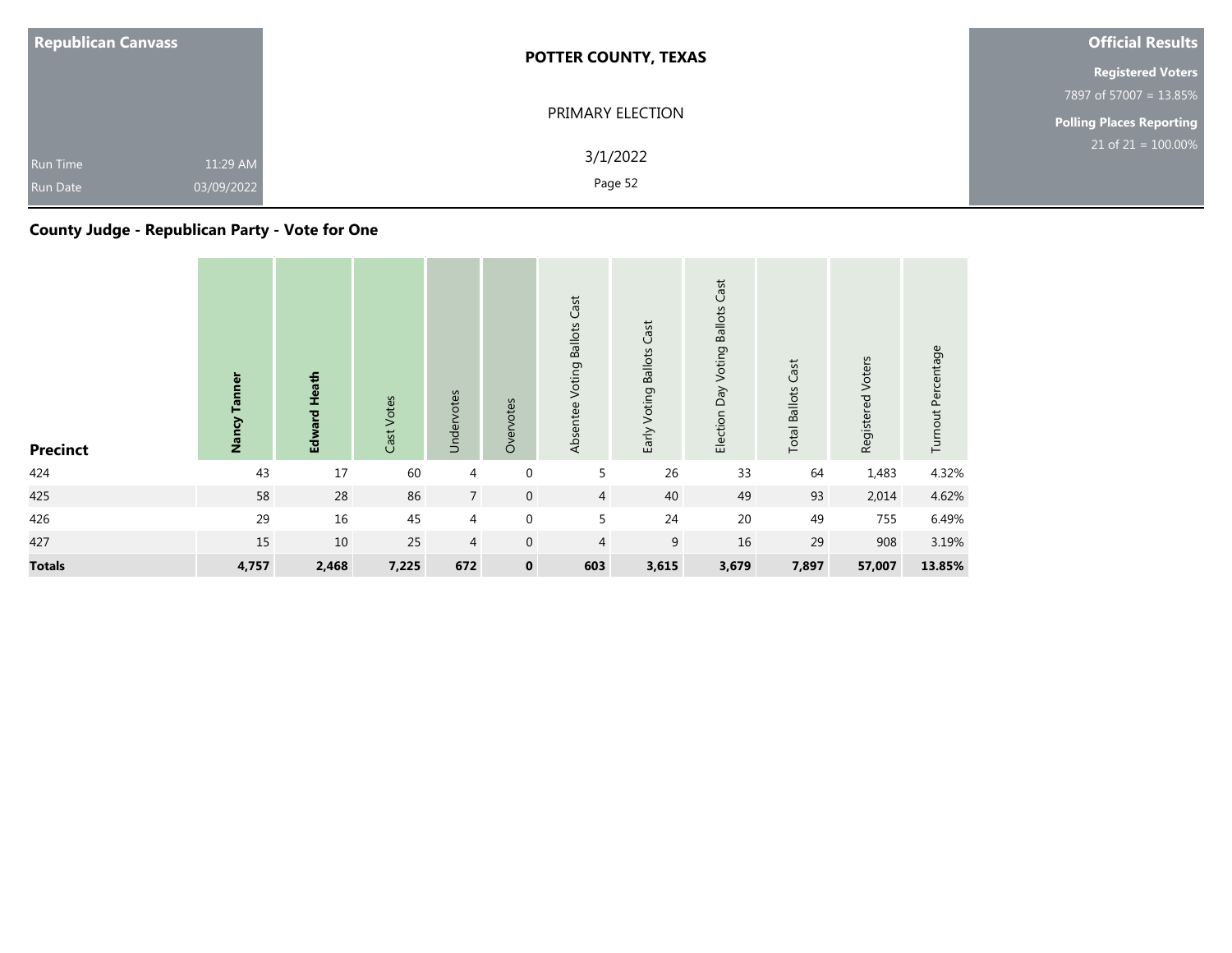| <b>Republican Canvass</b>                                    | <b>POTTER COUNTY, TEXAS</b> | <b>Official Results</b>         |  |  |
|--------------------------------------------------------------|-----------------------------|---------------------------------|--|--|
|                                                              |                             | <b>Registered Voters</b>        |  |  |
|                                                              |                             | 7897 of 57007 = 13.85%          |  |  |
|                                                              | PRIMARY ELECTION            | <b>Polling Places Reporting</b> |  |  |
| 11:29 AM<br><b>Run Time</b><br>03/09/2022<br><b>Run Date</b> | 3/1/2022<br>Page 53         | $21$ of 21 = 100.00%            |  |  |

### **Judge, County Court at Law No. 1 - Republican Party - Vote for One**

| <b>Precinct</b> | <b>Walt Weaver</b> | Cast Votes | Undervotes | Overvotes        | Absentee Voting Ballots Cast | Early Voting Ballots Cast | Election Day Voting Ballots Cast | <b>Total Ballots Cast</b> | Registered Voters | Turnout Percentage |
|-----------------|--------------------|------------|------------|------------------|------------------------------|---------------------------|----------------------------------|---------------------------|-------------------|--------------------|
| 121             | 452                | 452        | 103        | $\boldsymbol{0}$ | 43                           | 303                       | 209                              | 555                       | 2,083             | 26.64%             |
| 122             | 310                | 310        | 61         | $\,0\,$          | 43                           | 173                       | 155                              | 371                       | 2,862             | 12.96%             |
| 123             | 483                | 483        | 111        | $\boldsymbol{0}$ | 23                           | 286                       | 285                              | 594                       | 3,486             | 17.04%             |
| 124             | 422                | 422        | 97         | $\mathbf 0$      | 37                           | 257                       | 225                              | 519                       | 2,287             | 22.69%             |
| 125             | 421                | 421        | 125        | $\boldsymbol{0}$ | 87                           | 237                       | 222                              | 546                       | 3,498             | 15.61%             |
| 126             | 251                | 251        | $41\,$     | $\boldsymbol{0}$ | 16                           | 134                       | 142                              | 292                       | 2,682             | 10.89%             |
| 221             | 88                 | 88         | 20         | $\boldsymbol{0}$ | 15                           | 39                        | 54                               | 108                       | 1,771             | 6.10%              |
| 222             | 76                 | 76         | 26         | $\boldsymbol{0}$ | 16                           | 46                        | 40                               | 102                       | 1,955             | 5.22%              |
| 223             | 81                 | 81         | $20\,$     | $\boldsymbol{0}$ | 4                            | 52                        | 45                               | 101                       | 2,054             | 4.92%              |
| 224             | 188                | 188        | 36         | $\mathbf 0$      | 13                           | 107                       | 104                              | 224                       | 2,915             | 7.68%              |
| 225             | 78                 | 78         | $14\,$     | $\boldsymbol{0}$ | 6                            | 59                        | 27                               | 92                        | 1,814             | 5.07%              |
| 321             | 613                | 613        | 96         | $\mathbf 0$      | 22                           | 237                       | 450                              | 709                       | 2,864             | 24.76%             |
| 322             | 48                 | 48         | 5          | $\boldsymbol{0}$ | $\overline{2}$               | 8                         | 43                               | 53                        | 199               | 26.63%             |
| 323             | 777                | 777        | 118        | $\boldsymbol{0}$ | 47                           | 380                       | 468                              | 895                       | 4,170             | 21.46%             |
| 324             | 929                | 929        | 200        | $\boldsymbol{0}$ | 99                           | 586                       | 444                              | 1,129                     | 4,457             | 25.33%             |
| 325             | 368                | 368        | 75         | $\boldsymbol{0}$ | 51                           | 210                       | 182                              | 443                       | 2,606             | 17.00%             |
| 326             | 478                | 478        | 92         | $\boldsymbol{0}$ | $41\,$                       | 245                       | 284                              | 570                       | 3,019             | 18.88%             |
| 327             | 141                | 141        | 23         | $\boldsymbol{0}$ | $\overline{4}$               | 67                        | 93                               | 164                       | 1,382             | 11.87%             |
| 421             | 42                 | 42         | $12\,$     | $\boldsymbol{0}$ | $\boldsymbol{0}$             | 26                        | 28                               | 54                        | 1,640             | 3.29%              |
| 422             | 122                | 122        | 19         | $\boldsymbol{0}$ | 16                           | 64                        | 61                               | 141                       | 4,103             | 3.44%              |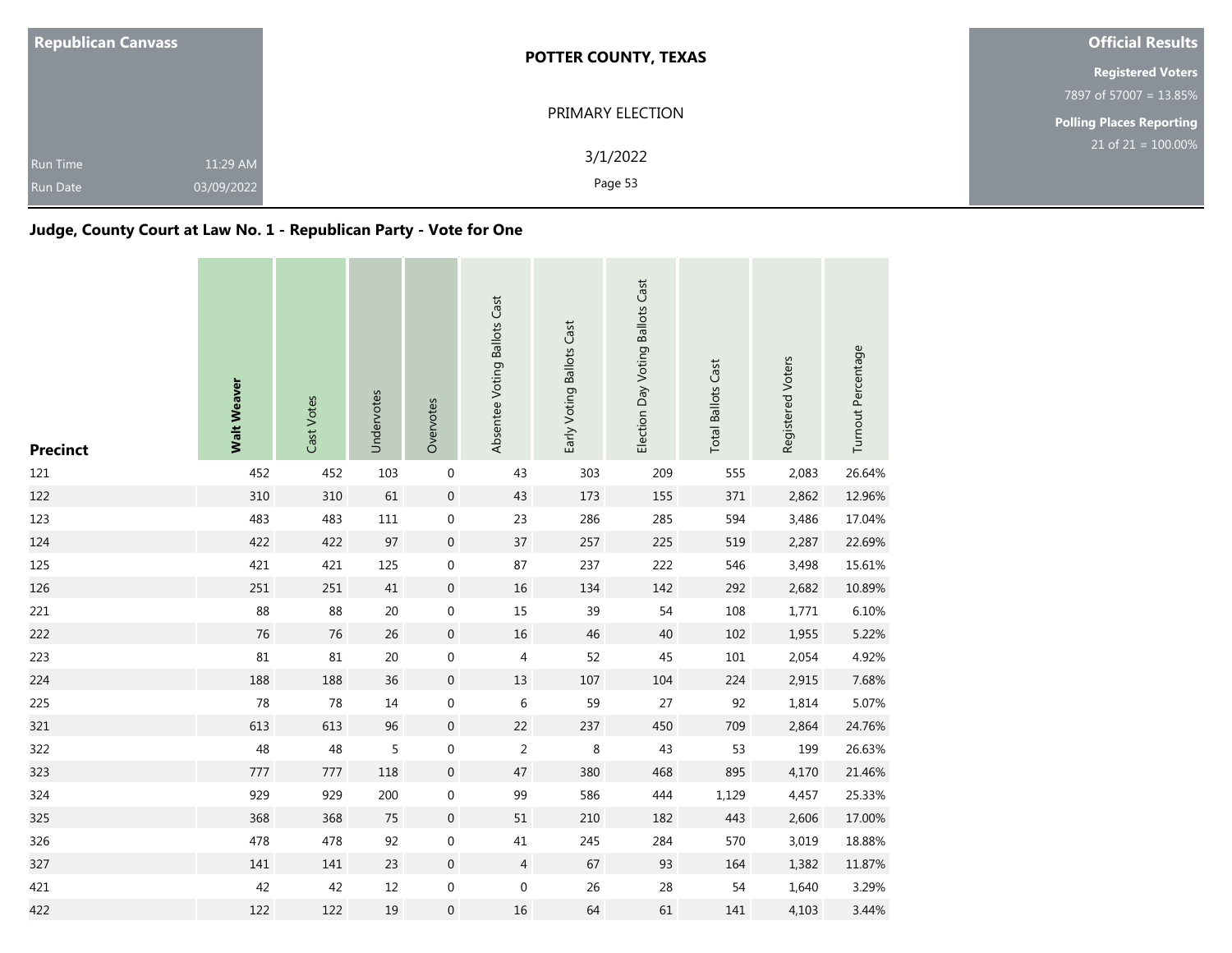| <b>Republican Canvass</b>          |                        | <b>POTTER COUNTY, TEXAS</b> | <b>Official Results</b>         |
|------------------------------------|------------------------|-----------------------------|---------------------------------|
|                                    |                        |                             | <b>Registered Voters</b>        |
|                                    |                        |                             | 7897 of 57007 = 13.85%          |
|                                    |                        | PRIMARY ELECTION            | <b>Polling Places Reporting</b> |
| <b>Run Time</b><br><b>Run Date</b> | 11:29 AM<br>03/09/2022 | 3/1/2022<br>Page 54         | $21$ of $21 = 100.00\%$         |

### **Judge, County Court at Law No. 1 - Republican Party - Vote for One**

| <b>Precinct</b> | <b>Walt Weaver</b> | Cast Votes | Undervotes | Overvotes        | Absentee Voting Ballots Cast | Early Voting Ballots Cast | Cast<br>Election Day Voting Ballots | <b>Total Ballots Cast</b> | Registered Voters | Turnout Percentage |
|-----------------|--------------------|------------|------------|------------------|------------------------------|---------------------------|-------------------------------------|---------------------------|-------------------|--------------------|
| 424             | 55                 | 55         | 9          | $\pmb{0}$        | 5                            | 26                        | 33                                  | 64                        | 1,483             | 4.32%              |
| 425             | 78                 | 78         | 15         | $\boldsymbol{0}$ | $\overline{4}$               | 40                        | 49                                  | 93                        | 2,014             | 4.62%              |
| 426             | 45                 | 45         | 4          | $\boldsymbol{0}$ | 5                            | 24                        | 20                                  | 49                        | 755               | 6.49%              |
| 427             | 23                 | 23         | 6          | $\boldsymbol{0}$ | 4                            | 9                         | 16                                  | 29                        | 908               | 3.19%              |
| <b>Totals</b>   | 6,569              | 6,569      | 1,328      | $\pmb{0}$        | 603                          | 3,615                     | 3,679                               | 7,897                     | 57,007            | 13.85%             |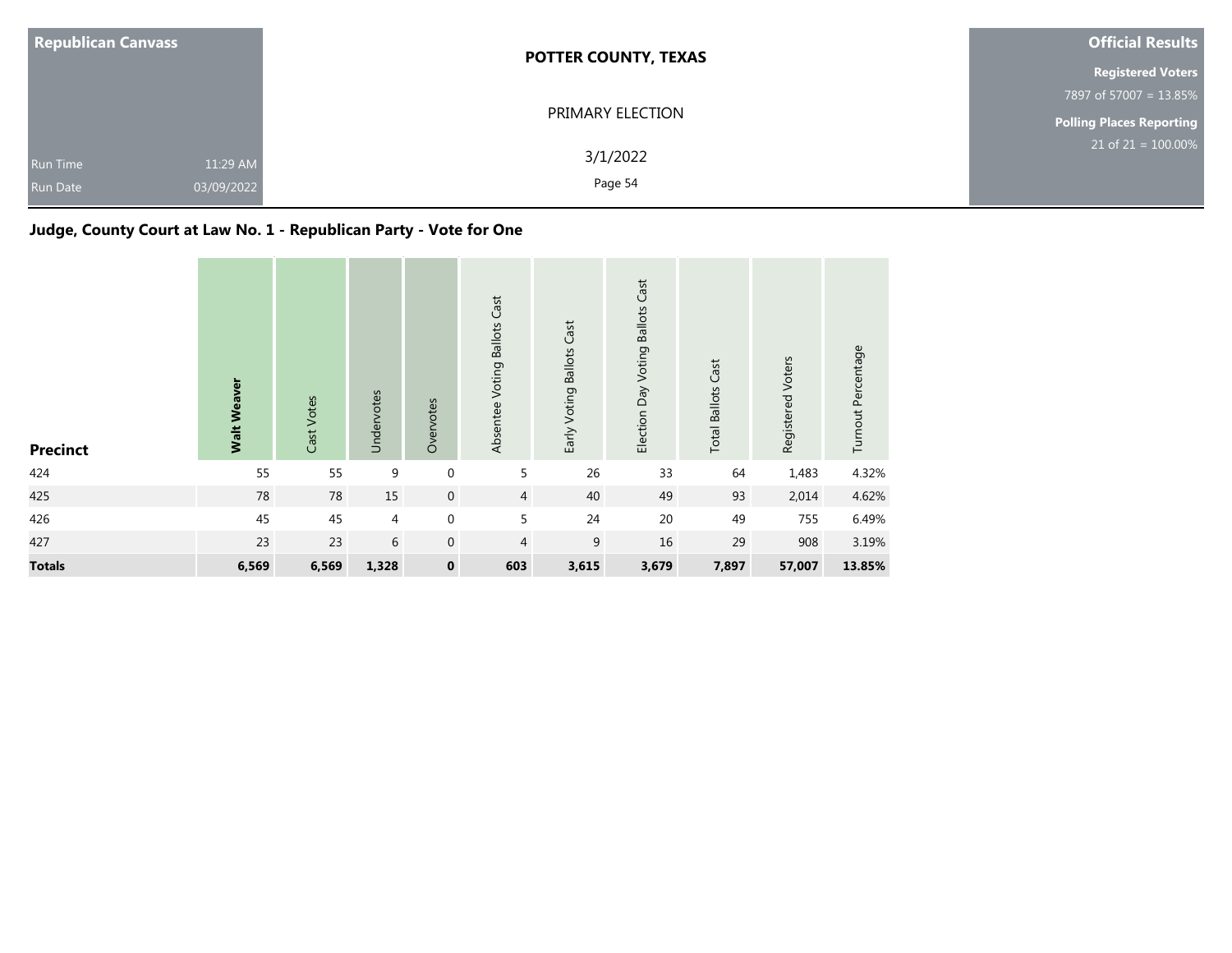| <b>Republican Canvass</b>                                    | <b>POTTER COUNTY, TEXAS</b> | <b>Official Results</b>         |  |  |
|--------------------------------------------------------------|-----------------------------|---------------------------------|--|--|
|                                                              |                             | <b>Registered Voters</b>        |  |  |
|                                                              |                             | 7897 of 57007 = 13.85%          |  |  |
|                                                              | PRIMARY ELECTION            | <b>Polling Places Reporting</b> |  |  |
| 11:29 AM<br><b>Run Time</b><br>03/09/2022<br><b>Run Date</b> | 3/1/2022<br>Page 55         | $21$ of 21 = 100.00%            |  |  |

### **Judge, County Court at Law No. 2 - Republican Party - Vote for One**

| <b>Precinct</b> | Matthew Hand | Cast Votes | Undervotes | Overvotes        | Absentee Voting Ballots Cast | Early Voting Ballots Cast | Election Day Voting Ballots Cast | <b>Total Ballots Cast</b> | Registered Voters | Turnout Percentage |
|-----------------|--------------|------------|------------|------------------|------------------------------|---------------------------|----------------------------------|---------------------------|-------------------|--------------------|
| 121             | 459          | 459        | 96         | $\boldsymbol{0}$ | 43                           | 303                       | 209                              | 555                       | 2,083             | 26.64%             |
| 122             | 314          | 314        | 57         | $\,0\,$          | 43                           | 173                       | 155                              | 371                       | 2,862             | 12.96%             |
| 123             | 482          | 482        | 112        | $\boldsymbol{0}$ | 23                           | 286                       | 285                              | 594                       | 3,486             | 17.04%             |
| 124             | 424          | 424        | 95         | $\mathbf 0$      | 37                           | 257                       | 225                              | 519                       | 2,287             | 22.69%             |
| 125             | 416          | 416        | 130        | 0                | 87                           | 237                       | 222                              | 546                       | 3,498             | 15.61%             |
| 126             | 249          | 249        | 43         | $\boldsymbol{0}$ | $16\,$                       | 134                       | 142                              | 292                       | 2,682             | 10.89%             |
| 221             | 88           | 88         | $20\,$     | $\boldsymbol{0}$ | 15                           | 39                        | 54                               | 108                       | 1,771             | 6.10%              |
| 222             | 77           | 77         | 25         | $\mathbf 0$      | 16                           | 46                        | 40                               | 102                       | 1,955             | 5.22%              |
| 223             | 81           | 81         | $20\,$     | $\boldsymbol{0}$ | 4                            | 52                        | 45                               | $101\,$                   | 2,054             | 4.92%              |
| 224             | 185          | 185        | 39         | $\boldsymbol{0}$ | 13                           | 107                       | 104                              | 224                       | 2,915             | 7.68%              |
| 225             | 78           | 78         | 14         | 0                | 6                            | 59                        | 27                               | 92                        | 1,814             | 5.07%              |
| 321             | 604          | 604        | 105        | $\mathbf 0$      | 22                           | 237                       | 450                              | 709                       | 2,864             | 24.76%             |
| 322             | 47           | 47         | 6          | 0                | $\overline{2}$               | 8                         | 43                               | 53                        | 199               | 26.63%             |
| 323             | 770          | 770        | 125        | $\boldsymbol{0}$ | 47                           | 380                       | 468                              | 895                       | 4,170             | 21.46%             |
| 324             | 911          | 911        | 218        | $\boldsymbol{0}$ | 99                           | 586                       | 444                              | 1,129                     | 4,457             | 25.33%             |
| 325             | 367          | 367        | 76         | $\mathbf 0$      | 51                           | 210                       | 182                              | 443                       | 2,606             | 17.00%             |
| 326             | 481          | 481        | 89         | $\boldsymbol{0}$ | 41                           | 245                       | 284                              | 570                       | 3,019             | 18.88%             |
| 327             | 139          | 139        | 25         | $\boldsymbol{0}$ | $\overline{4}$               | 67                        | 93                               | 164                       | 1,382             | 11.87%             |
| 421             | 42           | 42         | $12\,$     | 0                | $\mathbf 0$                  | 26                        | 28                               | 54                        | 1,640             | 3.29%              |
| 422             | 121          | 121        | 20         | $\boldsymbol{0}$ | 16                           | 64                        | 61                               | 141                       | 4,103             | 3.44%              |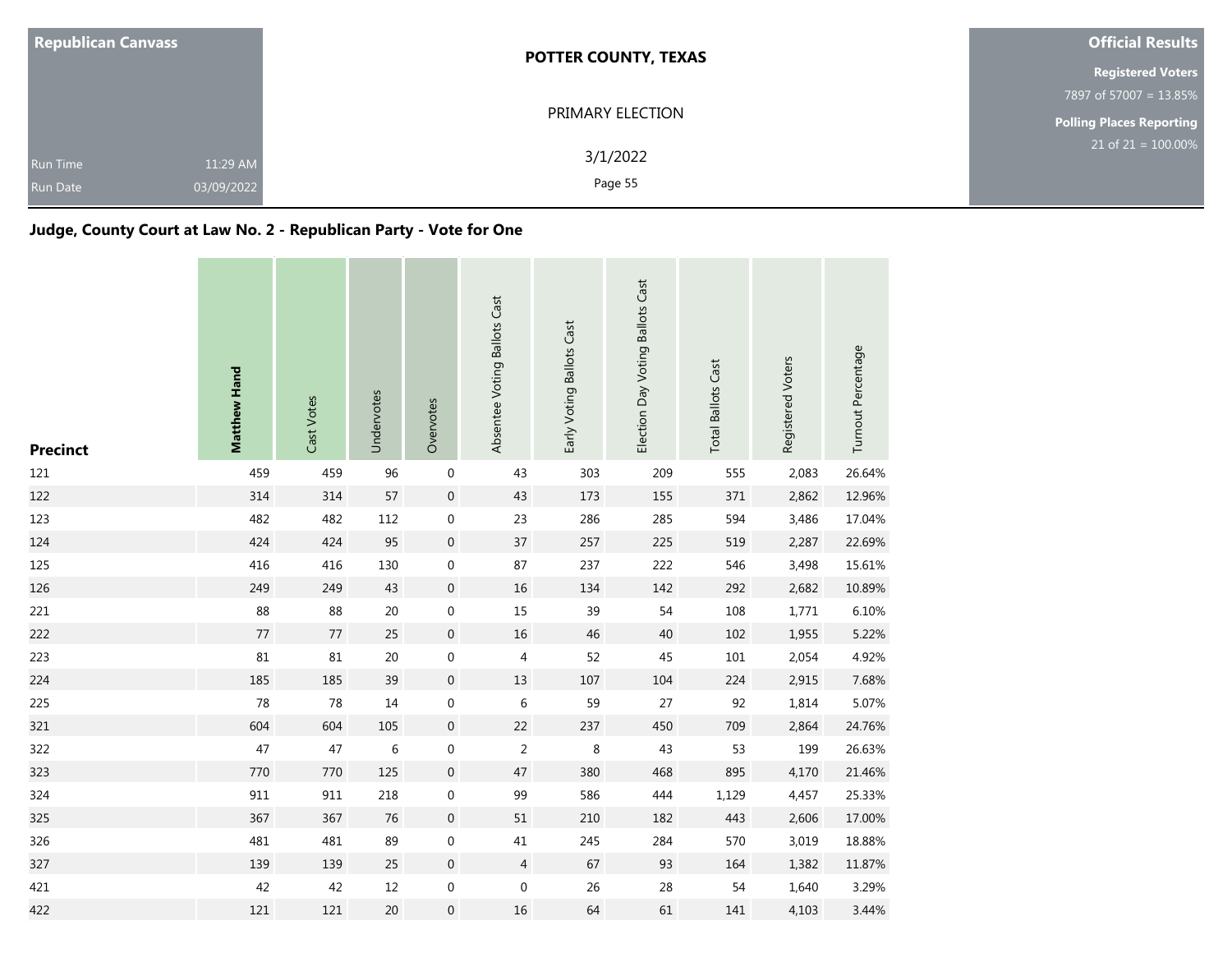| <b>Republican Canvass</b>          |                        | <b>POTTER COUNTY, TEXAS</b> | <b>Official Results</b>         |  |  |
|------------------------------------|------------------------|-----------------------------|---------------------------------|--|--|
|                                    |                        |                             | <b>Registered Voters</b>        |  |  |
|                                    |                        |                             | 7897 of 57007 = 13.85%          |  |  |
|                                    |                        | PRIMARY ELECTION            | <b>Polling Places Reporting</b> |  |  |
| <b>Run Time</b><br><b>Run Date</b> | 11:29 AM<br>03/09/2022 | 3/1/2022<br>Page 56         | $21$ of $21 = 100.00\%$         |  |  |

## **Judge, County Court at Law No. 2 - Republican Party - Vote for One**

| <b>Precinct</b> | Matthew Hand | Cast Votes | Undervotes | Overvotes        | Absentee Voting Ballots Cast | Early Voting Ballots Cast | Election Day Voting Ballots Cast | <b>Total Ballots Cast</b> | Registered Voters | Turnout Percentage |
|-----------------|--------------|------------|------------|------------------|------------------------------|---------------------------|----------------------------------|---------------------------|-------------------|--------------------|
| 424             | 54           | 54         | $10\,$     | $\boldsymbol{0}$ | 5                            | 26                        | 33                               | 64                        | 1,483             | 4.32%              |
| 425             | 79           | 79         | 14         | $\boldsymbol{0}$ | $\overline{4}$               | 40                        | 49                               | 93                        | 2,014             | 4.62%              |
| 426             | 45           | 45         | 4          | $\boldsymbol{0}$ | 5                            | 24                        | 20                               | 49                        | 755               | 6.49%              |
| 427             | 23           | 23         | 6          | $\mathbf 0$      | $\overline{4}$               | 9                         | 16                               | 29                        | 908               | 3.19%              |
| <b>Totals</b>   | 6,536        | 6,536      | 1,361      | $\pmb{0}$        | 603                          | 3,615                     | 3,679                            | 7,897                     | 57,007            | 13.85%             |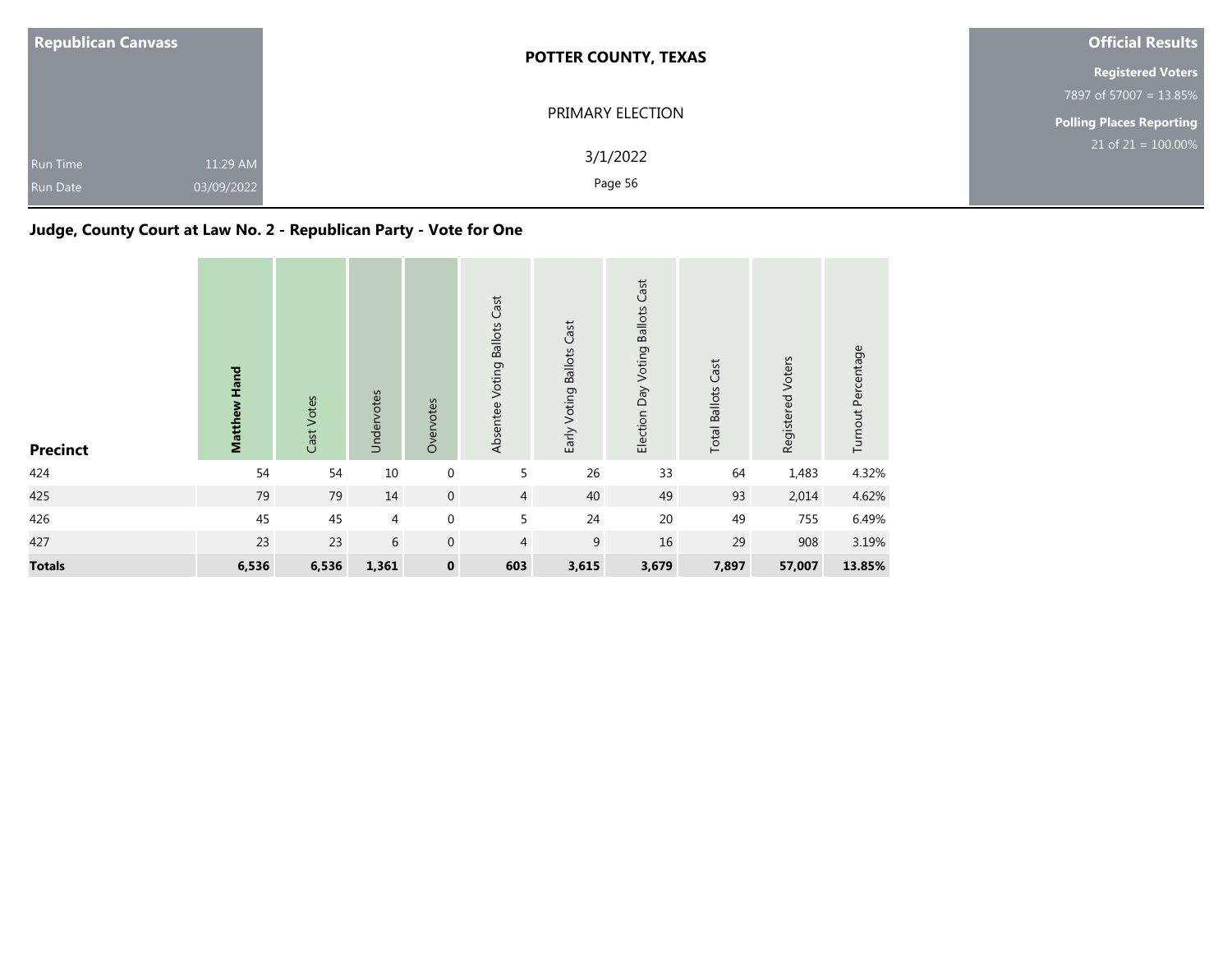| <b>Republican Canvass</b>          |                        | <b>POTTER COUNTY, TEXAS</b> | <b>Official Results</b>         |  |  |
|------------------------------------|------------------------|-----------------------------|---------------------------------|--|--|
|                                    |                        |                             | <b>Registered Voters</b>        |  |  |
|                                    |                        |                             | 7897 of 57007 = 13.85%          |  |  |
|                                    |                        | PRIMARY ELECTION            | <b>Polling Places Reporting</b> |  |  |
| <b>Run Time</b><br><b>Run Date</b> | 11:29 AM<br>03/09/2022 | 3/1/2022<br>Page 57         | $21$ of $21 = 100.00\%$         |  |  |

### **District Clerk - Republican Party - Vote for One**

| <b>Precinct</b> | <b>Stephnie Menke</b> | Cast Votes | Undervotes      | Overvotes        | Absentee Voting Ballots Cast | Early Voting Ballots Cast | Election Day Voting Ballots Cast | <b>Total Ballots Cast</b> | Registered Voters | Turnout Percentage |
|-----------------|-----------------------|------------|-----------------|------------------|------------------------------|---------------------------|----------------------------------|---------------------------|-------------------|--------------------|
| 121             | 463                   | 463        | 92              | $\boldsymbol{0}$ | 43                           | 303                       | 209                              | 555                       | 2,083             | 26.64%             |
| 122             | 309                   | 309        | 62              | $\boldsymbol{0}$ | 43                           | 173                       | 155                              | 371                       | 2,862             | 12.96%             |
| 123             | 467                   | 467        | 127             | $\boldsymbol{0}$ | 23                           | 286                       | 285                              | 594                       | 3,486             | 17.04%             |
| 124             | 416                   | 416        | 103             | $\boldsymbol{0}$ | 37                           | 257                       | 225                              | 519                       | 2,287             | 22.69%             |
| 125             | 414                   | 414        | 132             | $\boldsymbol{0}$ | 87                           | 237                       | 222                              | 546                       | 3,498             | 15.61%             |
| 126             | 247                   | 247        | 45              | $\boldsymbol{0}$ | 16                           | 134                       | 142                              | 292                       | 2,682             | 10.89%             |
| 221             | 89                    | 89         | 19              | $\boldsymbol{0}$ | 15                           | 39                        | 54                               | 108                       | 1,771             | 6.10%              |
| 222             | 81                    | 81         | $21\,$          | $\boldsymbol{0}$ | 16                           | 46                        | 40                               | 102                       | 1,955             | 5.22%              |
| 223             | 79                    | 79         | 22              | $\boldsymbol{0}$ | 4                            | 52                        | 45                               | 101                       | 2,054             | 4.92%              |
| 224             | 188                   | 188        | 36              | $\boldsymbol{0}$ | 13                           | 107                       | 104                              | 224                       | 2,915             | 7.68%              |
| 225             | 74                    | 74         | 18              | $\boldsymbol{0}$ | 6                            | 59                        | 27                               | 92                        | 1,814             | 5.07%              |
| 321             | 611                   | 611        | 98              | $\boldsymbol{0}$ | 22                           | 237                       | 450                              | 709                       | 2,864             | 24.76%             |
| 322             | 46                    | 46         | $\overline{7}$  | $\mathbf 0$      | $\overline{2}$               | 8                         | 43                               | 53                        | 199               | 26.63%             |
| 323             | 764                   | 764        | 131             | $\boldsymbol{0}$ | 47                           | 380                       | 468                              | 895                       | 4,170             | 21.46%             |
| 324             | 905                   | 905        | 224             | $\boldsymbol{0}$ | 99                           | 586                       | 444                              | 1,129                     | 4,457             | 25.33%             |
| 325             | 369                   | 369        | 74              | $\boldsymbol{0}$ | 51                           | 210                       | 182                              | 443                       | 2,606             | 17.00%             |
| 326             | 473                   | 473        | 97              | $\boldsymbol{0}$ | 41                           | 245                       | 284                              | 570                       | 3,019             | 18.88%             |
| 327             | 134                   | 134        | 30 <sup>°</sup> | $\boldsymbol{0}$ | $\overline{4}$               | 67                        | 93                               | 164                       | 1,382             | 11.87%             |
| 421             | 42                    | 42         | $12\,$          | $\boldsymbol{0}$ | $\boldsymbol{0}$             | 26                        | 28                               | 54                        | 1,640             | 3.29%              |
| 422             | 121                   | 121        | $20\,$          | $\boldsymbol{0}$ | 16                           | 64                        | 61                               | 141                       | 4,103             | 3.44%              |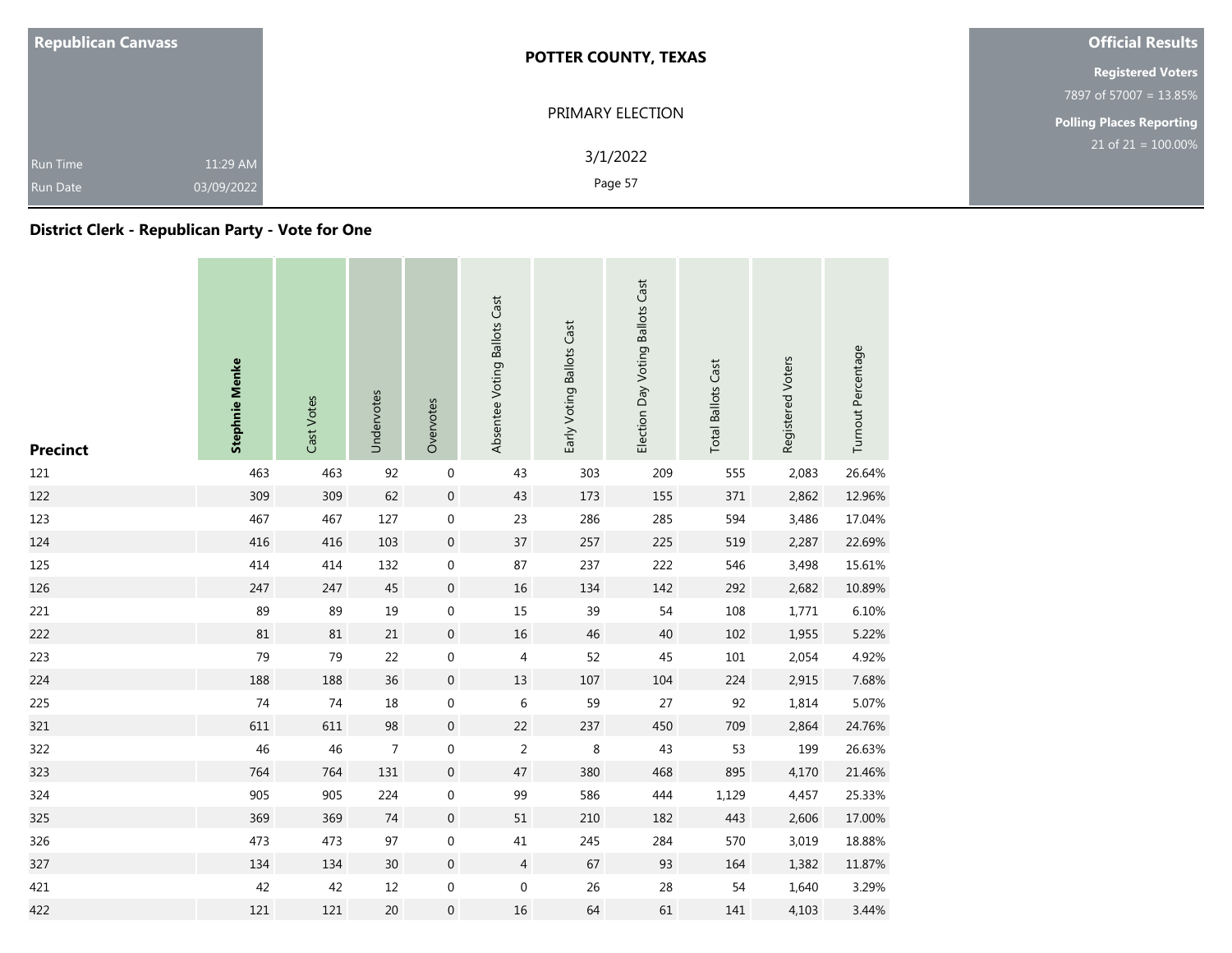| <b>Republican Canvass</b>          |                        | <b>POTTER COUNTY, TEXAS</b> | <b>Official Results</b>  |  |  |
|------------------------------------|------------------------|-----------------------------|--------------------------|--|--|
|                                    |                        |                             | <b>Registered Voters</b> |  |  |
|                                    |                        |                             | 7897 of 57007 = 13.85%   |  |  |
|                                    |                        | PRIMARY ELECTION            | Polling Places Reporting |  |  |
| <b>Run Time</b><br><b>Run Date</b> | 11:29 AM<br>03/09/2022 | 3/1/2022<br>Page 58         | $21$ of $21 = 100.00\%$  |  |  |

### **District Clerk - Republican Party - Vote for One**

| <b>Precinct</b> | <b>Stephnie Menke</b> | Cast Votes | Undervotes | Overvotes           | Absentee Voting Ballots Cast | Early Voting Ballots Cast | Cast<br><b>Ballots</b><br>Election Day Voting | <b>Total Ballots Cast</b> | Registered Voters | Turnout Percentage |
|-----------------|-----------------------|------------|------------|---------------------|------------------------------|---------------------------|-----------------------------------------------|---------------------------|-------------------|--------------------|
| 424             | 55                    | 55         | 9          | $\mathbf 0$         | 5                            | 26                        | 33                                            | 64                        | 1,483             | 4.32%              |
| 425             | $81\,$                | $81\,$     | 12         | $\mathsf{O}\xspace$ | $\overline{4}$               | 40                        | 49                                            | 93                        | 2,014             | 4.62%              |
| 426             | 45                    | 45         | 4          | $\mathbf 0$         | 5                            | 24                        | $20\,$                                        | 49                        | 755               | 6.49%              |
| 427             | 23                    | 23         | 6          | $\mathbf{0}$        | $\overline{4}$               | 9                         | 16                                            | 29                        | 908               | 3.19%              |
| <b>Totals</b>   | 6,496                 | 6,496      | 1,401      | $\pmb{0}$           | 603                          | 3,615                     | 3,679                                         | 7,897                     | 57,007            | 13.85%             |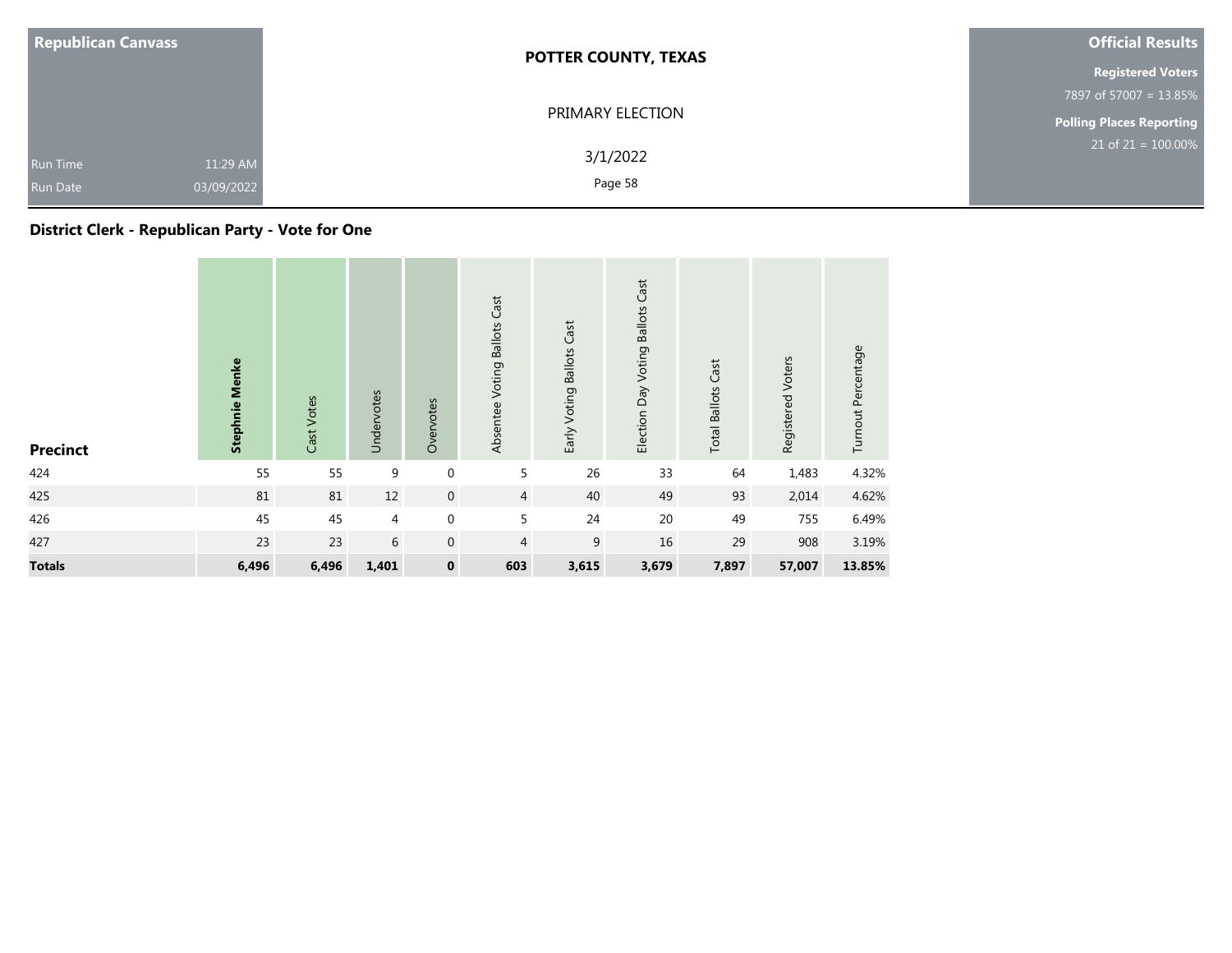| <b>Republican Canvass</b>          |                        | <b>POTTER COUNTY, TEXAS</b> | <b>Official Results</b>         |  |  |
|------------------------------------|------------------------|-----------------------------|---------------------------------|--|--|
|                                    |                        |                             | <b>Registered Voters</b>        |  |  |
|                                    |                        |                             | 7897 of 57007 = 13.85%          |  |  |
|                                    |                        | PRIMARY ELECTION            | <b>Polling Places Reporting</b> |  |  |
| <b>Run Time</b><br><b>Run Date</b> | 11:29 AM<br>03/09/2022 | 3/1/2022<br>Page 59         | $21$ of $21 = 100.00\%$         |  |  |

### **County Clerk - Republican Party - Vote for One**

| <b>Precinct</b> | <b>Julie Smith</b> | Cast Votes | Undervotes | Overvotes        | Absentee Voting Ballots Cast | Early Voting Ballots Cast | Election Day Voting Ballots Cast | <b>Total Ballots Cast</b> | Registered Voters | Turnout Percentage |
|-----------------|--------------------|------------|------------|------------------|------------------------------|---------------------------|----------------------------------|---------------------------|-------------------|--------------------|
| 121             | 464                | 464        | 91         | $\mathbf 0$      | 43                           | 303                       | 209                              | 555                       | 2,083             | 26.64%             |
| 122             | 314                | 314        | 57         | $\boldsymbol{0}$ | 43                           | 173                       | 155                              | 371                       | 2,862             | 12.96%             |
| 123             | 473                | 473        | 121        | $\boldsymbol{0}$ | 23                           | 286                       | 285                              | 594                       | 3,486             | 17.04%             |
| 124             | 427                | 427        | $91\,$     | $\boldsymbol{0}$ | 37                           | 257                       | 225                              | 519                       | 2,287             | 22.69%             |
| 125             | 421                | 421        | 125        | $\boldsymbol{0}$ | 87                           | 237                       | 222                              | 546                       | 3,498             | 15.61%             |
| 126             | 247                | 247        | $44$       | $\boldsymbol{0}$ | 16                           | 134                       | 142                              | 292                       | 2,682             | 10.89%             |
| 221             | 89                 | 89         | 19         | $\boldsymbol{0}$ | 15                           | 39                        | 54                               | 108                       | 1,771             | 6.10%              |
| 222             | 76                 | 76         | 24         | $\boldsymbol{0}$ | 16                           | 46                        | 40                               | 102                       | 1,955             | 5.22%              |
| 223             | 80                 | 80         | 21         | $\mathbf 0$      | 4                            | 52                        | 45                               | 101                       | 2,054             | 4.92%              |
| 224             | 188                | 188        | 36         | $\boldsymbol{0}$ | 13                           | 107                       | 104                              | 224                       | 2,915             | 7.68%              |
| 225             | 76                 | 76         | 16         | $\boldsymbol{0}$ | 6                            | 59                        | 27                               | 92                        | 1,814             | 5.07%              |
| 321             | 611                | 611        | 98         | $\boldsymbol{0}$ | 22                           | 237                       | 450                              | 709                       | 2,864             | 24.76%             |
| 322             | 47                 | 47         | $\,6\,$    | $\boldsymbol{0}$ | $\mathbf 2$                  | $\,8\,$                   | 43                               | 53                        | 199               | 26.63%             |
| 323             | 773                | 773        | 122        | $\boldsymbol{0}$ | 47                           | 380                       | 468                              | 895                       | 4,170             | 21.46%             |
| 324             | 918                | 918        | 211        | $\boldsymbol{0}$ | 99                           | 586                       | 444                              | 1,129                     | 4,457             | 25.33%             |
| 325             | 374                | 374        | 69         | $\boldsymbol{0}$ | 51                           | 210                       | 182                              | 443                       | 2,606             | 17.00%             |
| 326             | 483                | 483        | 87         | $\boldsymbol{0}$ | $41\,$                       | 245                       | 284                              | 570                       | 3,019             | 18.88%             |
| 327             | 138                | 138        | 26         | $\mathbf 0$      | $\overline{4}$               | 67                        | 93                               | 164                       | 1,382             | 11.87%             |
| 421             | 44                 | 44         | $10\,$     | $\boldsymbol{0}$ | $\boldsymbol{0}$             | 26                        | 28                               | 54                        | 1,640             | 3.29%              |
| 422             | 122                | 122        | 19         | $\boldsymbol{0}$ | 16                           | 64                        | 61                               | 141                       | 4,103             | 3.44%              |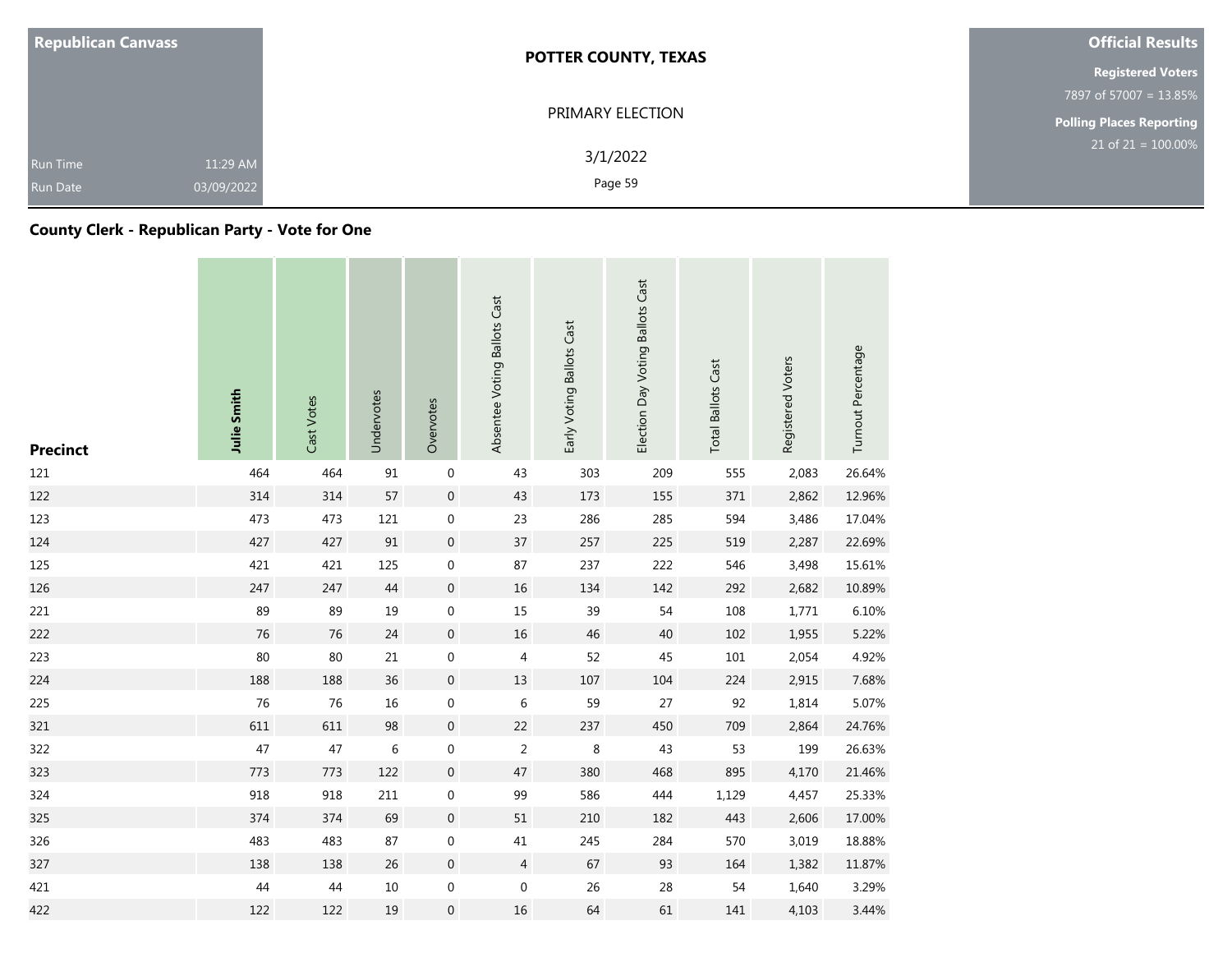| <b>Republican Canvass</b>          |                        | <b>POTTER COUNTY, TEXAS</b> | <b>Official Results</b>  |
|------------------------------------|------------------------|-----------------------------|--------------------------|
|                                    |                        |                             | <b>Registered Voters</b> |
|                                    |                        |                             | 7897 of 57007 = 13.85%   |
|                                    |                        | PRIMARY ELECTION            | Polling Places Reporting |
| <b>Run Time</b><br><b>Run Date</b> | 11:29 AM<br>03/09/2022 | 3/1/2022<br>Page 60         | $21$ of $21 = 100.00\%$  |

### **County Clerk - Republican Party - Vote for One**

| <b>Precinct</b> | Julie Smith | Cast Votes | Undervotes | Overvotes           | Absentee Voting Ballots Cast | Early Voting Ballots Cast | <b>Ballots Cast</b><br>Election Day Voting | <b>Total Ballots Cast</b> | Registered Voters | Turnout Percentage |
|-----------------|-------------|------------|------------|---------------------|------------------------------|---------------------------|--------------------------------------------|---------------------------|-------------------|--------------------|
| 424             | 55          | 55         | 9          | $\mathbf 0$         | 5                            | 26                        | 33                                         | 64                        | 1,483             | 4.32%              |
| 425             | 82          | 82         | $11\,$     | $\mathsf{O}\xspace$ | $\overline{4}$               | 40                        | 49                                         | 93                        | 2,014             | 4.62%              |
| 426             | 44          | 44         | 5          | $\mathbf 0$         | $\overline{5}$               | 24                        | 20                                         | 49                        | 755               | 6.49%              |
| 427             | 23          | 23         | 6          | $\mathbf 0$         | 4                            | 9                         | 16                                         | 29                        | 908               | 3.19%              |
| <b>Totals</b>   | 6,569       | 6,569      | 1,324      | $\pmb{0}$           | 603                          | 3,615                     | 3,679                                      | 7,897                     | 57,007            | 13.85%             |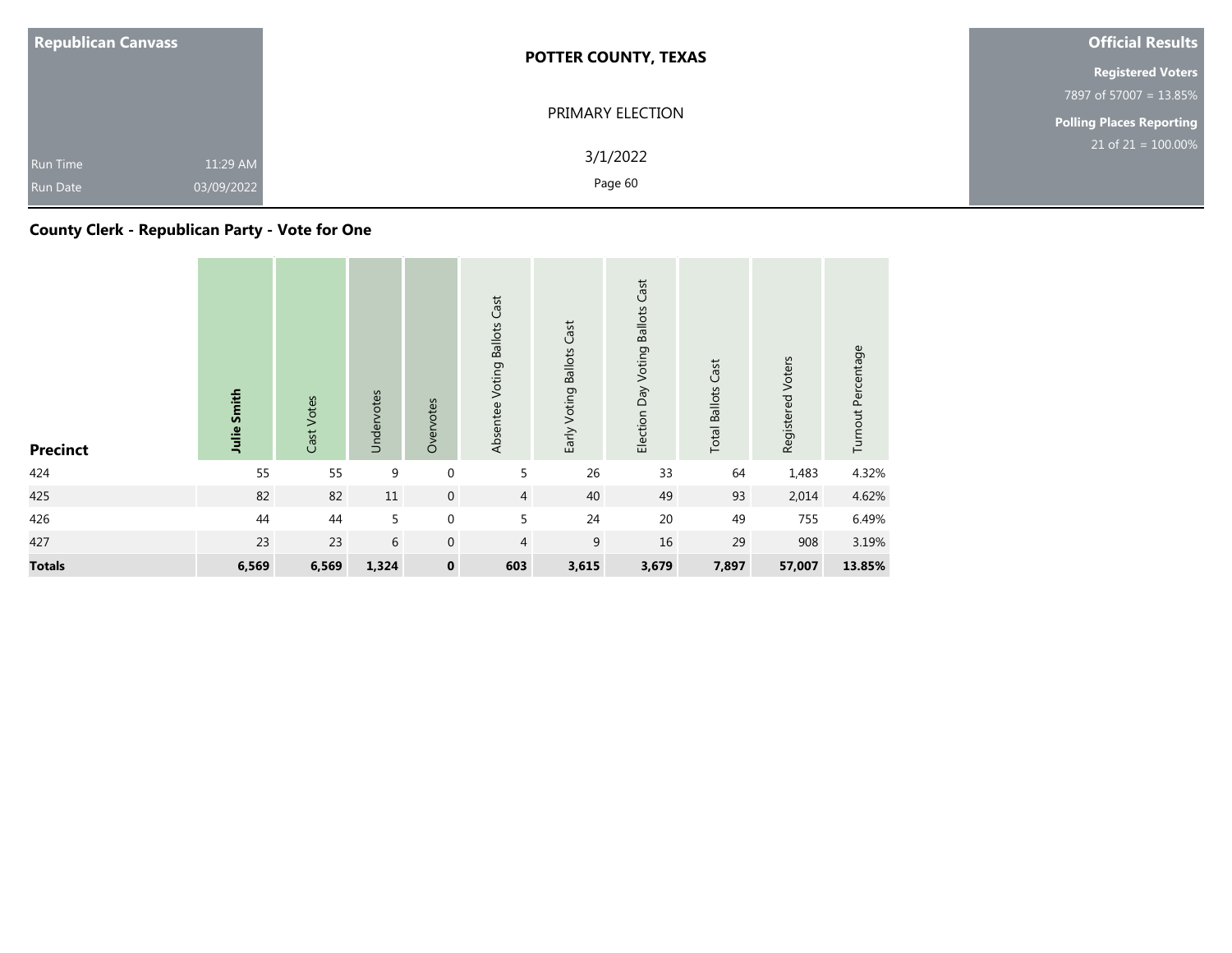| <b>Republican Canvass</b>          |                        | <b>POTTER COUNTY, TEXAS</b> | <b>Official Results</b>         |
|------------------------------------|------------------------|-----------------------------|---------------------------------|
|                                    |                        |                             | <b>Registered Voters</b>        |
|                                    |                        | 7897 of 57007 = 13.85%      |                                 |
|                                    |                        | PRIMARY ELECTION            | <b>Polling Places Reporting</b> |
| <b>Run Time</b><br><b>Run Date</b> | 11:29 AM<br>03/09/2022 | 3/1/2022<br>Page 61         | $21$ of 21 = 100.00%            |

### **County Treasurer - Republican Party - Vote for One**

| <b>Precinct</b> | <b>Brooke Graves</b> | Cast Votes | Undervotes | Overvotes        | Absentee Voting Ballots Cast | Early Voting Ballots Cast | Election Day Voting Ballots Cast | <b>Total Ballots Cast</b> | Registered Voters | Turnout Percentage |
|-----------------|----------------------|------------|------------|------------------|------------------------------|---------------------------|----------------------------------|---------------------------|-------------------|--------------------|
| 121             | 452                  | 452        | 103        | $\mathbf 0$      | 43                           | 303                       | 209                              | 555                       | 2,083             | 26.64%             |
| 122             | 314                  | 314        | 57         | $\boldsymbol{0}$ | 43                           | 173                       | 155                              | 371                       | 2,862             | 12.96%             |
| 123             | 458                  | 458        | 136        | $\boldsymbol{0}$ | 23                           | 286                       | 285                              | 594                       | 3,486             | 17.04%             |
| 124             | 416                  | 416        | 102        | $\boldsymbol{0}$ | 37                           | 257                       | 225                              | 519                       | 2,287             | 22.69%             |
| 125             | 412                  | 412        | 134        | $\pmb{0}$        | 87                           | 237                       | 222                              | 546                       | 3,498             | 15.61%             |
| 126             | 247                  | 247        | $44\,$     | $\boldsymbol{0}$ | $16\,$                       | 134                       | 142                              | 292                       | 2,682             | 10.89%             |
| 221             | 87                   | 87         | $21\,$     | $\boldsymbol{0}$ | 15                           | 39                        | 54                               | 108                       | 1,771             | 6.10%              |
| 222             | 77                   | 77         | 23         | $\mathbf 0$      | 16                           | 46                        | 40                               | 102                       | 1,955             | 5.22%              |
| 223             | 80                   | 80         | 21         | $\boldsymbol{0}$ | 4                            | 52                        | 45                               | 101                       | 2,054             | 4.92%              |
| 224             | 185                  | 185        | 39         | $\mathbf 0$      | 13                           | 107                       | 104                              | 224                       | 2,915             | 7.68%              |
| 225             | 74                   | 74         | 18         | $\boldsymbol{0}$ | 6                            | 59                        | 27                               | 92                        | 1,814             | 5.07%              |
| 321             | 608                  | 608        | 101        | $\boldsymbol{0}$ | 22                           | 237                       | 450                              | 709                       | 2,864             | 24.76%             |
| 322             | 47                   | 47         | 6          | $\boldsymbol{0}$ | $\overline{2}$               | 8                         | 43                               | 53                        | 199               | 26.63%             |
| 323             | 767                  | 767        | 128        | $\boldsymbol{0}$ | 47                           | 380                       | 468                              | 895                       | 4,170             | 21.46%             |
| 324             | 903                  | 903        | 226        | $\mathbf 0$      | 99                           | 586                       | 444                              | 1,129                     | 4,457             | 25.33%             |
| 325             | 371                  | 371        | 72         | $\boldsymbol{0}$ | 51                           | 210                       | 182                              | 443                       | 2,606             | 17.00%             |
| 326             | 479                  | 479        | 91         | $\boldsymbol{0}$ | 41                           | 245                       | 284                              | 570                       | 3,019             | 18.88%             |
| 327             | 136                  | 136        | 28         | $\boldsymbol{0}$ | $\overline{4}$               | 67                        | 93                               | 164                       | 1,382             | 11.87%             |
| 421             | 42                   | 42         | 12         | $\boldsymbol{0}$ | $\boldsymbol{0}$             | 26                        | 28                               | 54                        | 1,640             | 3.29%              |
| 422             | 120                  | 120        | $21\,$     | $\boldsymbol{0}$ | 16                           | 64                        | 61                               | 141                       | 4,103             | 3.44%              |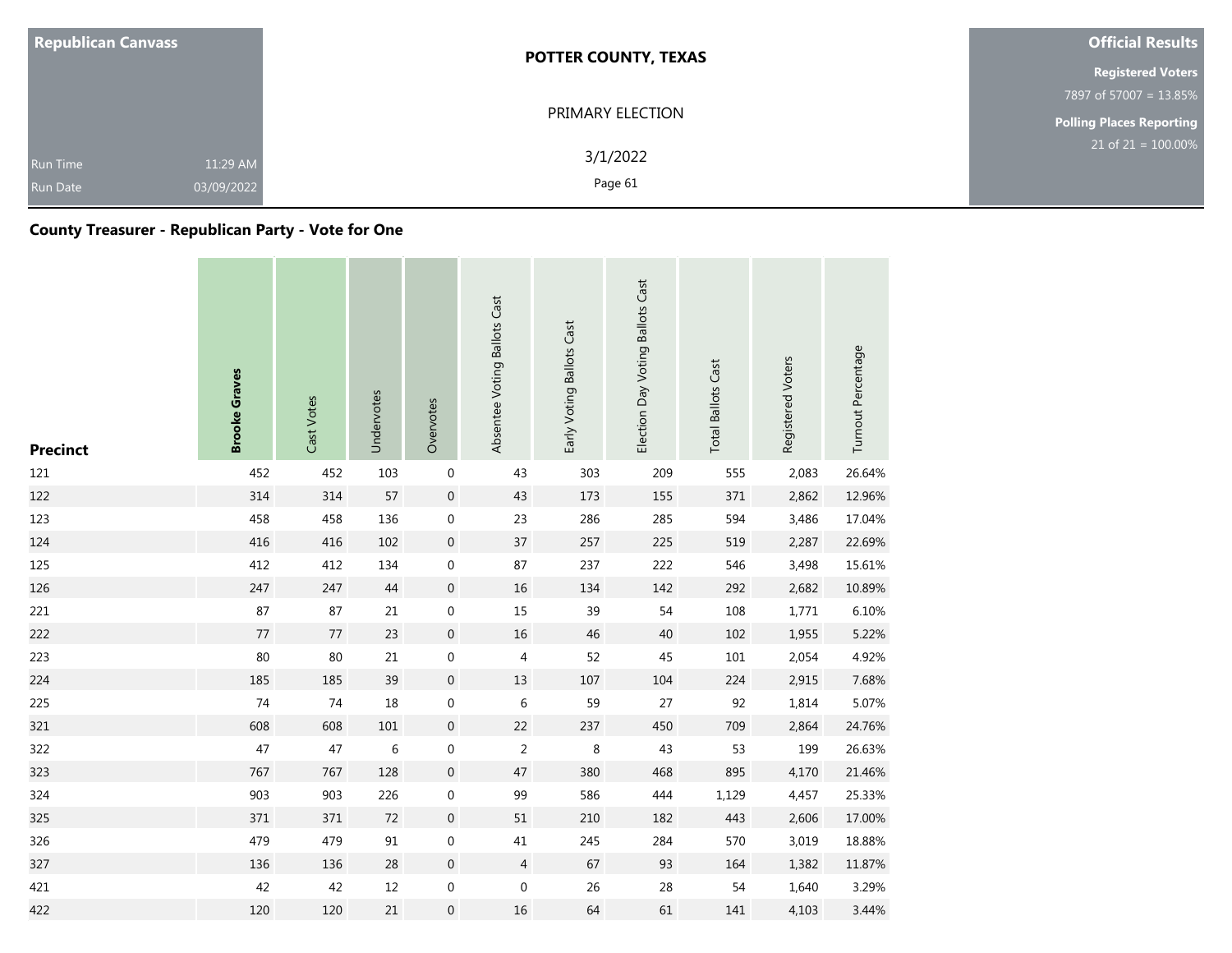| <b>Republican Canvass</b>          |                        | <b>POTTER COUNTY, TEXAS</b> | <b>Official Results</b>  |  |  |
|------------------------------------|------------------------|-----------------------------|--------------------------|--|--|
|                                    |                        |                             | <b>Registered Voters</b> |  |  |
|                                    |                        |                             | 7897 of 57007 = 13.85%   |  |  |
|                                    |                        | PRIMARY ELECTION            | Polling Places Reporting |  |  |
| <b>Run Time</b><br><b>Run Date</b> | 11:29 AM<br>03/09/2022 | 3/1/2022<br>Page 62         | $21$ of $21 = 100.00\%$  |  |  |

### **County Treasurer - Republican Party - Vote for One**

| <b>Precinct</b> | <b>Brooke Graves</b> | Cast Votes | Undervotes | Overvotes           | Absentee Voting Ballots Cast | Early Voting Ballots Cast | <b>Ballots Cast</b><br>Election Day Voting | <b>Total Ballots Cast</b> | Registered Voters | Turnout Percentage |
|-----------------|----------------------|------------|------------|---------------------|------------------------------|---------------------------|--------------------------------------------|---------------------------|-------------------|--------------------|
| 424             | 55                   | 55         | 9          | $\mathbf 0$         | 5                            | 26                        | 33                                         | 64                        | 1,483             | 4.32%              |
| 425             | 80                   | $80\,$     | 13         | $\mathsf{O}\xspace$ | $\overline{4}$               | 40                        | 49                                         | 93                        | 2,014             | 4.62%              |
| 426             | 46                   | 46         | 3          | $\mathbf 0$         | 5                            | 24                        | $20\,$                                     | 49                        | 755               | 6.49%              |
| 427             | 23                   | 23         | 6          | $\mathbf{0}$        | 4                            | 9                         | 16                                         | 29                        | 908               | 3.19%              |
| <b>Totals</b>   | 6,479                | 6,479      | 1,414      | $\pmb{0}$           | 603                          | 3,615                     | 3,679                                      | 7,897                     | 57,007            | 13.85%             |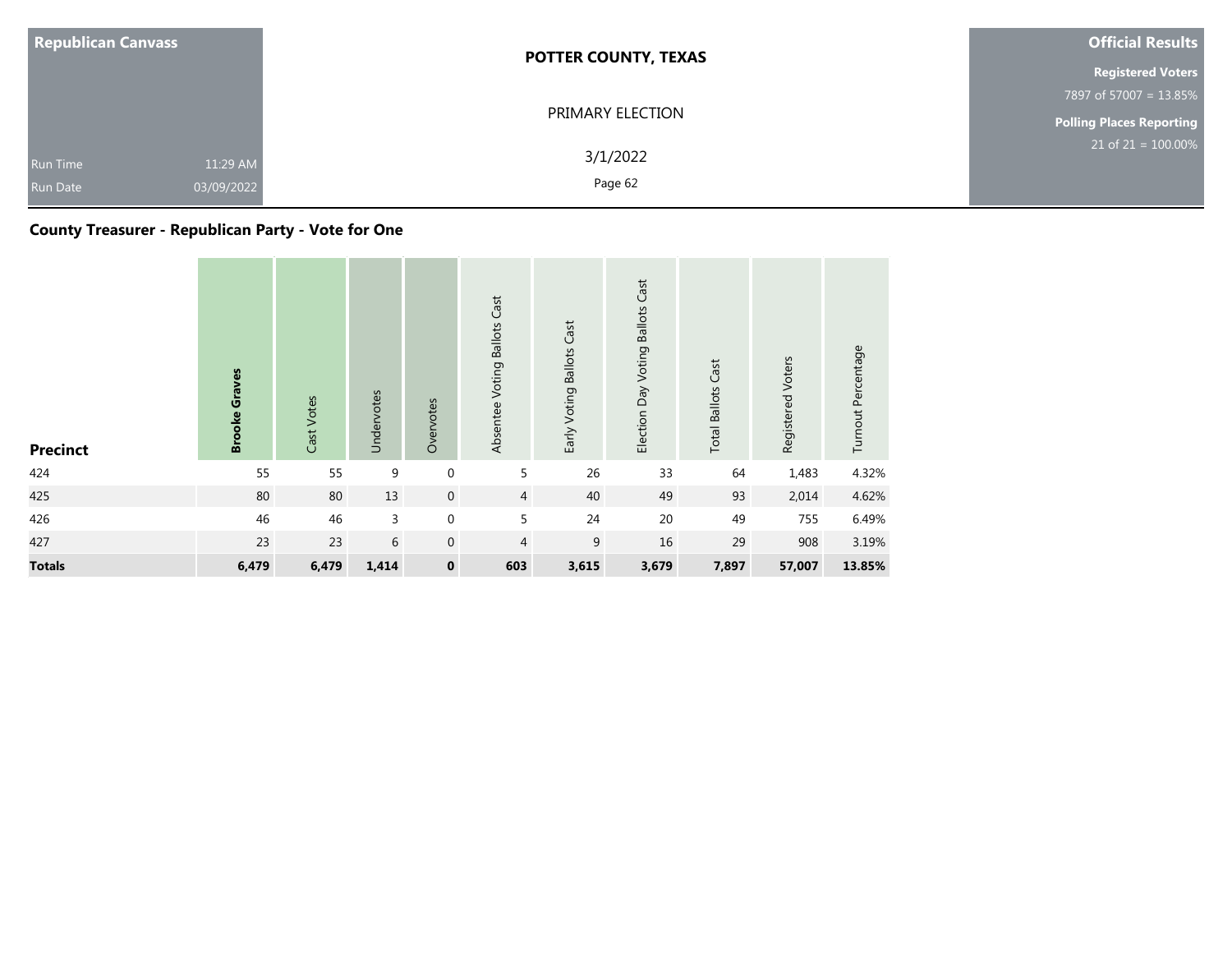| <b>Republican Canvass</b>   |                        | <b>POTTER COUNTY, TEXAS</b> | <b>Official Results</b>         |  |  |
|-----------------------------|------------------------|-----------------------------|---------------------------------|--|--|
|                             |                        |                             | <b>Registered Voters</b>        |  |  |
|                             |                        |                             | 7897 of 57007 = 13.85%          |  |  |
|                             |                        | PRIMARY ELECTION            | <b>Polling Places Reporting</b> |  |  |
| Run Time<br><b>Run Date</b> | 11:29 AM<br>03/09/2022 | 3/1/2022<br>Page 63         | $21$ of 21 = 100.00%            |  |  |

### **County Commissioner, Precinct No. 2 - Republican Party - Vote for One**

| <b>Precinct</b> | <b>Blair Schaffer</b> | Cast Votes | Undervotes | Overvotes          | Absentee Voting Ballots Cast | Early Voting Ballots Cast | Election Day Voting Ballots Cast | <b>Total Ballots Cast</b> | Registered Voters | Turnout Percentage |
|-----------------|-----------------------|------------|------------|--------------------|------------------------------|---------------------------|----------------------------------|---------------------------|-------------------|--------------------|
| 221             | 85                    | 85         | 23         | $\boldsymbol{0}$   | 15                           | 39                        | 54                               | 108                       | 1,771             | 6.10%              |
| 222             | $78\,$                | 78         | 22         | $\boldsymbol{0}$   | $16\,$                       | 46                        | 40                               | 102                       | 1,955             | 5.22%              |
| 223             | 79                    | 79         | 22         | $\boldsymbol{0}$   | $\overline{4}$               | 52                        | 45                               | 101                       | 2,054             | 4.92%              |
| 224             | 187                   | 187        | 37         | $\boldsymbol{0}$   | 13                           | $107\,$                   | 104                              | 224                       | 2,915             | 7.68%              |
| 225             | 75                    | 75         | 17         | $\boldsymbol{0}$   | 6                            | 59                        | 27                               | 92                        | 1,814             | 5.07%              |
| <b>Totals</b>   | 504                   | 504        | 121        | $\pmb{\mathsf{o}}$ | 54                           | 303                       | 270                              | 627                       | 10,509            | 5.97%              |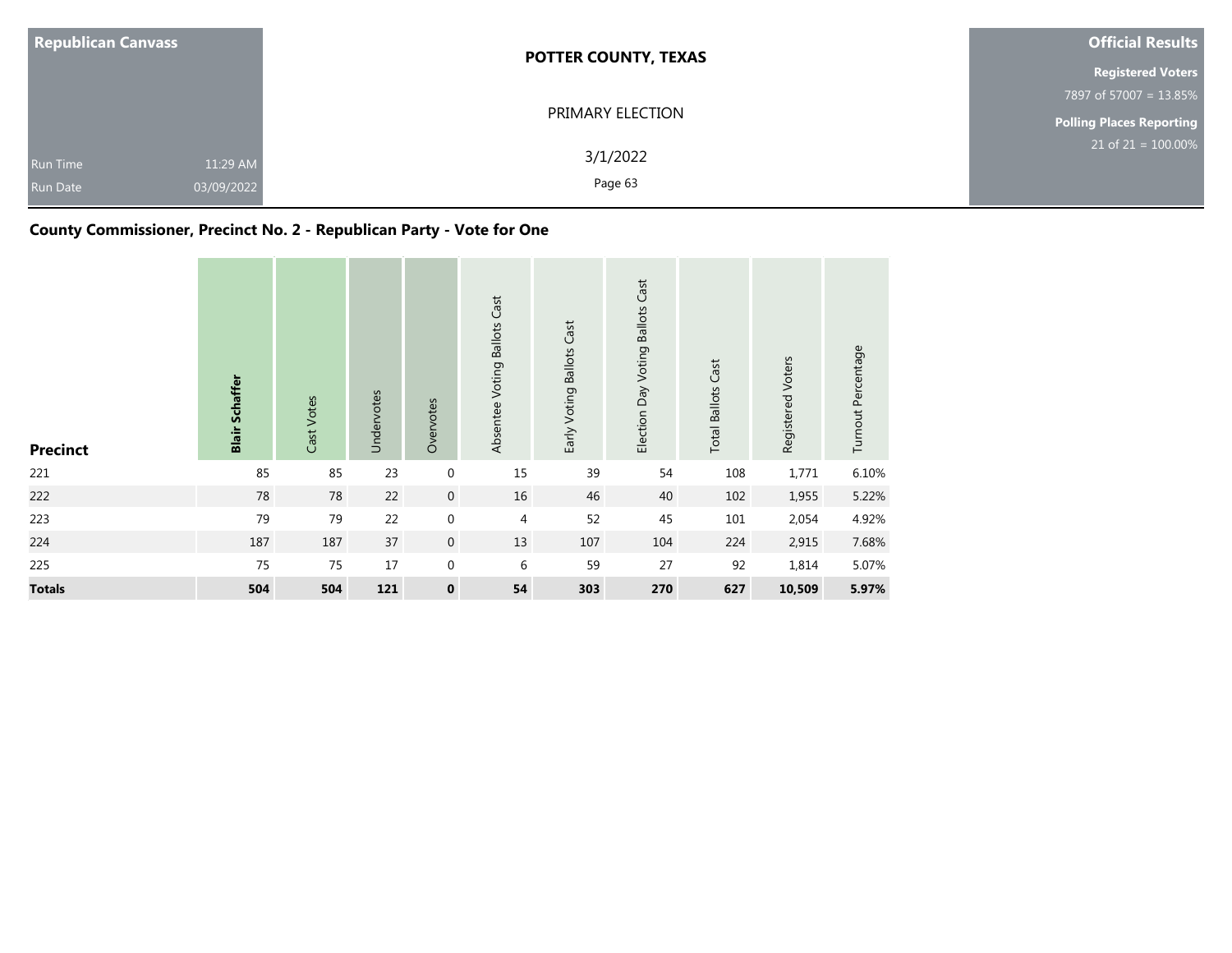| <b>Republican Canvass</b>                                    | <b>POTTER COUNTY, TEXAS</b> | <b>Official Results</b>         |  |  |  |
|--------------------------------------------------------------|-----------------------------|---------------------------------|--|--|--|
|                                                              |                             | <b>Registered Voters</b>        |  |  |  |
|                                                              |                             |                                 |  |  |  |
|                                                              | PRIMARY ELECTION            | <b>Polling Places Reporting</b> |  |  |  |
| 11:29 AM<br><b>Run Time</b><br>03/09/2022<br><b>Run Date</b> | 3/1/2022<br>Page 64         | $21$ of 21 = 100.00%            |  |  |  |

### **Justice of the Peace, Precinct No. 1 - Republican Party - Vote for One**

| <b>Precinct</b> | Debbie Horn | Cast Votes | Undervotes | Overvotes        | Absentee Voting Ballots Cast | Early Voting Ballots Cast | Election Day Voting Ballots Cast | <b>Total Ballots Cast</b> | Registered Voters | Turnout Percentage |
|-----------------|-------------|------------|------------|------------------|------------------------------|---------------------------|----------------------------------|---------------------------|-------------------|--------------------|
| 121             | 456         | 456        | 99         | $\boldsymbol{0}$ | 43                           | 303                       | 209                              | 555                       | 2,083             | 26.64%             |
| 122             | 313         | 313        | 58         | $\boldsymbol{0}$ | 43                           | 173                       | 155                              | 371                       | 2,862             | 12.96%             |
| 123             | 463         | 463        | 131        | $\boldsymbol{0}$ | 23                           | 286                       | 285                              | 594                       | 3,486             | 17.04%             |
| 124             | 415         | 415        | 103        | $\boldsymbol{0}$ | 37                           | 257                       | 225                              | 519                       | 2,287             | 22.69%             |
| 125             | 423         | 423        | 123        | $\boldsymbol{0}$ | 87                           | 237                       | 222                              | 546                       | 3,498             | 15.61%             |
| 126             | 246         | 246        | 45         | $\boldsymbol{0}$ | 16                           | 134                       | 142                              | 292                       | 2,682             | 10.89%             |
| <b>Totals</b>   | 2,316       | 2,316      | 559        | $\pmb{0}$        | 249                          | 1,390                     | 1,238                            | 2,877                     | 16,898            | 17.03%             |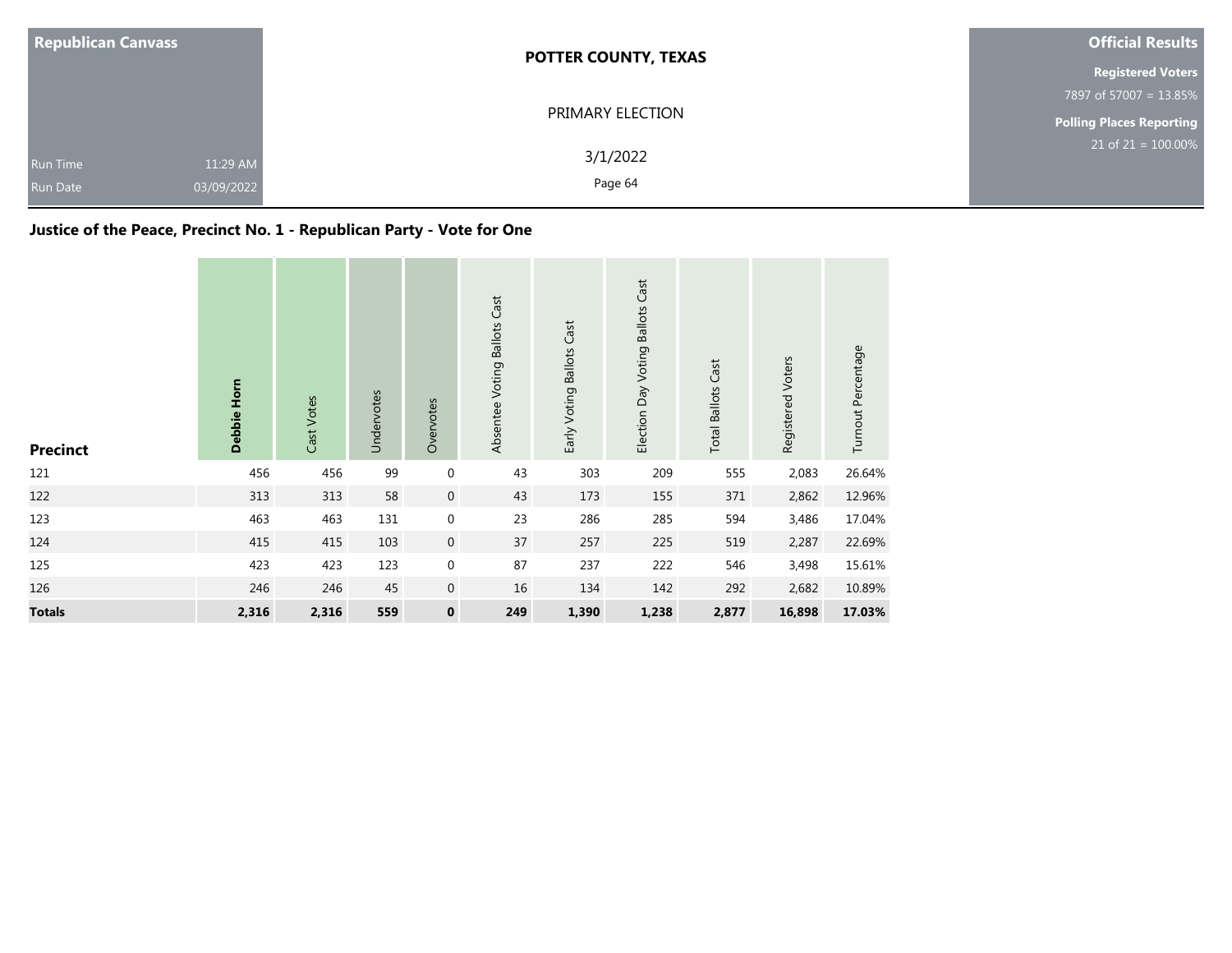| <b>Republican Canvass</b>                                    | <b>POTTER COUNTY, TEXAS</b> | <b>Official Results</b>         |  |  |
|--------------------------------------------------------------|-----------------------------|---------------------------------|--|--|
|                                                              |                             | <b>Registered Voters</b>        |  |  |
|                                                              |                             | 7897 of 57007 = 13.85%          |  |  |
|                                                              | PRIMARY ELECTION            | <b>Polling Places Reporting</b> |  |  |
| 11:29 AM<br><b>Run Time</b><br>03/09/2022<br><b>Run Date</b> | 3/1/2022<br>Page 65         | $21$ of $21 = 100.00\%$         |  |  |

### **Justice of the Peace, Precinct No. 2 - Republican Party - Vote for One**

| <b>Precinct</b> | Robert Taylor | Cast Votes | Undervotes | Overvotes        | Absentee Voting Ballots Cast | Early Voting Ballots Cast | Election Day Voting Ballots Cast | <b>Total Ballots Cast</b> | Registered Voters | Turnout Percentage |
|-----------------|---------------|------------|------------|------------------|------------------------------|---------------------------|----------------------------------|---------------------------|-------------------|--------------------|
| 221             | 90            | 90         | 18         | $\boldsymbol{0}$ | 15                           | 39                        | 54                               | 108                       | 1,771             | 6.10%              |
| 222             | 83            | 83         | 17         | $\boldsymbol{0}$ | 16                           | 46                        | 40                               | 102                       | 1,955             | 5.22%              |
| 223             | 80            | 80         | 21         | $\boldsymbol{0}$ | $\overline{4}$               | 52                        | 45                               | $101\,$                   | 2,054             | 4.92%              |
| 224             | 188           | 188        | 36         | $\boldsymbol{0}$ | 13                           | 107                       | 104                              | 224                       | 2,915             | 7.68%              |
| 225             | $71\,$        | $71\,$     | 21         | $\boldsymbol{0}$ | 6                            | 59                        | 27                               | 92                        | 1,814             | 5.07%              |
| <b>Totals</b>   | 512           | 512        | 113        | $\mathbf 0$      | 54                           | 303                       | 270                              | 627                       | 10,509            | 5.97%              |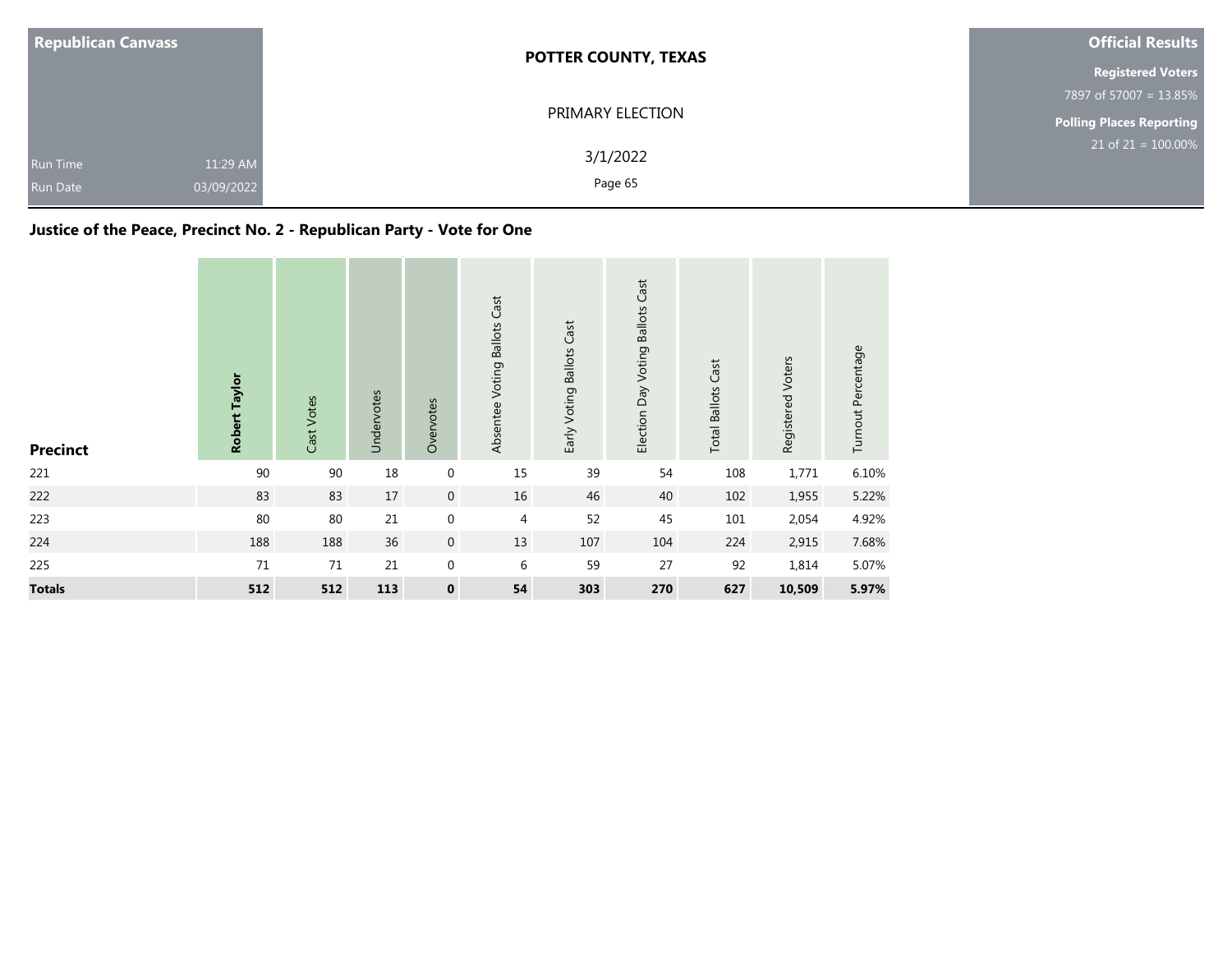| <b>Republican Canvass</b>          |                        | <b>POTTER COUNTY, TEXAS</b> | <b>Official Results</b>         |
|------------------------------------|------------------------|-----------------------------|---------------------------------|
|                                    |                        |                             | <b>Registered Voters</b>        |
|                                    |                        | 7897 of 57007 = 13.85%      |                                 |
|                                    |                        | PRIMARY ELECTION            | <b>Polling Places Reporting</b> |
| <b>Run Time</b><br><b>Run Date</b> | 11:29 AM<br>03/09/2022 | 3/1/2022<br>Page 66         | $21$ of $21 = 100.00\%$         |

### **Justice of the Peace, Precinct No. 3 - Republican Party - Vote for One**

| <b>Precinct</b> | Gary Jackson | Cast Votes | Undervotes | Overvotes        | Absentee Voting Ballots Cast | Early Voting Ballots Cast | Election Day Voting Ballots Cast | <b>Total Ballots Cast</b> | Registered Voters | Turnout Percentage |
|-----------------|--------------|------------|------------|------------------|------------------------------|---------------------------|----------------------------------|---------------------------|-------------------|--------------------|
| 321             | 613          | 613        | 96         | $\mathbf 0$      | 22                           | 237                       | 450                              | 709                       | 2,864             | 24.76%             |
| 322             | 47           | 47         | $6\,$      | $\mathbf 0$      | $\overline{2}$               | 8                         | 43                               | 53                        | 199               | 26.63%             |
| 323             | 764          | 764        | 131        | $\boldsymbol{0}$ | 47                           | 380                       | 468                              | 895                       | 4,170             | 21.46%             |
| 324             | 911          | 911        | 218        | $\boldsymbol{0}$ | 99                           | 586                       | 444                              | 1,129                     | 4,457             | 25.33%             |
| 325             | 370          | 370        | 73         | $\boldsymbol{0}$ | 51                           | 210                       | 182                              | 443                       | 2,606             | 17.00%             |
| 326             | 480          | 480        | 90         | $\boldsymbol{0}$ | 41                           | 245                       | 284                              | 570                       | 3,019             | 18.88%             |
| 327             | 137          | 137        | 27         | $\boldsymbol{0}$ | 4                            | 67                        | 93                               | 164                       | 1,382             | 11.87%             |
| <b>Totals</b>   | 3,322        | 3,322      | 641        | $\pmb{0}$        | 266                          | 1,733                     | 1,964                            | 3,963                     | 18,697            | 21.20%             |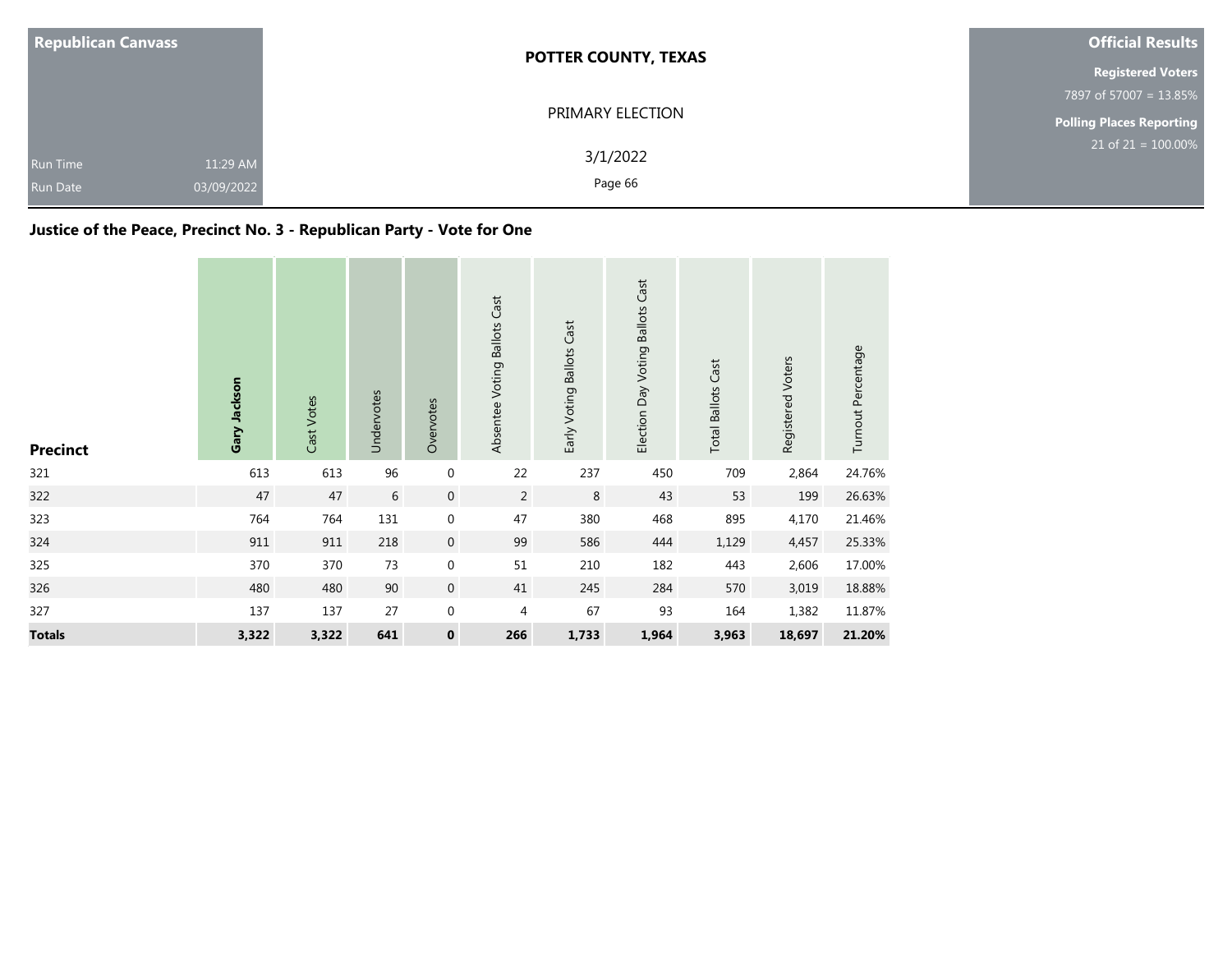| <b>Republican Canvass</b>          |                        | <b>POTTER COUNTY, TEXAS</b> | <b>Official Results</b>         |
|------------------------------------|------------------------|-----------------------------|---------------------------------|
|                                    |                        |                             | <b>Registered Voters</b>        |
|                                    |                        |                             | 7897 of 57007 = 13.85%          |
|                                    |                        | PRIMARY ELECTION            | <b>Polling Places Reporting</b> |
| <b>Run Time</b><br><b>Run Date</b> | 11:29 AM<br>03/09/2022 | 3/1/2022<br>Page 67         | $21$ of $21 = 100.00\%$         |

### **County Chairman - Republican Party - Vote for One**

| <b>Precinct</b> | Dan Rogers | Cast Votes | Undervotes | Overvotes        | Absentee Voting Ballots Cast | Early Voting Ballots Cast | Election Day Voting Ballots Cast | <b>Total Ballots Cast</b> | Registered Voters | Turnout Percentage |
|-----------------|------------|------------|------------|------------------|------------------------------|---------------------------|----------------------------------|---------------------------|-------------------|--------------------|
| 121             | 441        | 441        | 114        | $\boldsymbol{0}$ | 43                           | 303                       | 209                              | 555                       | 2,083             | 26.64%             |
| 122             | 304        | 304        | 67         | $\mathbf 0$      | 43                           | 173                       | 155                              | 371                       | 2,862             | 12.96%             |
| 123             | 446        | 446        | 148        | $\boldsymbol{0}$ | 23                           | 286                       | 285                              | 594                       | 3,486             | 17.04%             |
| 124             | 407        | 407        | 111        | $\mathbf 0$      | 37                           | 257                       | 225                              | 519                       | 2,287             | 22.69%             |
| 125             | 407        | 407        | 139        | $\boldsymbol{0}$ | 87                           | 237                       | 222                              | 546                       | 3,498             | 15.61%             |
| 126             | 246        | 246        | 45         | $\boldsymbol{0}$ | 16                           | 134                       | 142                              | 292                       | 2,682             | 10.89%             |
| 221             | 84         | 84         | 24         | $\boldsymbol{0}$ | 15                           | 39                        | 54                               | 108                       | 1,771             | 6.10%              |
| 222             | 80         | 80         | 20         | $\boldsymbol{0}$ | 16                           | 46                        | 40                               | 102                       | 1,955             | 5.22%              |
| 223             | 81         | 81         | 20         | $\boldsymbol{0}$ | 4                            | 52                        | 45                               | 101                       | 2,054             | 4.92%              |
| 224             | 184        | 184        | 40         | $\boldsymbol{0}$ | 13                           | 107                       | 104                              | 224                       | 2,915             | 7.68%              |
| 225             | 74         | 74         | 18         | $\boldsymbol{0}$ | 6                            | 59                        | 27                               | 92                        | 1,814             | 5.07%              |
| 321             | 602        | 602        | 107        | $\mathbf 0$      | 22                           | 237                       | 450                              | 709                       | 2,864             | 24.76%             |
| 322             | 47         | 47         | $\,6$      | $\boldsymbol{0}$ | $\overline{2}$               | 8                         | 43                               | 53                        | 199               | 26.63%             |
| 323             | 758        | 758        | 137        | $\boldsymbol{0}$ | 47                           | 380                       | 468                              | 895                       | 4,170             | 21.46%             |
| 324             | 883        | 883        | 246        | $\mathbf 0$      | 99                           | 586                       | 444                              | 1,129                     | 4,457             | 25.33%             |
| 325             | 358        | 358        | 85         | $\mathbf 0$      | 51                           | 210                       | 182                              | 443                       | 2,606             | 17.00%             |
| 326             | 474        | 474        | 96         | $\boldsymbol{0}$ | 41                           | 245                       | 284                              | 570                       | 3,019             | 18.88%             |
| 327             | 132        | 132        | 32         | $\boldsymbol{0}$ | $\overline{4}$               | 67                        | 93                               | 164                       | 1,382             | 11.87%             |
| 421             | 42         | 42         | 12         | $\boldsymbol{0}$ | $\boldsymbol{0}$             | 26                        | 28                               | 54                        | 1,640             | 3.29%              |
| 422             | 117        | 117        | 24         | $\boldsymbol{0}$ | 16                           | 64                        | 61                               | 141                       | 4,103             | 3.44%              |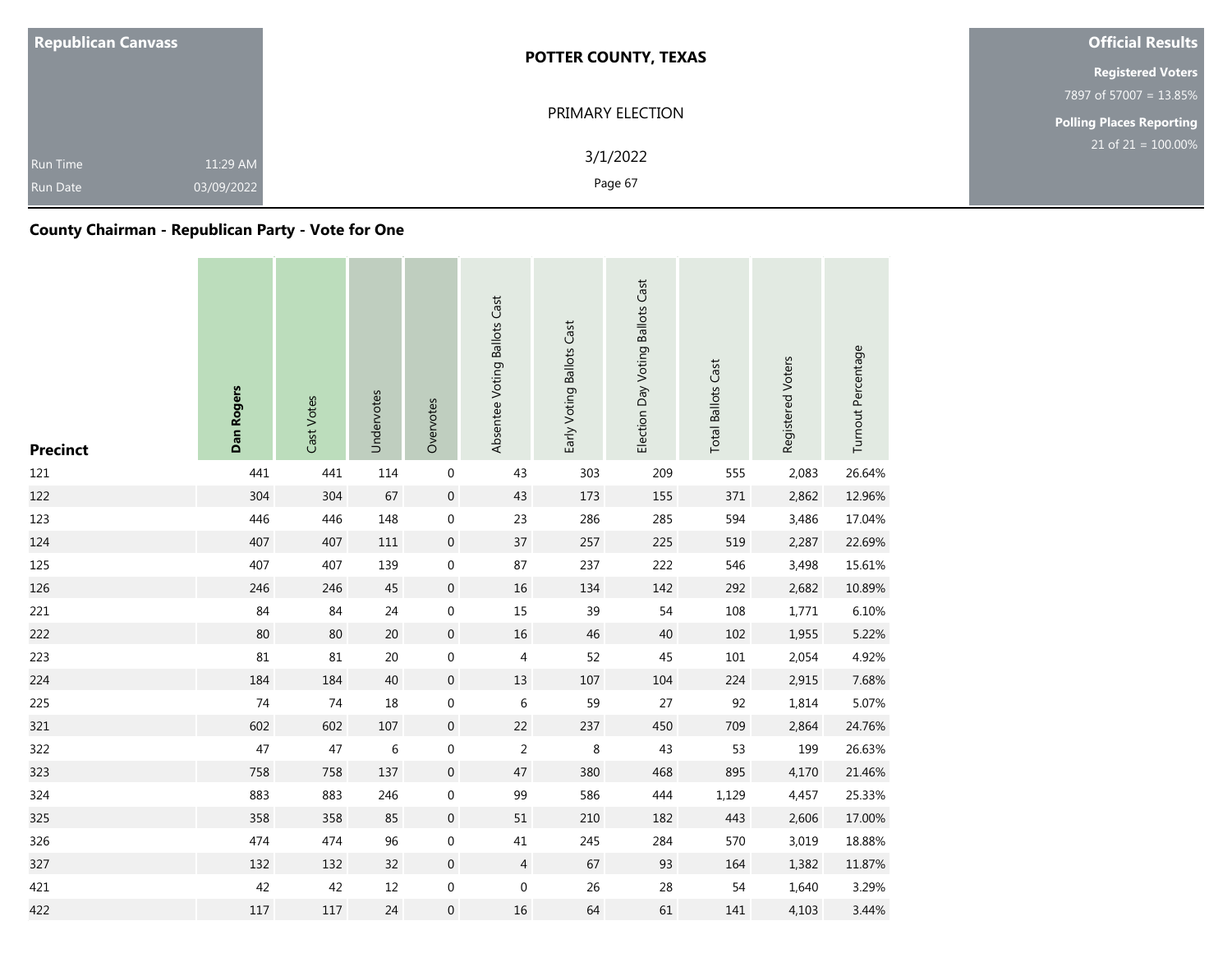| <b>Republican Canvass</b>          |                        | <b>POTTER COUNTY, TEXAS</b> | <b>Official Results</b>  |
|------------------------------------|------------------------|-----------------------------|--------------------------|
|                                    |                        |                             | <b>Registered Voters</b> |
|                                    |                        |                             | 7897 of 57007 = 13.85%   |
|                                    |                        | PRIMARY ELECTION            | Polling Places Reporting |
| <b>Run Time</b><br><b>Run Date</b> | 11:29 AM<br>03/09/2022 | 3/1/2022<br>Page 68         | $21$ of $21 = 100.00\%$  |

### **County Chairman - Republican Party - Vote for One**

| <b>Precinct</b> | Dan Rogers | Cast Votes | Undervotes | Overvotes        | Absentee Voting Ballots Cast | Early Voting Ballots Cast | <b>Ballots Cast</b><br>Election Day Voting | <b>Total Ballots Cast</b> | Registered Voters | Turnout Percentage |
|-----------------|------------|------------|------------|------------------|------------------------------|---------------------------|--------------------------------------------|---------------------------|-------------------|--------------------|
| 424             | 54         | 54         | 10         | $\mathbf 0$      | 5                            | 26                        | 33                                         | 64                        | 1,483             | 4.32%              |
| 425             | 77         | $77\,$     | 16         | $\boldsymbol{0}$ | $\overline{4}$               | 40                        | 49                                         | 93                        | 2,014             | 4.62%              |
| 426             | 43         | 43         | 6          | $\boldsymbol{0}$ | 5                            | 24                        | 20                                         | 49                        | 755               | 6.49%              |
| 427             | 23         | 23         | 6          | $\mathbf 0$      | 4                            | 9                         | 16                                         | 29                        | 908               | 3.19%              |
| <b>Totals</b>   | 6,364      | 6,364      | 1,529      | $\pmb{0}$        | 603                          | 3,615                     | 3,679                                      | 7,897                     | 57,007            | 13.85%             |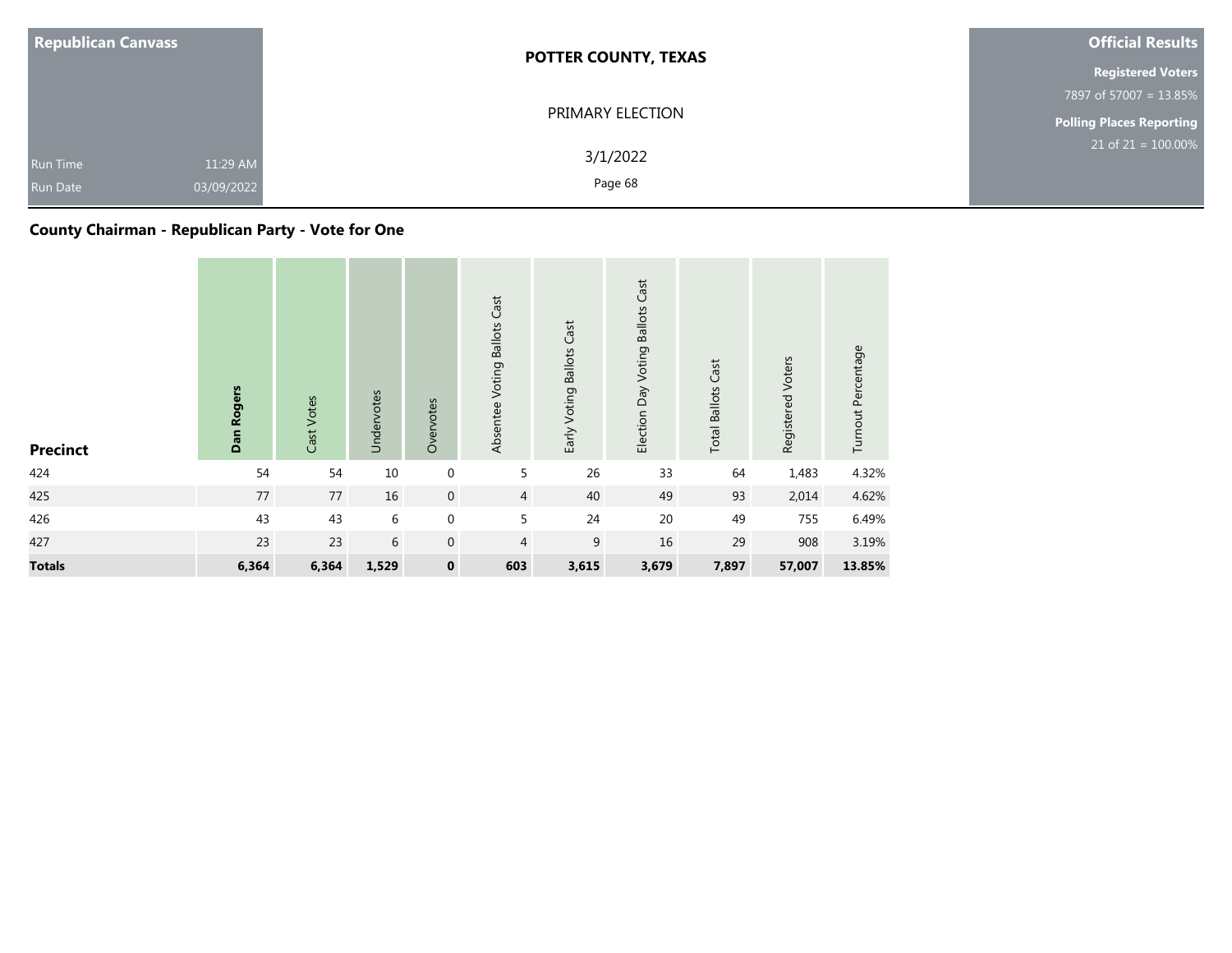| <b>Republican Canvass</b>                                    | <b>POTTER COUNTY, TEXAS</b> | <b>Official Results</b>  |
|--------------------------------------------------------------|-----------------------------|--------------------------|
|                                                              |                             | <b>Registered Voters</b> |
|                                                              |                             | 7897 of 57007 = 13.85%   |
|                                                              | PRIMARY ELECTION            | Polling Places Reporting |
| 11:29 AM<br><b>Run Time</b><br>03/09/2022<br><b>Run Date</b> | 3/1/2022<br>Page 69         | $21$ of $21 = 100.00\%$  |

### **Proposition #1 - Republican Party**

| <b>Precinct</b> | YES   | $\overline{2}$ | Cast Votes | Undervotes     | Overvotes           | Absentee Voting Ballots Cast | Early Voting Ballots Cast | Election Day Voting Ballots Cast | <b>Total Ballots Cast</b> | Registered Voters | Turnout Percentage |
|-----------------|-------|----------------|------------|----------------|---------------------|------------------------------|---------------------------|----------------------------------|---------------------------|-------------------|--------------------|
| 121             | 506   | 33             | 539        | 16             | $\boldsymbol{0}$    | 43                           | 303                       | 209                              | 555                       | 2,083             | 26.64%             |
| 122             | 342   | 23             | 365        | $\,$ 6 $\,$    | $\boldsymbol{0}$    | 43                           | 173                       | 155                              | 371                       | 2,862             | 12.96%             |
| 123             | 479   | 97             | 576        | 18             | $\mathbf 0$         | 23                           | 286                       | 285                              | 594                       | 3,486             | 17.04%             |
| 124             | 460   | 41             | 501        | $17\,$         | $\overline{0}$      | 37                           | 257                       | 225                              | 519                       | 2,287             | 22.69%             |
| 125             | 477   | 61             | 538        | 8              | $\mathbf 0$         | 87                           | 237                       | 222                              | 546                       | 3,498             | 15.61%             |
| 126             | 268   | 17             | 285        | $\sqrt{6}$     | $\mathsf{O}\xspace$ | 16                           | 134                       | 142                              | 292                       | 2,682             | 10.89%             |
| 221             | 104   | $\overline{2}$ | 106        | $\overline{c}$ | 0                   | $15\,$                       | 39                        | 54                               | 108                       | 1,771             | 6.10%              |
| 222             | 90    | $\overline{4}$ | 94         | $\sqrt{6}$     | $\boldsymbol{0}$    | 16                           | 46                        | 40                               | 102                       | 1,955             | 5.22%              |
| 223             | 91    | 6              | 97         | 4              | $\boldsymbol{0}$    | 4                            | 52                        | 45                               | 101                       | 2,054             | 4.92%              |
| 224             | 211   | 10             | 221        | $\mathsf{3}$   | $\boldsymbol{0}$    | 13                           | 107                       | 104                              | 224                       | 2,915             | 7.68%              |
| 225             | 85    | $\,6\,$        | 91         | $\mathbf 1$    | $\boldsymbol{0}$    | $\,6\,$                      | 59                        | 27                               | 92                        | 1,814             | 5.07%              |
| 321             | 657   | 36             | 693        | 16             | $\mathsf{O}\xspace$ | 22                           | 237                       | 450                              | 709                       | 2,864             | 24.76%             |
| 322             | 50    | $\overline{2}$ | 52         | $\mathbf{1}$   | 0                   | $\overline{c}$               | 8                         | 43                               | 53                        | 199               | 26.63%             |
| 323             | 859   | 24             | 883        | 12             | $\boldsymbol{0}$    | 47                           | 380                       | 468                              | 895                       | 4,170             | 21.46%             |
| 324             | 1,039 | 72             | 1,111      | 18             | 0                   | 99                           | 586                       | 444                              | 1,129                     | 4,457             | 25.33%             |
| 325             | 404   | 28             | 432        | 11             | $\mathbf 0$         | 51                           | 210                       | 182                              | 443                       | 2,606             | 17.00%             |
| 326             | 527   | 32             | 559        | $11\,$         | $\mathbf 0$         | $41\,$                       | 245                       | 284                              | 570                       | 3,019             | 18.88%             |
| 327             | 156   | 6              | 162        | 2              | $\mathbf 0$         | $\overline{4}$               | 67                        | 93                               | 164                       | 1,382             | 11.87%             |
| 421             | 47    | 5              | 52         | $\overline{c}$ | $\boldsymbol{0}$    | $\boldsymbol{0}$             | 26                        | 28                               | 54                        | 1,640             | 3.29%              |
| 422             | 124   | 12             | 136        | 5              | 0                   | 16                           | 64                        | 61                               | 141                       | 4,103             | 3.44%              |

**The Common** 

**Contract Contract** 

the control of the control of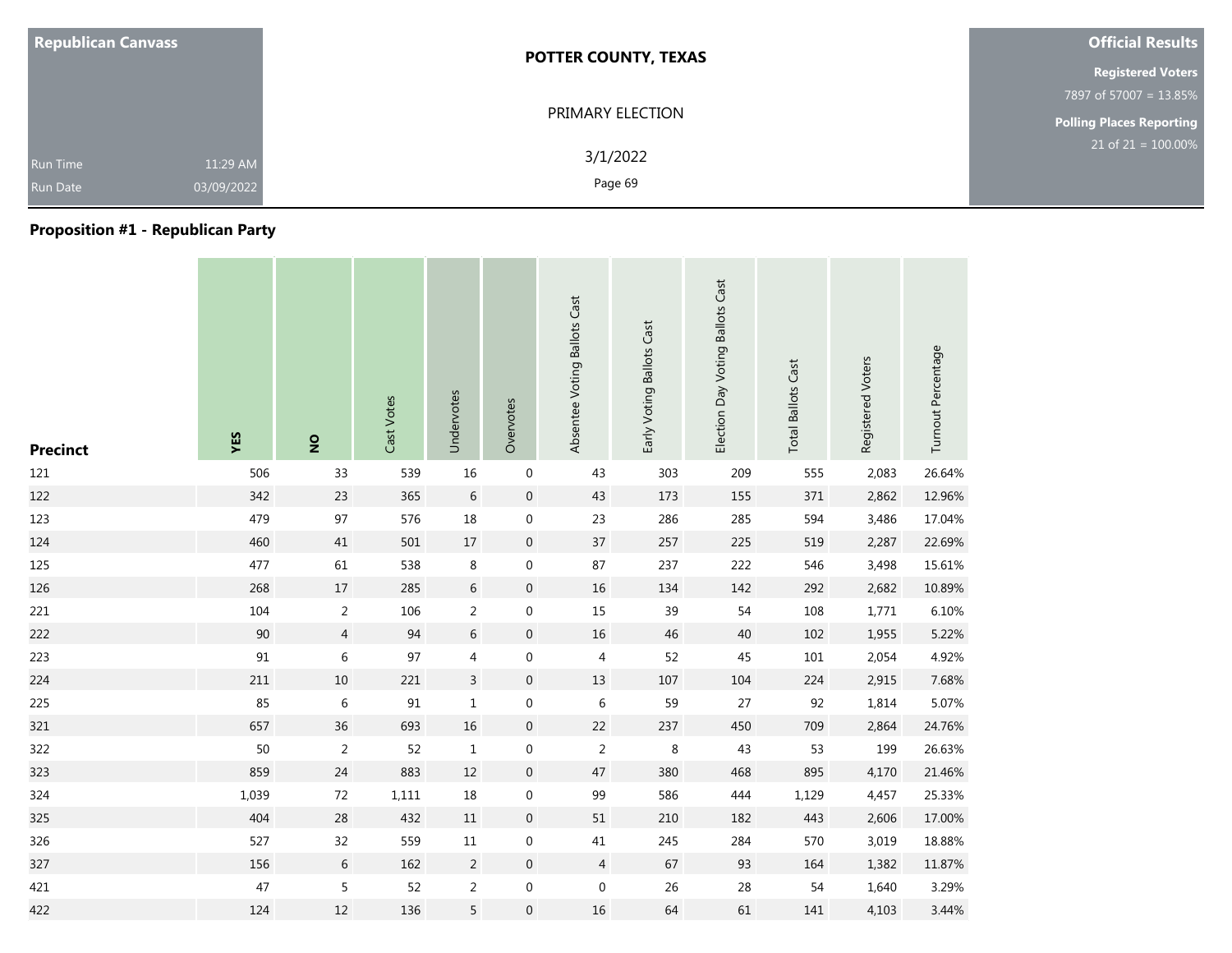| <b>Republican Canvass</b>                                    | <b>POTTER COUNTY, TEXAS</b> | <b>Official Results</b>         |
|--------------------------------------------------------------|-----------------------------|---------------------------------|
|                                                              |                             | <b>Registered Voters</b>        |
|                                                              |                             | 7897 of 57007 = 13.85%          |
|                                                              | PRIMARY ELECTION            | <b>Polling Places Reporting</b> |
| 11:29 AM<br><b>Run Time</b><br>03/09/2022<br><b>Run Date</b> | 3/1/2022<br>Page 70         | $21$ of $21 = 100.00\%$         |

### **Proposition #1 - Republican Party**

| <b>Precinct</b> | YES   | $\overline{2}$ | Cast Votes | Undervotes     | Overvotes      | Absentee Voting Ballots Cast | Early Voting Ballots Cast | Election Day Voting Ballots Cast | <b>Total Ballots Cast</b> | Registered Voters | Turnout Percentage |
|-----------------|-------|----------------|------------|----------------|----------------|------------------------------|---------------------------|----------------------------------|---------------------------|-------------------|--------------------|
| 424             | 59    | $\overline{4}$ | 63         | $\mathbf{1}$   | $\mathbf 0$    | 5                            | 26                        | 33                               | 64                        | 1,483             | 4.32%              |
| 425             | 88    | $\overline{2}$ | 90         | $\overline{3}$ | $\overline{0}$ | $\overline{4}$               | 40                        | 49                               | 93                        | 2,014             | 4.62%              |
| 426             | 44    | 4              | 48         | $\mathbf{1}$   | $\mathbf 0$    | 5                            | 24                        | 20                               | 49                        | 755               | 6.49%              |
| 427             | 29    | $\mathbf 0$    | 29         | $\mathbf 0$    | $\mathbf 0$    | $\overline{4}$               | $9\,$                     | 16                               | 29                        | 908               | 3.19%              |
| <b>Totals</b>   | 7,196 | 527            | 7,723      | 170            | $\mathbf 0$    | 603                          | 3,615                     | 3,679                            | 7,897                     | 57,007            | 13.85%             |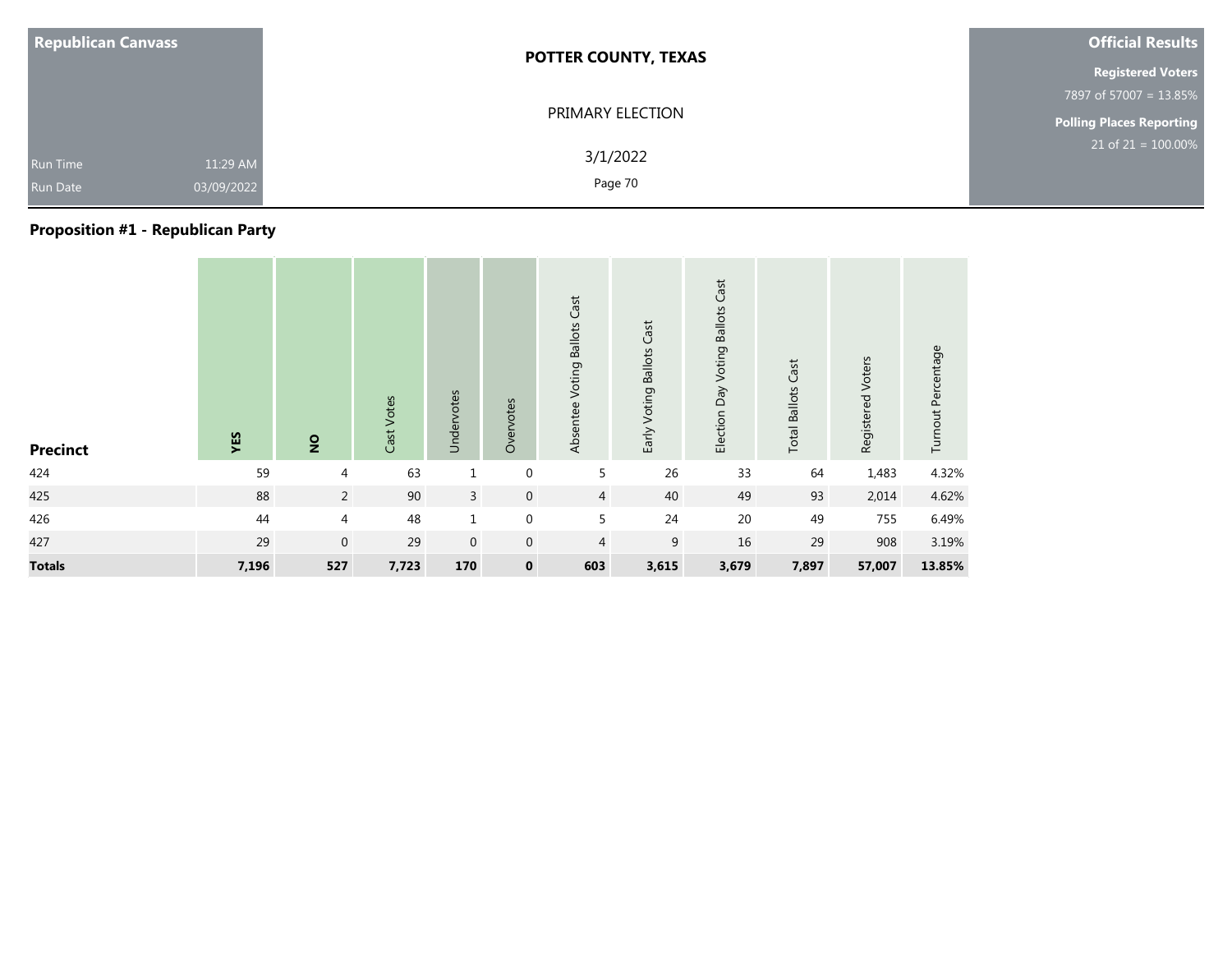| <b>Republican Canvass</b>          |                        | <b>POTTER COUNTY, TEXAS</b> | <b>Official Results</b>         |
|------------------------------------|------------------------|-----------------------------|---------------------------------|
|                                    |                        |                             | <b>Registered Voters</b>        |
|                                    |                        |                             | 7897 of 57007 = 13.85%          |
|                                    |                        | PRIMARY ELECTION            | <b>Polling Places Reporting</b> |
| <b>Run Time</b><br><b>Run Date</b> | 11:29 AM<br>03/09/2022 | 3/1/2022<br>Page 71         | $21$ of $21 = 100.00\%$         |

### **Proposition #2 - Republican Party**

| <b>Precinct</b> | YES | $\overline{2}$ | Cast Votes | Undervotes       | Overvotes        | Absentee Voting Ballots Cast | Early Voting Ballots Cast | Election Day Voting Ballots Cast | <b>Total Ballots Cast</b> | Registered Voters | Turnout Percentage |
|-----------------|-----|----------------|------------|------------------|------------------|------------------------------|---------------------------|----------------------------------|---------------------------|-------------------|--------------------|
| 121             | 339 | 180            | 519        | 36               | $\boldsymbol{0}$ | 43                           | 303                       | 209                              | 555                       | 2,083             | 26.64%             |
| 122             | 234 | 114            | 348        | 23               | $\mathbf 0$      | 43                           | 173                       | 155                              | 371                       | 2,862             | 12.96%             |
| 123             | 334 | 227            | 561        | 33               | $\mathbf 0$      | 23                           | 286                       | 285                              | 594                       | 3,486             | 17.04%             |
| 124             | 296 | 198            | 494        | 24               | $\boldsymbol{0}$ | 37                           | 257                       | 225                              | 519                       | 2,287             | 22.69%             |
| 125             | 339 | 177            | 516        | 30               | $\mathbf 0$      | 87                           | 237                       | 222                              | 546                       | 3,498             | 15.61%             |
| 126             | 208 | 68             | 276        | 15               | $\mathbf 0$      | 16                           | 134                       | 142                              | 292                       | 2,682             | 10.89%             |
| 221             | 79  | 22             | $101\,$    | $\boldsymbol{7}$ | $\mathbf 0$      | 15                           | 39                        | 54                               | 108                       | 1,771             | 6.10%              |
| 222             | 77  | 16             | 93         | $\boldsymbol{7}$ | $\boldsymbol{0}$ | 16                           | 46                        | 40                               | 102                       | 1,955             | 5.22%              |
| 223             | 79  | 17             | 96         | 5                | 0                | $\overline{4}$               | 52                        | 45                               | $101\,$                   | 2,054             | 4.92%              |
| 224             | 173 | 42             | 215        | $9\,$            | $\overline{0}$   | 13                           | 107                       | 104                              | 224                       | 2,915             | 7.68%              |
| 225             | 67  | $20\,$         | 87         | 5                | 0                | 6                            | 59                        | 27                               | 92                        | 1,814             | 5.07%              |
| 321             | 490 | 197            | 687        | 22               | $\mathbf 0$      | 22                           | 237                       | 450                              | 709                       | 2,864             | 24.76%             |
| 322             | 43  | $\overline{7}$ | 50         | 3                | 0                | $\overline{2}$               | 8                         | 43                               | 53                        | 199               | 26.63%             |
| 323             | 678 | 190            | 868        | 27               | $\boldsymbol{0}$ | 47                           | 380                       | 468                              | 895                       | 4,170             | 21.46%             |
| 324             | 709 | 358            | 1,067      | 62               | $\mathbf 0$      | 99                           | 586                       | 444                              | 1,129                     | 4,457             | 25.33%             |
| 325             | 290 | 125            | 415        | 28               | $\boldsymbol{0}$ | 51                           | 210                       | 182                              | 443                       | 2,606             | 17.00%             |
| 326             | 408 | 139            | 547        | 23               | $\mathbf 0$      | $41\,$                       | 245                       | 284                              | 570                       | 3,019             | 18.88%             |
| 327             | 118 | 38             | 156        | $\,8\,$          | $\overline{0}$   | $\overline{4}$               | 67                        | 93                               | 164                       | 1,382             | 11.87%             |
| 421             | 42  | 8              | 50         | $\overline{4}$   | $\boldsymbol{0}$ | $\boldsymbol{0}$             | 26                        | 28                               | 54                        | 1,640             | 3.29%              |
| 422             | 98  | 36             | 134        | $\overline{7}$   | $\mathbf 0$      | 16                           | 64                        | 61                               | 141                       | 4,103             | 3.44%              |

the company of the company of

the control of the con-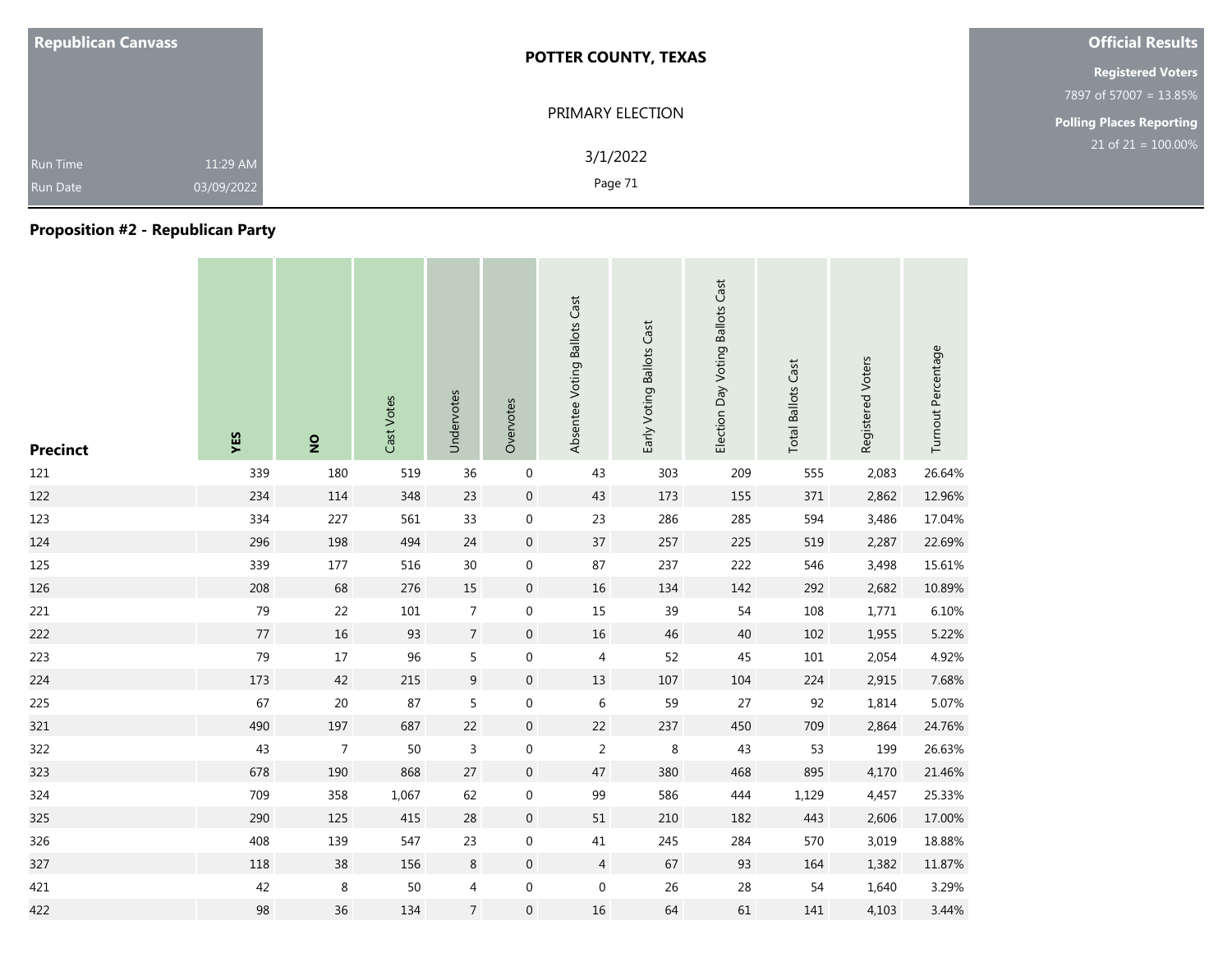| <b>Republican Canvass</b>          |                        | <b>POTTER COUNTY, TEXAS</b> | <b>Official Results</b>         |
|------------------------------------|------------------------|-----------------------------|---------------------------------|
|                                    |                        |                             | <b>Registered Voters</b>        |
|                                    |                        |                             | 7897 of 57007 = 13.85%          |
|                                    |                        | PRIMARY ELECTION            | <b>Polling Places Reporting</b> |
| <b>Run Time</b><br><b>Run Date</b> | 11:29 AM<br>03/09/2022 | 3/1/2022<br>Page 72         | $21$ of $21 = 100.00\%$         |

### **Proposition #2 - Republican Party**

| <b>Precinct</b> | YES   | $\overline{2}$ | Cast Votes | Undervotes     | Overvotes    | Absentee Voting Ballots Cast | Early Voting Ballots Cast | Election Day Voting Ballots Cast | <b>Total Ballots Cast</b> | Registered Voters | Turnout Percentage |
|-----------------|-------|----------------|------------|----------------|--------------|------------------------------|---------------------------|----------------------------------|---------------------------|-------------------|--------------------|
| 424             | 54    | 8              | 62         | $\overline{2}$ | $\mathbf 0$  | 5                            | 26                        | 33                               | 64                        | 1,483             | 4.32%              |
| 425             | 68    | 21             | 89         | $\overline{4}$ | $\mathbf 0$  | $\overline{4}$               | 40                        | 49                               | 93                        | 2,014             | 4.62%              |
| 426             | 36    | 11             | 47         | $\overline{2}$ | $\mathbf 0$  | 5                            | 24                        | 20                               | 49                        | 755               | 6.49%              |
| 427             | 23    | 6              | 29         | $\mathbf{0}$   | $\mathbf{0}$ | $\overline{4}$               | 9                         | 16                               | 29                        | 908               | 3.19%              |
| <b>Totals</b>   | 5,282 | 2,225          | 7,507      | 386            | $\mathbf 0$  | 603                          | 3,615                     | 3,679                            | 7,897                     | 57,007            | 13.85%             |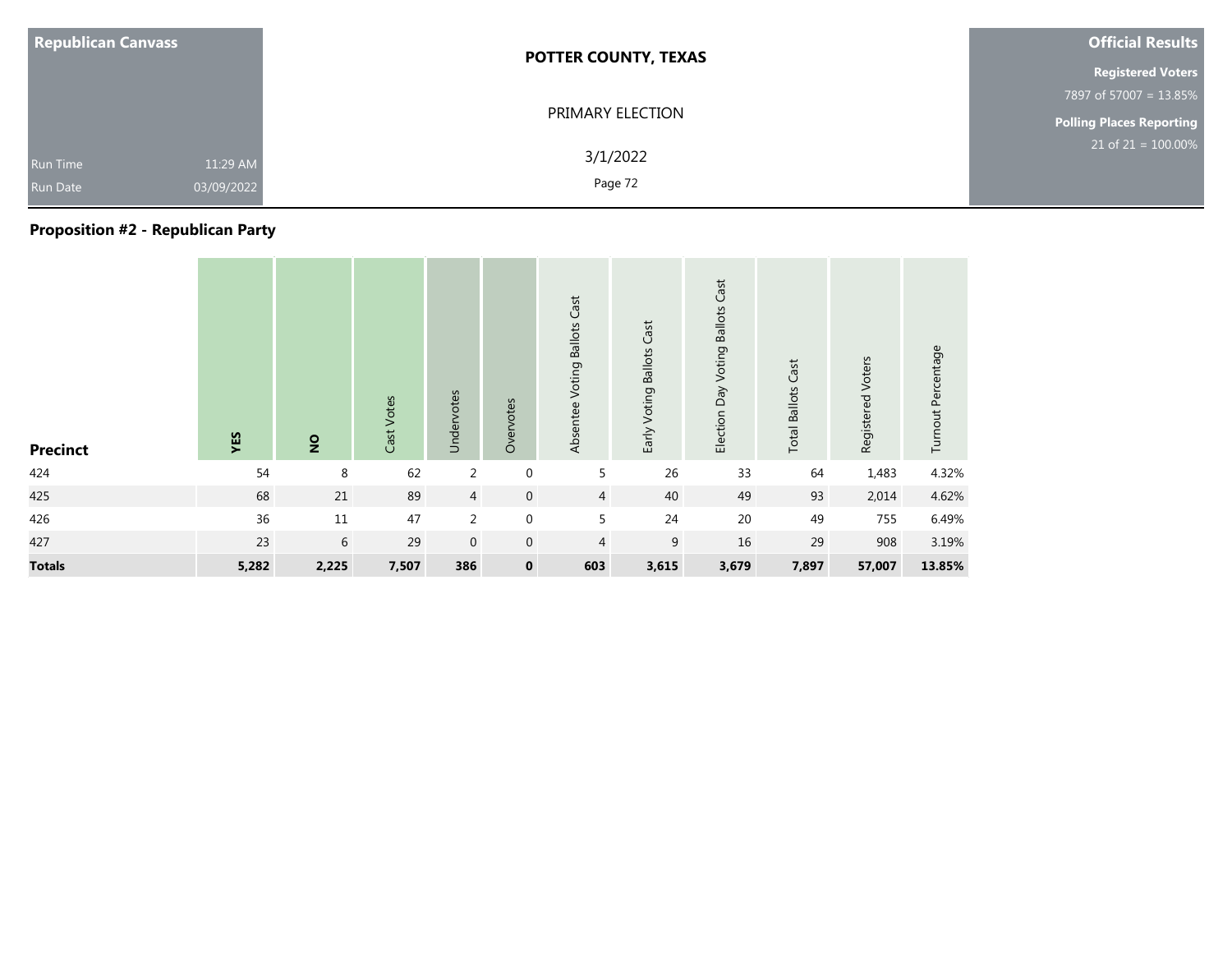|                                    | <b>Republican Canvass</b> | <b>POTTER COUNTY, TEXAS</b> | <b>Official Results</b>         |
|------------------------------------|---------------------------|-----------------------------|---------------------------------|
|                                    |                           |                             | <b>Registered Voters</b>        |
|                                    |                           |                             | 7897 of 57007 = 13.85%          |
|                                    |                           | PRIMARY ELECTION            | <b>Polling Places Reporting</b> |
| <b>Run Time</b><br><b>Run Date</b> | 11:29 AM<br>03/09/2022    | 3/1/2022<br>Page 73         | $21$ of $21 = 100.00\%$         |

### **Proposition #3 - Republican Party**

| <b>Precinct</b> | YES                        | $\overline{2}$ | Cast Votes | Undervotes     | Overvotes        | Absentee Voting Ballots Cast | Early Voting Ballots Cast | Election Day Voting Ballots Cast | <b>Total Ballots Cast</b> | Registered Voters | Turnout Percentage |
|-----------------|----------------------------|----------------|------------|----------------|------------------|------------------------------|---------------------------|----------------------------------|---------------------------|-------------------|--------------------|
| 121             | 480                        | 55             | 535        | 20             | $\boldsymbol{0}$ | 43                           | 303                       | 209                              | 555                       | 2,083             | 26.64%             |
| 122             | 324                        | 37             | 361        | $10\,$         | $\pmb{0}$        | 43                           | 173                       | 155                              | 371                       | 2,862             | 12.96%             |
| 123             | 473                        | 102            | 575        | 19             | $\mathbf 0$      | 23                           | 286                       | 285                              | 594                       | 3,486             | 17.04%             |
| 124             | 445                        | 58             | 503        | 15             | $\mathbf 0$      | 37                           | 257                       | 225                              | 519                       | 2,287             | 22.69%             |
| 125             | 455                        | 78             | 533        | 13             | $\mathbf 0$      | 87                           | 237                       | 222                              | 546                       | 3,498             | 15.61%             |
| 126             | 251                        | 35             | 286        | 5              | $\mathbf 0$      | 16                           | 134                       | 142                              | 292                       | 2,682             | 10.89%             |
| 221             | $\ensuremath{\mathsf{91}}$ | 12             | 103        | 5              | $\boldsymbol{0}$ | 15                           | 39                        | 54                               | 108                       | 1,771             | 6.10%              |
| 222             | 77                         | 18             | 95         | 5              | $\pmb{0}$        | 16                           | 46                        | 40                               | 102                       | 1,955             | 5.22%              |
| 223             | $90\,$                     | $\overline{7}$ | 97         | 4              | $\boldsymbol{0}$ | 4                            | 52                        | 45                               | 101                       | 2,054             | 4.92%              |
| 224             | 197                        | 24             | 221        | $\mathsf{3}$   | $\pmb{0}$        | 13                           | 107                       | 104                              | 224                       | 2,915             | 7.68%              |
| 225             | 80                         | $11\,$         | 91         | $\mathbf 1$    | $\boldsymbol{0}$ | $\,$ 6 $\,$                  | 59                        | 27                               | 92                        | 1,814             | 5.07%              |
| 321             | 657                        | 44             | 701        | 8              | $\mathbf 0$      | 22                           | 237                       | 450                              | 709                       | 2,864             | 24.76%             |
| 322             | $51\,$                     | $\mathbf{1}$   | 52         | $\mathbf{1}$   | $\boldsymbol{0}$ | $\overline{2}$               | 8                         | 43                               | 53                        | 199               | 26.63%             |
| 323             | 821                        | 67             | 888        | $\overline{7}$ | $\boldsymbol{0}$ | 47                           | 380                       | 468                              | 895                       | 4,170             | 21.46%             |
| 324             | 998                        | 120            | 1,118      | 11             | $\mathbf 0$      | 99                           | 586                       | 444                              | 1,129                     | 4,457             | 25.33%             |
| 325             | 379                        | 51             | 430        | 13             | $\pmb{0}$        | $51\,$                       | 210                       | 182                              | 443                       | 2,606             | 17.00%             |
| 326             | 506                        | 54             | 560        | $10\,$         | $\boldsymbol{0}$ | $41\,$                       | 245                       | 284                              | 570                       | 3,019             | 18.88%             |
| 327             | 143                        | 15             | 158        | 6              | $\mathbf 0$      | $\overline{4}$               | 67                        | 93                               | 164                       | 1,382             | 11.87%             |
| 421             | 46                         | 5              | 51         | 3              | $\boldsymbol{0}$ | $\mathbf 0$                  | 26                        | 28                               | 54                        | 1,640             | 3.29%              |
| 422             | 118                        | 20             | 138        | 3              | $\boldsymbol{0}$ | 16                           | 64                        | 61                               | 141                       | 4,103             | 3.44%              |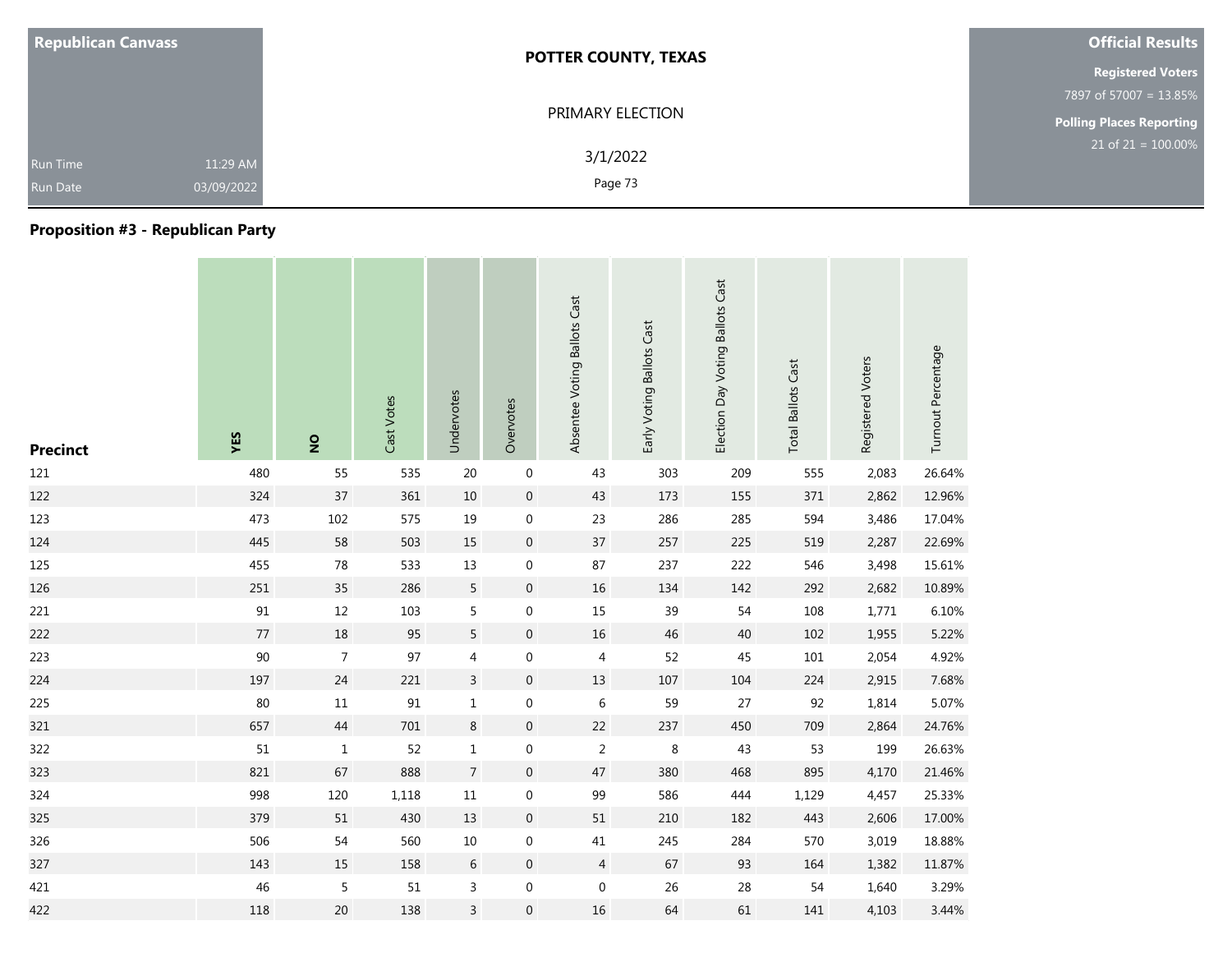| <b>Republican Canvass</b>          |                        | <b>POTTER COUNTY, TEXAS</b> | <b>Official Results</b>  |
|------------------------------------|------------------------|-----------------------------|--------------------------|
|                                    |                        |                             | <b>Registered Voters</b> |
|                                    |                        |                             | 7897 of 57007 = 13.85%   |
|                                    | PRIMARY ELECTION       |                             | Polling Places Reporting |
| <b>Run Time</b><br><b>Run Date</b> | 11:29 AM<br>03/09/2022 | 3/1/2022<br>Page 74         | $21$ of $21 = 100.00\%$  |

### **Proposition #3 - Republican Party**

| <b>Precinct</b> | YES   | $\overline{2}$ | Cast Votes | Undervotes  | Overvotes   | Absentee Voting Ballots Cast | Early Voting Ballots Cast | Cast<br>Election Day Voting Ballots | <b>Total Ballots Cast</b> | Registered Voters | Turnout Percentage |
|-----------------|-------|----------------|------------|-------------|-------------|------------------------------|---------------------------|-------------------------------------|---------------------------|-------------------|--------------------|
| 424             | 53    | $\overline{7}$ | 60         | 4           | $\mathbf 0$ | 5                            | 26                        | 33                                  | 64                        | 1,483             | 4.32%              |
| 425             | 75    | 15             | 90         | 3           | $\mathbf 0$ | $\overline{4}$               | 40                        | 49                                  | 93                        | 2,014             | 4.62%              |
| 426             | 44    | 5              | 49         | $\mathbf 0$ | $\mathbf 0$ | 5                            | 24                        | 20                                  | 49                        | 755               | 6.49%              |
| 427             | 26    | 3              | 29         | $\mathbf 0$ | $\mathbf 0$ | $\overline{4}$               | $\boldsymbol{9}$          | 16                                  | 29                        | 908               | 3.19%              |
| <b>Totals</b>   | 6,880 | 844            | 7,724      | 169         | $\mathbf 0$ | 603                          | 3,615                     | 3,679                               | 7,897                     | 57,007            | 13.85%             |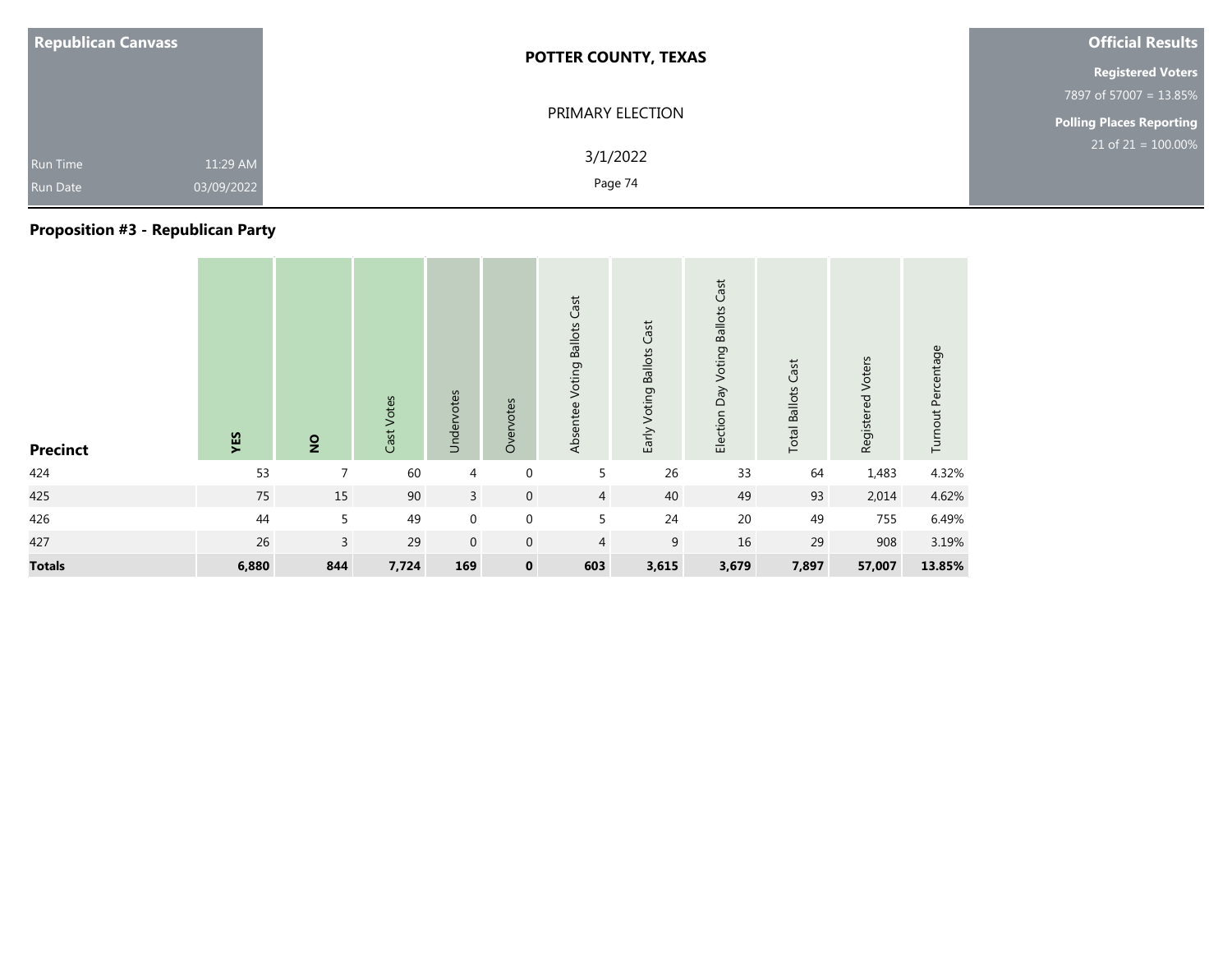| <b>Republican Canvass</b>                                    | <b>POTTER COUNTY, TEXAS</b> | <b>Official Results</b>         |
|--------------------------------------------------------------|-----------------------------|---------------------------------|
|                                                              |                             | <b>Registered Voters</b>        |
|                                                              |                             | 7897 of 57007 = 13.85%          |
|                                                              | PRIMARY ELECTION            | <b>Polling Places Reporting</b> |
| 11:29 AM<br><b>Run Time</b><br>03/09/2022<br><b>Run Date</b> | 3/1/2022<br>Page 75         | $21$ of $21 = 100.00\%$         |

### **Proposition #4 - Republican Party**

| <b>Precinct</b> | YES   | $\overline{2}$ | Cast Votes | Undervotes       | Overvotes        | Absentee Voting Ballots Cast | Early Voting Ballots Cast | Election Day Voting Ballots Cast | <b>Total Ballots Cast</b> | Registered Voters | Turnout Percentage |
|-----------------|-------|----------------|------------|------------------|------------------|------------------------------|---------------------------|----------------------------------|---------------------------|-------------------|--------------------|
| 121             | 503   | 33             | 536        | 19               | $\boldsymbol{0}$ | 43                           | 303                       | 209                              | 555                       | 2,083             | 26.64%             |
| 122             | 332   | 28             | 360        | 11               | $\boldsymbol{0}$ | 43                           | 173                       | 155                              | 371                       | 2,862             | 12.96%             |
| 123             | 478   | 92             | 570        | 24               | $\boldsymbol{0}$ | 23                           | 286                       | 285                              | 594                       | 3,486             | 17.04%             |
| 124             | 460   | 43             | 503        | 15               | $\overline{0}$   | 37                           | 257                       | 225                              | 519                       | 2,287             | 22.69%             |
| 125             | 464   | 67             | 531        | 15               | 0                | 87                           | 237                       | 222                              | 546                       | 3,498             | 15.61%             |
| 126             | 260   | 23             | 283        | $\,8\,$          | $\boldsymbol{0}$ | $16\,$                       | 134                       | 142                              | 292                       | 2,682             | 10.89%             |
| 221             | 100   | $\overline{4}$ | 104        | 4                | 0                | 15                           | 39                        | 54                               | 108                       | 1,771             | 6.10%              |
| 222             | 88    | $\sqrt{6}$     | 94         | 6                | $\mathbf 0$      | 16                           | 46                        | 40                               | 102                       | 1,955             | 5.22%              |
| 223             | 85    | $10\,$         | 95         | $\sqrt{6}$       | $\boldsymbol{0}$ | 4                            | 52                        | 45                               | 101                       | 2,054             | 4.92%              |
| 224             | 204   | 16             | 220        | $\overline{4}$   | $\mathbf 0$      | 13                           | 107                       | 104                              | 224                       | 2,915             | 7.68%              |
| 225             | 79    | 10             | 89         | 3                | 0                | 6                            | 59                        | 27                               | 92                        | 1,814             | 5.07%              |
| 321             | 659   | 37             | 696        | 13               | $\mathbf 0$      | 22                           | 237                       | 450                              | 709                       | 2,864             | 24.76%             |
| 322             | 52    | $\mathbf 0$    | 52         | $\mathbf{1}$     | 0                | $\overline{2}$               | 8                         | 43                               | 53                        | 199               | 26.63%             |
| 323             | 846   | 40             | 886        | $\boldsymbol{9}$ | $\mathbf 0$      | 47                           | 380                       | 468                              | 895                       | 4,170             | 21.46%             |
| 324             | 1,040 | 74             | 1,114      | 15               | 0                | 99                           | 586                       | 444                              | 1,129                     | 4,457             | 25.33%             |
| 325             | 400   | 27             | 427        | 16               | $\mathbf 0$      | 51                           | 210                       | 182                              | 443                       | 2,606             | 17.00%             |
| 326             | 521   | 37             | 558        | 12               | $\mathbf 0$      | 41                           | 245                       | 284                              | 570                       | 3,019             | 18.88%             |
| 327             | 148   | 9              | 157        | $\overline{7}$   | $\overline{0}$   | $\overline{4}$               | 67                        | 93                               | 164                       | 1,382             | 11.87%             |
| 421             | 45    | $\overline{7}$ | 52         | $\overline{2}$   | $\boldsymbol{0}$ | $\mathbf 0$                  | 26                        | 28                               | 54                        | 1,640             | 3.29%              |
| 422             | 119   | 15             | 134        | $\overline{7}$   | 0                | 16                           | 64                        | 61                               | 141                       | 4,103             | 3.44%              |

the control of the control of

**Contract Contract** 

**Contract**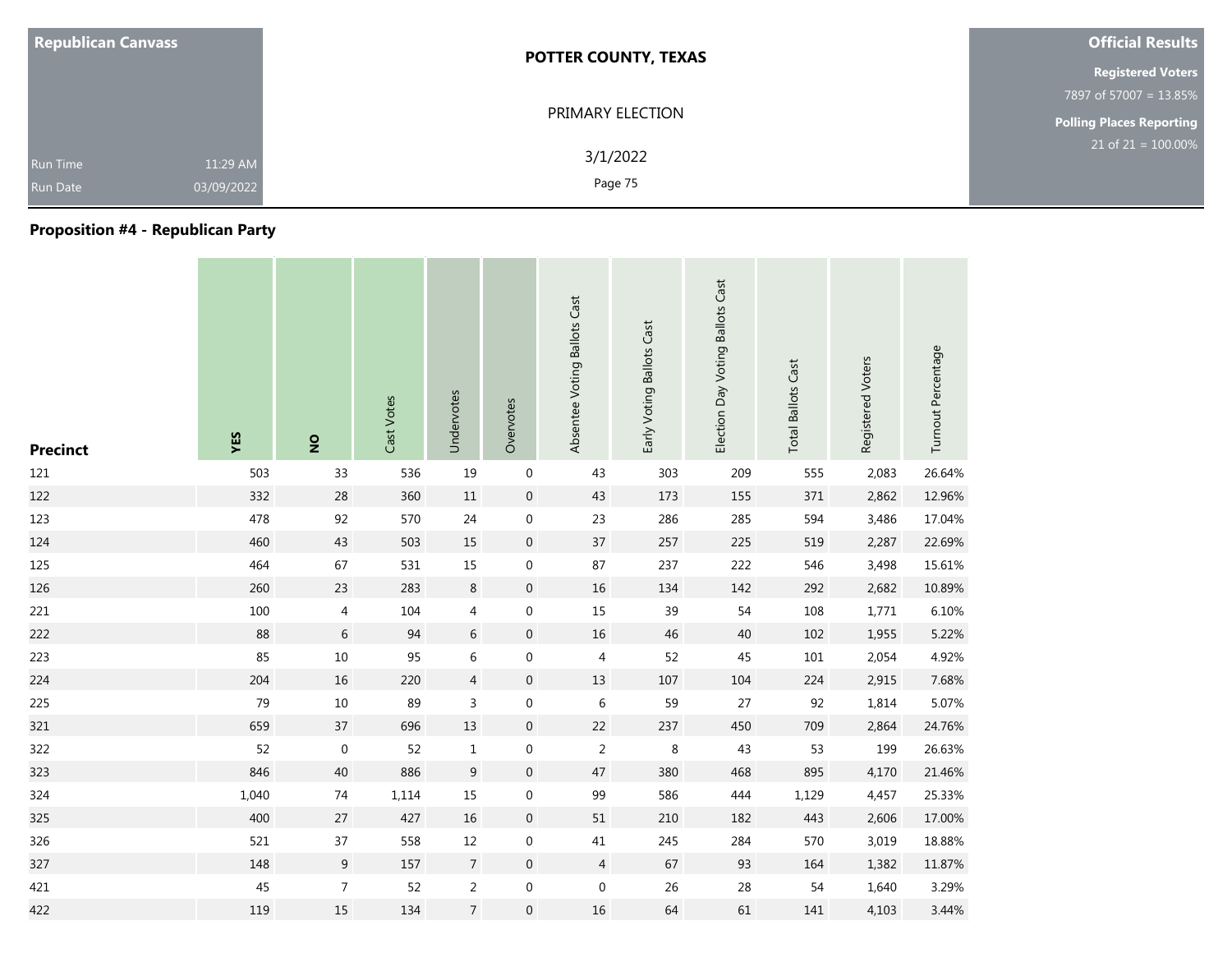| <b>Republican Canvass</b>                                    | <b>POTTER COUNTY, TEXAS</b> | <b>Official Results</b>         |
|--------------------------------------------------------------|-----------------------------|---------------------------------|
|                                                              |                             | <b>Registered Voters</b>        |
|                                                              |                             | 7897 of 57007 = 13.85%          |
|                                                              | PRIMARY ELECTION            | <b>Polling Places Reporting</b> |
| 11:29 AM<br><b>Run Time</b><br>03/09/2022<br><b>Run Date</b> | 3/1/2022<br>Page 76         | $21$ of $21 = 100.00\%$         |

### **Proposition #4 - Republican Party**

| <b>Precinct</b> | YES   | $\overline{2}$ | Cast Votes | Undervotes     | Overvotes      | Absentee Voting Ballots Cast | Early Voting Ballots Cast | Election Day Voting Ballots Cast | <b>Total Ballots Cast</b> | Registered Voters | Turnout Percentage |
|-----------------|-------|----------------|------------|----------------|----------------|------------------------------|---------------------------|----------------------------------|---------------------------|-------------------|--------------------|
| 424             | 55    | 6              | 61         | 3              | $\mathbf{0}$   | 5                            | 26                        | 33                               | 64                        | 1,483             | 4.32%              |
| 425             | 78    | 12             | 90         | $\overline{3}$ | $\overline{0}$ | $\overline{4}$               | 40                        | 49                               | 93                        | 2,014             | 4.62%              |
| 426             | 44    | 5              | 49         | $\mathbf 0$    | $\mathbf 0$    | 5                            | 24                        | 20                               | 49                        | 755               | 6.49%              |
| 427             | 28    | $\mathbf 0$    | 28         | $\mathbf{1}$   | $\mathbf{0}$   | $\overline{4}$               | 9                         | 16                               | 29                        | 908               | 3.19%              |
| <b>Totals</b>   | 7,088 | 601            | 7,689      | 204            | $\mathbf 0$    | 603                          | 3,615                     | 3,679                            | 7,897                     | 57,007            | 13.85%             |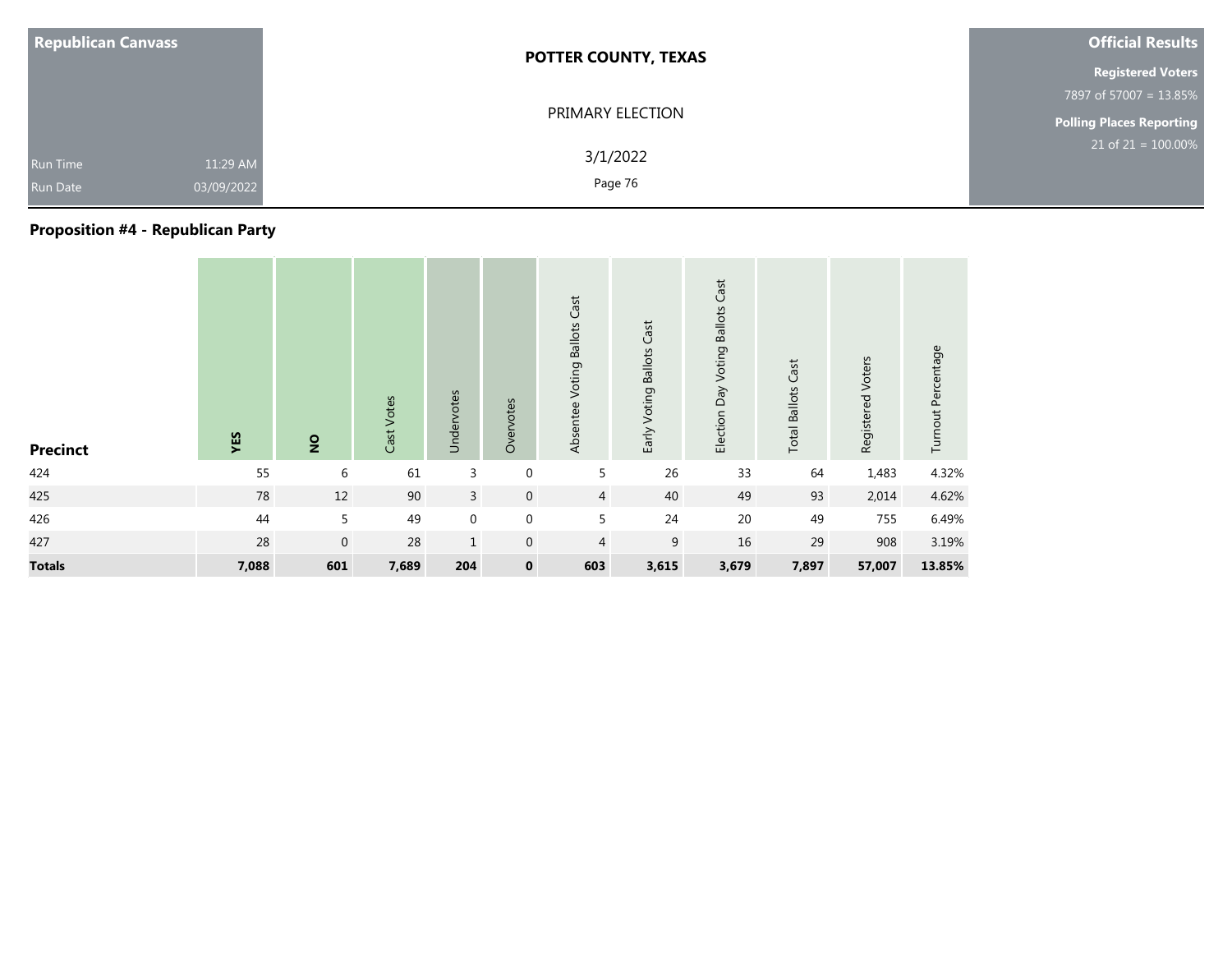| <b>Republican Canvass</b>                                    | <b>POTTER COUNTY, TEXAS</b> | <b>Official Results</b>         |
|--------------------------------------------------------------|-----------------------------|---------------------------------|
|                                                              |                             | <b>Registered Voters</b>        |
|                                                              |                             | 7897 of 57007 = 13.85%          |
|                                                              | PRIMARY ELECTION            | <b>Polling Places Reporting</b> |
| 11:29 AM<br><b>Run Time</b><br>03/09/2022<br><b>Run Date</b> | 3/1/2022<br>Page 77         | $21$ of $21 = 100.00\%$         |

### **Proposition #5 - Republican Party**

| <b>Precinct</b> | YES | $\overline{2}$ | Cast Votes | Undervotes     | Overvotes           | Absentee Voting Ballots Cast | Early Voting Ballots Cast | Election Day Voting Ballots Cast | <b>Total Ballots Cast</b> | Registered Voters | Turnout Percentage |
|-----------------|-----|----------------|------------|----------------|---------------------|------------------------------|---------------------------|----------------------------------|---------------------------|-------------------|--------------------|
| 121             | 434 | 90             | 524        | 31             | $\boldsymbol{0}$    | 43                           | 303                       | 209                              | 555                       | 2,083             | 26.64%             |
| 122             | 316 | 44             | 360        | 11             | $\mathsf{O}\xspace$ | 43                           | 173                       | 155                              | 371                       | 2,862             | 12.96%             |
| 123             | 428 | 139            | 567        | 27             | $\mathbf 0$         | 23                           | 286                       | 285                              | 594                       | 3,486             | 17.04%             |
| 124             | 416 | 83             | 499        | 19             | $\mathsf{O}\xspace$ | 37                           | 257                       | 225                              | 519                       | 2,287             | 22.69%             |
| 125             | 432 | 93             | 525        | 21             | $\mathbf 0$         | 87                           | 237                       | 222                              | 546                       | 3,498             | 15.61%             |
| 126             | 246 | 35             | 281        | 10             | $\mathbf 0$         | 16                           | 134                       | 142                              | 292                       | 2,682             | 10.89%             |
| 221             | 97  | $\overline{7}$ | 104        | 4              | $\mathbf 0$         | 15                           | 39                        | 54                               | 108                       | 1,771             | 6.10%              |
| 222             | 87  | $\overline{7}$ | 94         | $\sqrt{6}$     | $\boldsymbol{0}$    | 16                           | 46                        | 40                               | 102                       | 1,955             | 5.22%              |
| 223             | 91  | $\,$ 6 $\,$    | 97         | 4              | 0                   | 4                            | 52                        | 45                               | $101\,$                   | 2,054             | 4.92%              |
| 224             | 192 | 25             | 217        | $\overline{7}$ | $\mathbf 0$         | 13                           | 107                       | 104                              | 224                       | 2,915             | 7.68%              |
| 225             | 77  | $11\,$         | 88         | 4              | 0                   | 6                            | 59                        | 27                               | 92                        | 1,814             | 5.07%              |
| 321             | 630 | 65             | 695        | $14\,$         | $\boldsymbol{0}$    | 22                           | 237                       | 450                              | 709                       | 2,864             | 24.76%             |
| 322             | 45  | $\overline{7}$ | 52         | $\mathbf{1}$   | 0                   | $\overline{2}$               | 8                         | 43                               | 53                        | 199               | 26.63%             |
| 323             | 775 | 98             | 873        | 22             | $\boldsymbol{0}$    | 47                           | 380                       | 468                              | 895                       | 4,170             | 21.46%             |
| 324             | 961 | 135            | 1,096      | 33             | $\mathbf 0$         | 99                           | 586                       | 444                              | 1,129                     | 4,457             | 25.33%             |
| 325             | 358 | 61             | 419        | 24             | $\mathbf 0$         | 51                           | 210                       | 182                              | 443                       | 2,606             | 17.00%             |
| 326             | 492 | 60             | 552        | 18             | 0                   | $41\,$                       | 245                       | 284                              | 570                       | 3,019             | 18.88%             |
| 327             | 134 | 24             | 158        | $\sqrt{6}$     | $\overline{0}$      | $\overline{4}$               | 67                        | 93                               | 164                       | 1,382             | 11.87%             |
| 421             | 46  | 6              | 52         | $\overline{2}$ | $\boldsymbol{0}$    | $\boldsymbol{0}$             | 26                        | 28                               | 54                        | 1,640             | 3.29%              |
| 422             | 116 | 20             | 136        | 5              | $\mathbf 0$         | 16                           | 64                        | 61                               | 141                       | 4,103             | 3.44%              |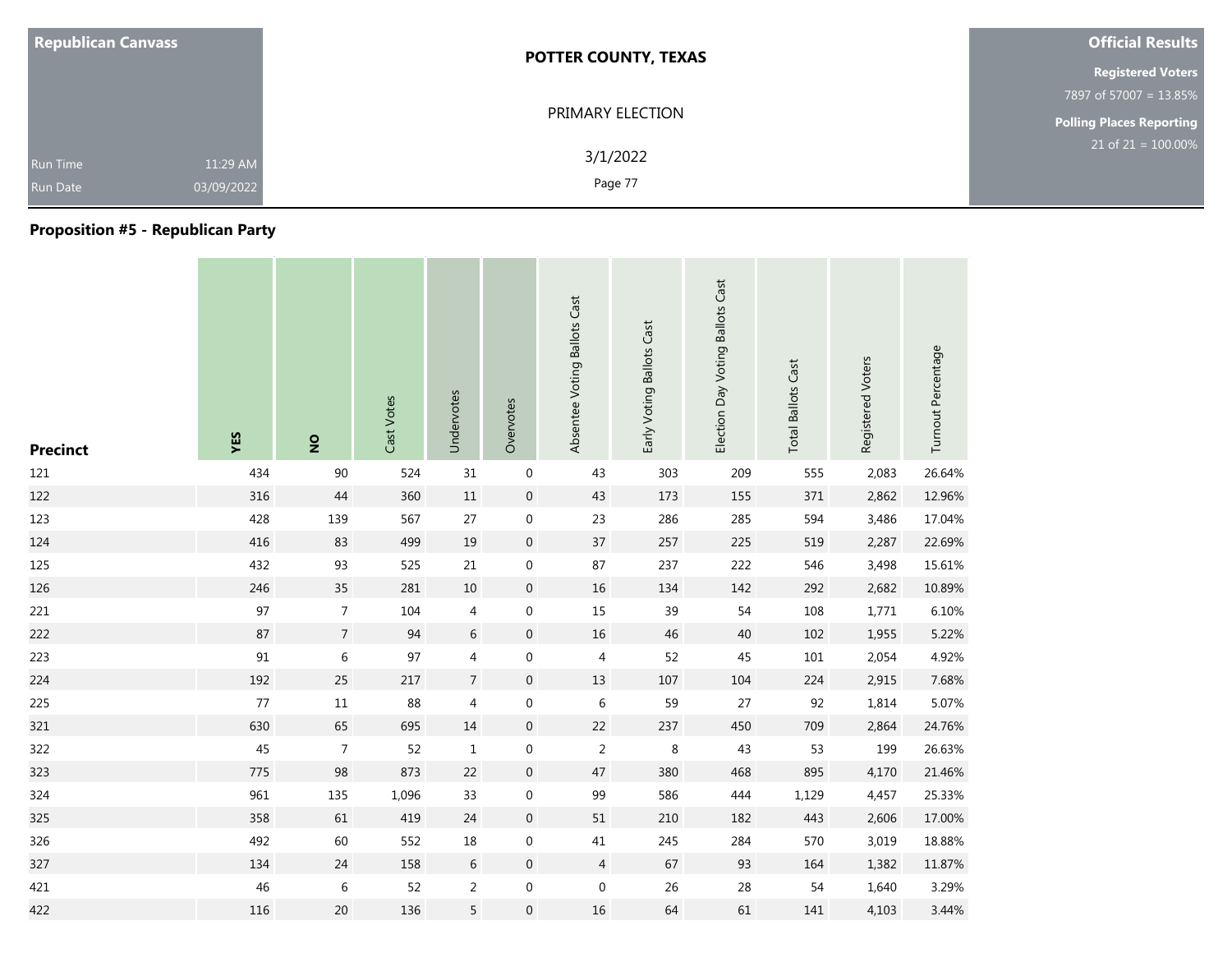| <b>Republican Canvass</b>          |                        | <b>POTTER COUNTY, TEXAS</b> | <b>Official Results</b>         |
|------------------------------------|------------------------|-----------------------------|---------------------------------|
|                                    |                        |                             | <b>Registered Voters</b>        |
|                                    |                        |                             | 7897 of 57007 = 13.85%          |
|                                    |                        | PRIMARY ELECTION            | <b>Polling Places Reporting</b> |
| <b>Run Time</b><br><b>Run Date</b> | 11:29 AM<br>03/09/2022 | 3/1/2022<br>Page 78         | $21$ of $21 = 100.00\%$         |

### **Proposition #5 - Republican Party**

| <b>Precinct</b> | YES   | $\overline{2}$ | Cast Votes | Undervotes     | Overvotes    | Absentee Voting Ballots Cast | Early Voting Ballots Cast | Election Day Voting Ballots Cast | <b>Total Ballots Cast</b> | Registered Voters | Turnout Percentage |
|-----------------|-------|----------------|------------|----------------|--------------|------------------------------|---------------------------|----------------------------------|---------------------------|-------------------|--------------------|
| 424             | 57    | 5              | 62         | $\overline{2}$ | $\mathbf 0$  | 5                            | 26                        | 33                               | 64                        | 1,483             | 4.32%              |
| 425             | 82    | 9              | 91         | $\overline{2}$ | $\mathbf 0$  | $\overline{4}$               | 40                        | 49                               | 93                        | 2,014             | 4.62%              |
| 426             | 45    | 4              | 49         | $\mathbf 0$    | $\mathbf 0$  | 5                            | 24                        | 20                               | 49                        | 755               | 6.49%              |
| 427             | 25    | 3              | 28         | $\mathbf{1}$   | $\mathbf{0}$ | $\overline{4}$               | 9                         | 16                               | 29                        | 908               | 3.19%              |
| <b>Totals</b>   | 6,582 | 1,037          | 7,619      | 274            | $\mathbf 0$  | 603                          | 3,615                     | 3,679                            | 7,897                     | 57,007            | 13.85%             |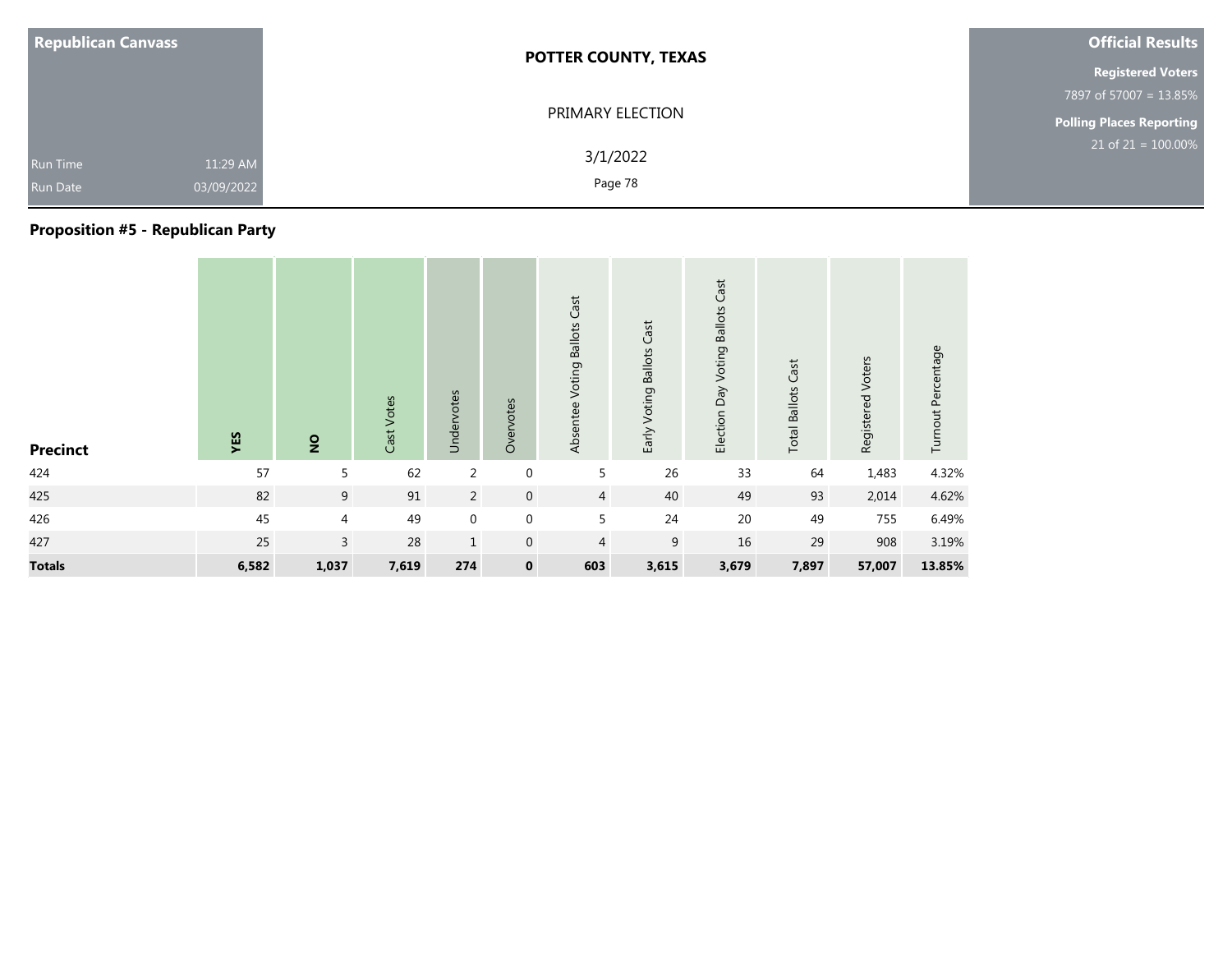| <b>Republican Canvass</b>                                    | <b>POTTER COUNTY, TEXAS</b> | <b>Official Results</b>         |
|--------------------------------------------------------------|-----------------------------|---------------------------------|
|                                                              |                             | <b>Registered Voters</b>        |
|                                                              |                             | 7897 of 57007 = 13.85%          |
|                                                              | PRIMARY ELECTION            | <b>Polling Places Reporting</b> |
| 11:29 AM<br><b>Run Time</b><br>03/09/2022<br><b>Run Date</b> | 3/1/2022<br>Page 79         | $21$ of $21 = 100.00\%$         |

### **Proposition #6 - Republican Party**

| <b>Precinct</b> | YES | $\overline{2}$   | Cast Votes | Undervotes       | Overvotes           | Absentee Voting Ballots Cast | Early Voting Ballots Cast | Election Day Voting Ballots Cast | <b>Total Ballots Cast</b> | Registered Voters | Turnout Percentage |
|-----------------|-----|------------------|------------|------------------|---------------------|------------------------------|---------------------------|----------------------------------|---------------------------|-------------------|--------------------|
| 121             | 408 | 113              | 521        | 34               | $\boldsymbol{0}$    | 43                           | 303                       | 209                              | 555                       | 2,083             | 26.64%             |
| 122             | 282 | 71               | 353        | 18               | $\boldsymbol{0}$    | 43                           | 173                       | 155                              | 371                       | 2,862             | 12.96%             |
| 123             | 362 | 194              | 556        | 38               | $\mathbf 0$         | 23                           | 286                       | 285                              | 594                       | 3,486             | 17.04%             |
| 124             | 384 | 108              | 492        | 26               | $\mathbf 0$         | $37\,$                       | 257                       | 225                              | 519                       | 2,287             | 22.69%             |
| 125             | 386 | 127              | 513        | 33               | 0                   | 87                           | 237                       | 222                              | 546                       | 3,498             | 15.61%             |
| 126             | 223 | 57               | 280        | 11               | $\mathbf 0$         | 16                           | 134                       | 142                              | 292                       | 2,682             | 10.89%             |
| 221             | 84  | 15               | 99         | 9                | $\boldsymbol{0}$    | 15                           | 39                        | 54                               | 108                       | 1,771             | 6.10%              |
| 222             | 85  | $10\,$           | 95         | 5                | $\boldsymbol{0}$    | 16                           | 46                        | 40                               | 102                       | 1,955             | 5.22%              |
| 223             | 89  | 9                | 98         | 3                | 0                   | 4                            | 52                        | 45                               | $101\,$                   | 2,054             | 4.92%              |
| 224             | 176 | 39               | 215        | $\boldsymbol{9}$ | $\boldsymbol{0}$    | 13                           | 107                       | 104                              | 224                       | 2,915             | 7.68%              |
| 225             | 73  | 14               | 87         | 5                | 0                   | $\,$ 6 $\,$                  | 59                        | 27                               | 92                        | 1,814             | 5.07%              |
| 321             | 554 | 122              | 676        | 33               | $\mathsf{O}\xspace$ | 22                           | 237                       | 450                              | 709                       | 2,864             | 24.76%             |
| 322             | 45  | $\,$ 6 $\,$      | 51         | $\overline{2}$   | 0                   | $\overline{c}$               | $\,8\,$                   | 43                               | 53                        | 199               | 26.63%             |
| 323             | 729 | 123              | 852        | 43               | $\boldsymbol{0}$    | 47                           | 380                       | 468                              | 895                       | 4,170             | 21.46%             |
| 324             | 868 | 202              | 1,070      | 59               | $\mathbf 0$         | 99                           | 586                       | 444                              | 1,129                     | 4,457             | 25.33%             |
| 325             | 329 | 81               | 410        | 33               | $\boldsymbol{0}$    | $51\,$                       | 210                       | 182                              | 443                       | 2,606             | 17.00%             |
| 326             | 458 | 87               | 545        | 25               | $\mathbf 0$         | $41\,$                       | 245                       | 284                              | 570                       | 3,019             | 18.88%             |
| 327             | 126 | $27\,$           | 153        | 11               | $\mathbf 0$         | $\overline{4}$               | 67                        | 93                               | 164                       | 1,382             | 11.87%             |
| 421             | 40  | $\boldsymbol{7}$ | 47         | $\overline{7}$   | $\boldsymbol{0}$    | $\boldsymbol{0}$             | 26                        | 28                               | 54                        | 1,640             | 3.29%              |
| 422             | 111 | 22               | 133        | 8                | 0                   | $16\,$                       | 64                        | 61                               | 141                       | 4,103             | 3.44%              |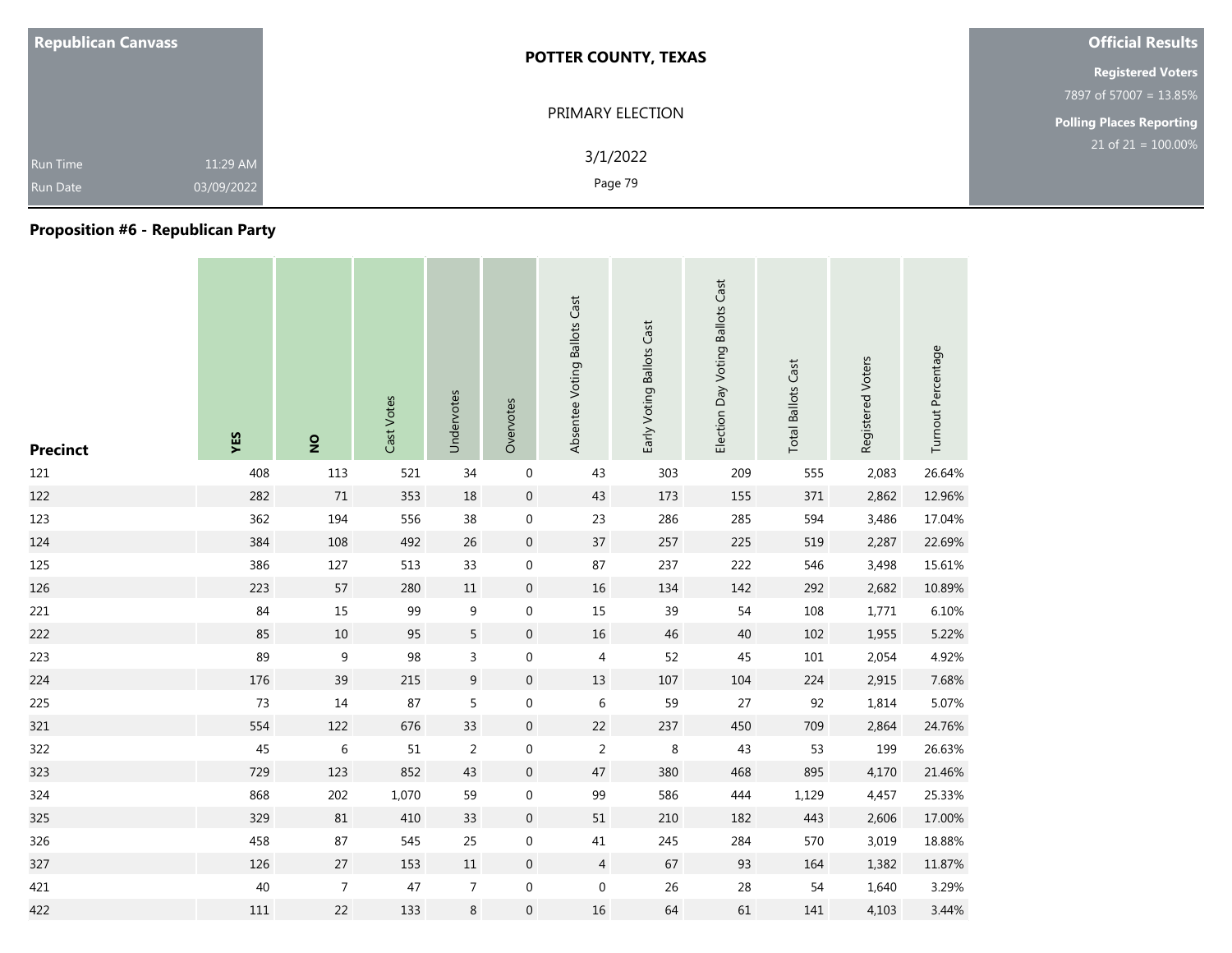| <b>Republican Canvass</b>                                    | <b>POTTER COUNTY, TEXAS</b> | <b>Official Results</b>         |
|--------------------------------------------------------------|-----------------------------|---------------------------------|
|                                                              |                             | <b>Registered Voters</b>        |
|                                                              |                             | 7897 of 57007 = 13.85%          |
|                                                              | PRIMARY ELECTION            | <b>Polling Places Reporting</b> |
| 11:29 AM<br><b>Run Time</b><br>03/09/2022<br><b>Run Date</b> | 3/1/2022<br>Page 80         | $21$ of $21 = 100.00\%$         |

### **Proposition #6 - Republican Party**

| <b>Precinct</b> | YES   | $\overline{2}$ | Cast Votes | Undervotes       | Overvotes   | Absentee Voting Ballots Cast | Early Voting Ballots Cast | Election Day Voting Ballots Cast | <b>Total Ballots Cast</b> | Registered Voters | Turnout Percentage |
|-----------------|-------|----------------|------------|------------------|-------------|------------------------------|---------------------------|----------------------------------|---------------------------|-------------------|--------------------|
| 424             | 49    | $11\,$         | 60         | 4                | $\mathbf 0$ | 5                            | 26                        | 33                               | 64                        | 1,483             | 4.32%              |
| 425             | 75    | 14             | 89         | $\overline{4}$   | $\mathbf 0$ | $\overline{4}$               | 40                        | 49                               | 93                        | 2,014             | 4.62%              |
| 426             | 44    | 5              | 49         | $\boldsymbol{0}$ | $\mathbf 0$ | 5                            | 24                        | 20                               | 49                        | 755               | 6.49%              |
| 427             | 29    | $\mathbf 0$    | 29         | $\mathbf 0$      | $\mathbf 0$ | $\overline{4}$               | 9                         | 16                               | 29                        | 908               | 3.19%              |
| <b>Totals</b>   | 6,009 | 1,464          | 7,473      | 420              | $\mathbf 0$ | 603                          | 3,615                     | 3,679                            | 7,897                     | 57,007            | 13.85%             |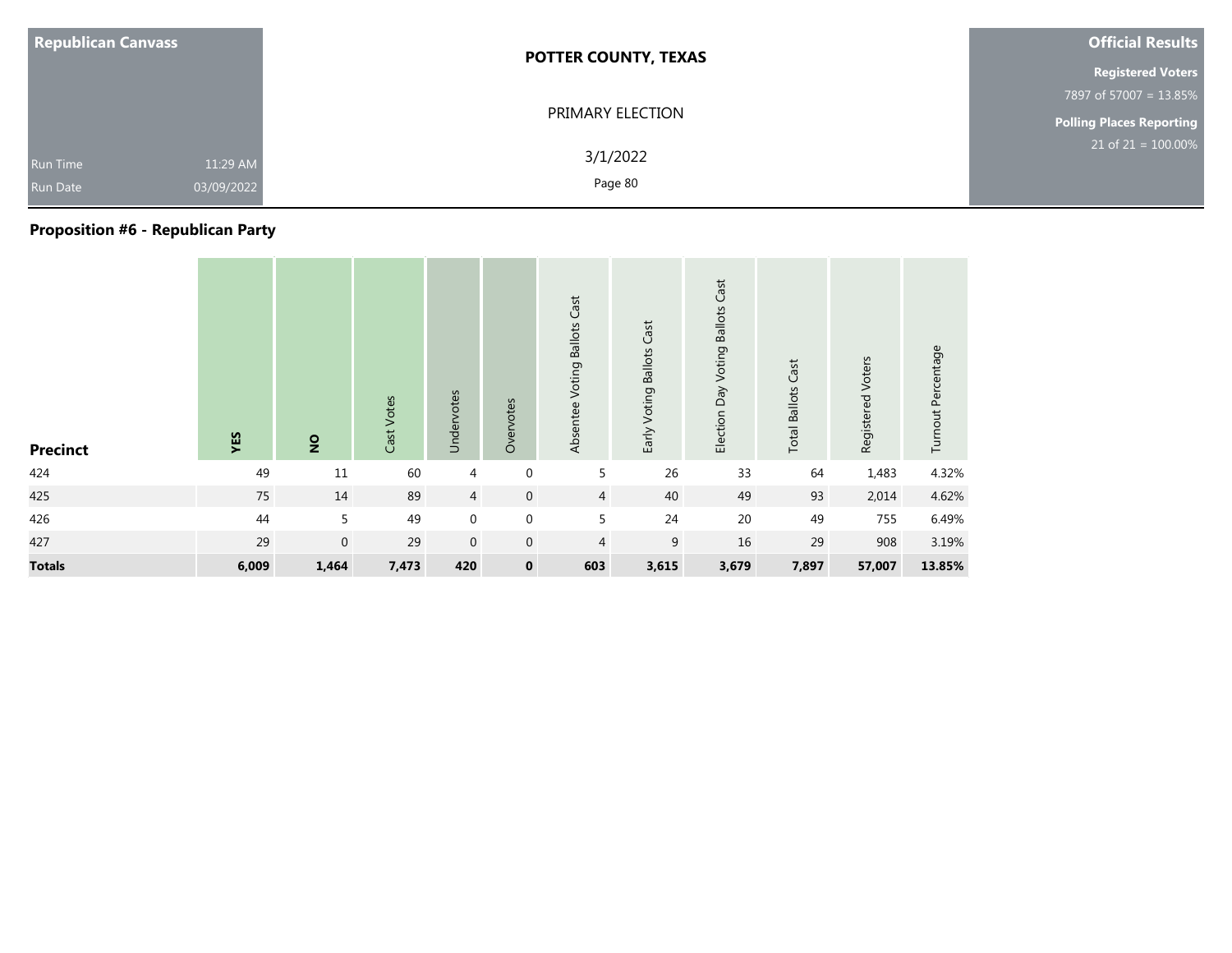| <b>Republican Canvass</b>                                    | <b>POTTER COUNTY, TEXAS</b> | <b>Official Results</b>         |
|--------------------------------------------------------------|-----------------------------|---------------------------------|
|                                                              |                             | <b>Registered Voters</b>        |
|                                                              |                             | 7897 of 57007 = 13.85%          |
|                                                              | PRIMARY ELECTION            | <b>Polling Places Reporting</b> |
| 11:29 AM<br><b>Run Time</b><br>03/09/2022<br><b>Run Date</b> | 3/1/2022<br>Page 81         | $21$ of $21 = 100.00\%$         |

### **Proposition #7 - Republican Party**

| <b>Precinct</b> | YES   | $\overline{2}$   | Cast Votes | Undervotes     | Overvotes        | Absentee Voting Ballots Cast | Early Voting Ballots Cast | Election Day Voting Ballots Cast | <b>Total Ballots Cast</b> | Registered Voters | Turnout Percentage |
|-----------------|-------|------------------|------------|----------------|------------------|------------------------------|---------------------------|----------------------------------|---------------------------|-------------------|--------------------|
| 121             | 518   | $18\,$           | 536        | 19             | $\boldsymbol{0}$ | 43                           | 303                       | 209                              | 555                       | 2,083             | 26.64%             |
| 122             | 346   | 18               | 364        | $\overline{7}$ | $\mathbf 0$      | 43                           | 173                       | 155                              | 371                       | 2,862             | 12.96%             |
| 123             | 519   | 60               | 579        | 15             | 0                | 23                           | 286                       | 285                              | 594                       | 3,486             | 17.04%             |
| 124             | 477   | $27\,$           | 504        | $14\,$         | $\pmb{0}$        | 37                           | 257                       | 225                              | 519                       | 2,287             | 22.69%             |
| 125             | 505   | 34               | 539        | $\overline{7}$ | 0                | 87                           | 237                       | 222                              | 546                       | 3,498             | 15.61%             |
| 126             | 273   | 13               | 286        | 5              | $\pmb{0}$        | $16\,$                       | 134                       | 142                              | 292                       | 2,682             | 10.89%             |
| 221             | 101   | $\mathbf{1}$     | 102        | 6              | $\boldsymbol{0}$ | 15                           | 39                        | 54                               | 108                       | 1,771             | 6.10%              |
| 222             | 95    | $\,1$            | 96         | 4              | $\boldsymbol{0}$ | $16\,$                       | 46                        | 40                               | 102                       | 1,955             | 5.22%              |
| 223             | 97    | $\mathbf 1$      | 98         | 3              | $\boldsymbol{0}$ | 4                            | 52                        | 45                               | 101                       | 2,054             | 4.92%              |
| 224             | 215   | 5                | 220        | $\overline{4}$ | $\mathbf 0$      | $13\,$                       | 107                       | 104                              | 224                       | 2,915             | 7.68%              |
| 225             | 90    | $1\,$            | 91         | $\mathbf{1}$   | $\boldsymbol{0}$ | 6                            | 59                        | 27                               | 92                        | 1,814             | 5.07%              |
| 321             | 684   | $17$             | 701        | $\,8\,$        | $\pmb{0}$        | 22                           | 237                       | 450                              | 709                       | 2,864             | 24.76%             |
| 322             | 53    | $\mathbf 0$      | 53         | $\mathbf 0$    | 0                | $\overline{2}$               | $\,8\,$                   | 43                               | 53                        | 199               | 26.63%             |
| 323             | 866   | 17               | 883        | $12\,$         | $\boldsymbol{0}$ | 47                           | 380                       | 468                              | 895                       | 4,170             | 21.46%             |
| 324             | 1,077 | 39               | 1,116      | 13             | $\boldsymbol{0}$ | 99                           | 586                       | 444                              | 1,129                     | 4,457             | 25.33%             |
| 325             | 409   | 18               | 427        | $16\,$         | $\boldsymbol{0}$ | $51\,$                       | 210                       | 182                              | 443                       | 2,606             | 17.00%             |
| 326             | 542   | 15               | 557        | 13             | 0                | 41                           | 245                       | 284                              | 570                       | 3,019             | 18.88%             |
| 327             | 158   | $\overline{2}$   | 160        | $\overline{4}$ | $\mathbf 0$      | $\overline{4}$               | 67                        | 93                               | 164                       | 1,382             | 11.87%             |
| 421             | 50    | $\boldsymbol{0}$ | 50         | 4              | 0                | $\boldsymbol{0}$             | 26                        | 28                               | 54                        | 1,640             | 3.29%              |
| 422             | 129   | $\overline{7}$   | 136        | 5              | $\mathbf 0$      | 16                           | 64                        | 61                               | 141                       | 4,103             | 3.44%              |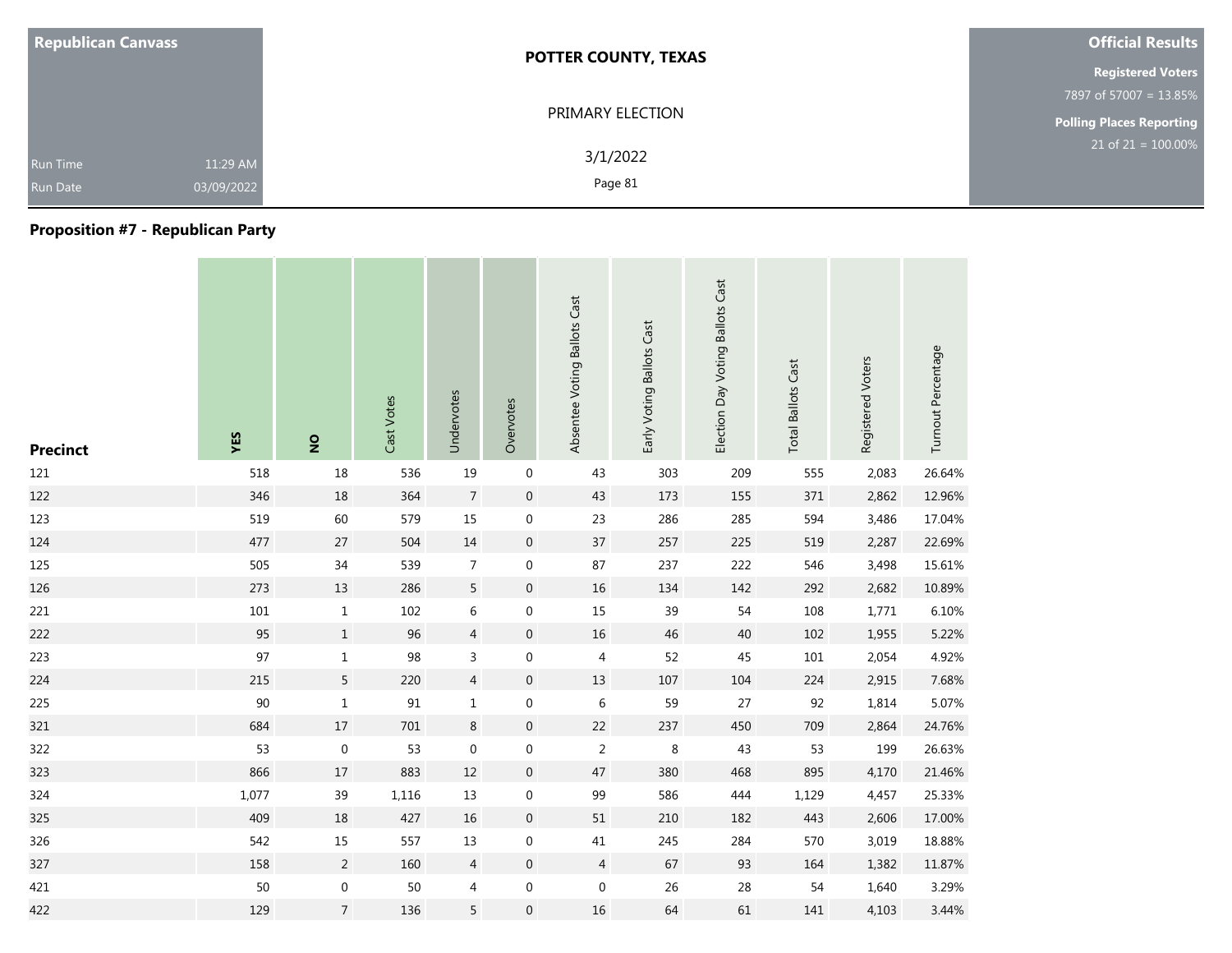| <b>Republican Canvass</b>                                    | <b>POTTER COUNTY, TEXAS</b> | <b>Official Results</b>         |
|--------------------------------------------------------------|-----------------------------|---------------------------------|
|                                                              |                             | <b>Registered Voters</b>        |
|                                                              |                             | 7897 of 57007 = 13.85%          |
|                                                              | PRIMARY ELECTION            | <b>Polling Places Reporting</b> |
| 11:29 AM<br><b>Run Time</b><br>03/09/2022<br><b>Run Date</b> | 3/1/2022<br>Page 82         | $21$ of $21 = 100.00\%$         |

### **Proposition #7 - Republican Party**

| <b>Precinct</b> | YES   | $\overline{2}$ | Cast Votes | Undervotes     | Overvotes        | Absentee Voting Ballots Cast | Early Voting Ballots Cast | Election Day Voting Ballots Cast | <b>Total Ballots Cast</b> | Registered Voters | Turnout Percentage |
|-----------------|-------|----------------|------------|----------------|------------------|------------------------------|---------------------------|----------------------------------|---------------------------|-------------------|--------------------|
| 424             | 60    | 2              | 62         | $\overline{2}$ | $\boldsymbol{0}$ | 5                            | 26                        | 33                               | 64                        | 1,483             | 4.32%              |
| 425             | 91    | $\mathbf{1}$   | 92         | $\mathbf{1}$   | $\mathbf 0$      | $\overline{4}$               | 40                        | 49                               | 93                        | 2,014             | 4.62%              |
| 426             | 46    | $\overline{2}$ | 48         | $\mathbf 1$    | $\mathbf 0$      | 5                            | 24                        | $20\,$                           | 49                        | 755               | 6.49%              |
| 427             | 29    | $\mathbf 0$    | 29         | $\mathbf{0}$   | $\mathbf 0$      | $\overline{4}$               | $\boldsymbol{9}$          | 16                               | 29                        | 908               | 3.19%              |
| <b>Totals</b>   | 7,430 | 299            | 7,729      | 164            | $\mathbf 0$      | 603                          | 3,615                     | 3,679                            | 7,897                     | 57,007            | 13.85%             |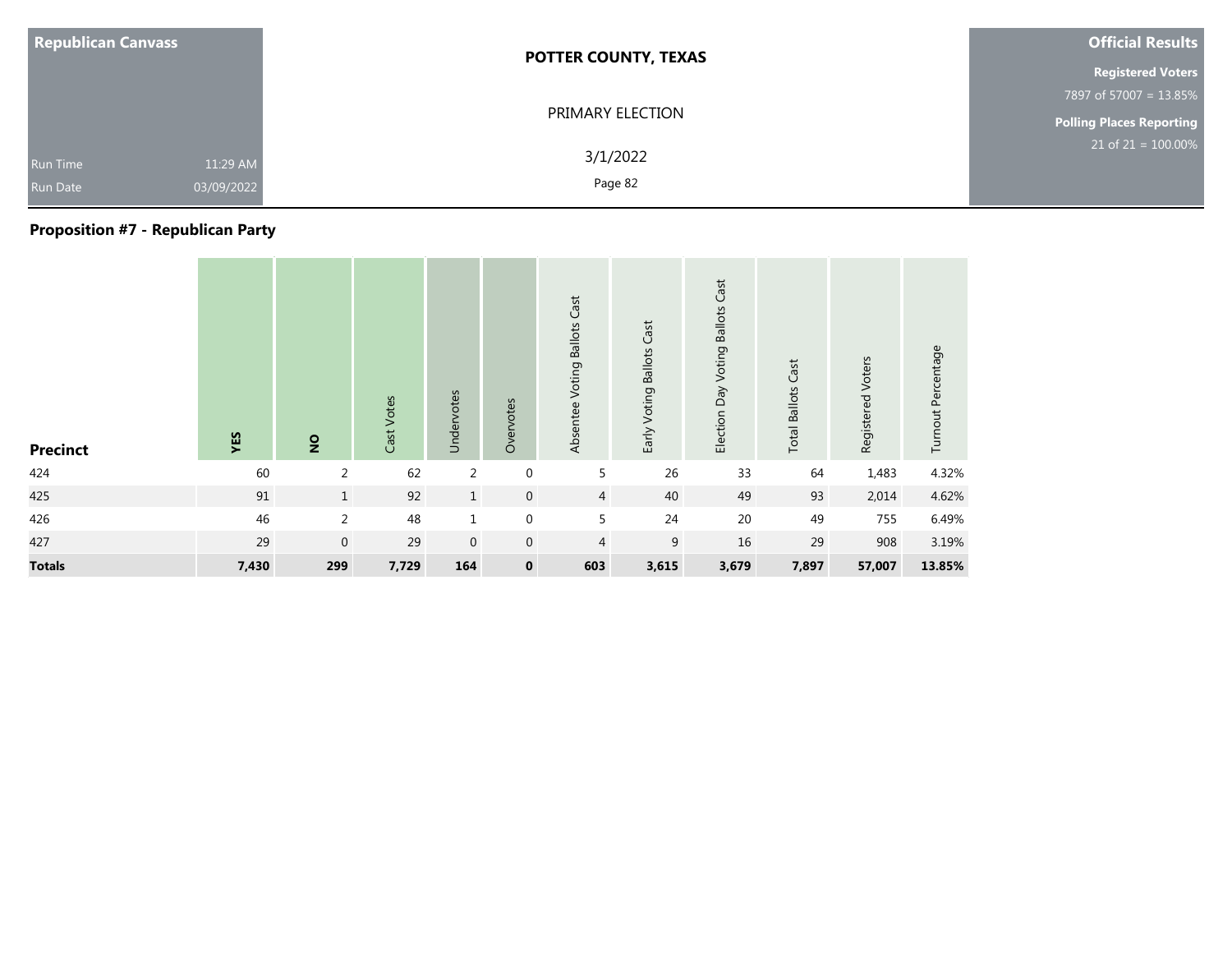| <b>Republican Canvass</b>          |                        | <b>POTTER COUNTY, TEXAS</b> | <b>Official Results</b>         |
|------------------------------------|------------------------|-----------------------------|---------------------------------|
|                                    |                        |                             | <b>Registered Voters</b>        |
|                                    |                        |                             | 7897 of 57007 = 13.85%          |
|                                    |                        | PRIMARY ELECTION            | <b>Polling Places Reporting</b> |
| <b>Run Time</b><br><b>Run Date</b> | 11:29 AM<br>03/09/2022 | 3/1/2022<br>Page 83         | $21$ of $21 = 100.00\%$         |

# **Proposition #8 - Republican Party**

| <b>Precinct</b> | YES   | $\overline{2}$ | Cast Votes | Undervotes       | Overvotes           | Absentee Voting Ballots Cast | Early Voting Ballots Cast | Election Day Voting Ballots Cast | <b>Total Ballots Cast</b> | Registered Voters | Turnout Percentage |
|-----------------|-------|----------------|------------|------------------|---------------------|------------------------------|---------------------------|----------------------------------|---------------------------|-------------------|--------------------|
| 121             | 502   | 30             | 532        | 23               | $\boldsymbol{0}$    | 43                           | 303                       | 209                              | 555                       | 2,083             | 26.64%             |
| 122             | 338   | 24             | 362        | 9                | $\mathbf 0$         | 43                           | 173                       | 155                              | 371                       | 2,862             | 12.96%             |
| 123             | 492   | $80\,$         | 572        | 22               | $\mathbf 0$         | 23                           | 286                       | 285                              | 594                       | 3,486             | 17.04%             |
| 124             | 468   | 31             | 499        | 19               | $\boldsymbol{0}$    | 37                           | 257                       | 225                              | 519                       | 2,287             | 22.69%             |
| 125             | 474   | 54             | 528        | $18\,$           | $\mathbf 0$         | 87                           | 237                       | 222                              | 546                       | 3,498             | 15.61%             |
| 126             | 264   | 20             | 284        | $\overline{7}$   | $\mathsf{O}\xspace$ | 16                           | 134                       | 142                              | 292                       | 2,682             | 10.89%             |
| 221             | 98    | $\,$ 6 $\,$    | 104        | 4                | $\boldsymbol{0}$    | $15\,$                       | 39                        | 54                               | 108                       | 1,771             | 6.10%              |
| 222             | 89    | 5              | 94         | $\,$ 6 $\,$      | $\boldsymbol{0}$    | 16                           | 46                        | 40                               | 102                       | 1,955             | 5.22%              |
| 223             | 92    | 6              | 98         | 3                | 0                   | 4                            | 52                        | 45                               | $101\,$                   | 2,054             | 4.92%              |
| 224             | 215   | 9              | 224        | $\boldsymbol{0}$ | $\overline{0}$      | 13                           | 107                       | 104                              | 224                       | 2,915             | 7.68%              |
| 225             | 80    | $\,8\,$        | 88         | 4                | $\boldsymbol{0}$    | $\,6\,$                      | 59                        | 27                               | 92                        | 1,814             | 5.07%              |
| 321             | 662   | 32             | 694        | 15               | $\mathbf 0$         | 22                           | 237                       | 450                              | 709                       | 2,864             | 24.76%             |
| 322             | 50    | $\overline{2}$ | 52         | $\mathbf{1}$     | 0                   | $\overline{c}$               | 8                         | 43                               | 53                        | 199               | 26.63%             |
| 323             | 840   | 39             | 879        | 16               | $\boldsymbol{0}$    | 47                           | 380                       | 468                              | 895                       | 4,170             | 21.46%             |
| 324             | 1,040 | 68             | 1,108      | 21               | $\mathbf 0$         | 99                           | 586                       | 444                              | 1,129                     | 4,457             | 25.33%             |
| 325             | 401   | 29             | 430        | 13               | $\boldsymbol{0}$    | $51\,$                       | 210                       | 182                              | 443                       | 2,606             | 17.00%             |
| 326             | 532   | 26             | 558        | 12               | $\mathbf 0$         | $41\,$                       | 245                       | 284                              | 570                       | 3,019             | 18.88%             |
| 327             | 147   | 13             | 160        | $\overline{4}$   | $\overline{0}$      | $\overline{4}$               | 67                        | 93                               | 164                       | 1,382             | 11.87%             |
| 421             | 50    | $\mathbf{1}$   | 51         | 3                | $\boldsymbol{0}$    | $\mathbf 0$                  | 26                        | 28                               | 54                        | 1,640             | 3.29%              |
| 422             | 122   | 10             | 132        | $\mathsf 9$      | $\mathbf 0$         | 16                           | 64                        | 61                               | 141                       | 4,103             | 3.44%              |

the control of the control of

the company of the company

**Contract**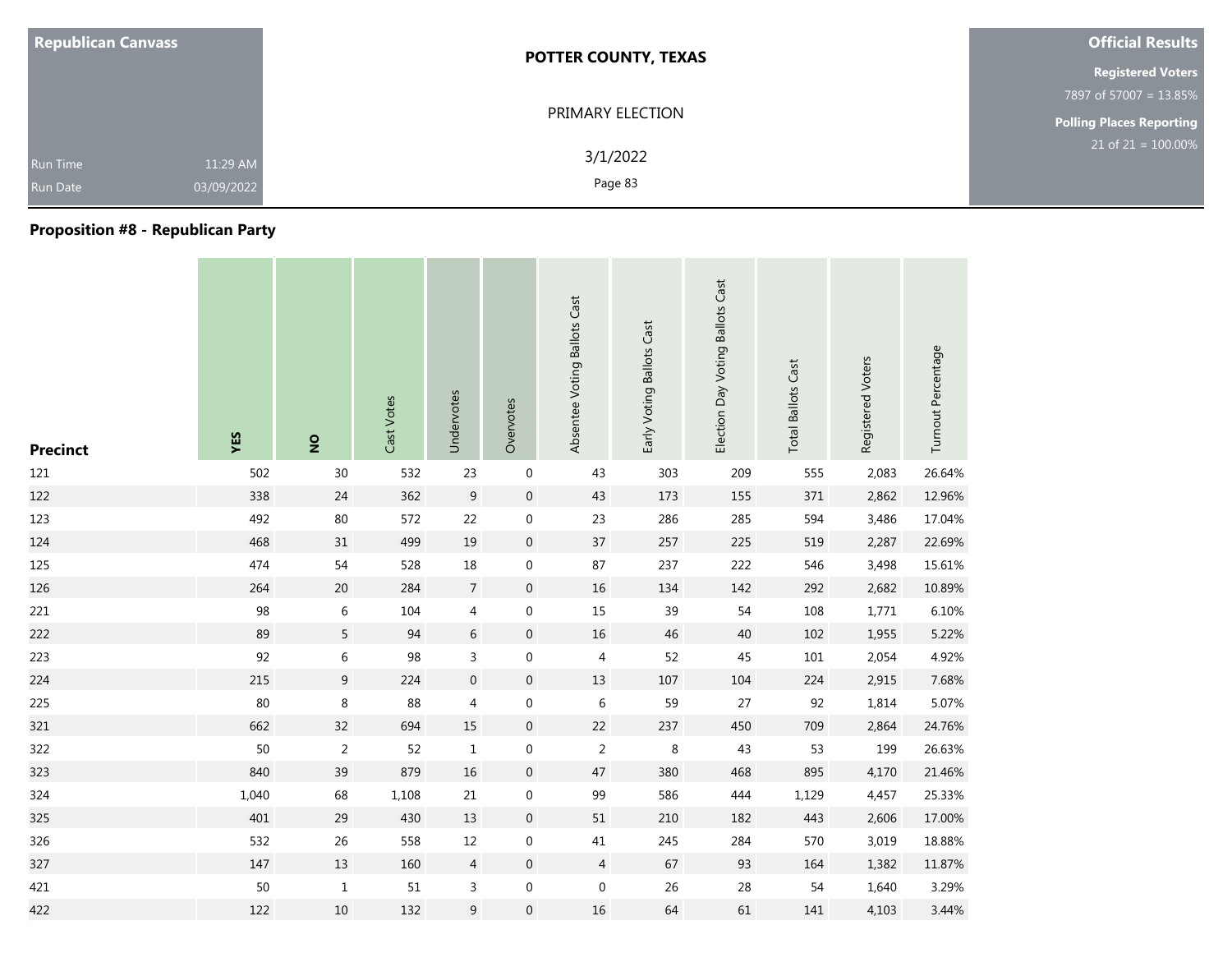| <b>Republican Canvass</b>          |                        | <b>POTTER COUNTY, TEXAS</b> | <b>Official Results</b>         |
|------------------------------------|------------------------|-----------------------------|---------------------------------|
|                                    |                        |                             | <b>Registered Voters</b>        |
|                                    |                        |                             | 7897 of 57007 = 13.85%          |
|                                    |                        | PRIMARY ELECTION            | <b>Polling Places Reporting</b> |
| <b>Run Time</b><br><b>Run Date</b> | 11:29 AM<br>03/09/2022 | 3/1/2022<br>Page 84         | $21$ of $21 = 100.00\%$         |

### **Proposition #8 - Republican Party**

| <b>Precinct</b> | YES   | $\overline{2}$ | Cast Votes | Undervotes  | Overvotes   | Absentee Voting Ballots Cast | Early Voting Ballots Cast | Cast<br>Election Day Voting Ballots | <b>Total Ballots Cast</b> | Registered Voters | Turnout Percentage |
|-----------------|-------|----------------|------------|-------------|-------------|------------------------------|---------------------------|-------------------------------------|---------------------------|-------------------|--------------------|
| 424             | 58    | 3              | 61         | 3           | $\mathbf 0$ | 5                            | 26                        | 33                                  | 64                        | 1,483             | 4.32%              |
| 425             | 86    | 6              | 92         | 1           | $\mathbf 0$ | $\overline{4}$               | 40                        | 49                                  | 93                        | 2,014             | 4.62%              |
| 426             | 47    | $\mathbf{1}$   | 48         | $\mathbf 1$ | $\mathbf 0$ | 5                            | 24                        | 20                                  | 49                        | 755               | 6.49%              |
| 427             | 28    | $\mathbf{1}$   | 29         | $\mathbf 0$ | $\mathbf 0$ | $\overline{4}$               | 9                         | 16                                  | 29                        | 908               | 3.19%              |
| <b>Totals</b>   | 7,175 | 504            | 7,679      | 214         | $\mathbf 0$ | 603                          | 3,615                     | 3,679                               | 7,897                     | 57,007            | 13.85%             |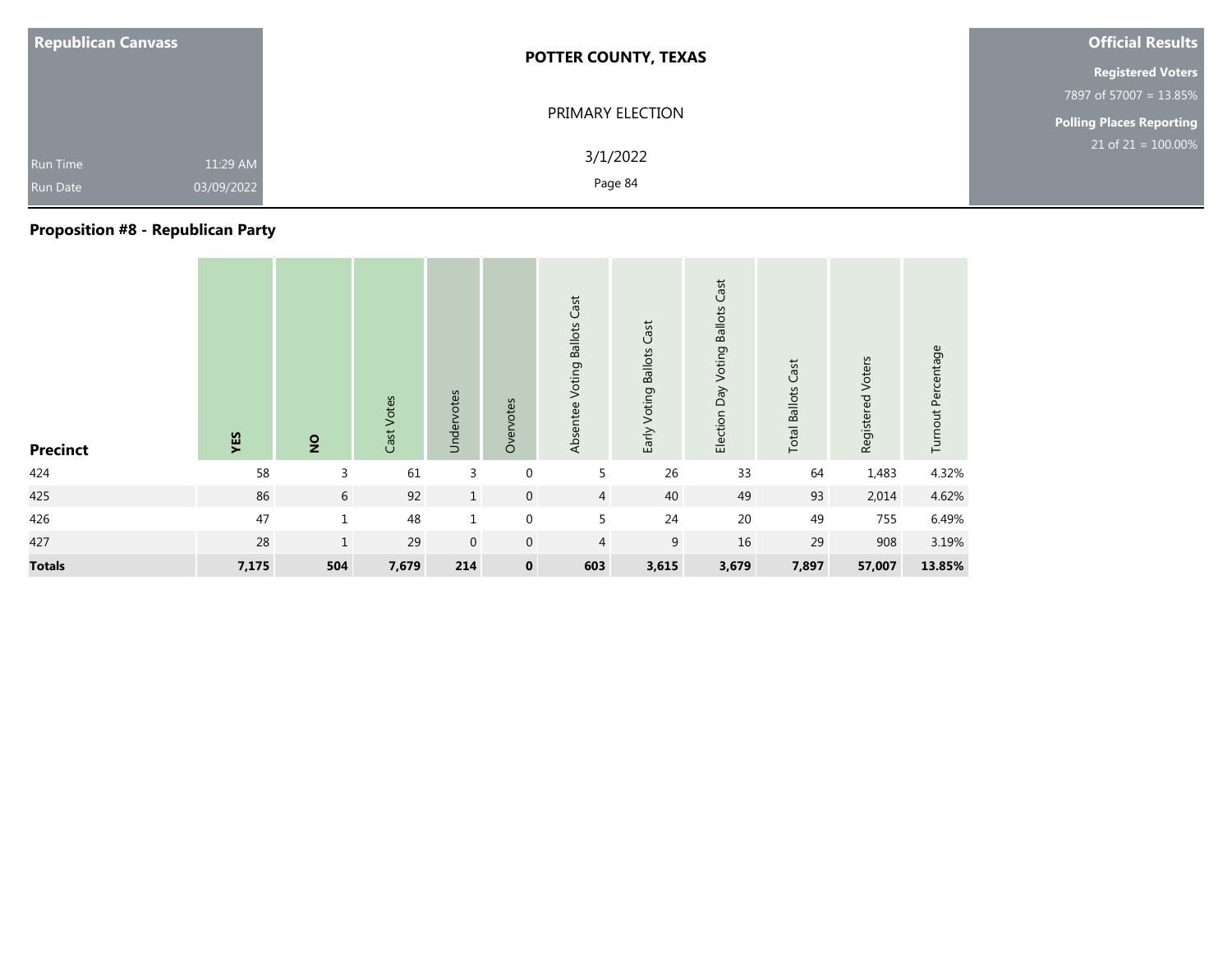| <b>Republican Canvass</b>          |                        | <b>POTTER COUNTY, TEXAS</b> | <b>Official Results</b>         |
|------------------------------------|------------------------|-----------------------------|---------------------------------|
|                                    |                        |                             | <b>Registered Voters</b>        |
|                                    |                        |                             | 7897 of 57007 = 13.85%          |
|                                    | PRIMARY ELECTION       |                             | <b>Polling Places Reporting</b> |
| <b>Run Time</b><br><b>Run Date</b> | 11:29 AM<br>03/09/2022 | 3/1/2022<br>Page 85         | $21$ of $21 = 100.00\%$         |

# **Proposition #9 - Republican Party**

| <b>Precinct</b> | YES | $\overline{2}$ | Cast Votes | Undervotes     | Overvotes        | Absentee Voting Ballots Cast | Early Voting Ballots Cast | Election Day Voting Ballots Cast | <b>Total Ballots Cast</b> | Registered Voters | Turnout Percentage |
|-----------------|-----|----------------|------------|----------------|------------------|------------------------------|---------------------------|----------------------------------|---------------------------|-------------------|--------------------|
| 121             | 459 | 73             | 532        | 23             | $\boldsymbol{0}$ | 43                           | 303                       | 209                              | 555                       | 2,083             | 26.64%             |
| 122             | 302 | 56             | 358        | 13             | $\boldsymbol{0}$ | 43                           | 173                       | 155                              | 371                       | 2,862             | 12.96%             |
| 123             | 475 | 96             | 571        | 23             | $\boldsymbol{0}$ | 23                           | 286                       | 285                              | 594                       | 3,486             | 17.04%             |
| 124             | 419 | 80             | 499        | 19             | $\overline{0}$   | 37                           | 257                       | 225                              | 519                       | 2,287             | 22.69%             |
| 125             | 451 | 79             | 530        | 16             | 0                | 87                           | 237                       | 222                              | 546                       | 3,498             | 15.61%             |
| 126             | 248 | 36             | 284        | $\overline{7}$ | $\boldsymbol{0}$ | $16\,$                       | 134                       | 142                              | 292                       | 2,682             | 10.89%             |
| 221             | 100 | $\overline{4}$ | 104        | 4              | 0                | 15                           | 39                        | 54                               | 108                       | 1,771             | 6.10%              |
| 222             | 88  | 6              | 94         | 6              | $\mathbf 0$      | 16                           | 46                        | 40                               | 102                       | 1,955             | 5.22%              |
| 223             | 95  | 3              | 98         | 3              | 0                | 4                            | 52                        | 45                               | 101                       | 2,054             | 4.92%              |
| 224             | 205 | 18             | 223        | $\,1$          | $\mathbf 0$      | 13                           | 107                       | 104                              | 224                       | 2,915             | 7.68%              |
| 225             | 84  | $\overline{7}$ | 91         | $\mathbf{1}$   | $\mathbf 0$      | 6                            | 59                        | 27                               | 92                        | 1,814             | 5.07%              |
| 321             | 575 | $117\,$        | 692        | $17\,$         | $\boldsymbol{0}$ | 22                           | 237                       | 450                              | 709                       | 2,864             | 24.76%             |
| 322             | 50  | 3              | 53         | $\mathbf 0$    | 0                | $\overline{c}$               | 8                         | 43                               | 53                        | 199               | 26.63%             |
| 323             | 784 | 91             | 875        | 20             | $\boldsymbol{0}$ | 47                           | 380                       | 468                              | 895                       | 4,170             | 21.46%             |
| 324             | 942 | 166            | 1,108      | 21             | 0                | 99                           | 586                       | 444                              | 1,129                     | 4,457             | 25.33%             |
| 325             | 381 | 50             | 431        | 12             | $\boldsymbol{0}$ | 51                           | 210                       | 182                              | 443                       | 2,606             | 17.00%             |
| 326             | 506 | 54             | 560        | 10             | $\mathbf 0$      | 41                           | 245                       | 284                              | 570                       | 3,019             | 18.88%             |
| 327             | 144 | 17             | 161        | 3              | $\overline{0}$   | $\overline{4}$               | 67                        | 93                               | 164                       | 1,382             | 11.87%             |
| 421             | 48  | $\mathsf{3}$   | 51         | $\mathsf{3}$   | $\boldsymbol{0}$ | $\mathbf 0$                  | 26                        | 28                               | 54                        | 1,640             | 3.29%              |
| 422             | 128 | 8              | 136        | 5              | 0                | 16                           | 64                        | 61                               | 141                       | 4,103             | 3.44%              |

**Contract Contract** 

**Contractor** 

the control of the control of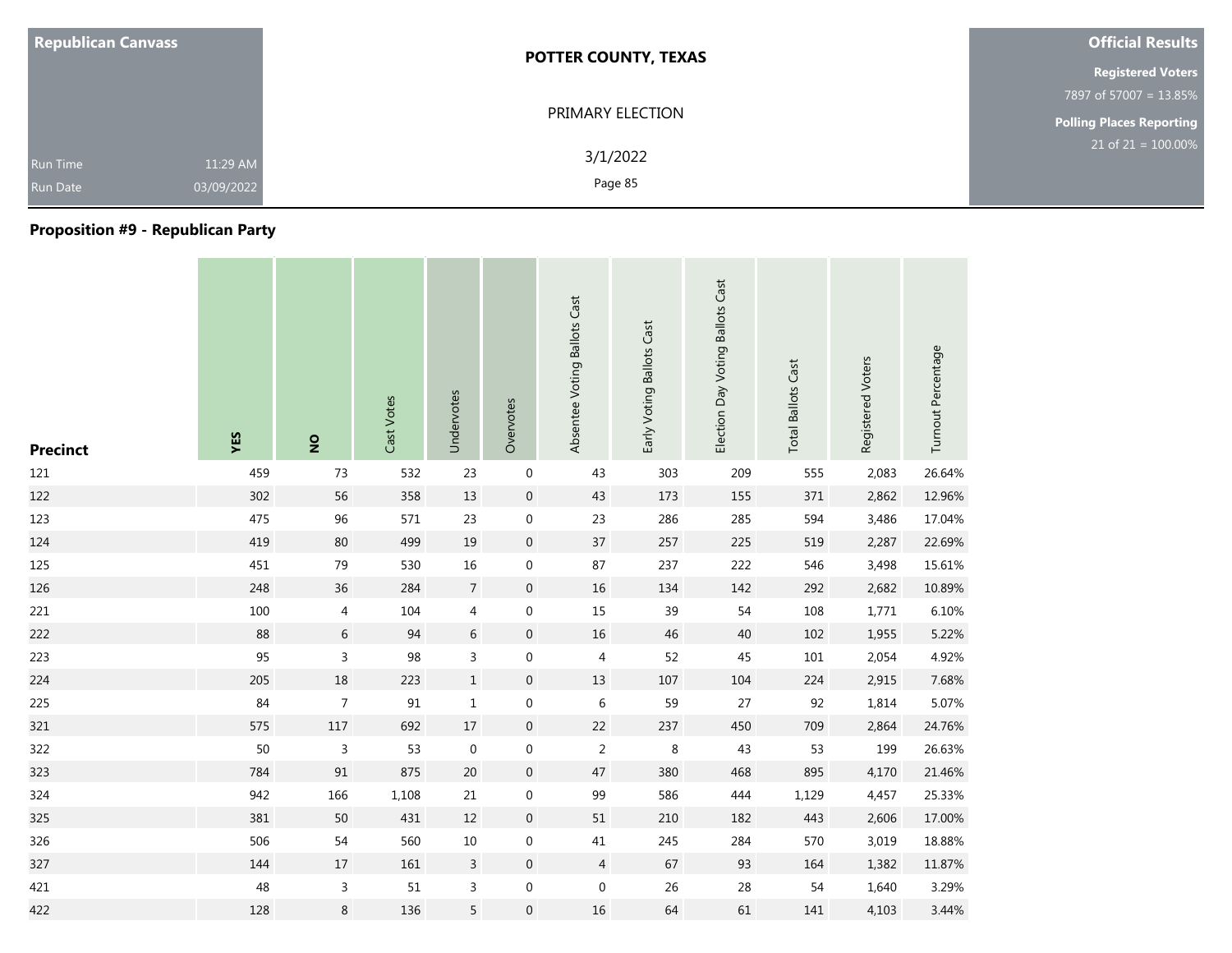| <b>Republican Canvass</b>                                    | <b>POTTER COUNTY, TEXAS</b> | <b>Official Results</b>         |
|--------------------------------------------------------------|-----------------------------|---------------------------------|
|                                                              |                             | <b>Registered Voters</b>        |
|                                                              |                             | 7897 of 57007 = 13.85%          |
|                                                              | PRIMARY ELECTION            | <b>Polling Places Reporting</b> |
| 11:29 AM<br><b>Run Time</b><br>03/09/2022<br><b>Run Date</b> | 3/1/2022<br>Page 86         | $21$ of $21 = 100.00\%$         |

### **Proposition #9 - Republican Party**

| <b>Precinct</b> | YES   | $\overline{2}$ | Cast Votes | Undervotes       | Overvotes      | Absentee Voting Ballots Cast | Early Voting Ballots Cast | Election Day Voting Ballots Cast | <b>Total Ballots Cast</b> | Registered Voters | Turnout Percentage |
|-----------------|-------|----------------|------------|------------------|----------------|------------------------------|---------------------------|----------------------------------|---------------------------|-------------------|--------------------|
| 424             | 56    | 6              | 62         | 2                | $\mathbf{0}$   | 5                            | 26                        | 33                               | 64                        | 1,483             | 4.32%              |
| 425             | 85    | 5              | 90         | $\overline{3}$   | $\overline{0}$ | $\overline{4}$               | 40                        | 49                               | 93                        | 2,014             | 4.62%              |
| 426             | 45    | 4              | 49         | $\boldsymbol{0}$ | $\mathbf 0$    | 5                            | 24                        | 20                               | 49                        | 755               | 6.49%              |
| 427             | 28    | $\mathbf{1}$   | 29         | $\mathbf 0$      | $\mathbf 0$    | $\overline{4}$               | 9                         | 16                               | 29                        | 908               | 3.19%              |
| <b>Totals</b>   | 6,698 | 983            | 7,681      | 212              | $\mathbf 0$    | 603                          | 3,615                     | 3,679                            | 7,897                     | 57,007            | 13.85%             |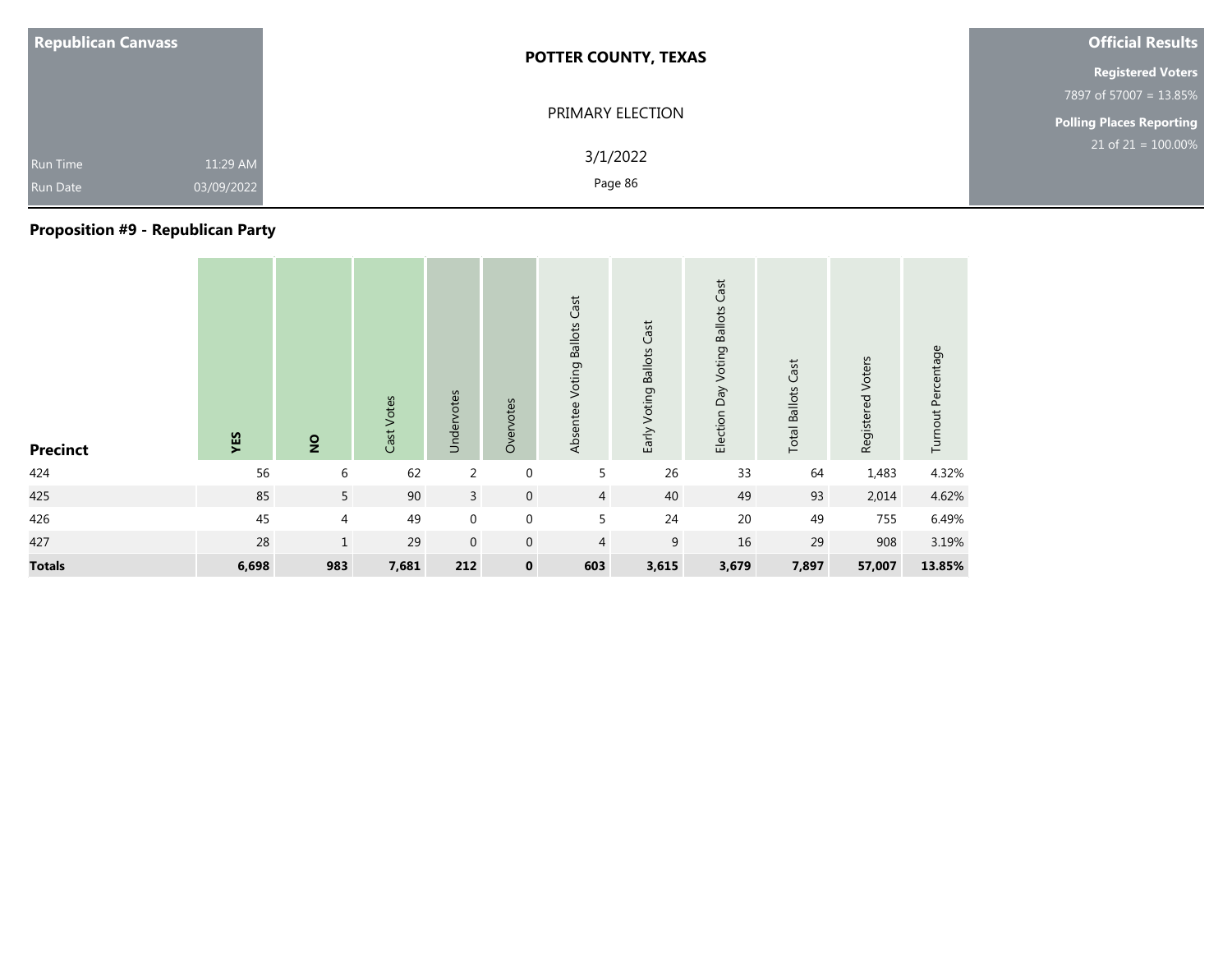| <b>Republican Canvass</b>                                    | <b>POTTER COUNTY, TEXAS</b> | <b>Official Results</b>  |
|--------------------------------------------------------------|-----------------------------|--------------------------|
|                                                              |                             | <b>Registered Voters</b> |
|                                                              |                             | 7897 of 57007 = 13.85%   |
|                                                              | PRIMARY ELECTION            | Polling Places Reporting |
| 11:29 AM<br><b>Run Time</b><br>03/09/2022<br><b>Run Date</b> | 3/1/2022<br>Page 87         | $21$ of $21 = 100.00\%$  |

## **Proposition #10 - Republican Party**

| <b>Precinct</b> | YES   | $\overline{2}$ | Cast Votes | Undervotes       | Overvotes        | Absentee Voting Ballots Cast | Early Voting Ballots Cast | Election Day Voting Ballots Cast | <b>Total Ballots Cast</b> | Registered Voters | Turnout Percentage |
|-----------------|-------|----------------|------------|------------------|------------------|------------------------------|---------------------------|----------------------------------|---------------------------|-------------------|--------------------|
| 121             | 490   | 29             | 519        | 36               | $\boldsymbol{0}$ | 43                           | 303                       | 209                              | 555                       | 2,083             | 26.64%             |
| 122             | 328   | 31             | 359        | $12\,$           | $\pmb{0}$        | 43                           | 173                       | 155                              | 371                       | 2,862             | 12.96%             |
| 123             | 497   | 72             | 569        | 25               | $\boldsymbol{0}$ | 23                           | 286                       | 285                              | 594                       | 3,486             | 17.04%             |
| 124             | 467   | 28             | 495        | 23               | $\boldsymbol{0}$ | 37                           | 257                       | 225                              | 519                       | 2,287             | 22.69%             |
| 125             | 475   | 46             | 521        | 25               | 0                | 87                           | 237                       | 222                              | 546                       | 3,498             | 15.61%             |
| 126             | 264   | 18             | 282        | $\boldsymbol{9}$ | $\pmb{0}$        | $16\,$                       | 134                       | 142                              | 292                       | 2,682             | 10.89%             |
| 221             | 100   | 3              | 103        | 5                | $\boldsymbol{0}$ | $15\,$                       | 39                        | 54                               | 108                       | 1,771             | 6.10%              |
| 222             | 90    | $\overline{7}$ | 97         | $\mathsf{3}$     | $\pmb{0}$        | 16                           | $46\,$                    | $40\,$                           | 102                       | 1,955             | 5.22%              |
| 223             | 97    | $\overline{2}$ | 99         | $\overline{2}$   | $\boldsymbol{0}$ | $\overline{4}$               | 52                        | 45                               | 101                       | 2,054             | 4.92%              |
| 224             | 209   | 13             | 222        | $\overline{2}$   | $\pmb{0}$        | 13                           | 107                       | 104                              | 224                       | 2,915             | 7.68%              |
| 225             | 85    | $\mathsf{3}$   | 88         | 4                | $\boldsymbol{0}$ | $\,6\,$                      | 59                        | 27                               | 92                        | 1,814             | 5.07%              |
| 321             | 657   | 32             | 689        | $20\,$           | $\pmb{0}$        | 22                           | 237                       | 450                              | 709                       | 2,864             | 24.76%             |
| 322             | 52    | $\mathbf 0$    | 52         | $\mathbf{1}$     | $\boldsymbol{0}$ | 2                            | 8                         | 43                               | 53                        | 199               | 26.63%             |
| 323             | 841   | 37             | 878        | $17\,$           | $\pmb{0}$        | 47                           | 380                       | 468                              | 895                       | 4,170             | 21.46%             |
| 324             | 1,026 | 77             | 1,103      | 26               | 0                | 99                           | 586                       | 444                              | 1,129                     | 4,457             | 25.33%             |
| 325             | 397   | 27             | 424        | $19\,$           | $\overline{0}$   | 51                           | 210                       | 182                              | 443                       | 2,606             | 17.00%             |
| 326             | 535   | 26             | 561        | 9                | $\boldsymbol{0}$ | $41\,$                       | 245                       | 284                              | 570                       | 3,019             | 18.88%             |
| 327             | 145   | 12             | 157        | $\overline{7}$   | $\overline{0}$   | $\overline{4}$               | 67                        | 93                               | 164                       | 1,382             | 11.87%             |
| 421             | 49    | $\overline{2}$ | $51\,$     | $\mathsf{3}$     | $\boldsymbol{0}$ | $\boldsymbol{0}$             | 26                        | 28                               | 54                        | 1,640             | 3.29%              |
| 422             | 131   | 4              | 135        | 6                | $\boldsymbol{0}$ | $16\,$                       | 64                        | 61                               | 141                       | 4,103             | 3.44%              |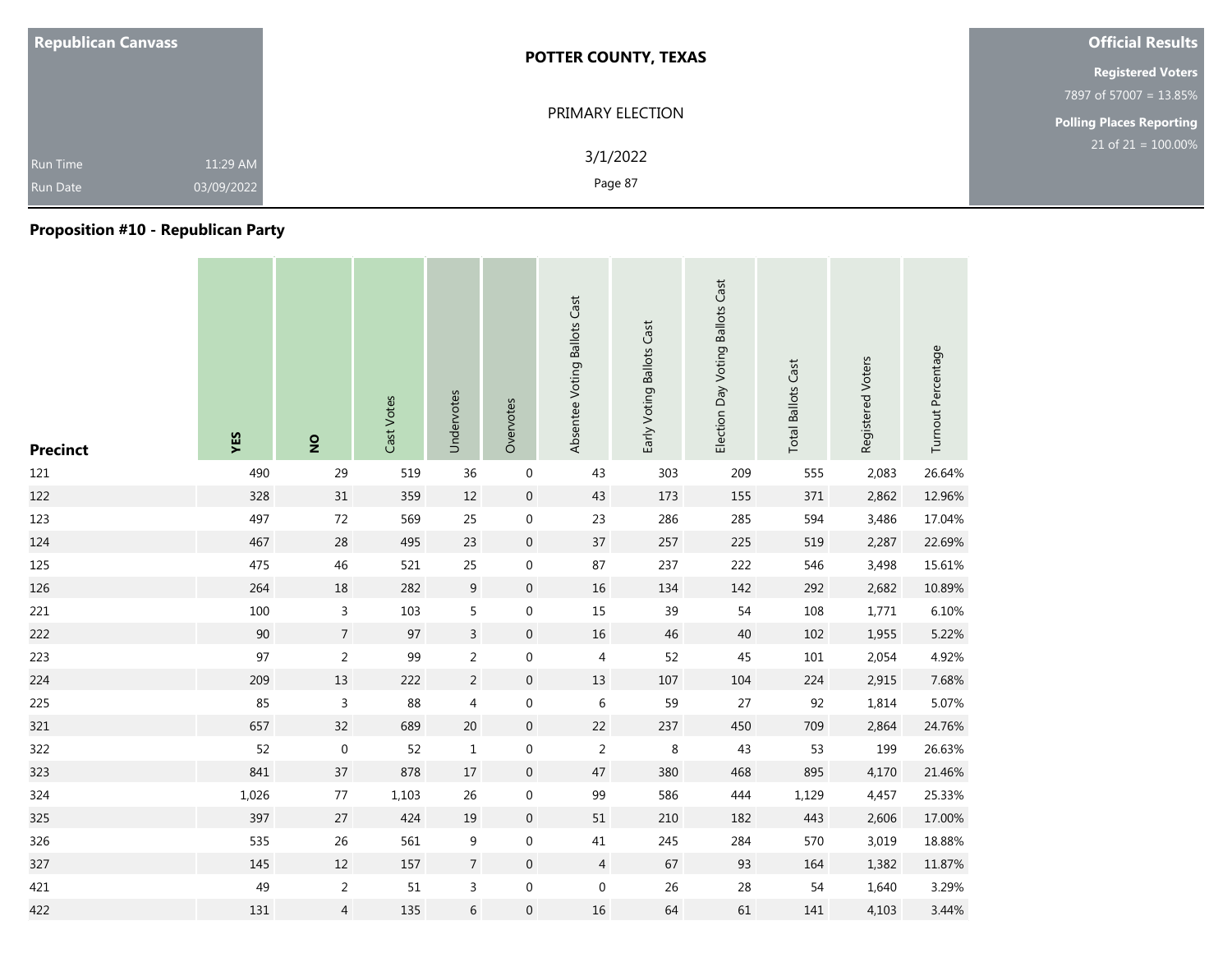| <b>Republican Canvass</b> |                                                              | <b>POTTER COUNTY, TEXAS</b> | <b>Official Results</b>  |
|---------------------------|--------------------------------------------------------------|-----------------------------|--------------------------|
|                           |                                                              |                             | <b>Registered Voters</b> |
|                           |                                                              |                             | 7897 of 57007 = 13.85%   |
|                           |                                                              | PRIMARY ELECTION            |                          |
|                           | 11:29 AM<br><b>Run Time</b><br>03/09/2022<br><b>Run Date</b> | 3/1/2022<br>Page 88         | $21$ of $21 = 100.00\%$  |

### **Proposition #10 - Republican Party**

| <b>Precinct</b> | YES   | $\overline{2}$ | Cast Votes | Undervotes     | Overvotes        | Absentee Voting Ballots Cast | Early Voting Ballots Cast | Election Day Voting Ballots Cast | <b>Total Ballots Cast</b> | Registered Voters | Turnout Percentage |
|-----------------|-------|----------------|------------|----------------|------------------|------------------------------|---------------------------|----------------------------------|---------------------------|-------------------|--------------------|
| 424             | 60    | 2              | 62         | $\overline{2}$ | $\boldsymbol{0}$ | 5                            | 26                        | 33                               | 64                        | 1,483             | 4.32%              |
| 425             | 88    | $\overline{3}$ | 91         | $\overline{2}$ | $\mathbf 0$      | $\overline{4}$               | 40                        | 49                               | 93                        | 2,014             | 4.62%              |
| 426             | 47    | 2              | 49         | $\mathbf 0$    | $\mathbf 0$      | 5                            | 24                        | 20                               | 49                        | 755               | 6.49%              |
| 427             | 27    | $\overline{2}$ | 29         | $\mathbf{0}$   | $\mathbf 0$      | $\overline{4}$               | 9                         | 16                               | 29                        | 908               | 3.19%              |
| <b>Totals</b>   | 7,157 | 478            | 7,635      | 258            | $\mathbf 0$      | 603                          | 3,615                     | 3,679                            | 7,897                     | 57,007            | 13.85%             |